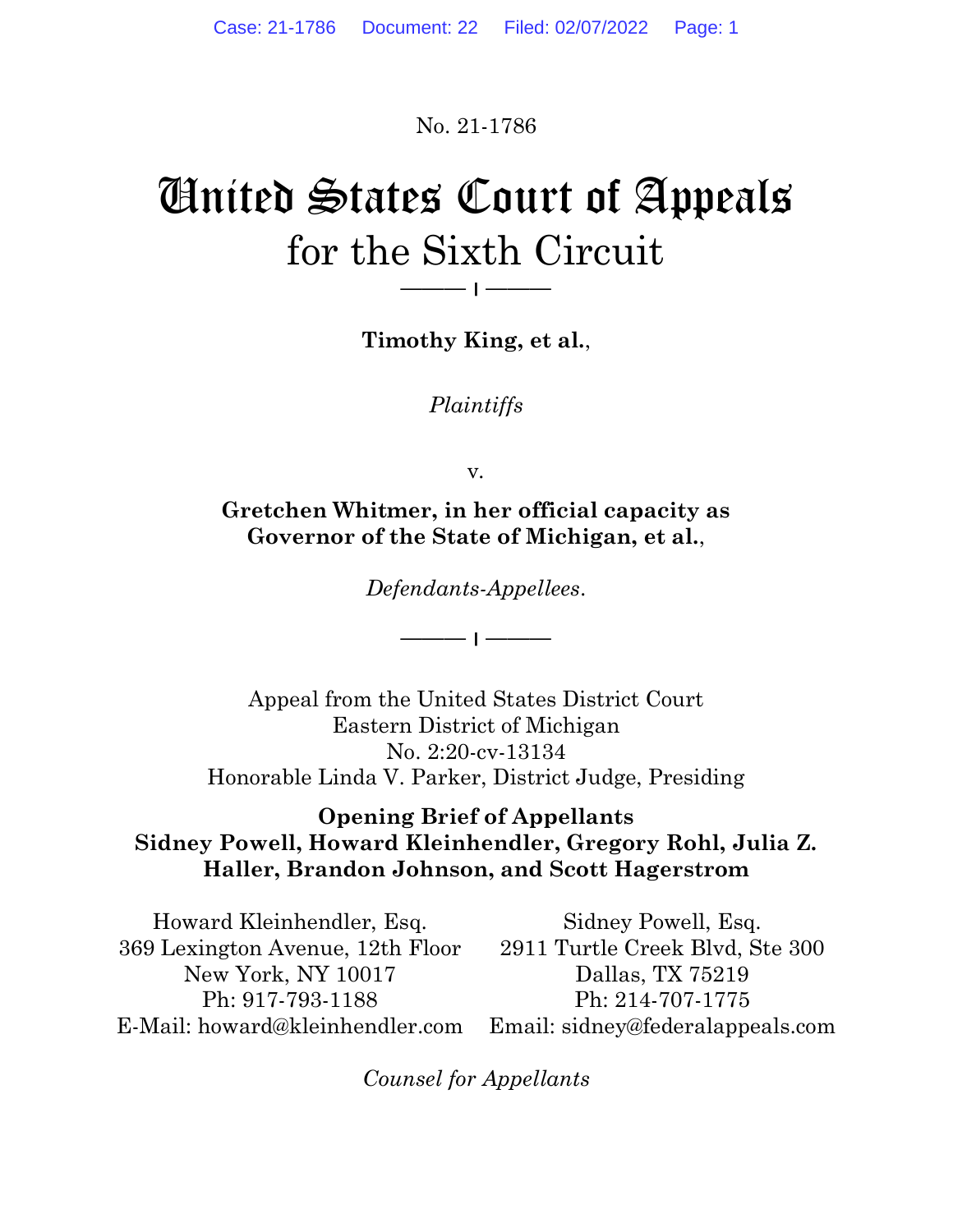#### CORPORATE DISCLOSURE STATEMENT

 Pursuant to Federal Rule of Appellate Procedure 26.1 and Sixth Circuit Local Rule 26.1, Appellants certify that as natural persons they have no parent corporation and no publicly held corporation owns 10% or more of any stock.

Date: February 7, 2022 /s/ Sidney Powell

Sidney Powell, Esq. 2911 Turtle Creek Blvd, Ste 300 Dallas, TX 75219 Ph: 214-707-1775 Email: sidney@federalappeals.com Counsel for Appellants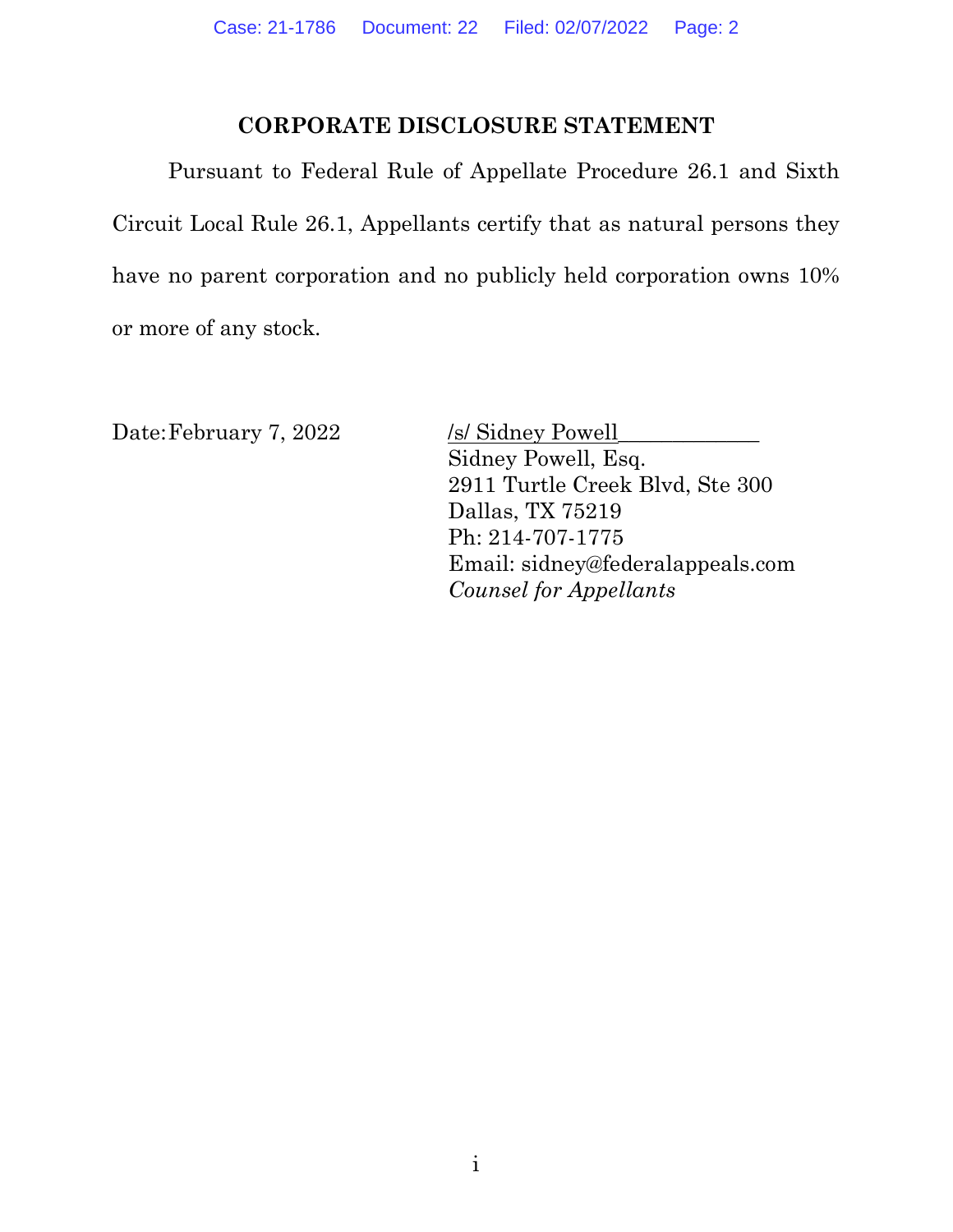## TABLE OF CONTENTS

| STATEMENT REGARDING ORAL ARGUMENT 1                                                                                                    |
|----------------------------------------------------------------------------------------------------------------------------------------|
|                                                                                                                                        |
|                                                                                                                                        |
|                                                                                                                                        |
|                                                                                                                                        |
|                                                                                                                                        |
|                                                                                                                                        |
| The District Court abused its discretion in awarding sanctions to<br>Ι.                                                                |
| Appellants made non-frivolous factual assertions based on<br>A.<br>sworn statements and under the emergency circumstances that         |
| Attorneys cannot be sanctioned for relying on affidavits they<br>did not know to be untrue, particularly in a fast-paced election      |
| Appellants' reliance on reams of sworn testimony to bring<br>2.                                                                        |
| The District Court reached a contrary conclusion only<br>3.<br>through an invidious rewriting of the record37                          |
| Appellants brought non-frivolous claims based on a<br>В.<br>reasonable interpretation of the law and plausible arguments to            |
| The District Court abused its discretion in awarding Detroit, a<br>C.<br>permissive intervenor, nearly 700% of the fees awarded to the |
| II. The District Court erred as a matter of law by violating the First                                                                 |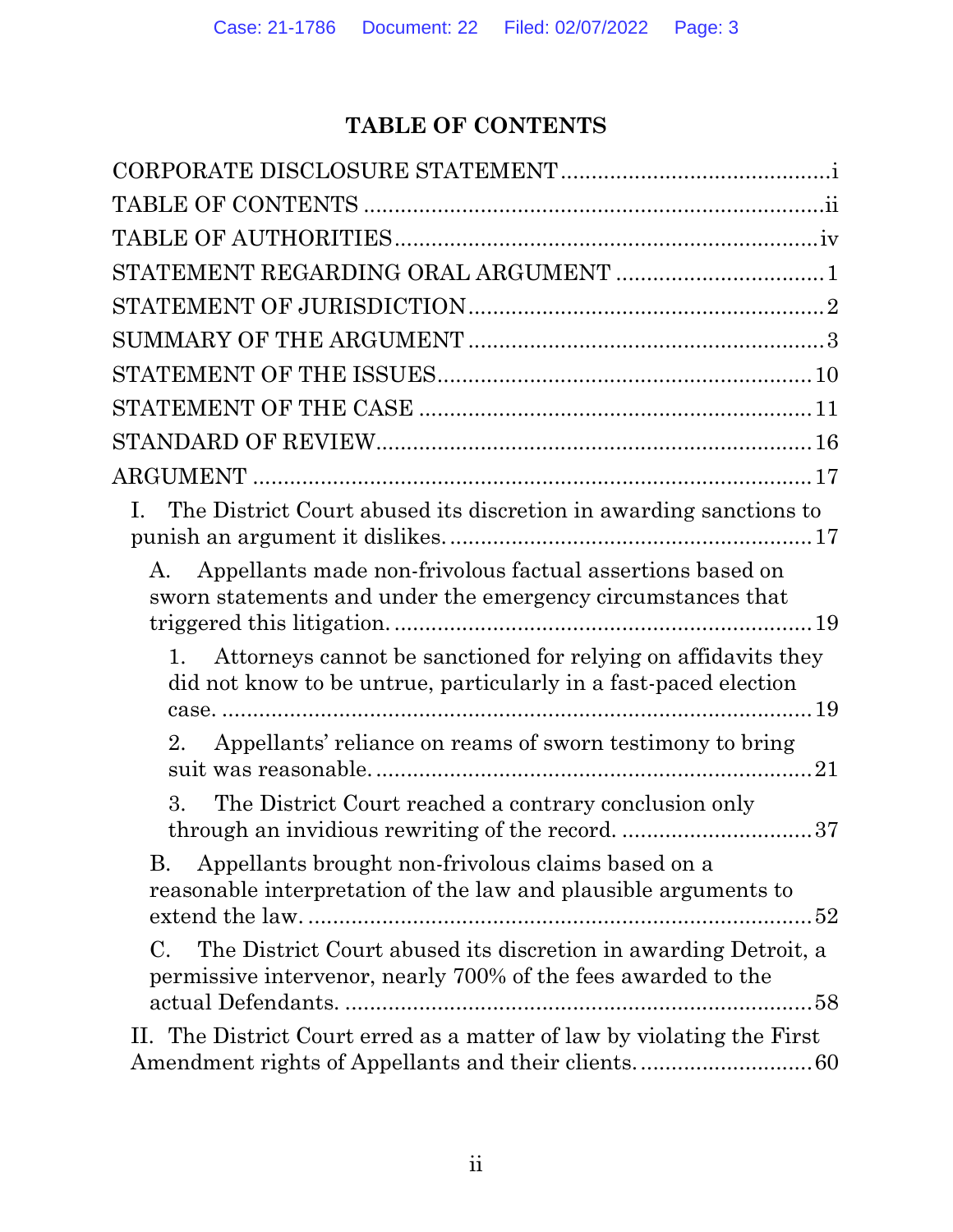III. The District Court erred as a matter of law by issuing a sanctions order with no effort to tie specific findings of sanctionable conduct to a specific standard and specific remedy. ............................ 64

| А.                                                                                                                                                                                                          |
|-------------------------------------------------------------------------------------------------------------------------------------------------------------------------------------------------------------|
| <b>B.</b>                                                                                                                                                                                                   |
| $\mathcal{C}_{\cdot}$                                                                                                                                                                                       |
| IV. The District Court erred as a matter of law by imposing<br>sanctions collectively against all attorneys without explaining its<br>individualized consideration of their relative responsibility for any |
| V. The District Court erred as a matter of law by flouting Rule 11's<br>substantive protections and using inapplicable supplemental sources                                                                 |
|                                                                                                                                                                                                             |
|                                                                                                                                                                                                             |
|                                                                                                                                                                                                             |
| DESIGATION OF RELEVANT LOWER COURT DOCUMENTS 88                                                                                                                                                             |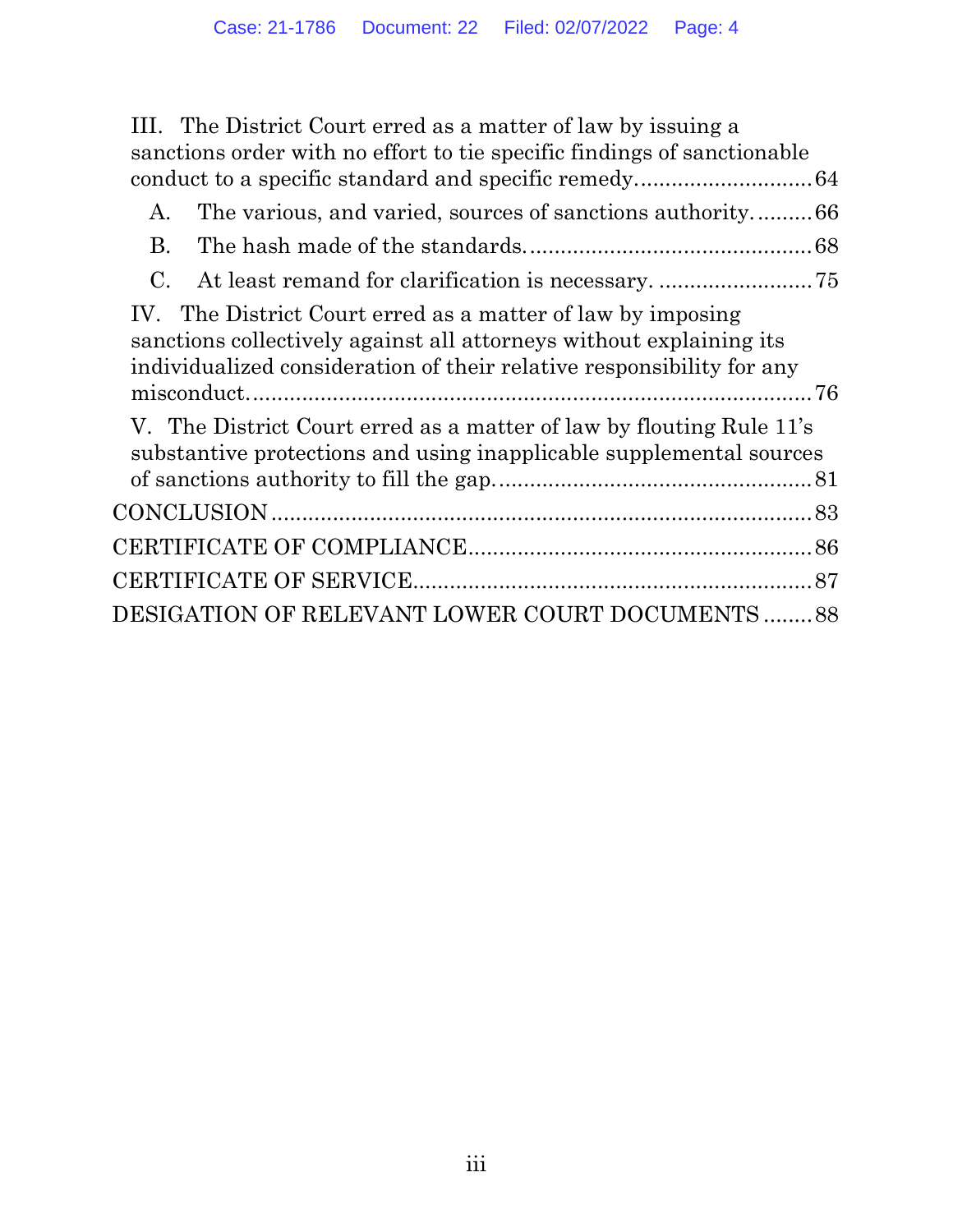## TABLE OF AUTHORITIES

## Cases

| . 6-7                                                                  |
|------------------------------------------------------------------------|
| Advanced Video Techs. LLC v. HTC Corp., No. 1:11 CIV. 06604 (CM),      |
|                                                                        |
| Air Line Pilots Ass'n, Int'l v. Dep't of Aviation of City of Chi.,     |
| 45 F.3d 1144 (7th Cir. 1995)                                           |
| Air-Sea Forwarders, Inc. v. Air Asia Co., 880 F.2d 176, 191            |
| $(9th$ Cir. 1989)                                                      |
| Bell Atlantic Corp. v. Twombly, 549 U.S. 1018 (2006) 30                |
| Bodenhamer Bldg. Corp. v. Architectural Research Corp., 873 F.2d 109   |
| $(6th$ Cir. 1989)<br>81<br>                                            |
| Bodenhamer Bldg. Corp. v. Architectural Rsch. Corp., 989 F.2d 213      |
|                                                                        |
|                                                                        |
| <i>Brubaker v. City of Richmond, 943 F.2d 1363 (4th Cir. 1991)51</i>   |
|                                                                        |
| Christiansburg Garment Co. v. Equal Emp't Opportunity Comm'n,          |
| 434 U.S. $412$ (1978)<br>28                                            |
| Cicero v. Borg-Warner Automotive, Inc., 163 F. Supp. 2d 743            |
|                                                                        |
| Coffey v. Healthtrust, Inc., 955 F.2d 1388 (10th Cir. 1992)74          |
| Cont'l Ore Co. v. Union Carbide & Carbon Corp., $370$ U.S. 690 (1962)  |
|                                                                        |
| Cooter & Gell v. Hartmarx Corp., 496 U.S. 384, 400 (1990) 16-17        |
| Costantino v. Detroit, 950 N.W.2d 707 (Mich. 2020) 23-24               |
| Costantino v. Detroit, No. 20-014780-AW (Wayne Cty. Cir. Ct. 2020)23   |
| Curling v. Raffensperger, 397 F. Supp. 3d 1334 (N.D. Ga. 2019)  25, 44 |
| <i>Danvers v. Danvers, 959 F.2d 601 (6th Cir. 1992)</i><br>$.66\,$     |
| Davis v. City of Detroit, No. 347931, 2020 WL 1488661 (Mich. Ct. App.  |
|                                                                        |
| Eagon ex rel. Eagon v. City of Elk City, Okl., 72 F.3d 1480            |
| $(10th$ Cir. 1996)                                                     |
| Eclipse Res.-Ohio, LLC v. Madzia, No. 2:15-CV-00177, 2017 WL 274732    |
|                                                                        |
| Garner v. Cuyahoga Cty. Juv. Ct., 554 F.3d 624 (6th Cir. 2009)  65, 69 |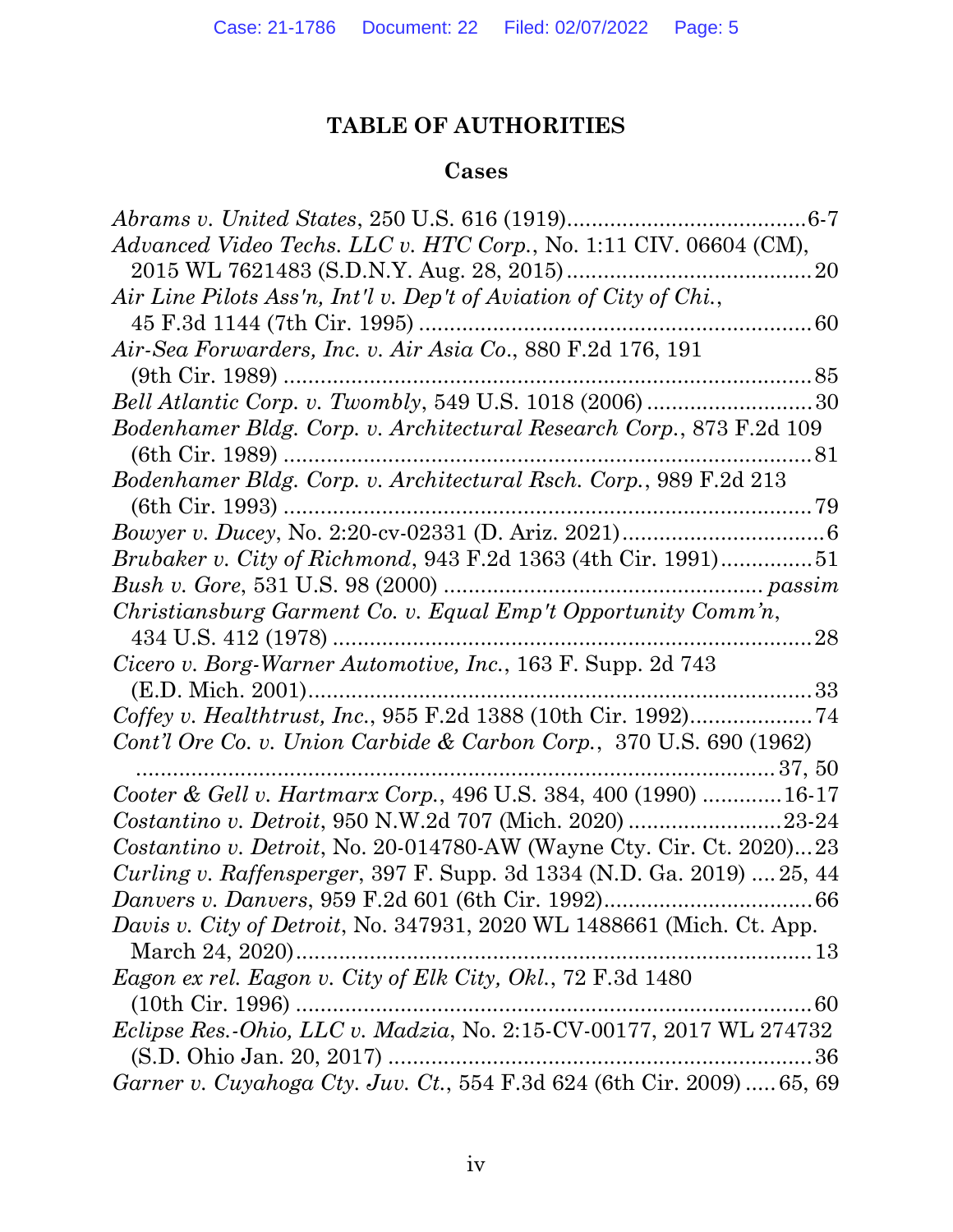| Goodyear Tire & Rubber Co. v. Haeger, 137 S. Ct. 1178 (2017). 59, 67, 72 |
|--------------------------------------------------------------------------|
| <i>Healey v. Chelsea Res., Ltd., 947 F.2d 611 (2d Cir.1991)</i>          |
| <i>In re Amodeo</i> , No. 8:17-BK-07965-RCT, 2019 WL 10734046 (Bankr.    |
|                                                                          |
| In re Big Rapids Mall Associates, 98 F.3d 926 (6th Cir.1996) 21          |
|                                                                          |
|                                                                          |
|                                                                          |
|                                                                          |
| In re Ruben, 825 F.2d 977 (6th Cir. 1987)  65, 68, 72, 76-77, 84         |
| <i>In re Schaefer Salt Recovery, Inc., 542 F.3d 90 (3d Cir. 2008)</i> 70 |
| INVST Fin. Grp., Inc. v. Chem-Nuclear Sys., Inc., 815 F.2d 391           |
| 30                                                                       |
| Jackson v. Law Firm of O'Hara, Ruberg, Osborne and Taylor, 875 F.2d      |
|                                                                          |
| <i>Jeffreys v. Rossi, 275 F. Supp. 2d 463 (S.D.N.Y. 2003) </i>           |
|                                                                          |
| Jones v. Pittsburgh Nat'l Corp., 899 F.2d 1350 (3d Cir. 1990)69, 75      |
|                                                                          |
|                                                                          |
|                                                                          |
| <i>Kleinmark v. St. Catherine's Care Ctr.</i> , 585 F. Supp. 2d 961      |
| . 34                                                                     |
| LaSalle Nat'l Bank v. First. Conn. Holding Grp., 287 F.3d 279            |
| 74                                                                       |
| Lawrence Univ. Bicentennial Comm'n v. City of Appleton, Wisc., 409 F.    |
|                                                                          |
| Leahy v. Orion Twp., 711 N.W.2d 438 (Mich. Ct. App. 2006) 23             |
|                                                                          |
| Lexmark Int'l, Inc. v. Static Control Components, Inc., 572 U.S. 118     |
|                                                                          |
| Lucas v. Jos. A. Bank Clothiers, Inc., 217 F. Supp. 3d 1200 (S.D. Cal.   |
|                                                                          |
|                                                                          |
|                                                                          |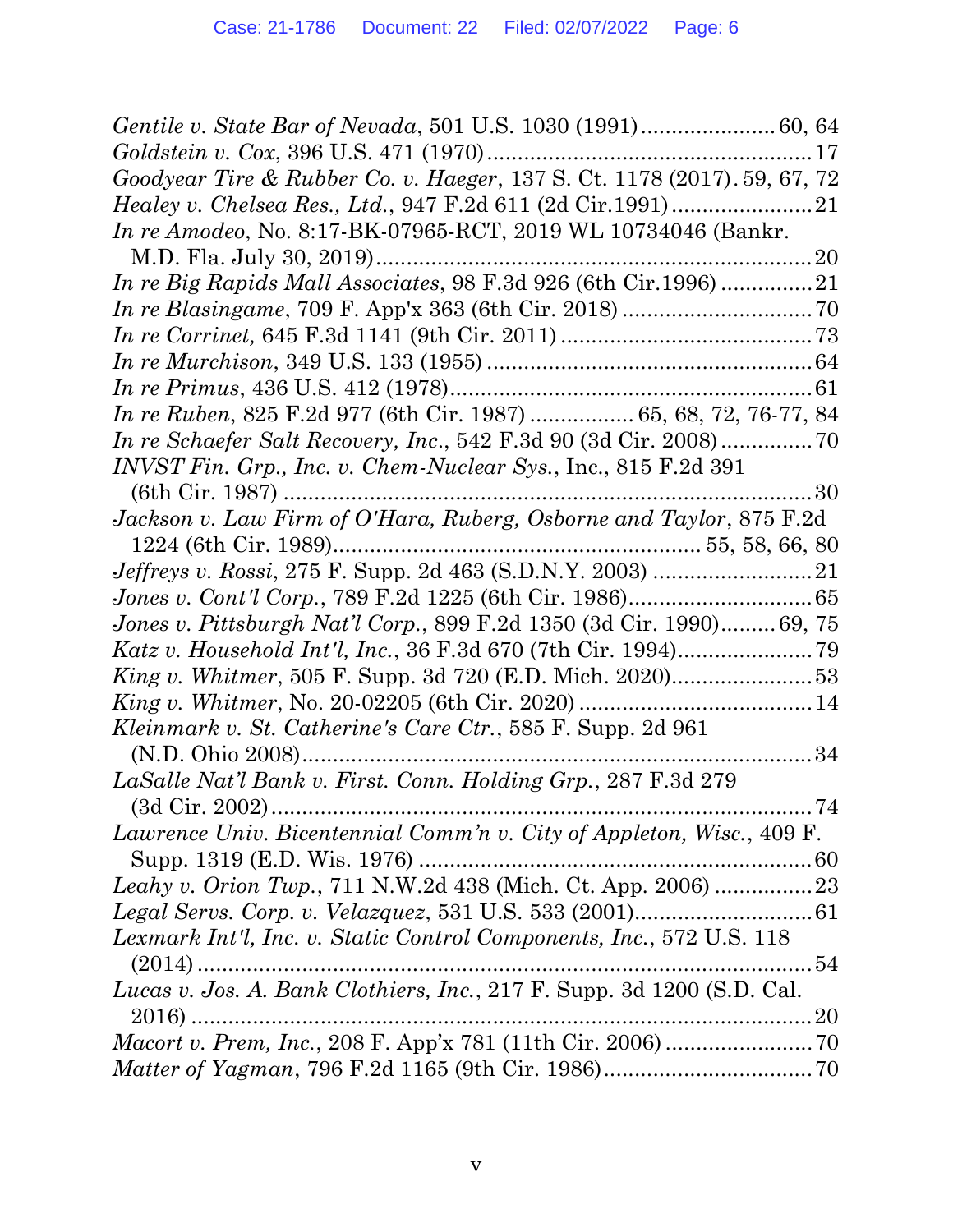| McLinko v. Commw. of Penn., Dep't of State, No. 244 M.D. 2021, 2022             |
|---------------------------------------------------------------------------------|
|                                                                                 |
| <i>McNeill v. Wayne Cty.</i> , No. 05-72885, 2005 WL 1981292 (E.D. Mich.        |
| 34                                                                              |
|                                                                                 |
|                                                                                 |
| National Institute of Family and Life Advocates v. Becerra, 138 S. Ct.          |
|                                                                                 |
|                                                                                 |
| <i>Nieves v. City of Cleveland</i> , 52 F. App'x 635, 637 (6th Cir. 2002)80     |
|                                                                                 |
| Orlett v. Cincinnati Microwave, Inc., 954 F.2d 414 (6th Cir. 1992)79            |
| <i>Page v. Oath Inc., No.</i> 69,2021, 2022 WL 162965                           |
|                                                                                 |
| <i>Pavelic &amp; LeFlore v. Marvel Entertainment Group, 493 U.S. 120 (1989)</i> |
|                                                                                 |
|                                                                                 |
| <i>Pearson v. Gov. of Georgia, No. 20-cv-04809 (N.D. Ga. 2021)</i> 6            |
| <i>Pravic v. U.S. Indus.-Clearing, 109 F.R.D. 620 (E.D. Mich. 1986) 36</i>      |
| Pub. Interest L. Found. v. Benson, 1:21-cv-00929 (W.D. Mich. filed Nov.         |
|                                                                                 |
| Red Carpet Studios Div. of Source Advantage, Ltd. v. Sater, 465 F.3d            |
|                                                                                 |
| Rentz v. Dynasty Apparel Indus., Inc., 556 F.3d 389 (6th Cir. 2009) 68          |
| Republican Party of Penn. v. Degraffenreid, 141 S. Ct. 732 (2021)24             |
|                                                                                 |
| Roadway Exp., Inc. v. Piper, 447 U.S. 752 (1980)  17, 67, 83                    |
|                                                                                 |
| Runfola & Assocs., Inc. v. Spectrum Reporting II, Inc., 88 F.3d 368             |
|                                                                                 |
| Schottenstein v. Schottenstein, 230 F.R.D. 355 (S.D.N.Y. 2005)  36              |
| Shamrock Oil & Gas Corp. v. Sheets, 313 U.S. 100 (1941) 17                      |
| Smith v. Psych. Sols., Inc., 864 F. Supp. 2d 1241 (N.D. Fla. 2012)  70          |
|                                                                                 |
| <i>Trump v. Wisconsin Elections Comm'n, No. 20-cv-1785-BHL (E.D. Wisc.</i>      |
|                                                                                 |
| United States v. Allmendinger, No. 3:10CR248, 2017 WL 455553 (E.D.              |
|                                                                                 |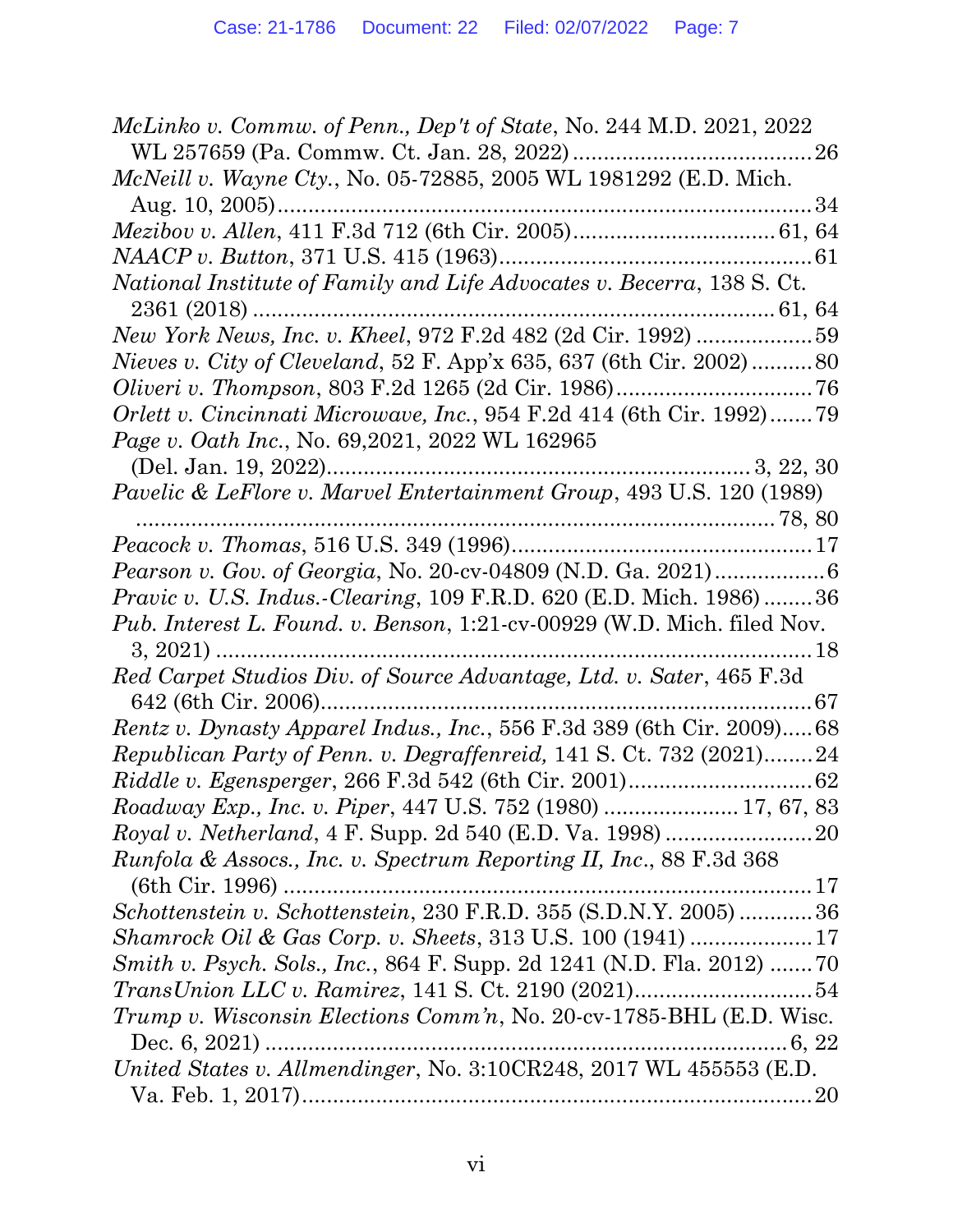| United States v. Int'l Broth. of Teamsters, Chauffeurs, Warehousemen & |  |
|------------------------------------------------------------------------|--|
|                                                                        |  |
|                                                                        |  |
|                                                                        |  |
| <i>Xcentric Ventures, L.L.C. v. Borodkin, 908 F. Supp. 2d 1040</i>     |  |
|                                                                        |  |
| Zuk v. Eastern Pa. Psychiatric Inst. of the Med. Coll., 103 F.3d 294   |  |
|                                                                        |  |

## **Statutes**

# Rules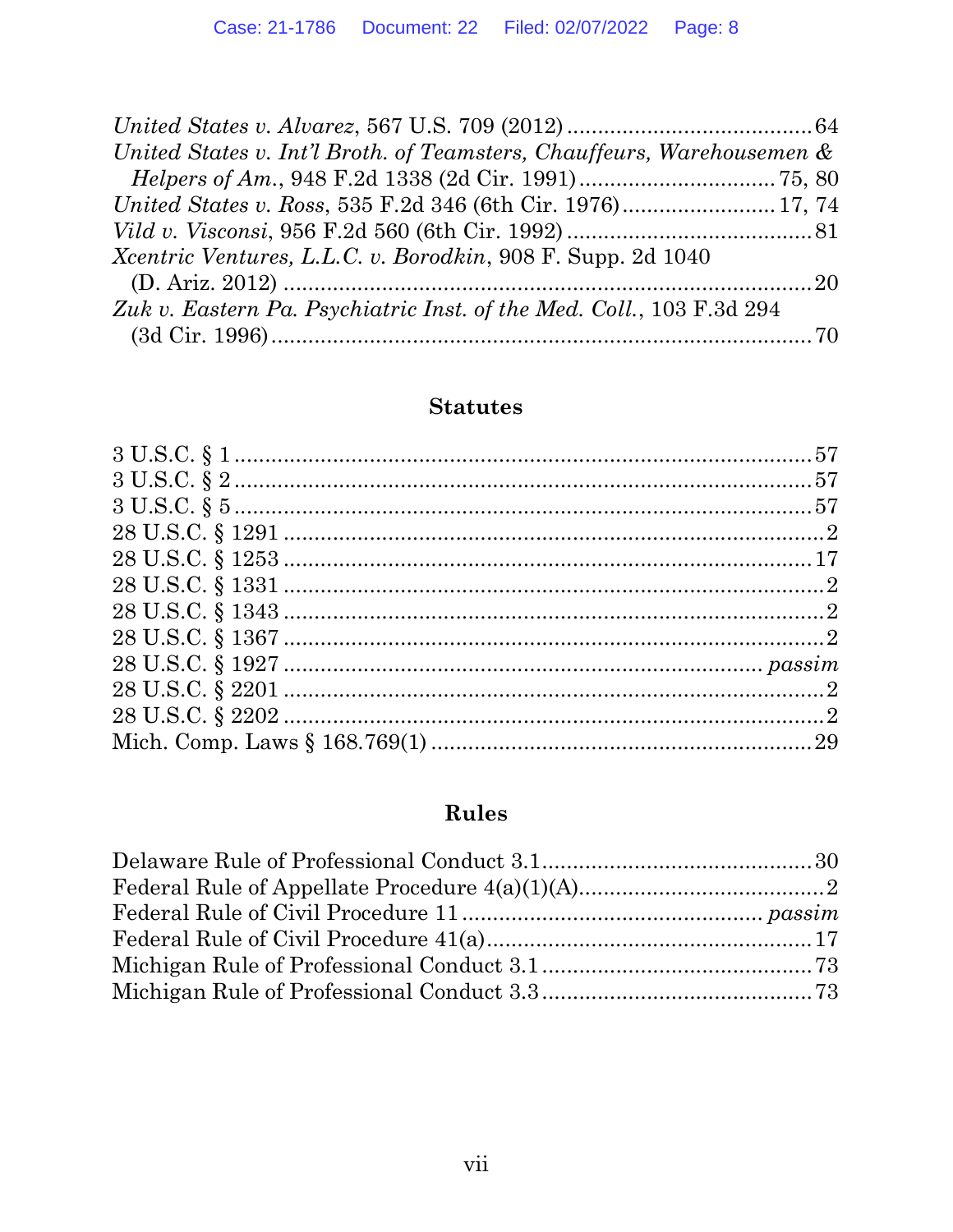# **Treatises**

| Joshua A. Douglas, The Procedure of Election Law in Federal Courts,  |  |
|----------------------------------------------------------------------|--|
|                                                                      |  |
| Lawrence Tribe, eroG.v hsuB and its Disguises: Freeing Bush v. Gore  |  |
|                                                                      |  |
| WRIGHT & MILLER, 5A FED. PRAC. & PROC. CIV. § 1339 Verification (4th |  |
|                                                                      |  |

# Other Authorities

| Adam Liptak, <i>Error and Fraud at Issue as Absentee Voting Rises</i> , N.Y. |
|------------------------------------------------------------------------------|
| 25                                                                           |
| Brad Brooks et al., Why Republican voters say there's 'no way in hell'       |
| . 18                                                                         |
| Ga. Sec. State Press Office, Secretary Raffensperger Calls on J. Alex        |
| Halderman To Agree To Release "Secret Report" and Pre-Election               |
|                                                                              |
| Geoff Earle, Majority of Americans believe US democracy is at risk of        |
| extinction and just 54% think Biden won the presidential election, new       |
|                                                                              |
| Henry Olsen, Reforming the Electoral Count Act is crucial to our             |
|                                                                              |
| J.B. Hopkins, The First Thing We Do, Let's Get Shakespeare Right!, 72        |
| 84                                                                           |
| Lane Cuthbert, Do Republicans really believe Trump won the 2020              |
| election? Our research suggests that they do, WASH. POST (Jan. 7,            |
| $2022$ ).<br>64                                                              |
| Larry Diamond, Democrats, Want to Defend Democracy? Embrace What             |
|                                                                              |
| Lois Beckett, Millions of Americans think the election was stolen, THE       |
|                                                                              |
| Monmouth U. Polling Inst., <i>Doubt in American System Increases</i> (Nov.   |
|                                                                              |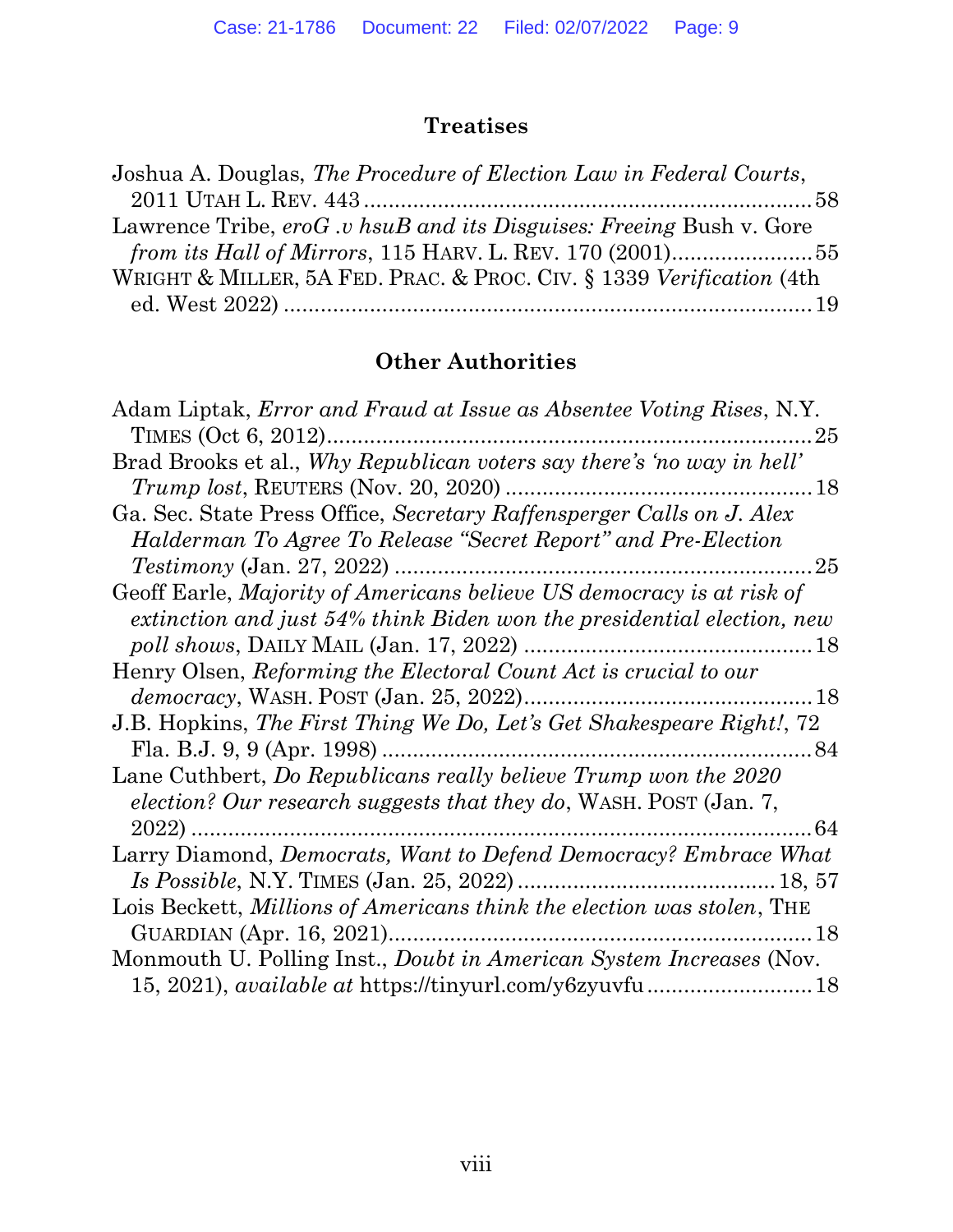#### STATEMENT REGARDING ORAL ARGUMENT

This appeal presents novel questions of both fact and law concerning the ability of public officials exercising election-related functions under the Constitution to secure legal representation. These questions arise in an unusually important context—disputes concerning a presidential election—and, inasmuch as the District Court's order directly threatens their livelihoods and reputations, Appellants have more than an ordinary party's stake in the outcome. Given the novelty of the issues and the extent of the record below, it is impossible for Appellants to anticipate all possible questions concerning issues not yet refined by the common-law process. Further, Appellants' unusually weighty personal interests in these proceedings, as well as the public interest in matters surrounding the 2020 Presidential Election, counsel allowing the fullest panoply of procedural protections. The decisional process and the public interest in transparent, and full and fair proceedings, would thus be aided significantly by oral argument.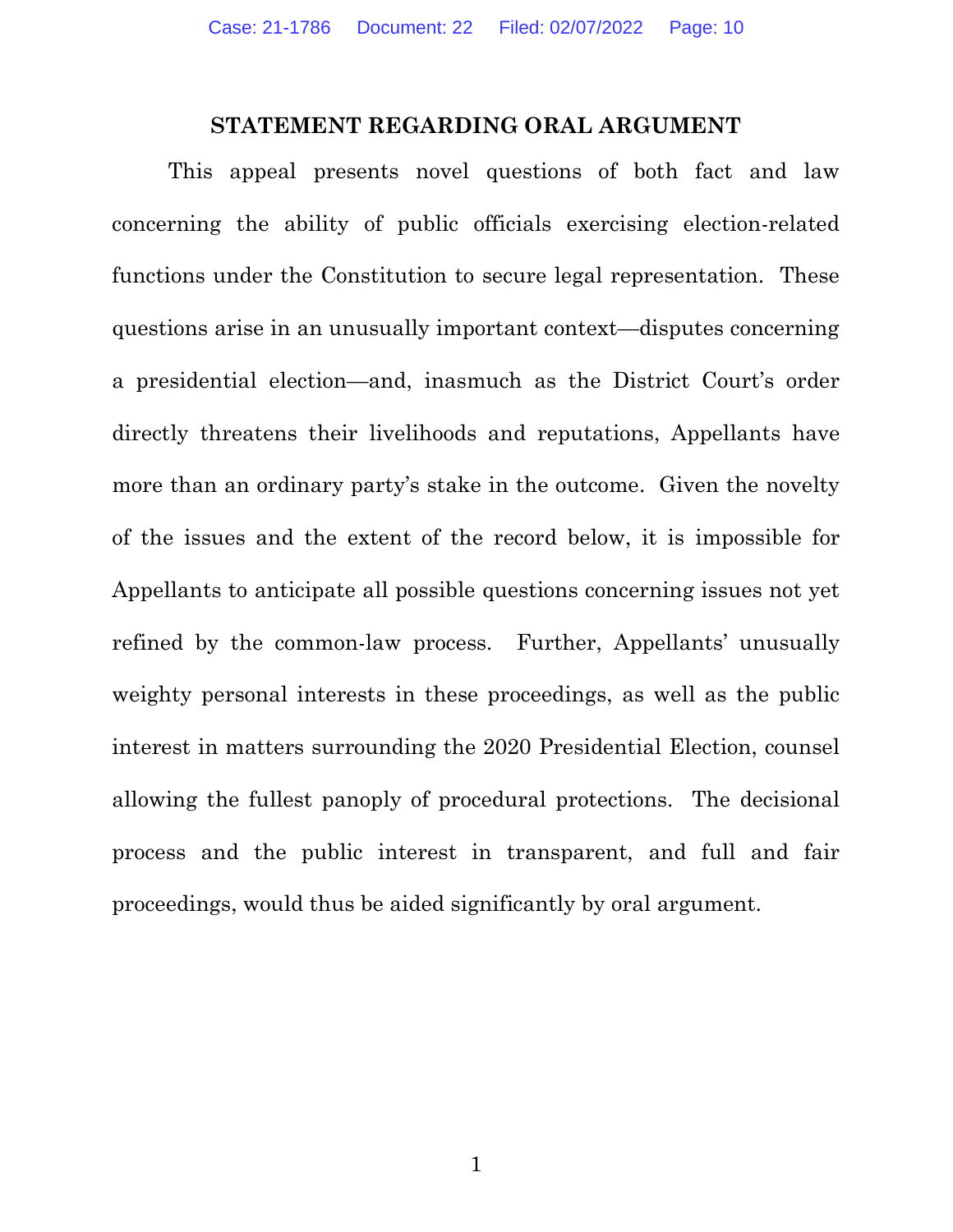#### STATEMENT OF JURISDICTION

 Plaintiffs properly invoked the jurisdiction of the District Court under 28 U.S.C. §§ 1331, 1343, 1367, 2201, and 2202. RE 6, Page ID # 881. Appellants are subject to a final judgment of the District Court, entered December 2, 2021. RE 180, Page ID # 7169-70. They filed a timely notice of appeal on December 3, 2021, properly invoking this Court's jurisdiction under 28 U.S.C. § 1291 and Federal Rule of Appellate Procedure 4(a)(1)(A). RE 182.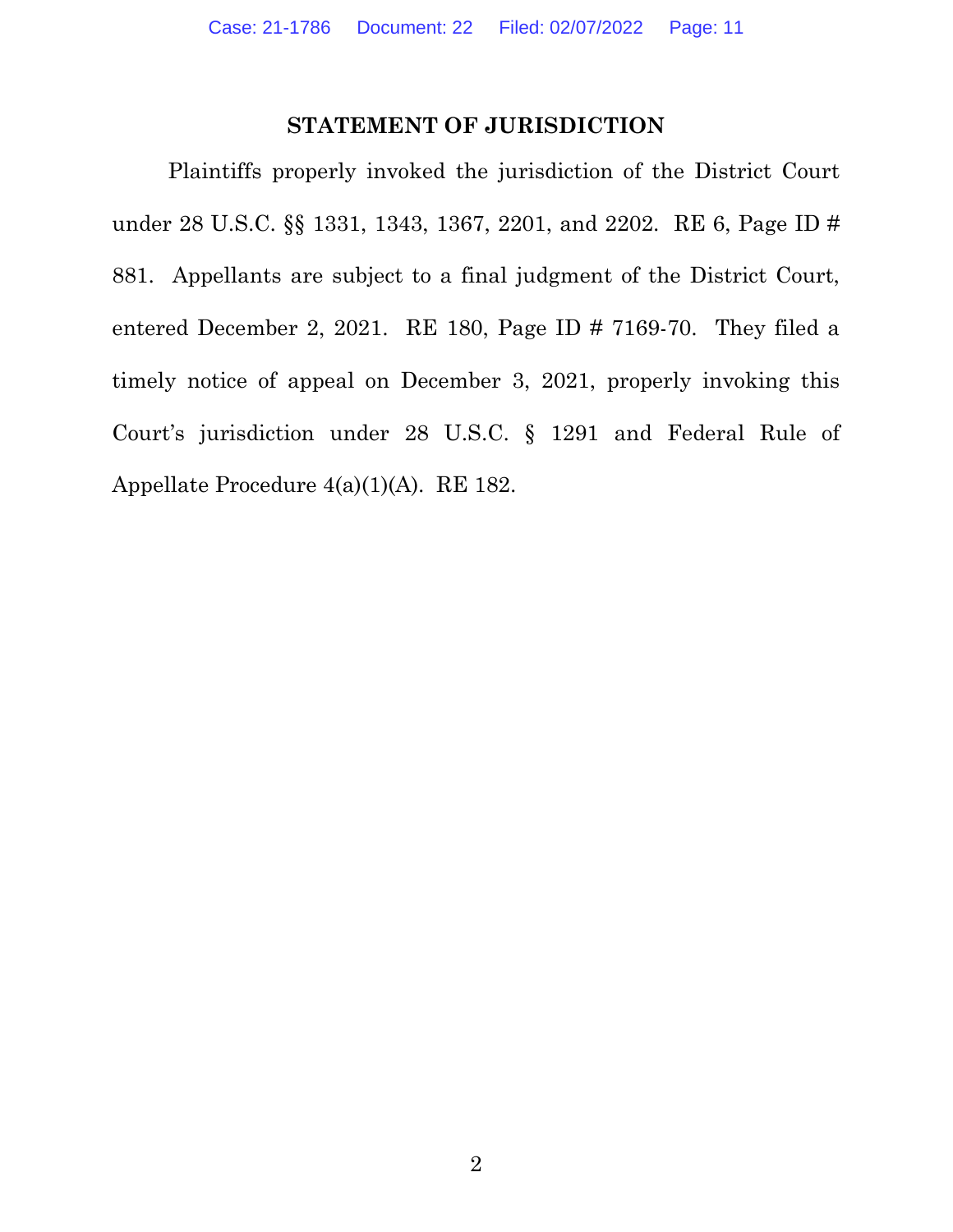#### SUMMARY OF THE ARGUMENT

 Appellants Sidney Powell, Howard Kleinhendler, Gregory Rohl, Julia Z. Haller, Brandon Johnson, and Scott Hagerstrom have been sanctioned by the District Court for serving as attorneys to Plaintiffs challenging the 2020 Presidential Election. For the offense of representing Michigan Republican Presidential Electors and the Republican Party officials with a role in selecting them, the District Court imposed on Appellants the maximum possible sanctions, with the clear purpose of depriving them of their livelihoods.

This sanctions order is extraordinary, and not just among sanctions decisions as a whole but among directly comparable cases surrounding the 2020 Presidential Election. Other courts have been unwilling to sanction attorneys who bring claims on behalf of public officials, based in sworn testimony, on the compressed timeline applicable to election litigation, that are then dismissed within a reasonable time.<sup>1</sup>

<sup>&</sup>lt;sup>1</sup> The only other court to sanction one of the attorneys in this case for involvement in litigation challenging the 2020 Presidential Election—a state trial court's involuntary revocation of Lin Wood's pro hac vice status—was sternly reversed by the Delaware Supreme Court. Page v. Oath Inc., No. 69,2021, 2022 WL 162965 (Del. Jan. 19, 2022).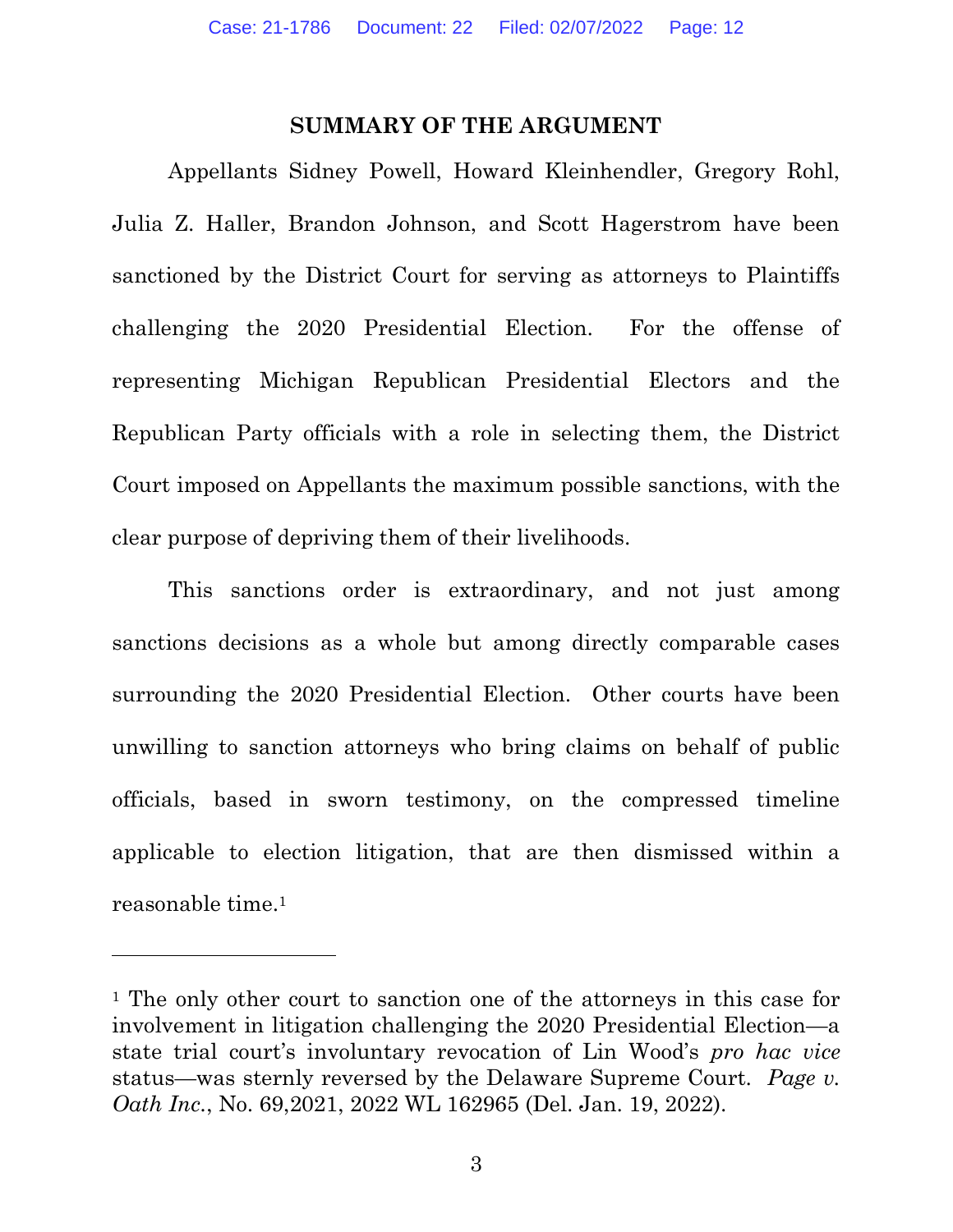The bulk of the District Court's order is devoted to Monday morning quarterbacking the sworn testimony on which Appellants relied as part of their representation of Plaintiffs. Yet the American legal system relies every day on sworn testimony no different than the dozens of eyewitnesses and expert affidavits that Appellants submitted, even though Appellants were under no obligation to possess sworn anything before filing a complaint. Men sit on death row based on the testimony of a single witness—legions less than Appellants were handed as evidentiary support. Nation-wide injunctions issue against important government programs based on sworn statements as to entirely unknowable mental processes. Every day, billions of dollars change hands, licenses and permits running the gamut from barbering to nuclear reactor construction are granted and denied, and personal freedom is gained and lost, all on nothing more than a single person's sworn say-so. Most complaints in federal court are not even verified, far less accompanied by affidavits. The right of attorneys to file a complaint seeking redress of grievances on behalf of public official clients without fear of judicial reprisal applies no matter the ultimate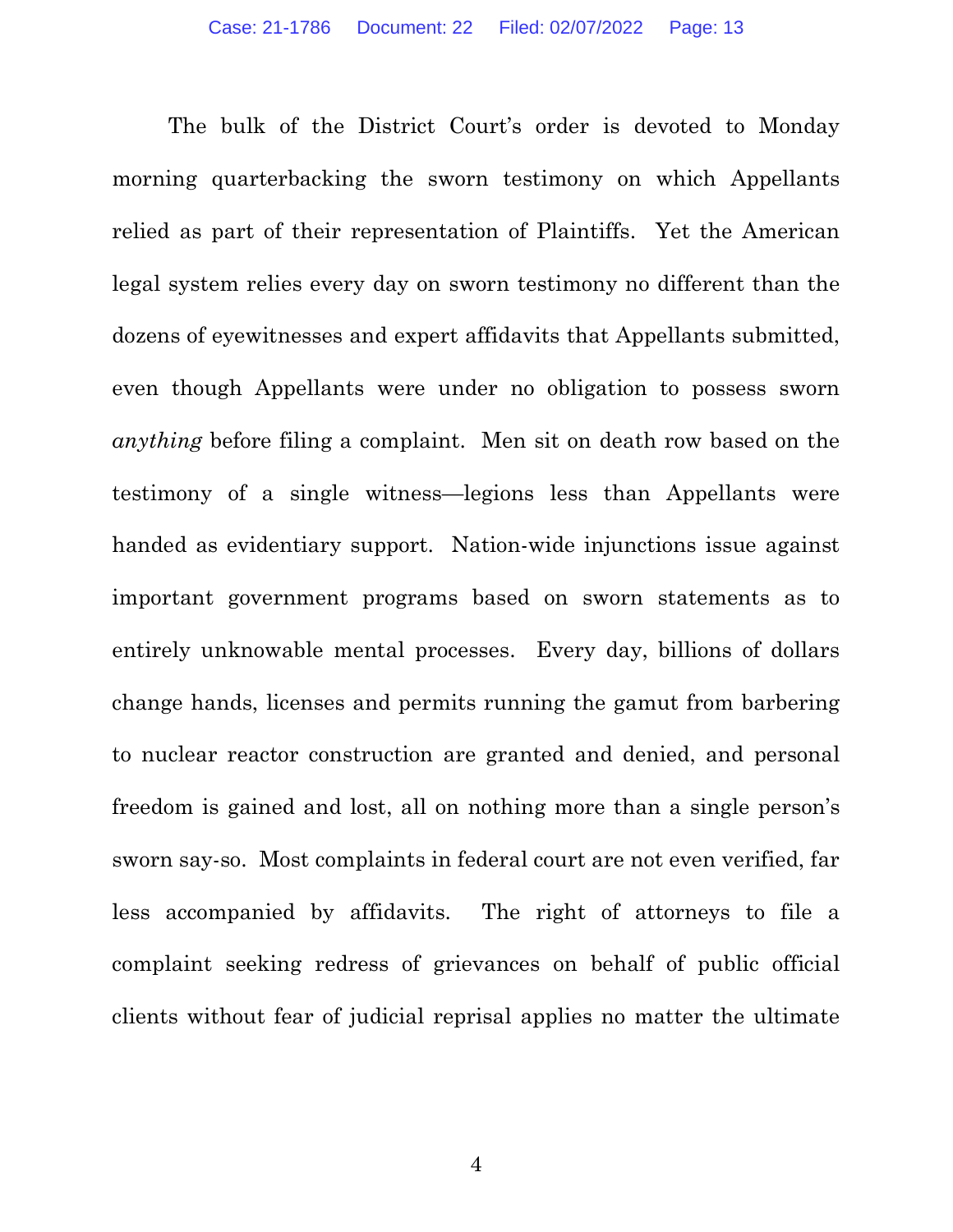truth or falsity, good or bad faith, of a client's statements, so long as the attorneys do not suborn the statements.

Plaintiffs are not merely random citizens questioning votes. They are public officials of a constitutionally special sort—presidential electors and officials from a party organization charged by state law with selecting those electors—who sought Appellants' counsel and representation because they suspected they were being denied the constitutional right to fulfill their duties. These public officials did so based on information they received from citizens who, in statements made under penalty of perjury, alleged first-hand knowledge of deeply troubling election misconduct, and on expert reports corroborating those suspicions. If a sworn statement is sufficient to entitle someone to vote without identification, as is true in Michigan, a sworn statement should be sufficient for calling into question the propriety of that vote.

Appellants had a legitimate basis for alleging serious election-law violations justifying relief under Bush v. Gore, 531 U.S. 98 (2000). They had a legitimate argument for the extension of law—and, indeed, for application of settled law. (For example, the District Court's Eleventh Amendment, standing, abstention, and laches rulings were themselves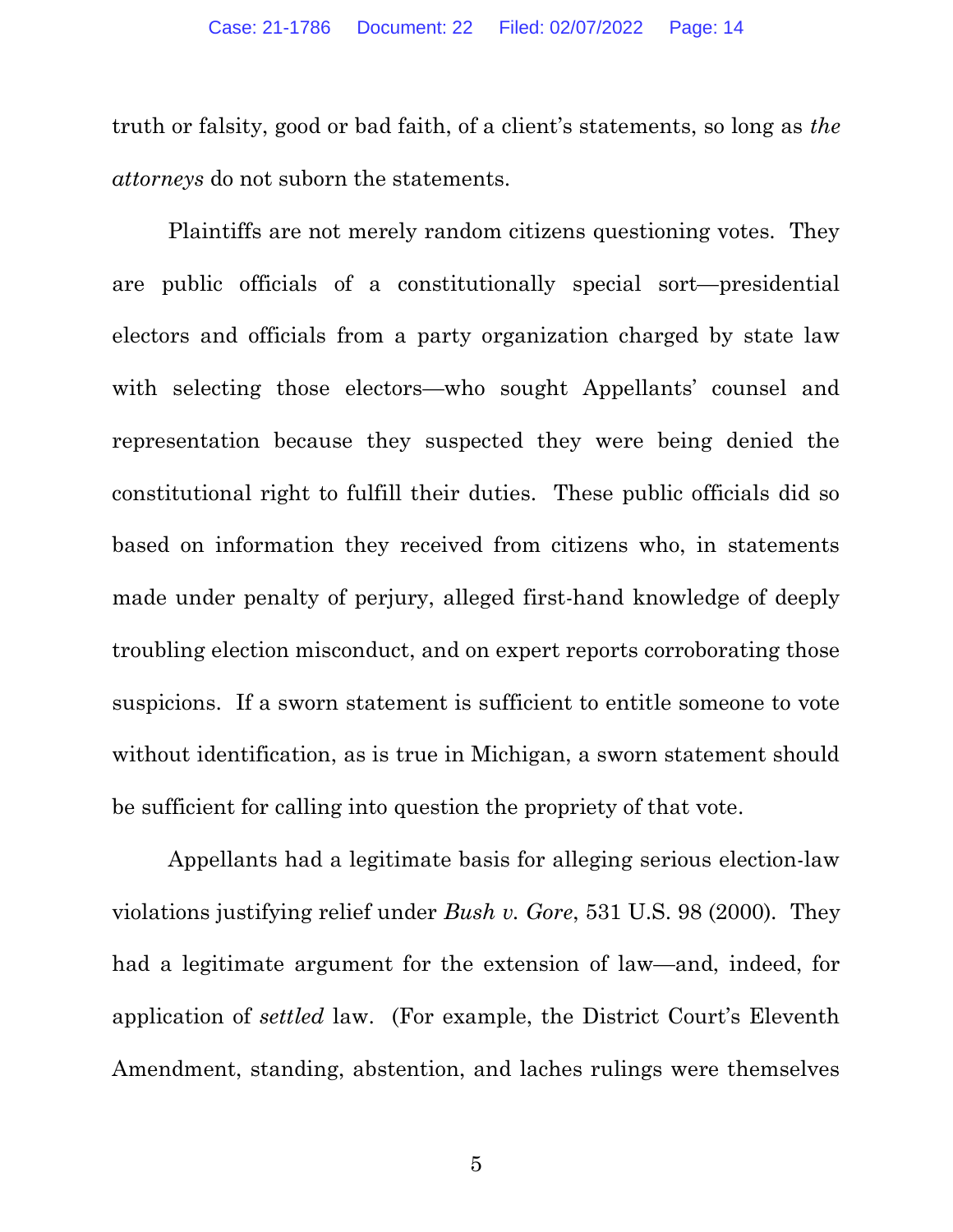dubious. See infra n.57.) That is perhaps why other courts handling cases identical in all relevant respects have either refused sanctions, Trump v. Wisconsin Elections Comm'n, No. 20-cv-1785-BHL (E.D. Wisc. Dec. 6, 2021) (ECF 178), or have never been asked to impose sanctions in the first place, Bowyer v. Ducey, No. 2:20-cv-02331 (D. Ariz. 2021); Pearson v. Gov. of Georgia, No. 20-cv-04809 (N.D. Ga. 2021). Indeed, more than half of the Defendants and Intervenors in this case either did not seek or were refused sanctions.

The District Court makes it sound like everything submitted by Plaintiffs was a fraud, but prior and subsequent lawsuits have pointed to very similar problems. And dozens of laws have been enacted by state legislatures in response to concerns similar to those raised in the complaint. Millions of Americans believe the central contentions of the complaint to be true, and perhaps they are.

"If," as seems true of the District Court, "you have no doubt of your premises or your power and want a certain result with all your heart you naturally express your wishes in law and sweep away all opposition." Abrams v. United States, 250 U.S. 616, 630 (1919) (Holmes, dissenting). "But when men have realized that time has upset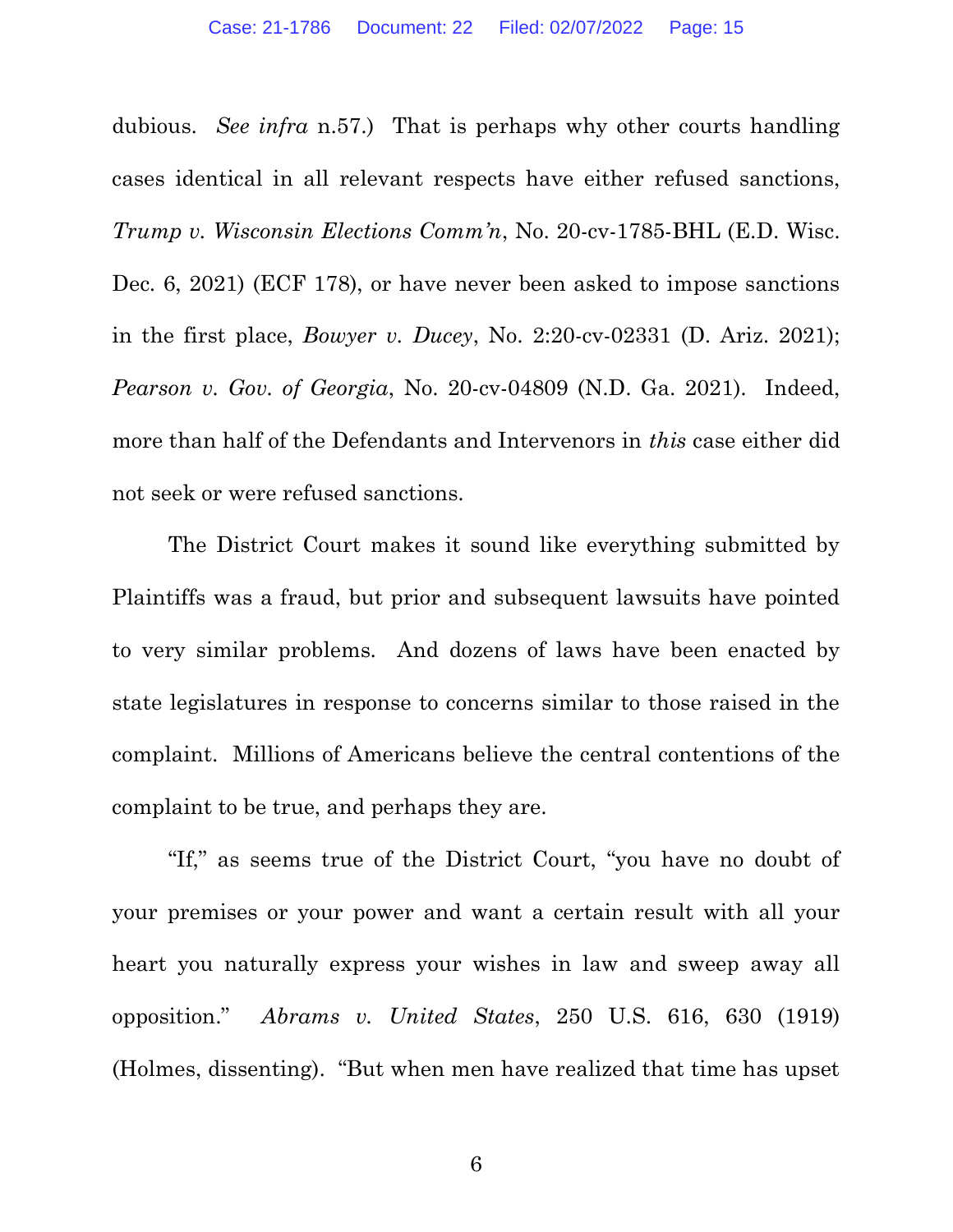many fighting faiths, they may come to believe even more than they believe the very foundations of their own conduct that the ultimate good desired is better reached by free trade in ideas." Id. Punishing Appellants for "spread[ing] the narrative that our election processes are rigged and our democratic institutions cannot be trusted," RE 172, Page ID # 6992-93, cannot be reconciled with the First Amendment's clear command that "[t]he best test of truth is the power of the thought to get itself accepted in the competition of the market." Abrams, 250 U.S. at 630. In an era when election disputes are common, perhaps even routine, imposing sanctions on lawyers for bringing such challenges because they cannot prove their case before even filing the complaint cuts at the heart of our democratic process.

The District Court arrived at its deeply flawed result through a deeply flawed process. Contemplating the order's prolixity, one might think it must at least check all the requisite procedural boxes. Yet, despite lavish outrage (including blaming Appellants for the events of January 6, 2021) and voluble (if partisan) paeans to "America's civil litigation system," the order contains not a single word tying specific conduct to a specific standard or specific finding, as required under the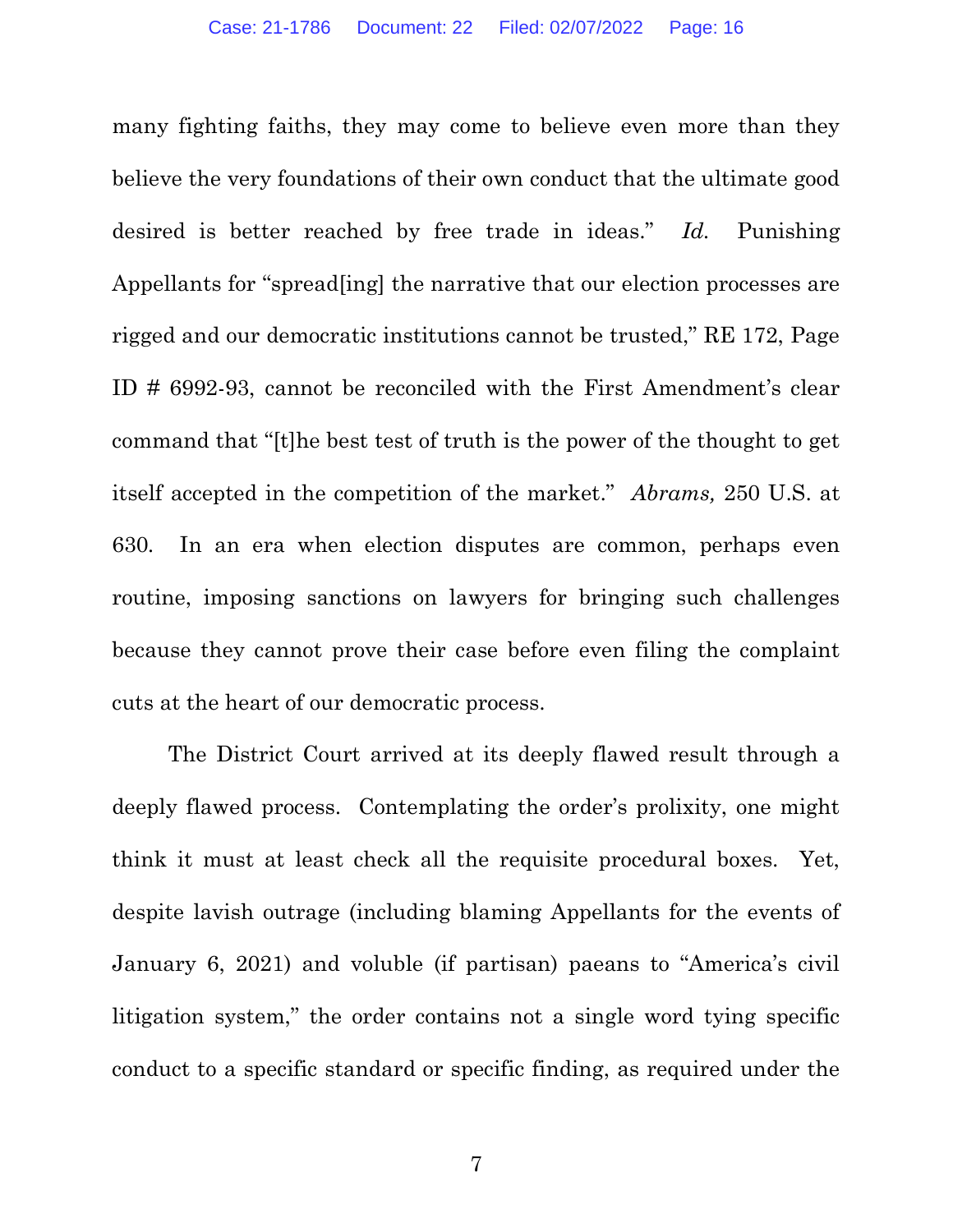heightened standards applicable to sanctions proceedings. Despite widely varying levels of involvement, each sanctioned attorney is also treated exactly the same in the ultimate sanctions ordered, with no explanation how the sanctions were tailored against any individual. These procedural defects are legal errors that require, at a minimum, vacatur and remand.

The Court need not remand, however, because the District Court commits another species of legal error, separate and apart from ignoring proper procedure or the fact the complaint was adequately grounded in fact and law: The District Court disregarded Rule 11's safe-harbor provision by sanctioning Appellants for dismissing their complaint seven business days late, ignoring its own orders extending relevant times to act and the pendency of an appeal in this and related cases. Then, in an effort to ground the order somewhere else, the District Court disregarded both the text of 28 U.S.C. § 1927 and a crystal clear admonition from the Supreme Court on inherent-authority sanctions. Appellants' substantial compliance with Rule 11's safeharbor provision, coupled with their dismissal of the complaint during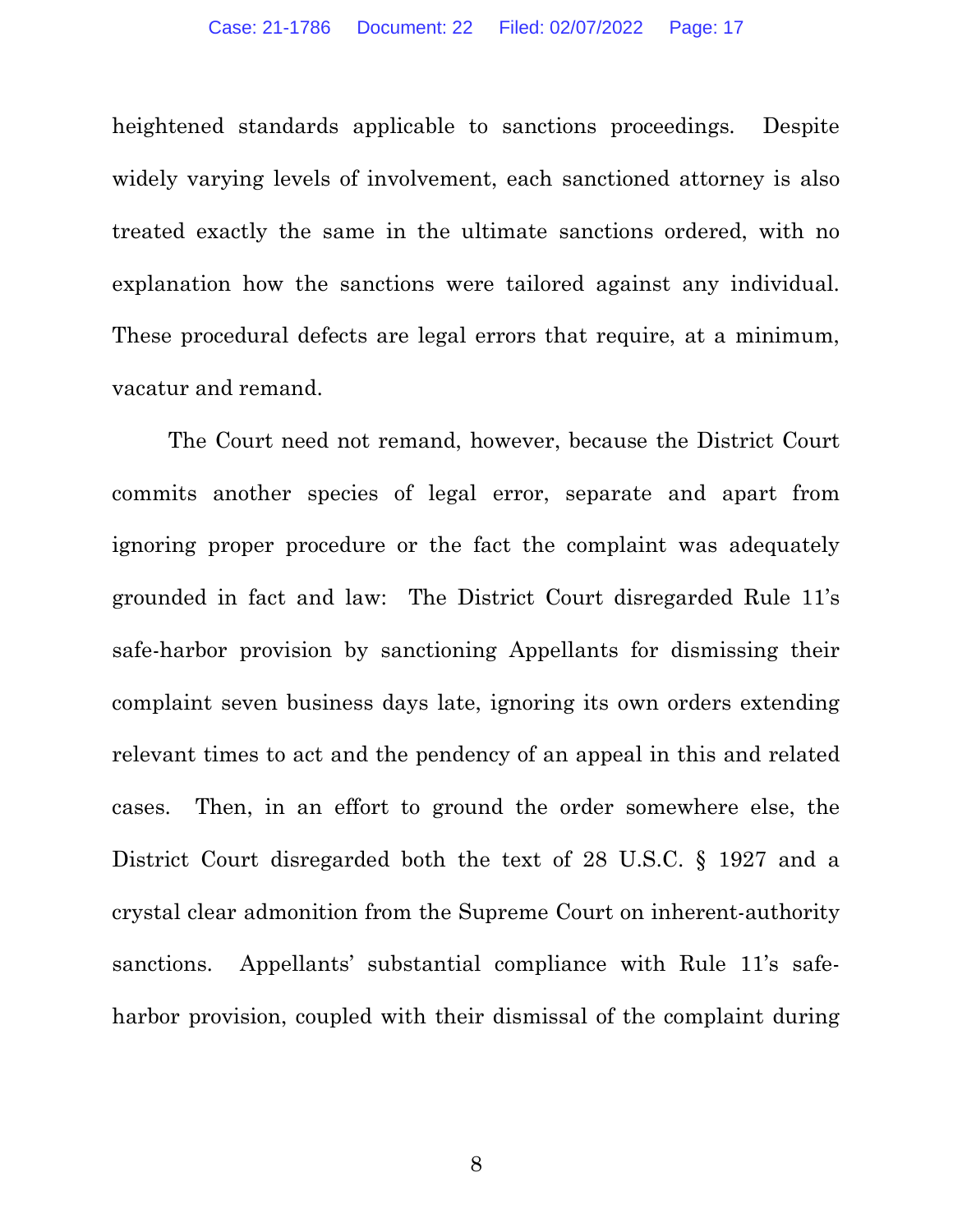the pendency of appellate review, foreclosed sanctions on another basis as a matter of law.

For all the District Court's fulminations, Appellants thoroughly litigated serious issues regarding a presidential election, all in about a month and a half. In whose interest would it have been to have this and all similar matters proceed pro se? Or, worse yet, for the public to watch such allegations suppressed rather than refuted because no lawyer could be found to present Plaintiffs' grievances to the courts?

Appellants respectfully request that this Court reverse, or in the alternative vacate and remand to a different district judge, the judgment and order sanctioning them.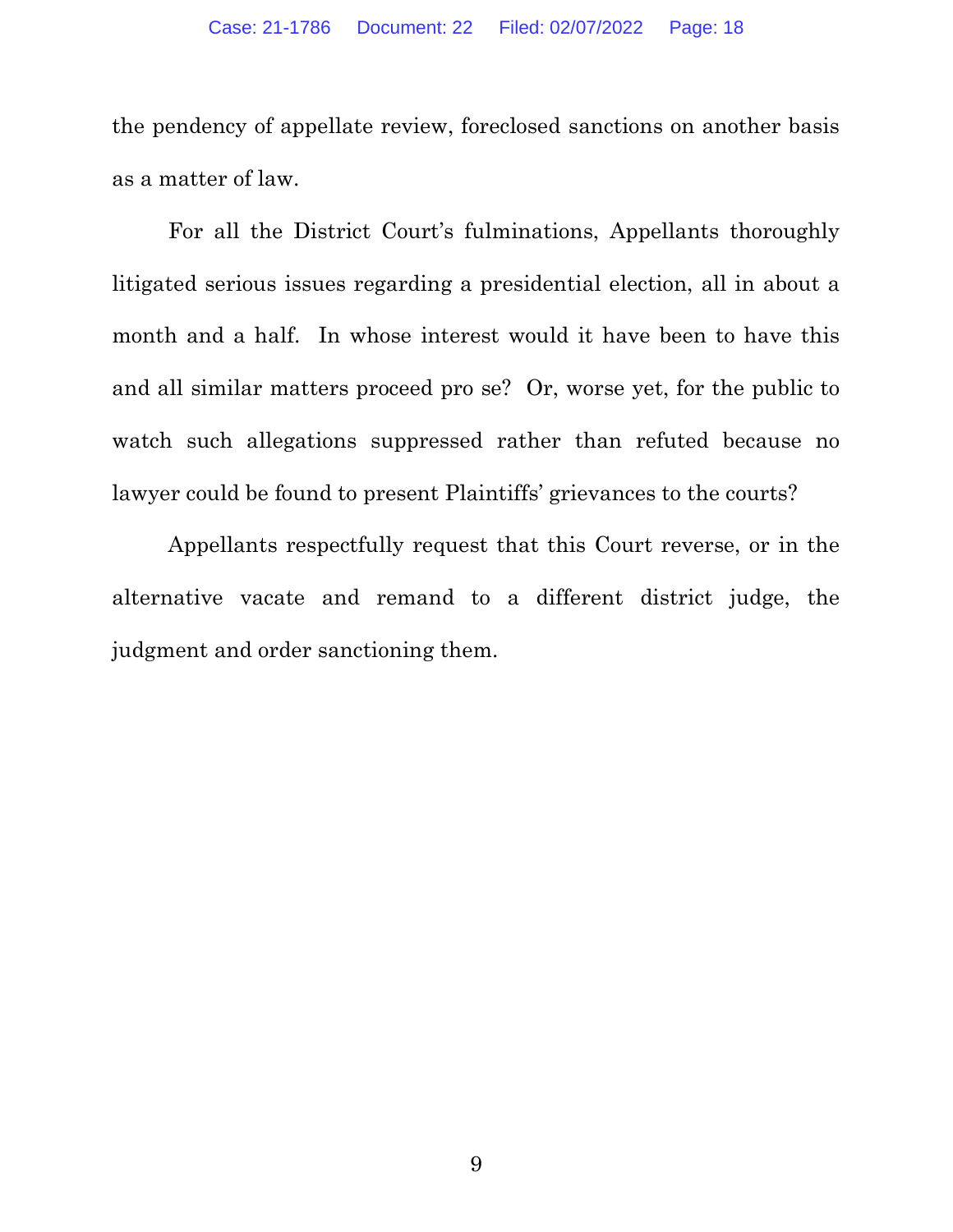#### STATEMENT OF THE ISSUES

I. The District Court lacked jurisdiction to award inherentauthority and 28 U.S.C. § 1927 sanctions to Defendants based on a post-dismissal motion.

II. The District Court abused its discretion in awarding the maximum possible sanctions to punish an argument it dislikes.

- A. Appellants made non-frivolous factual assertions based on sworn statements and under the emergency circumstances that triggered this litigation.
- B. Appellants brought non-frivolous legal claims based on a reasonable interpretation of the law and plausible arguments to extend the law.
- C. The District Court abused its discretion by awarding to Detroit, a permissive intervenor, nearly 700% of the sanctions awarded to the actual Defendants.

III. The District Court erred as a matter of law by violating the First Amendment rights of Appellants and their clients.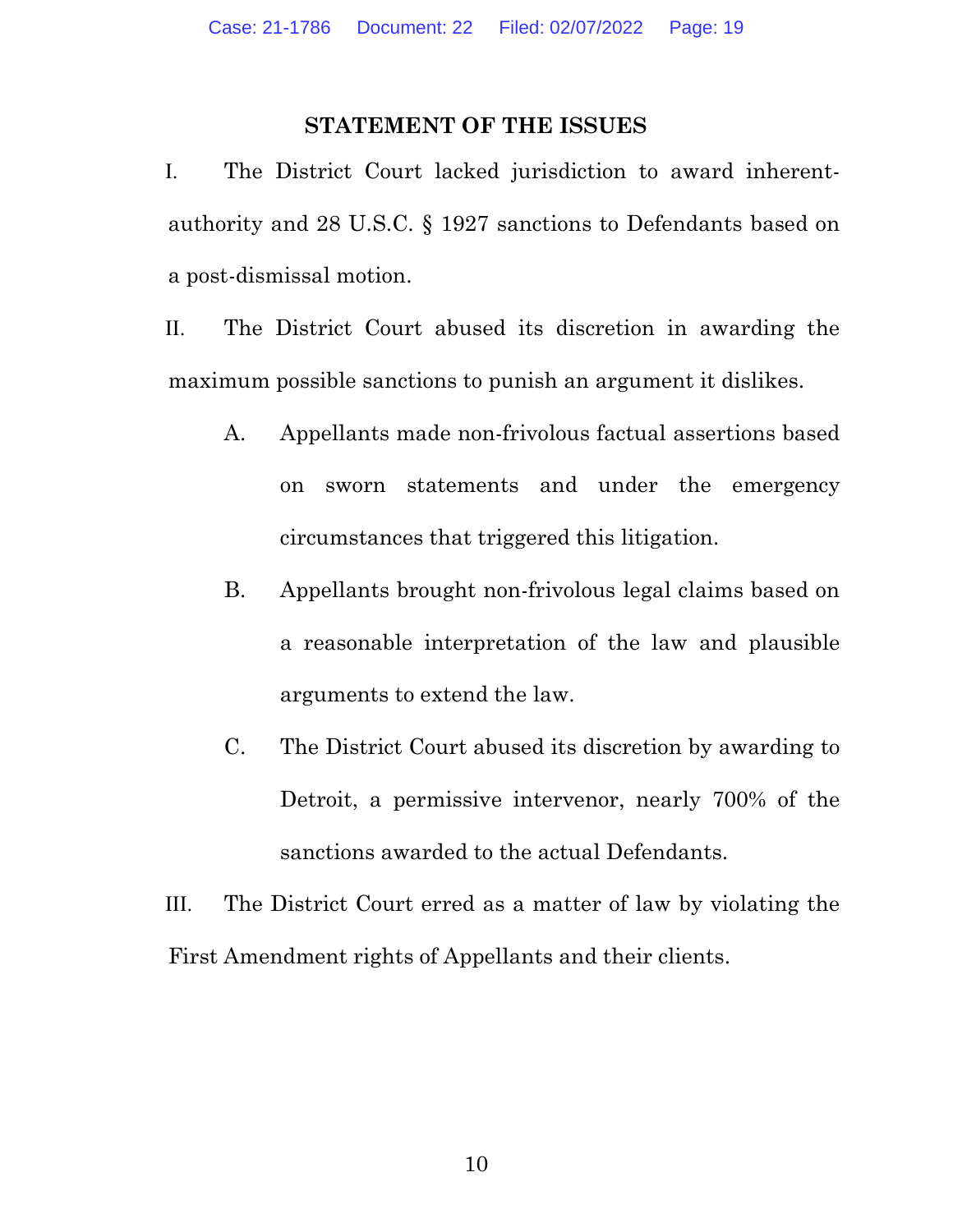IV. The District Court erred as a matter of law by issuing a sanctions order with no effort to tie specific findings of sanctionable conduct to a specific standard and specific remedy

V. The District Court erred as a matter of law by imposing sanctions collectively against all attorneys without explaining its individualized consideration of their relative responsibility for any misconduct.

VI. The District Court erred as a matter of law by ignoring Rule 11's safe-harbor provision and using inapplicable supplemental sources of sanctions authority to fill the gap.

#### STATEMENT OF THE CASE

Plaintiffs are three registered Michigan voters nominated to serve as Republican Presidential Electors on behalf of the State of Michigan and three others who served as the chairpersons of their respective counties' chapters of the Republican Party, which is charged under state law with selecting electors. RE 6, Page ID # 882-83. Plaintiffs sued Defendant Gretchen Whitmer in her official capacity as Governor of Michigan, Jocelyn Benson in her official capacity as Michigan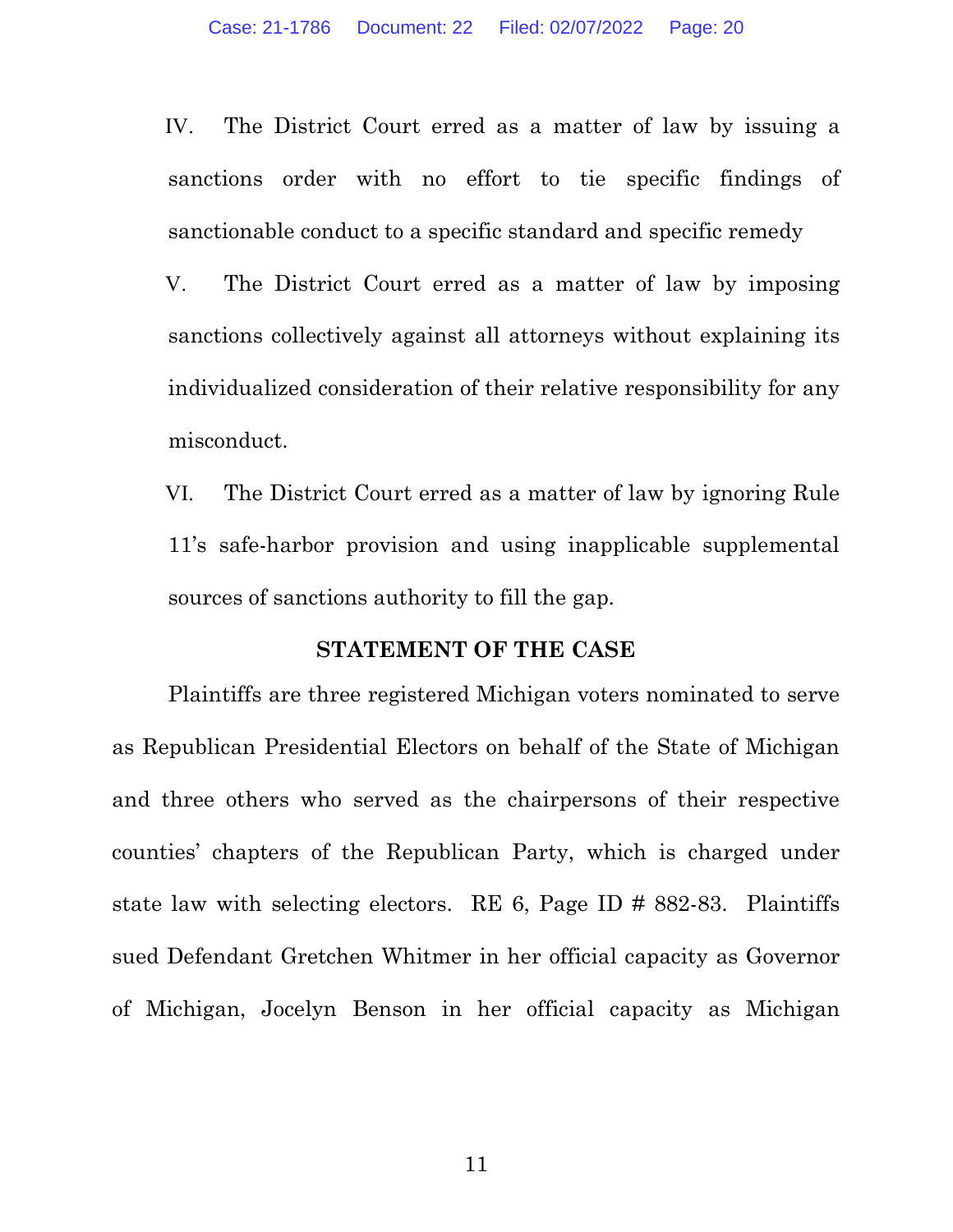Secretary of State, and the Michigan Board of State Canvassers.<sup>2</sup> Id. During the first week of litigation, the City of Detroit (RE 5), the Democratic National Committee and Michigan Democratic Party (RE 14), and a gadfly serial litigant (RE 12) each moved for leave to intervene. Each was granted leave, though without a specification whether leave was as of right or permissive, except as to the serial litigant, who was granted permissive leave. RE 28, Page ID # 2147. Thus, all but Governor Whitmer and Secretary Benson were volunteer defendants, so far as anyone can tell merely permissively joined. Id.

The operative complaint alleged four counts. FAC, RE 6, Page ID # 937-54. Count One alleged liability for the Governor, Secretary Benson, and others, under 42 U.S.C. § 1983, for engaging in an on-going violation of the Elections and Electors Clauses of the Constitution, U.S. CONST. art. II., § 1, cls. 2-3. Id. at 937-39. Counts Two through Four made further allegations that Michigan was violating the equal protection and due process rights of its citizens by failing to enforce its own state election laws. Id. at 939-52.

<sup>2</sup> The Board of Canvassers expressly declined to join the motion for sanctions and thus will be ignored as a defendant for purposes of this appeal. RE 105, Page ID # 4336 n.1.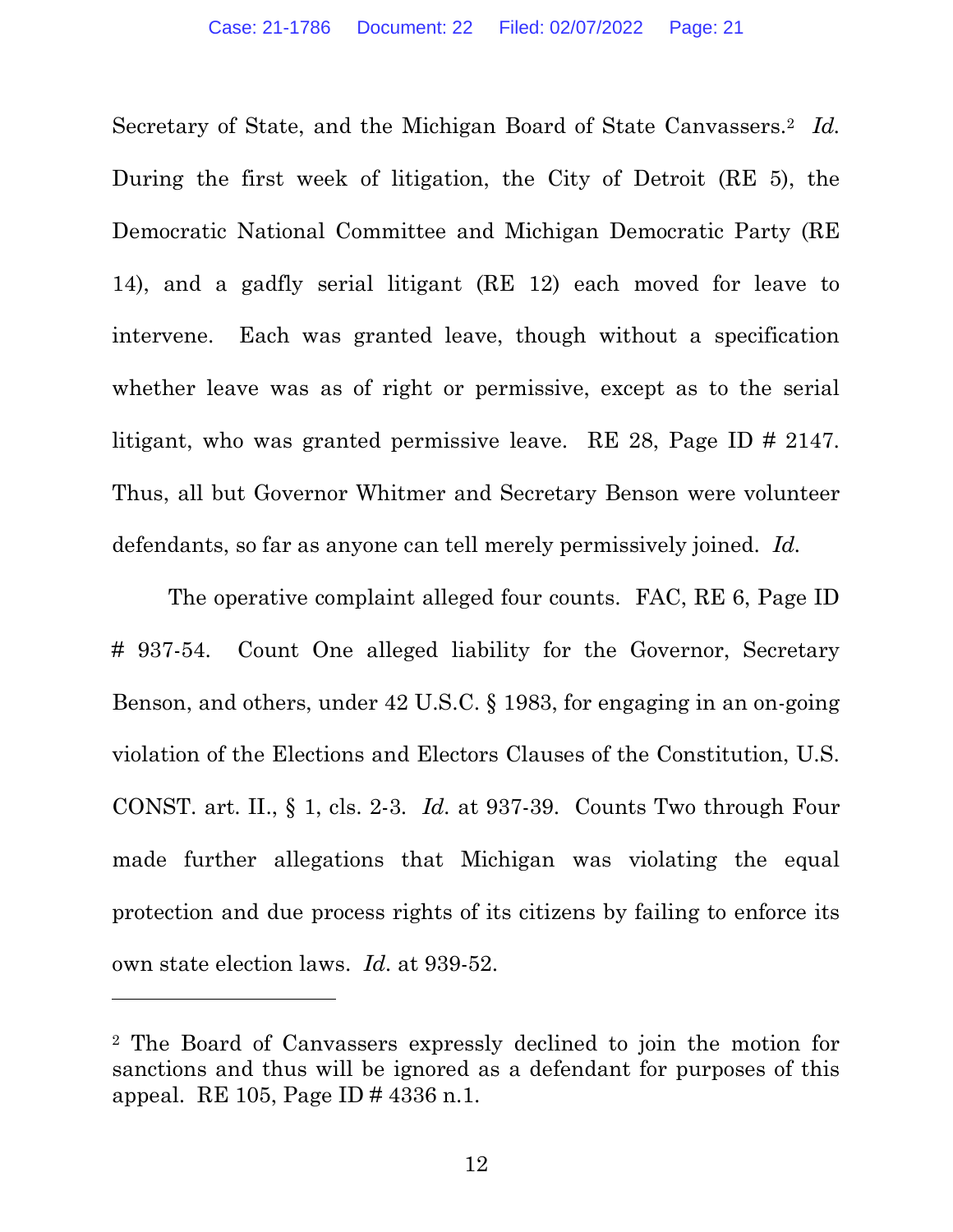This is the unfortunate case where dates do matter, and so Appellants are compelled to include them, even though they never make a brief more readable. Five days after adding the Intervenors, on December 7, 2020, the District Court denied Plaintiffs' motion for injunctive relief. RE 62, Page ID # 3296. Plaintiffs then sought appellate review and certiorari, the latter filed on December 11.<sup>3</sup>

Meanwhile, Detroit served a Rule 11 safe-harbor letter on Plaintiffs on December 15, 2020. RE 95, Page ID # 4118-19. On December 22, the gadfly litigant—who, according to the District Court, did "more to interfere with than assist the advancement of this litigation"4—moved for sanctions under the District Court's inherent authority and 28 U.S.C. § 1927. RE 69. The same day, all Intervenors and Defendants other than the gadfly moved to dismiss. RE 69, 70, 72, 73. Detroit's motion to dismiss included four paragraphs requesting

<sup>3</sup> RE 68. The Supreme Court would not deny this petition until February 22, 2021. RE 114.

<sup>4</sup> This should not have surprised the District Court, as this vexatious litigant has himself been repeatedly sanctioned. E.g., Davis v. City of Detroit, No. 347931, 2020 WL 1488661 (Mich. Ct. App. March 24, 2020) (affirming sanctions against Davis).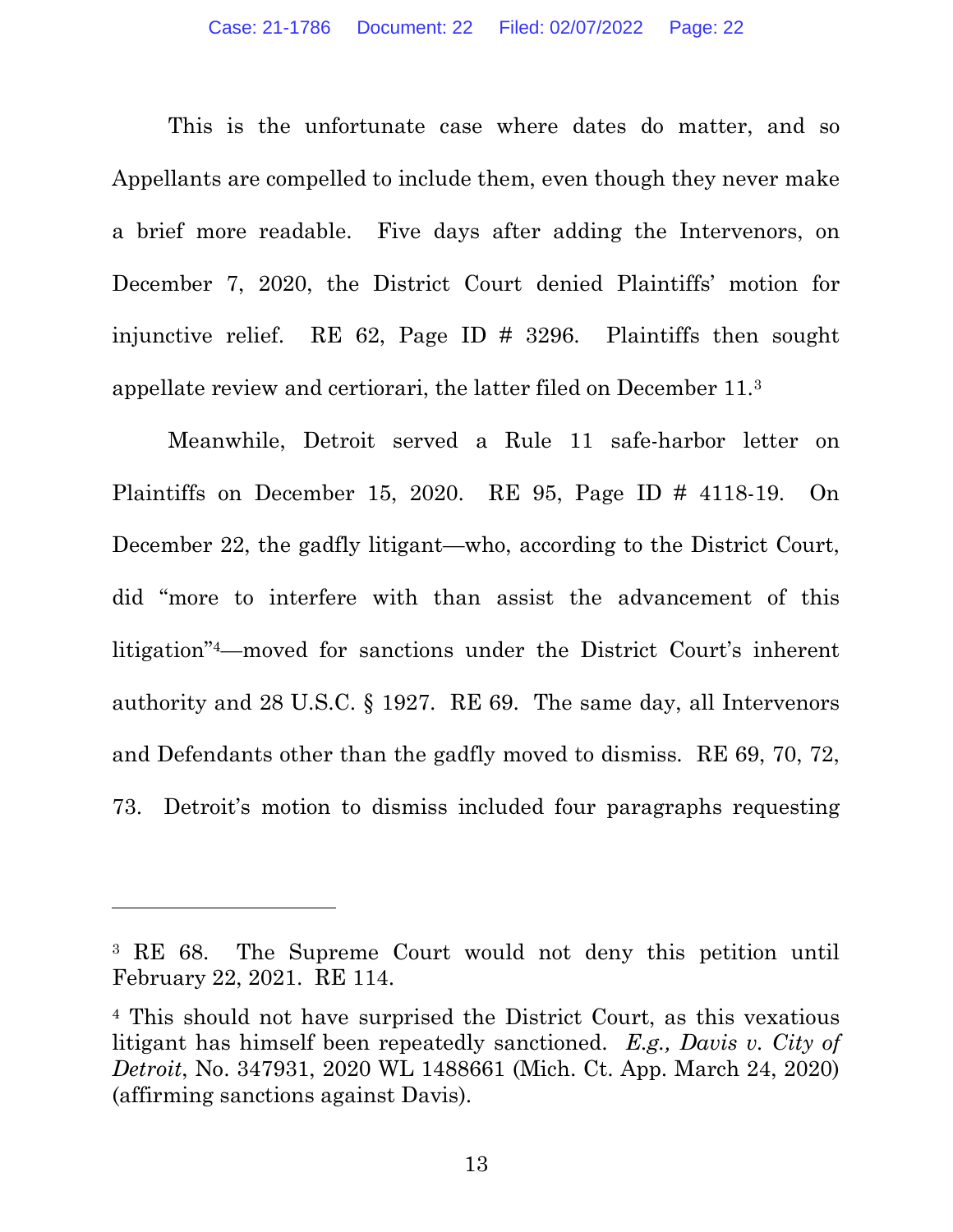sanctions under Section 1927 and the District Court's inherent authority. RE 73, Page ID # 3576-78.

Rule 11's safe-harbor provision gave Plaintiffs until January 5, 2021, to respond to Detroit's December 15, 2020, letter, Fed. R. Civ. P. 11(c)(2). RE 172, Page ID  $\#$  6900. Plaintiffs timely moved for an extension to respond to the sanctions motion, which the District Court granted until January 19, 2021. Id. Plaintiffs also successfully moved for more time, until January 19, 2021, to respond to the motions to dismiss.  $Id.$  at 6901.

On January 14, just six weeks after the case started, Plaintiffs voluntarily dismissed as to both Defendants and all Intervenors except the gadfly, who was voluntarily dismissed a few days later. RE 172, Page ID # 6901. On January 26, the parties stipulated to dismissal of the then-pending appeal, King v. Whitmer, No. 20-02205 (6th Cir. 2020). Id. Sanctions were neither requested nor imposed on Appellants in connection with that appeal or the petition for certiorari.

But that expeditious end to this matter was not in fact the end. Back on the day that Plaintiffs were due to respond to the gadfly's sanctions motions, and after Plaintiffs had moved for and received more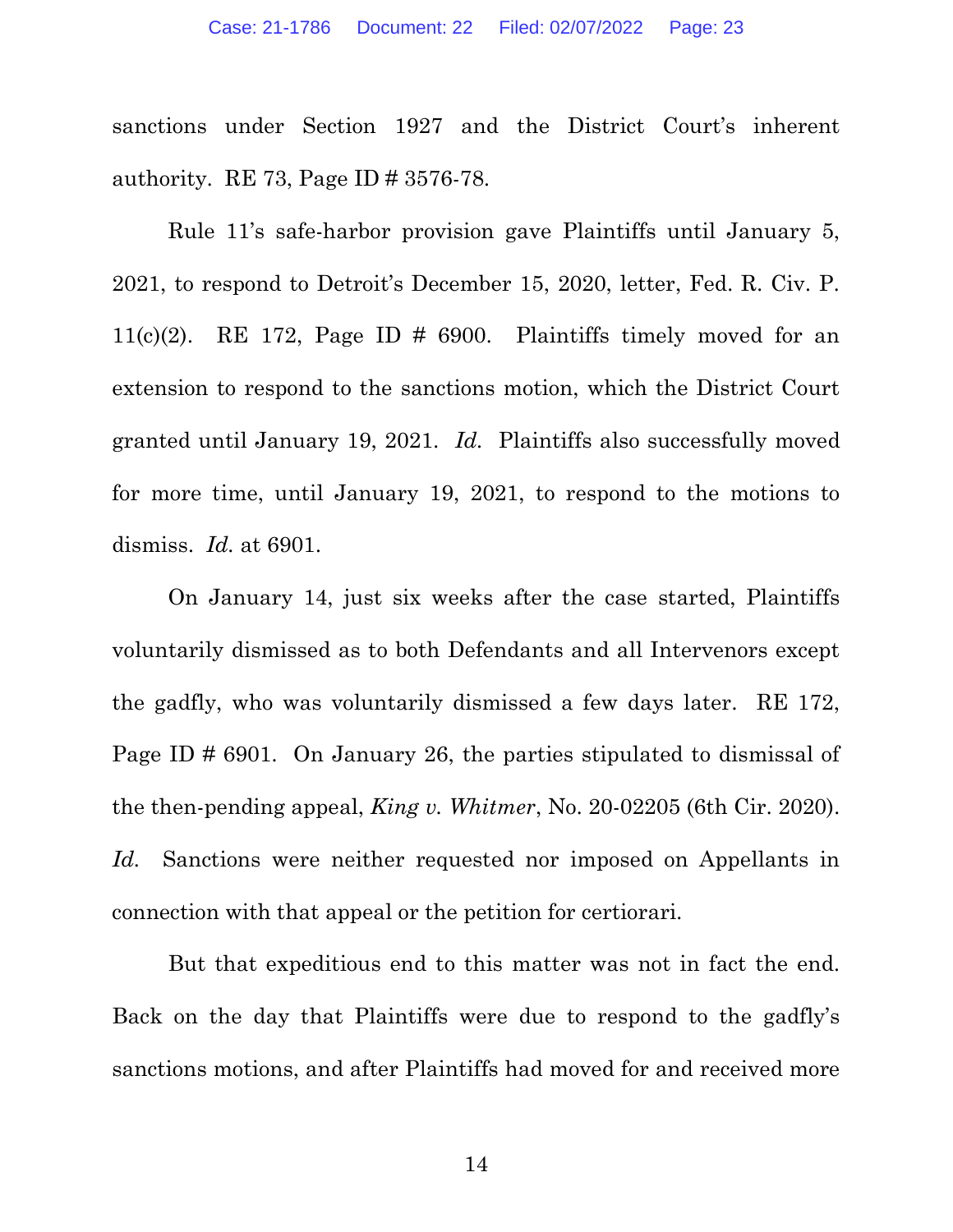time to respond, Detroit filed a Rule 11 motion for sanctions requesting, among other things, "Disbarment Referral." Id. Defendants—the Governor and Secretary of State—then moved for sanctions under Section 1927, but not until January 28, 2021, or two weeks after being voluntarily dismissed. Id.

At the beginning of June 2021, the District Court scheduled a hearing on the sanctions motions for the next month. Id. On July 12, 2021, it held a six-hour hearing wherein it deemed each Appellant responsible for the answer of any other Appellant unless an objection was made. Id. at 6902. At the conclusion of the hearing, the District Court invited supplemental briefing and the submission of affidavits by Appellants. Id. It entered the substantive ruling now appealed on August 25, 2021. Id. at 6999.

Intervenors Democratic National Committee and Michigan Democratic Party did not request sanctions, and the District Court denied sanctions to the gadfly Intervenor. Id. at 6996, 6998. Otherwise, the District Court granted what was within Defendants' power to seek—indeed, it granted more. In addition to awarding monetary sanctions, the District Court ordered Appellants to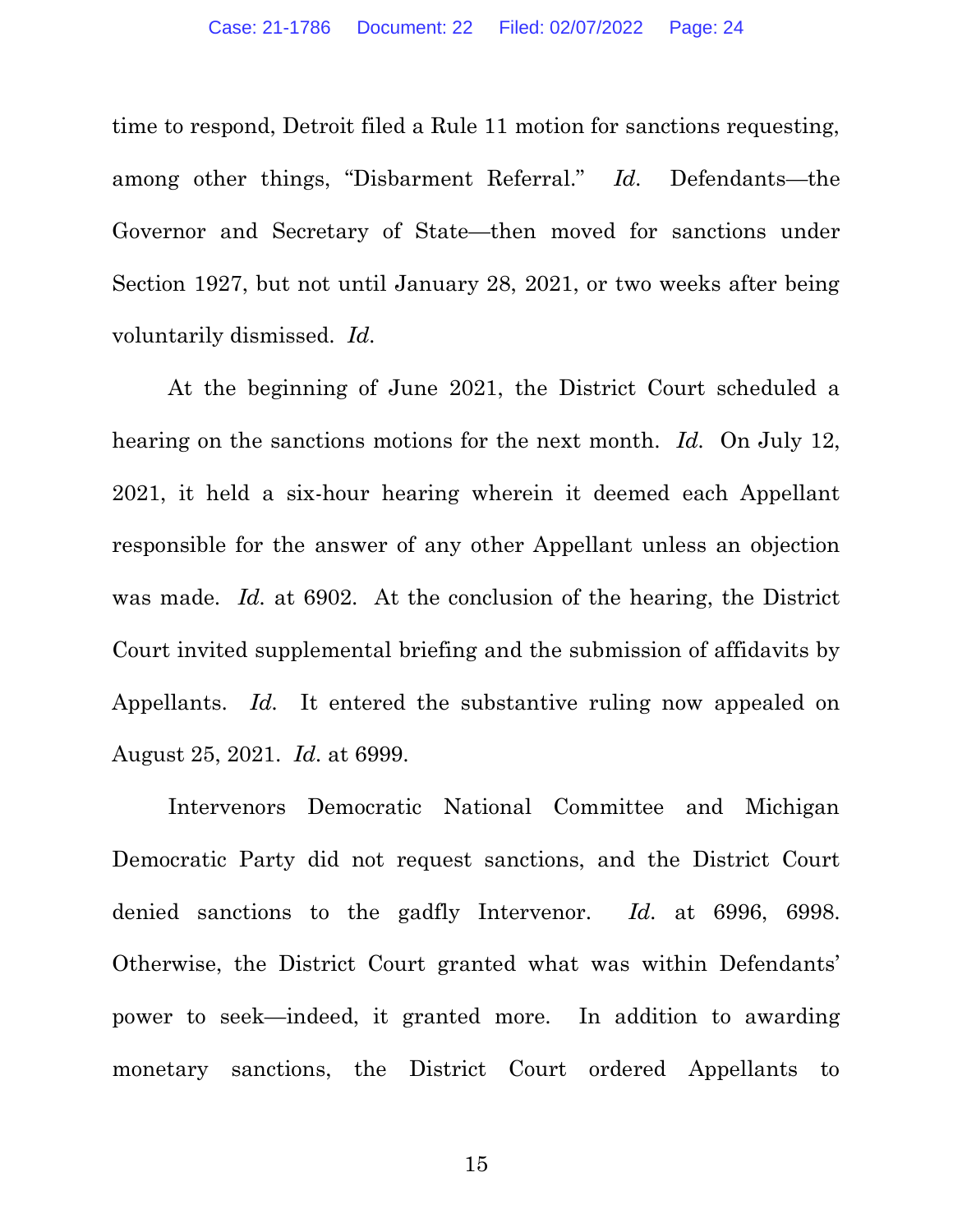participate in twelve hours of "non-partisan" continuing legal education on pleadings standards and election law. Id. 6998-99. It also ordered the Clerk of the District Court to send a copy of its opinion to the Michigan Attorney Grievance Commission and the disciplinary authority of each jurisdiction to which Appellants are admitted "for investigation and possible suspension or disbarment." Id. at 6999.

The order did not resolve the amount of the monetary awards. After subsequent practice, the District Court held Appellants to be jointly and severally liable for \$21,964.75 to the Governor and Secretary of State and \$153,285.62 to Detroit. RE 179, Page ID # 7168. The District Court stayed payment of those amounts (but not the nonmonetary sanctions) until the disposition of the appeal. Id.

#### STANDARD OF REVIEW

 The Supreme Court has held that "all aspects of a district court's Rule 11 determination" should be reviewed for abuse of discretion. Cooter & Gell v. Hartmarx Corp., 496 U.S. 384, 400 (1990). But the Court added an important caveat: "A district court would necessarily abuse its discretion if it based its ruling on an erroneous view of the law ...." Id. at 405. The same standard applies to sanctions orders under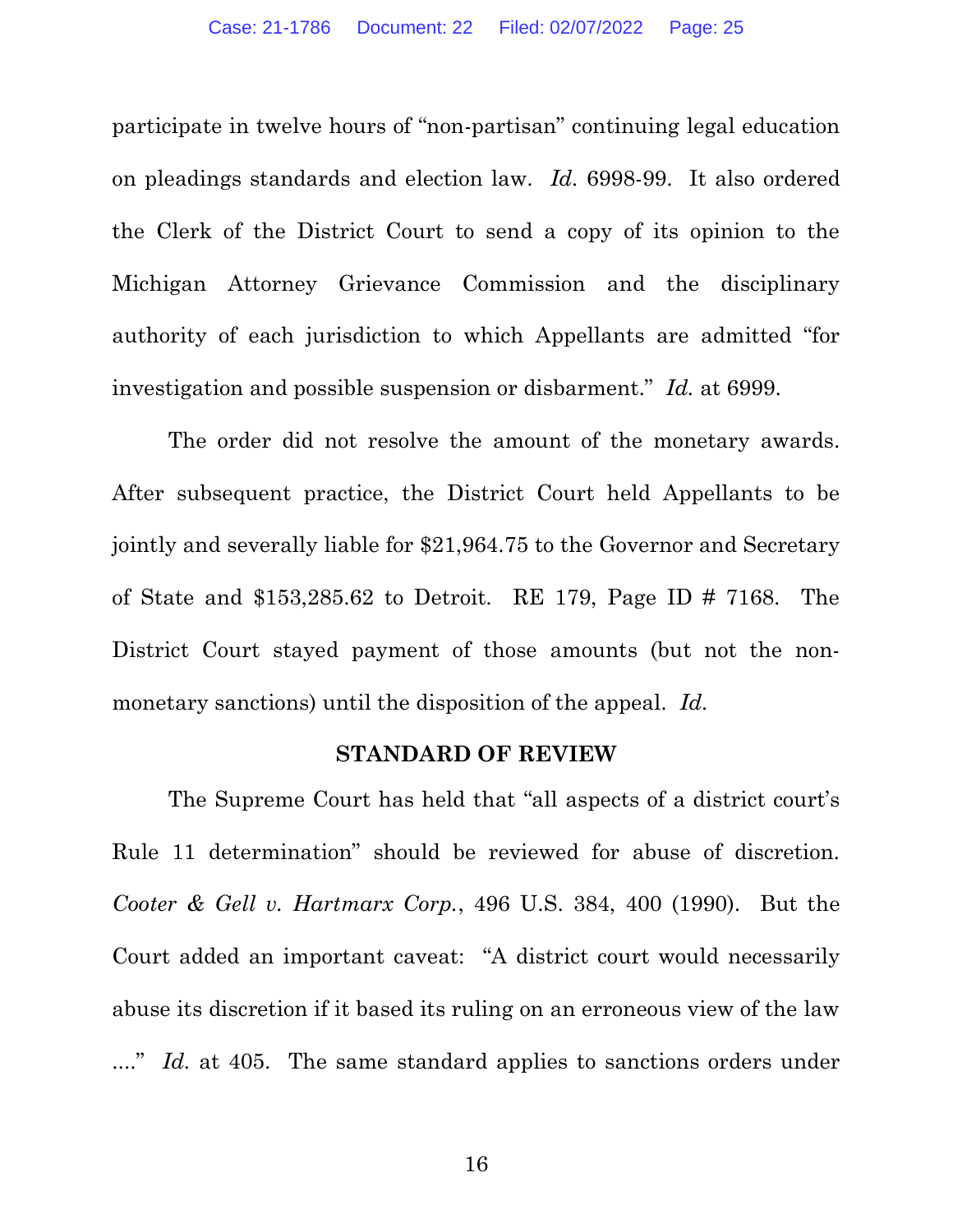Section 1927 and a district court's inherent authority, subject to the same caveat concerning errors of law. Runfola & Assocs., Inc. v. Spectrum Reporting II, Inc., 88 F.3d 368, 375 (6th Cir. 1996)).

#### ARGUMENT<sup>5</sup>

## I. The District Court abused its discretion in awarding sanctions to punish an argument it dislikes.

<sup>&</sup>lt;sup>5</sup> While Cooter & Gell supports jurisdiction to entertain a post-dismissal Rule 11 sanctions motion, the Supreme Court's reasoning in that case which focused on "Rule 11's language and purposes"—has no application to inherent-authority or Section 1927 sanctions. 496 U.S. at 394-95. Because the authority to impose sanctions is penal in nature, it must be strictly construed. E.g., United States v. Ross, 535 F.2d 346, 350 (6th Cir. 1976). This is particularly true of inherent-authority sanctions, which are "shielded from direct democratic controls, [and] must be exercised with restraint and discretion." Roadway Exp., Inc. v. Piper, 447 U.S. 752, 764 (1980). The rule is that jurisdiction to wield strictly-construed powers must be construed narrowly. See Goldstein v. Cox, 396 U.S. 471, 477–478 (1970) (28 U.S.C. § 1253 jurisdiction); Shamrock Oil & Gas Corp. v. Sheets, 313 U.S. 100, 108-09 (1941) (removal jurisdiction). Thus, in the absence of a specific textual authority granting jurisdiction to entertain a motion for sanctions filed after a case is over, as happened here the moment Plaintiffs filed notices of voluntary dismissal, Fed. R. Civ. P.  $41(a)(1)(A)(i)$ , the district court has no jurisdiction to decide it. Peacock v. Thomas, 516 U.S. 349, 355 (1996) ("[O]nce judgment was entered in the original ERISA suit, the ability to resolve simultaneously factually intertwined issues vanished."). The District Court erred by failing to dismiss the Governor and Secretary of State's motion for Section 1927 and inherent-authority sanctions for want of jurisdiction.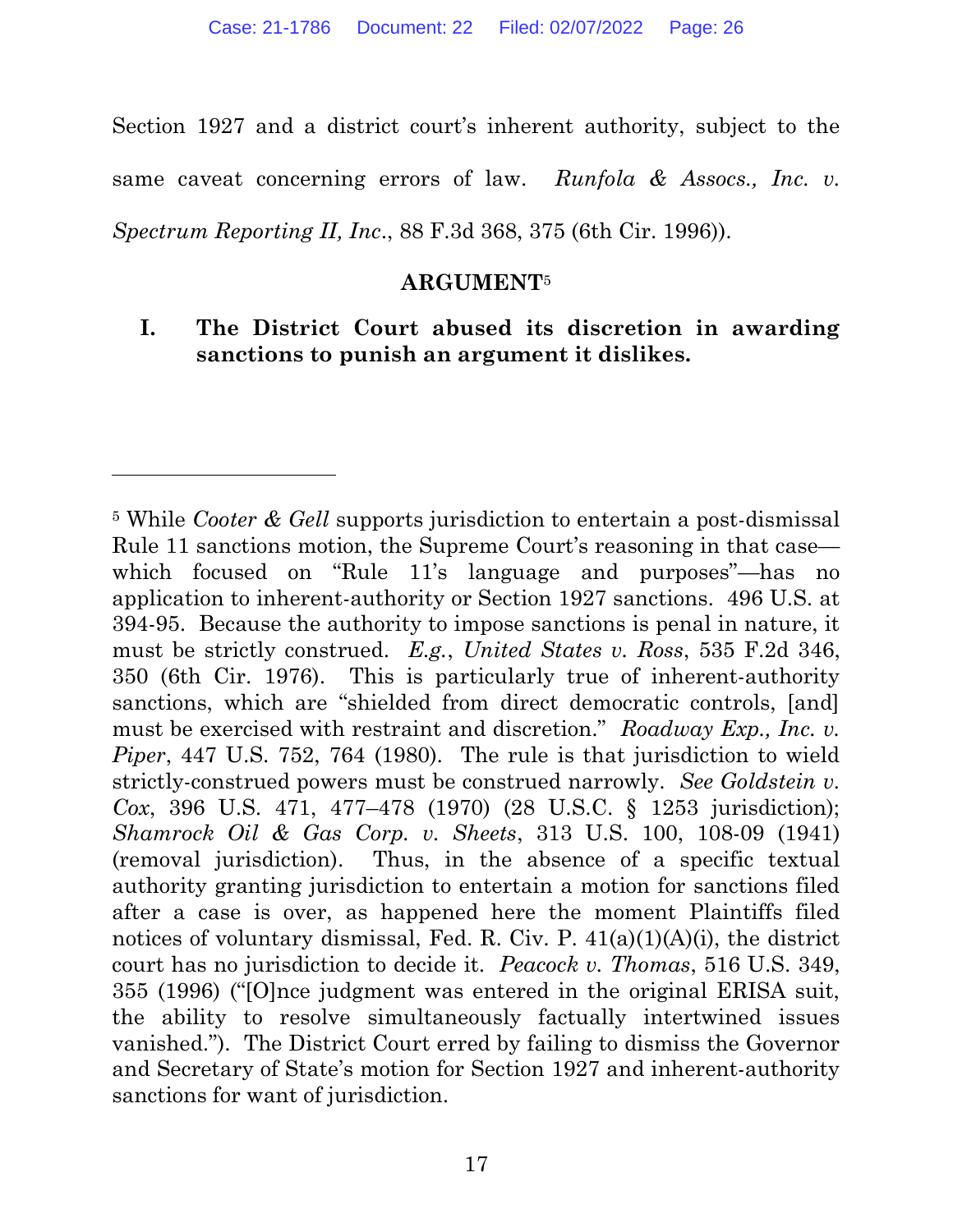The District Court evidently does not think much of the millions of Americans,<sup>6</sup> hundreds of legislators,<sup>7</sup> and dozens of affiants in this case who share Plaintiffs' concerns about election integrity. If that were the end of it, Appellants would have no cause to complain. But the District Court gave its personal opinions the weight of punitive government sanction. Its discussions are one-sided—citing only those who agree with its preferences, and wholly ignoring huge parts of the record that

<sup>6</sup> See Geoff Earle, Majority of Americans believe US democracy is at risk of extinction and just 54% think Biden won the presidential election, new poll shows, DAILY MAIL (Jan. 17, 2022); Lois Beckett, Millions of Americans think the election was stolen, THE GUARDIAN (Apr. 16, 2021); Brad Brooks et al., Why Republican voters say there's 'no way in hell' Trump lost, REUTERS (Nov. 20, 2020). Polls show 30% of the electorate reports the lowest possible confidence in our elections. E.g., Monmouth U. Polling Inst., Doubt in American System Increases (Nov. 15, 2021), available at https://tinyurl.com/y6zyuvfu.

<sup>7</sup> Nineteen states have passed nearly 90 bills responding to election security concerns raised after the 2020 Presidential Election. See Chart of Election Law Changes available at https://tinyl.io/5e1p. Federal legislators apparently have similar concerns. See Larry Diamond, Democrats, Want to Defend Democracy? Embrace What Is Possible, N.Y. TIMES (Jan. 25, 2022) (describing congressional efforts to reform the Electoral Count Act because of the many ambiguities it creates); see also Henry Olsen, Reforming the Electoral Count Act is crucial to our democracy, WASH. POST (Jan. 25, 2022) (same). And new evidence of voting irregularities in Michigan are the subject of a new lawsuit. Pub. Interest L. Found. v. Benson, 1:21-cv-00929 (W.D. Mich. filed Nov. 3, 2021).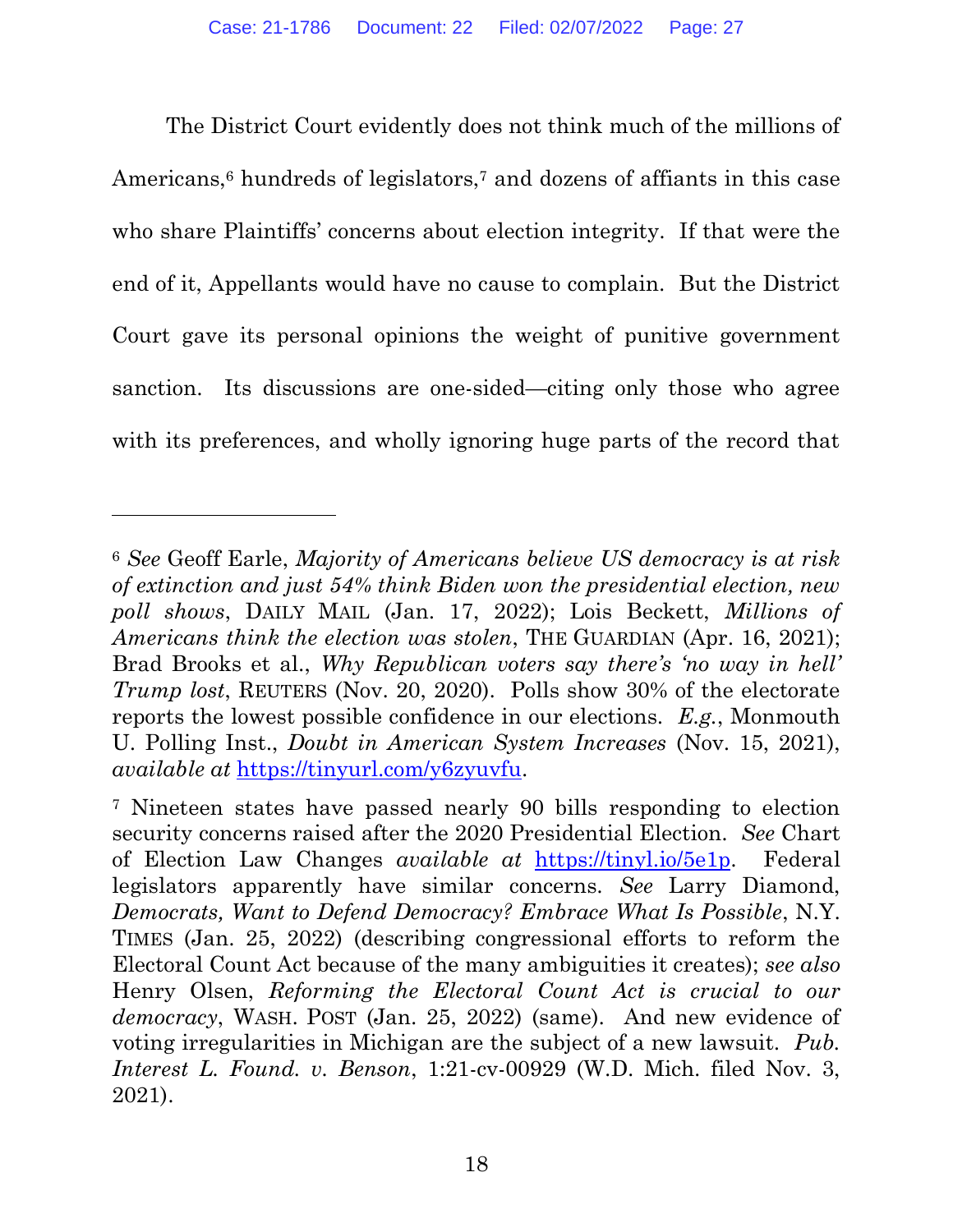contradict its conclusions. Its analysis mixes standards and relies on inapplicable authorities. Its order deploys a censorious, accusatory tone, contriving misconduct where there was clearly none. E.g., infra n.56. The District Court's sanctions order is an outlier for a reason: It is an abuse of discretion.

## A. Appellants made non-frivolous factual assertions based on sworn statements and under the emergency circumstances that triggered this litigation.

## 1. Attorneys cannot be sanctioned for relying on affidavits they did not know to be untrue, particularly in a fast-paced election case.

Attorneys—like Michigan elections officials, Mich. Comp. L. §§ 168.523(2), 168.558(2)—are entitled to rely on the sworn affidavits of witnesses. Attorneys are also entitled to rely on their clients, who in this case were persons experienced in Michigan elections, namely, Michigan state party officials and the presidential electors they selected. Indeed, given that "[v]erification is the exception rather than the rule in federal civil practice," attorneys are not required to have any evidence—sworn or otherwise—beyond a client's say-so before bringing suit. WRIGHT & MILLER, 5A FED. PRAC. & PROC. CIV. § 1339 Verification (4th ed. West 2022).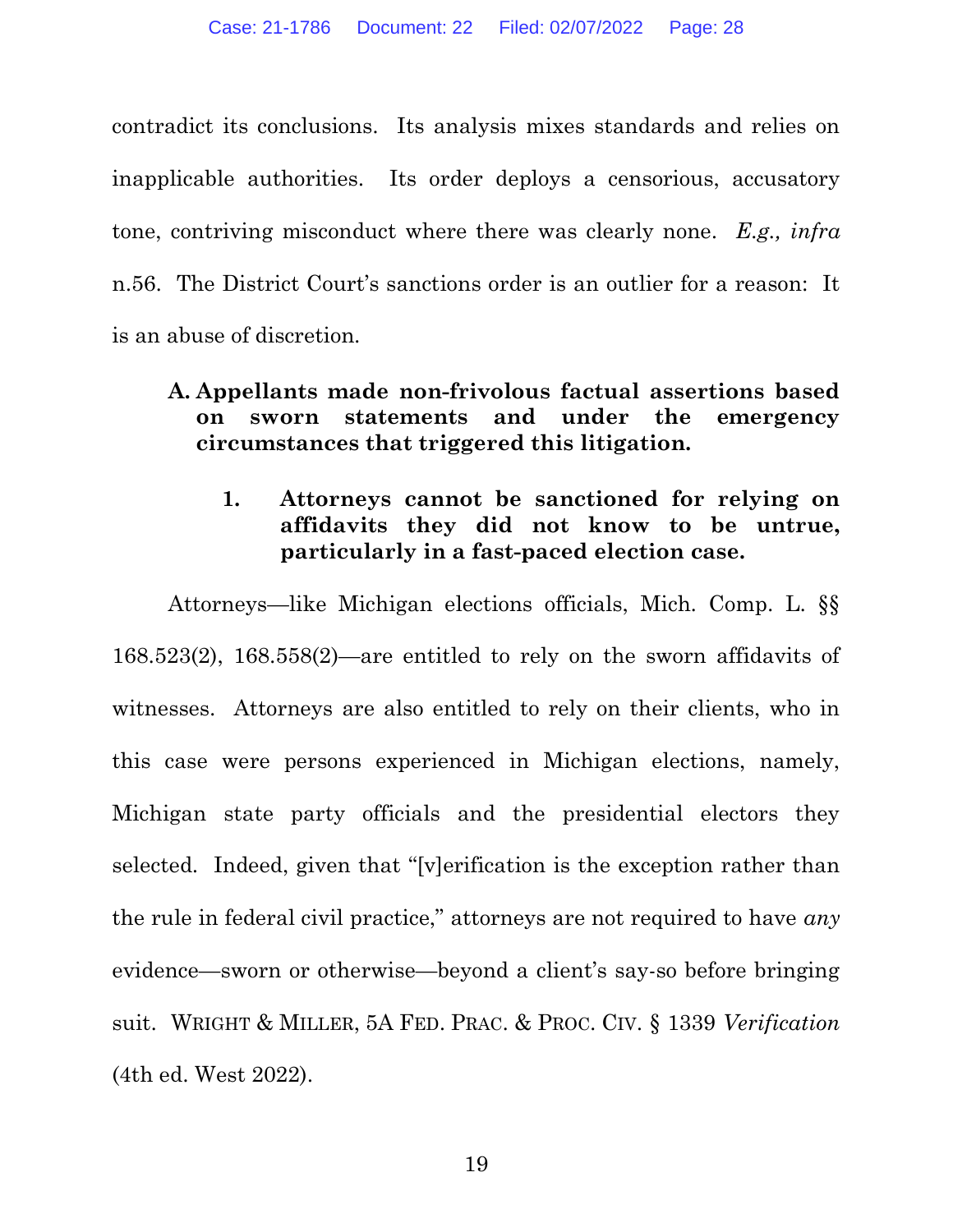Addressing a motion for sanctions, Judge McMahon wrote: "I was once a practicing lawyer, and if my client came to me and told me he owned a patent, and showed me that the patent was registered to him at the PTO, I doubt very much whether I would have undertaken an extensive title search; lawyers are entitled to rely on their clients in such matters." Advanced Video Techs. LLC v. HTC Corp., No. 1:11 CIV. 06604 (CM), 2015 WL 7621483, at \*10 (S.D.N.Y. Aug. 28, 2015), aff'd, 677 F. App'x 684 (Fed. Cir. 2017). That is the consensus view of experienced federal judges. E.g., Lucas v. Jos. A. Bank Clothiers, Inc., 217 F. Supp. 3d 1200, 1205-06 (S.D. Cal. 2016) ("[A]n attorney is entitled to rely on his client's sworn testimony, as outlandish as the twelve-suit story sounded ....").<sup>8</sup> It is also the law of this Circuit. In re

<sup>8</sup> In re Amodeo, No. 8:17-BK-07965-RCT, 2019 WL 10734046 (Bankr. M.D. Fla. July 30, 2019) (bankruptcy trustee entitled to rely on debtor's statement); United States v. Allmendinger, No. 3:10CR248, 2017 WL 455553 (E.D. Va. Feb. 1, 2017), vacated on other grounds, 894 F.3d 121 (4th Cir. 2018) ("[A] lawyer is entitled to rely on what his client tells him unless, of course, the lawyer has proof to the contrary." (emphasis added)); Royal v. Netherland, 4 F. Supp. 2d 540, 556 (E.D. Va. 1998); Xcentric Ventures, L.L.C. v. Borodkin, 908 F. Supp. 2d 1040, 1048-49 (D. Ariz. 2012), aff'd, 798 F.3d 1201 (9th Cir. 2015) ("In general, a lawyer is entitled to rely on information provided by the client. ... Without knowledge that her client has made specific false statements, an attorney may, without being guilty of malicious prosecution, vigorously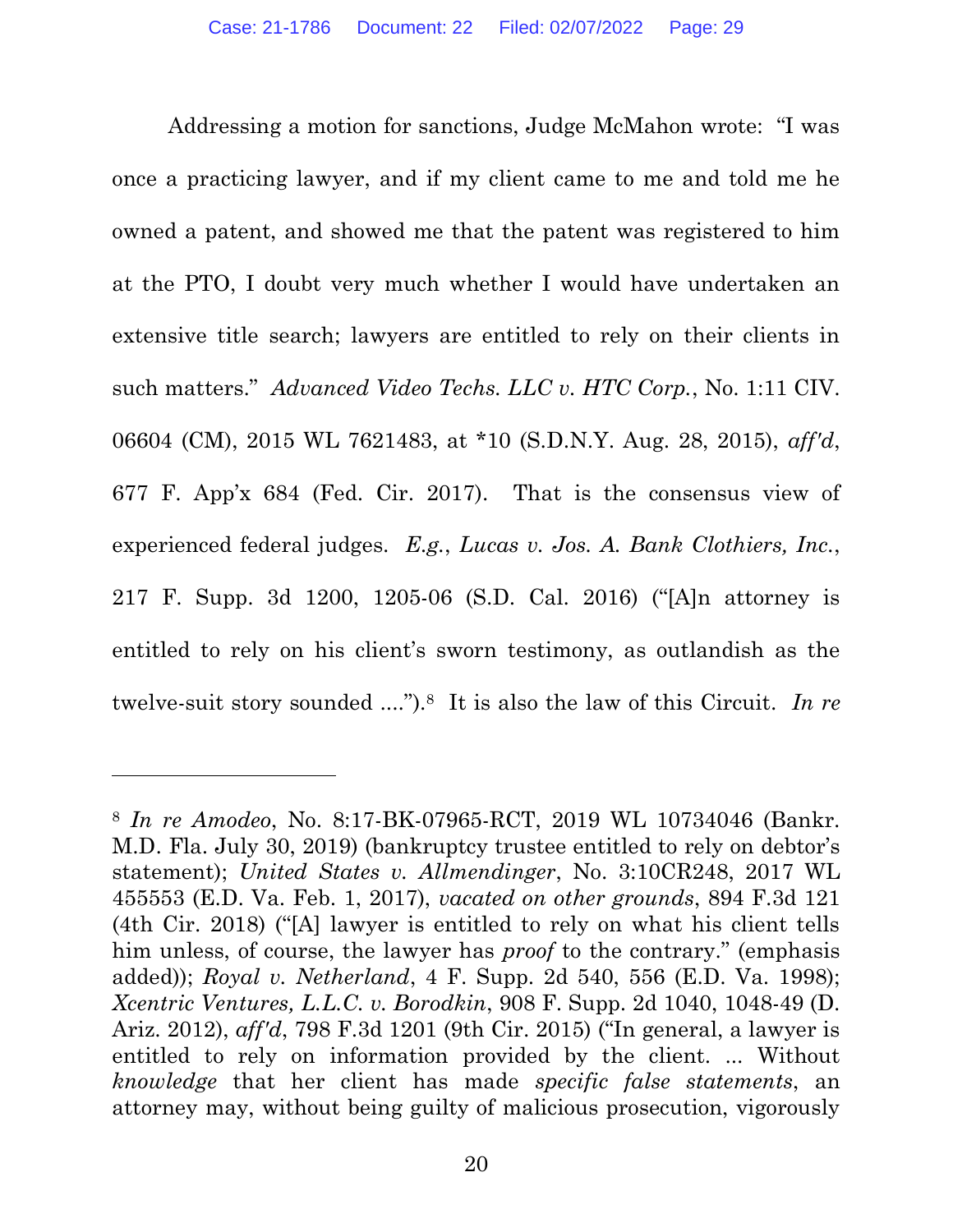Big Rapids Mall Associates, 98 F.3d 926, 932 (6th Cir.1996) ("The lack of credibility of the Debtor's principals, while a basis for sanctions against the principals cannot, without more, serve as a basis for an award of sanctions against [their lawyers].").

#### 2. Appellants' reliance on reams of sworn testimony to bring suit was reasonable.

Rule 11's touchstone is reasonableness, and "what constitutes a reasonable inquiry may depend on such factors as how much time for investigation was available to the signer; whether he had to rely on a client for information as to the facts underlying the pleading, motion, or other paper; whether the pleading, motion, or other paper was based on a plausible view of the law; or whether he depended on forwarding counsel or another member of the bar." Fed. R. Civ. P. 11 (advisory committee notes) (emphases added).

pursue litigation in which she is unsure of whether her client or the client's adversary is truthful, so long as that issue is genuinely in doubt." (emphasis added) (cleaned up)); *Jeffreys v. Rossi*, 275 F. Supp. 2d 463, 481 (S.D.N.Y. 2003), aff'd, 426 F.3d 549 (2d Cir. 2005) ("[P]laintiff's counsel is entitled to rely on the representations of their client, without having to assess his credibility; 'credibility is solely within the province of the finder of fact." (quoting Healey v. Chelsea Res., Ltd., 947 F.2d 611, 626 (2d Cir.1991)).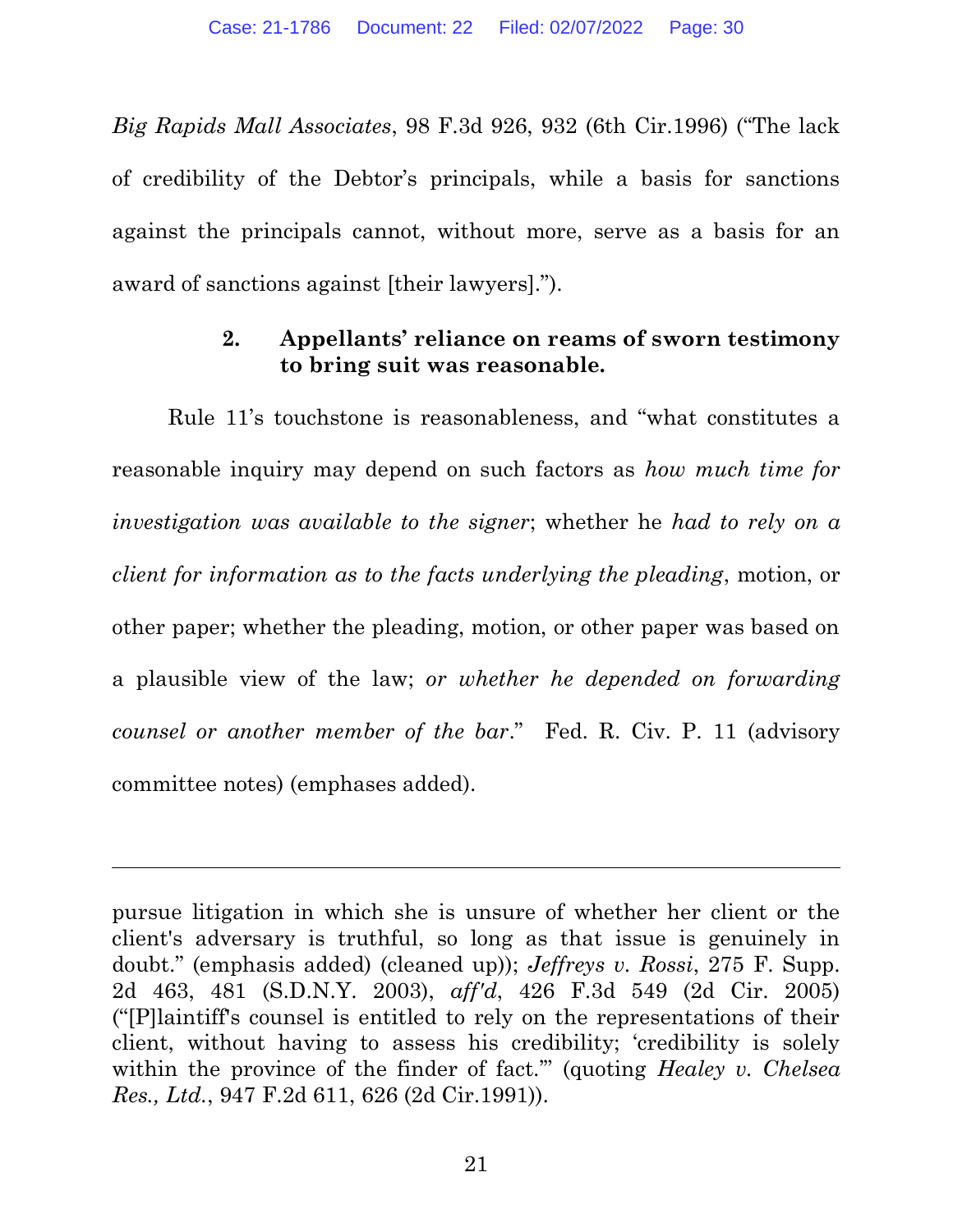Each of these factors has particular salience in an election-law case litigated under the draconian time-limits of the certification process. Constrained by the ticking clock, Appellants were required in large part to rely on others in asserting these claims. But the District Court does not simply refuse Appellants the benefit of the doubt; it undertakes an aggressive misreading of the record. From conflating absurd third-party Twitter comments with Appellants' legal position (RE 172, Page ID  $\#$  6945-46 & n.31), to asserting that the mere fact other courts rejected similar claims makes Appellants' claims frivolous (id. at  $6496$ ),<sup>9</sup> to insinuating Appellants are responsible for the events of January 6, 2021 (*id.* at 6989-90),<sup>10</sup> the District Court does everything possible to make Appellants seem overwrought, dangerous lunatics. Under the surface is a different story.

<sup>&</sup>lt;sup>9</sup> By that specious reasoning, the rejection of sanctions in Trump v. Wisconsin Elections Comm'n, No. 20-cv-1785-BHL (E.D. Wisc. Dec. 6, 2021) (ECF 178), would render the District Court's own opinion frivolous.

<sup>10</sup> The Delaware Supreme Court recently castigated a trial court for the same baseless insinuation against Lin Wood. Page v. Oath, No. 69,2021, 2022 WL 162965, at \*3 (Del. Jan. 19, 2022).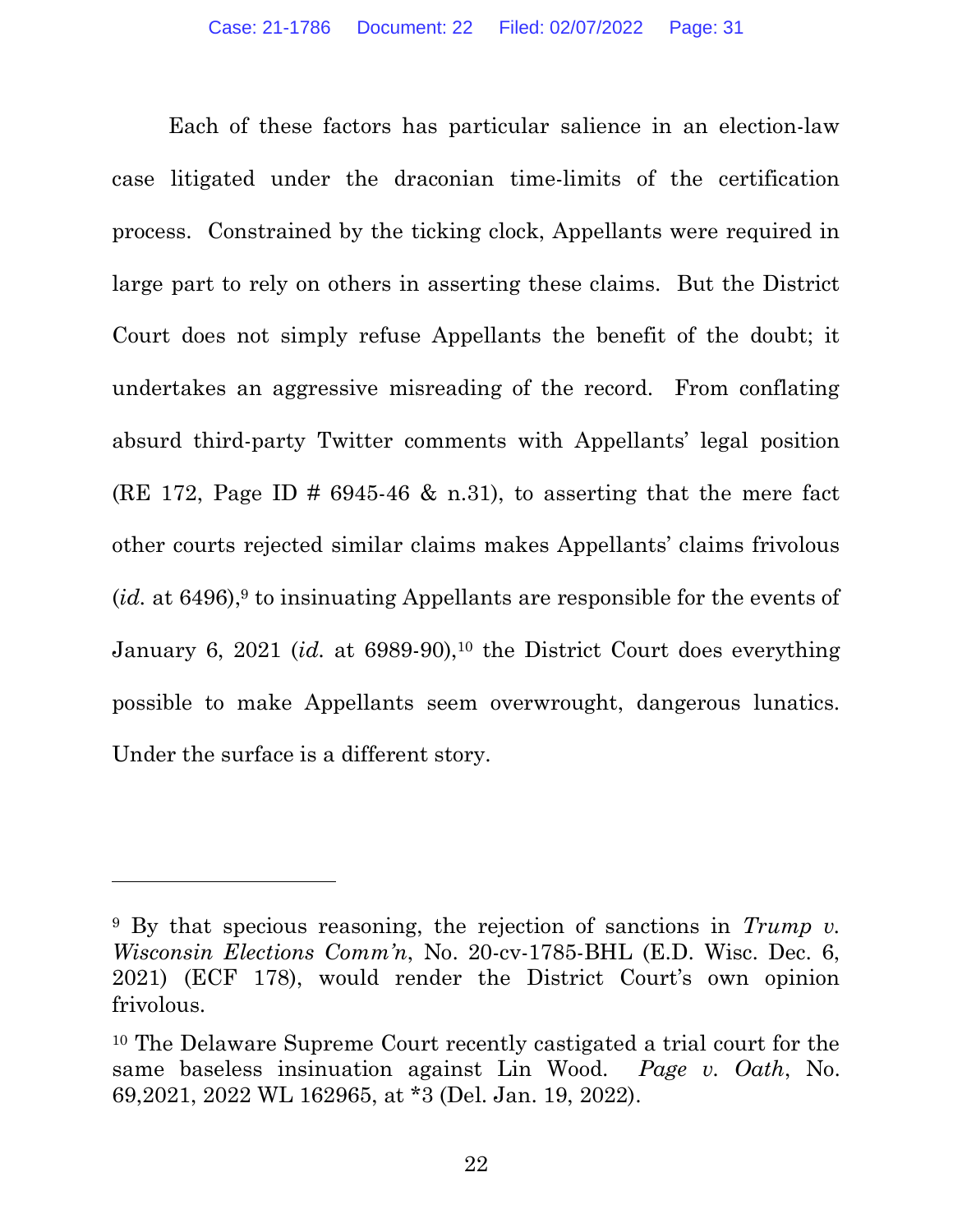For example, the District Court repeatedly cites Costantino v. Detroit, No. 20-014780-AW (Wayne Cty. Cir. Ct. 2020), as rejecting Appellants' legal arguments and factual submissions. But the ruling in Costantino—the trial court's November 13 order concluding certain affidavits before it were too speculative to support relief—was not final; the Michigan Court of Appeals would not close out its file on just the interlocutory appeal until January 22, 2021, eight days after Appellants dismissed this complaint. Leahy v. Orion Twp., 711 N.W.2d 438, 441 (Mich. Ct. App. 2006) ("A decision is final when all appeals have been exhausted or when the time available for an appeal has passed."). Thus, *Costantino* had not conclusively resolved any of the issues when Plaintiffs filed their complaint; Appellants could reasonably hope that the trial court's ruling would be reversed.

Not just reasonably but quite plausibly. Two Michigan Supreme Court justices, including the then-chief justice, concurring in a denial of interlocutory relief, wrote that there were still avenues for those plaintiffs to pursue. Costantino v. Detroit, 950 N.W.2d 707, 707 (Mich. 2020) (Zahra, J., joined by Markman, C.J., concurring). The District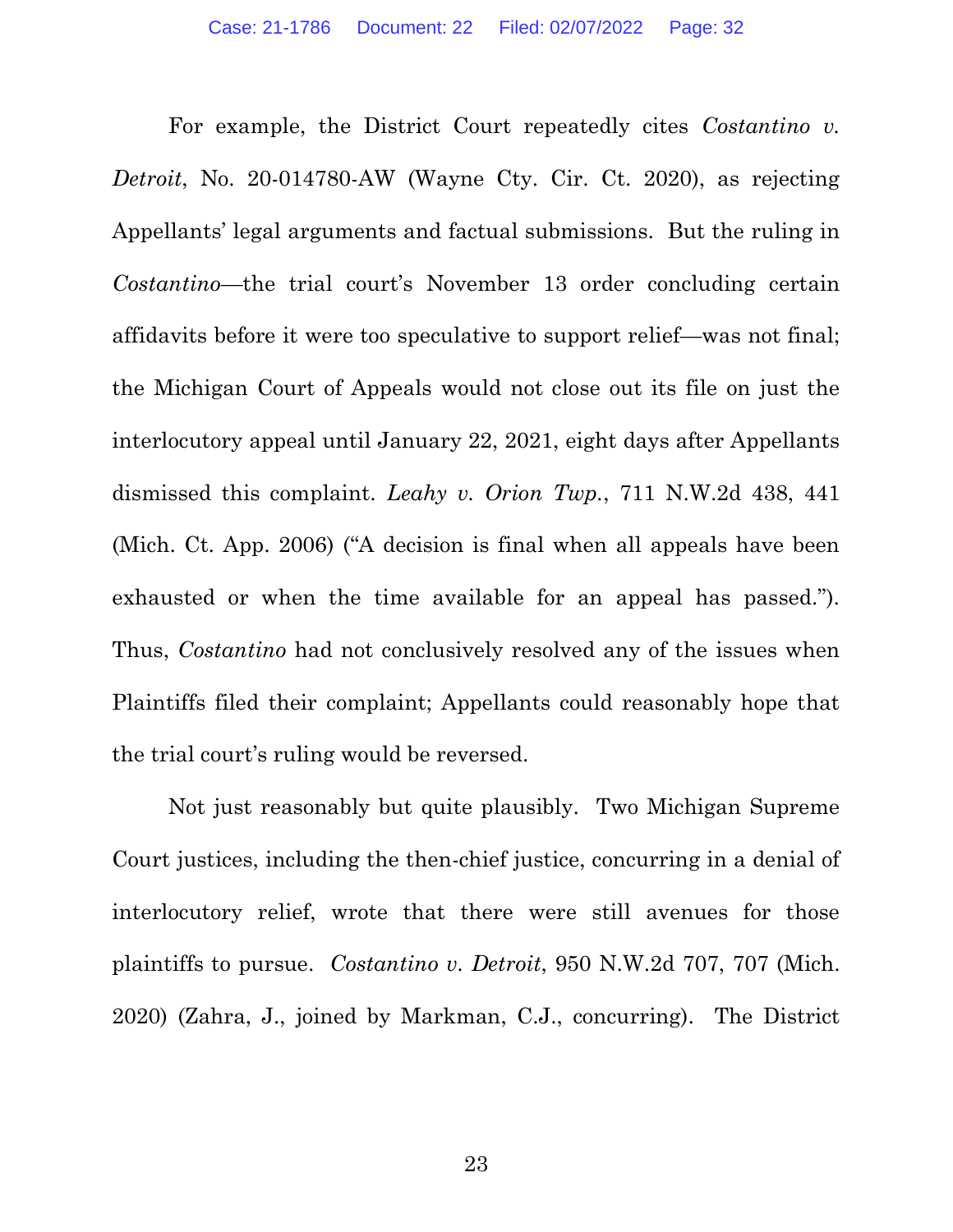Court does not mention those additional avenues and does not acknowledge this passage from Justice Zahra's concurrence:

Nothing said is to diminish the troubling and serious allegations of fraud and irregularities asserted by the affiants offered by plaintiffs, among whom is Ruth Johnson, Michigan's immediate past Secretary of State, who testified that, given the "very concerning" "allegations and issues raised by Plaintiffs," she "believe[s] that it would be proper for an independent audit to be conducted as soon as possible to ensure the accuracy and integrity of th[e] election."

Id. at 708 (emphasis added). Neither does the District Court mention Justice Viviano's dissent in Costantino, bringing to three (out of seven) the number of Michigan Supreme Court justices who saw merit in the case. Id. at 710. Or the fact that "two members of the board [of canvassers for Wayne County] sought to rescind their votes for certification." Id. at 708.

The District Court knew of these opinions, because it cited the Michigan Supreme Court's denial. RE 172, Page ID # 6946 n.33. Doubtless the District Court also knew of (but also did not mention) Justice Thomas's expressed concern on claims substantially similar to those brought by Appellants. Republican Party of Penn. v. Degraffenreid, 141 S. Ct. 732 (2021) (Thomas, J., dissenting from the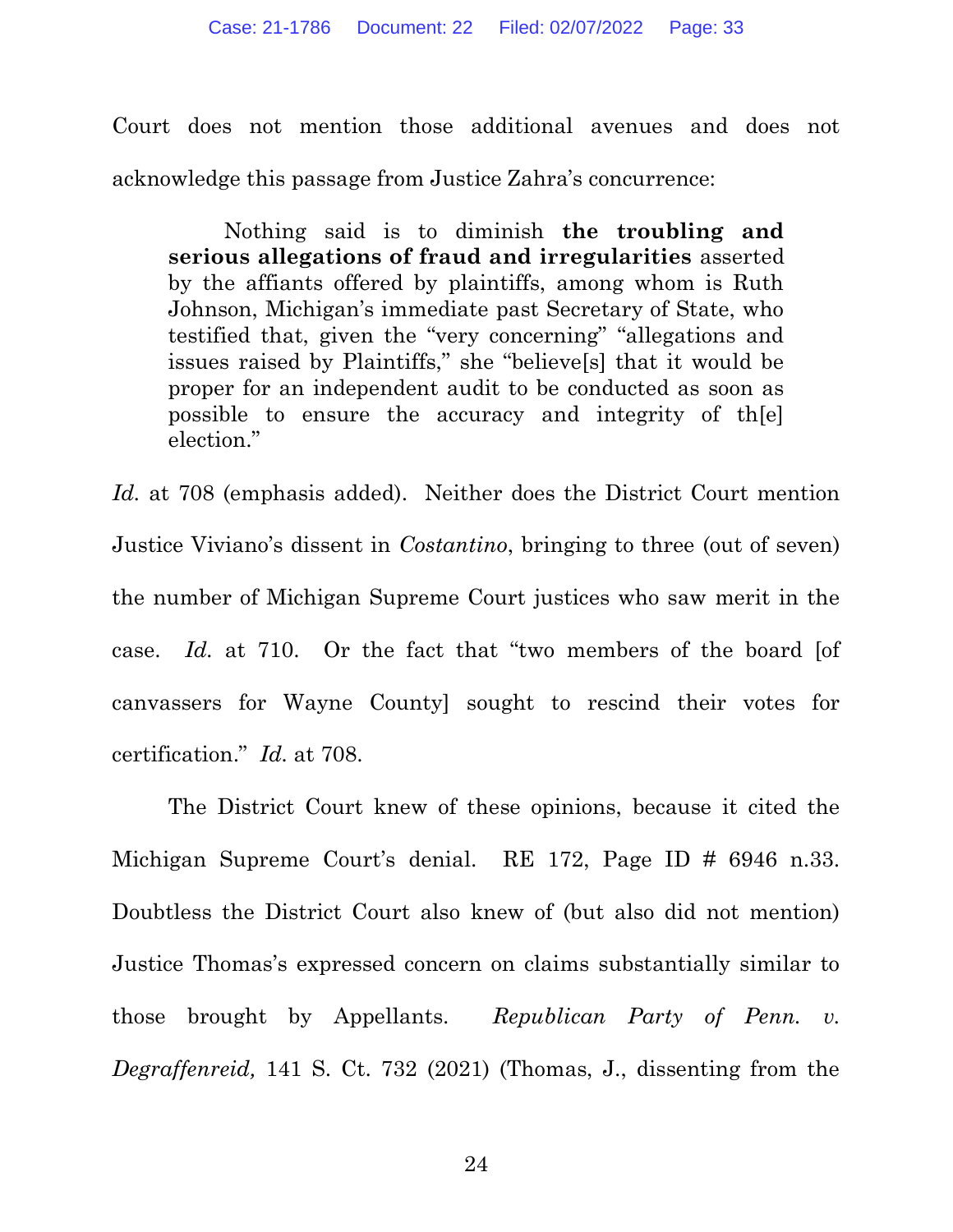denial of certiorari). These concerns are shared by the dean of Yale Law School. Adam Liptak, Error and Fraud at Issue as Absentee Voting Rises, N.Y. TIMES (Oct 6, 2012) ("'You could steal some absentee ballots or stuff a ballot box or bribe an election administrator or fiddle with an electronic voting machine,' [Heather Gerken] said. That explains, she said, 'why all the evidence of stolen elections involves absentee ballots and the like.'"). District Judge Totenberg noted Georgia's elections systems suffer from many of the same vulnerabilities advanced by Appellants and thought those vulnerabilities sufficiently serious to justify granting a preliminary injunction. Curling v. Raffensperger, 397 F. Supp. 3d 1334, 1347 (N.D. Ga. 2019).<sup>11</sup>

Reading the District Court's order, however, one would think no sane person—far less state and federal judges and justices—has ever expressed concerns about the voting systems in place during the 2020

<sup>11</sup> The Georgia Secretary of State recently joined the plaintiffs in that case in calling for release of a secret report on vulnerabilities in voting machines made by the same manufacturer as used in Michigan. Ga. Sec. State Press Office, Secretary Raffensperger Calls on J. Alex Halderman To Agree To Release "Secret Report" and Pre-Election Testimony (Jan. 27, 2022), available at https://tinyurl.com/bder999d.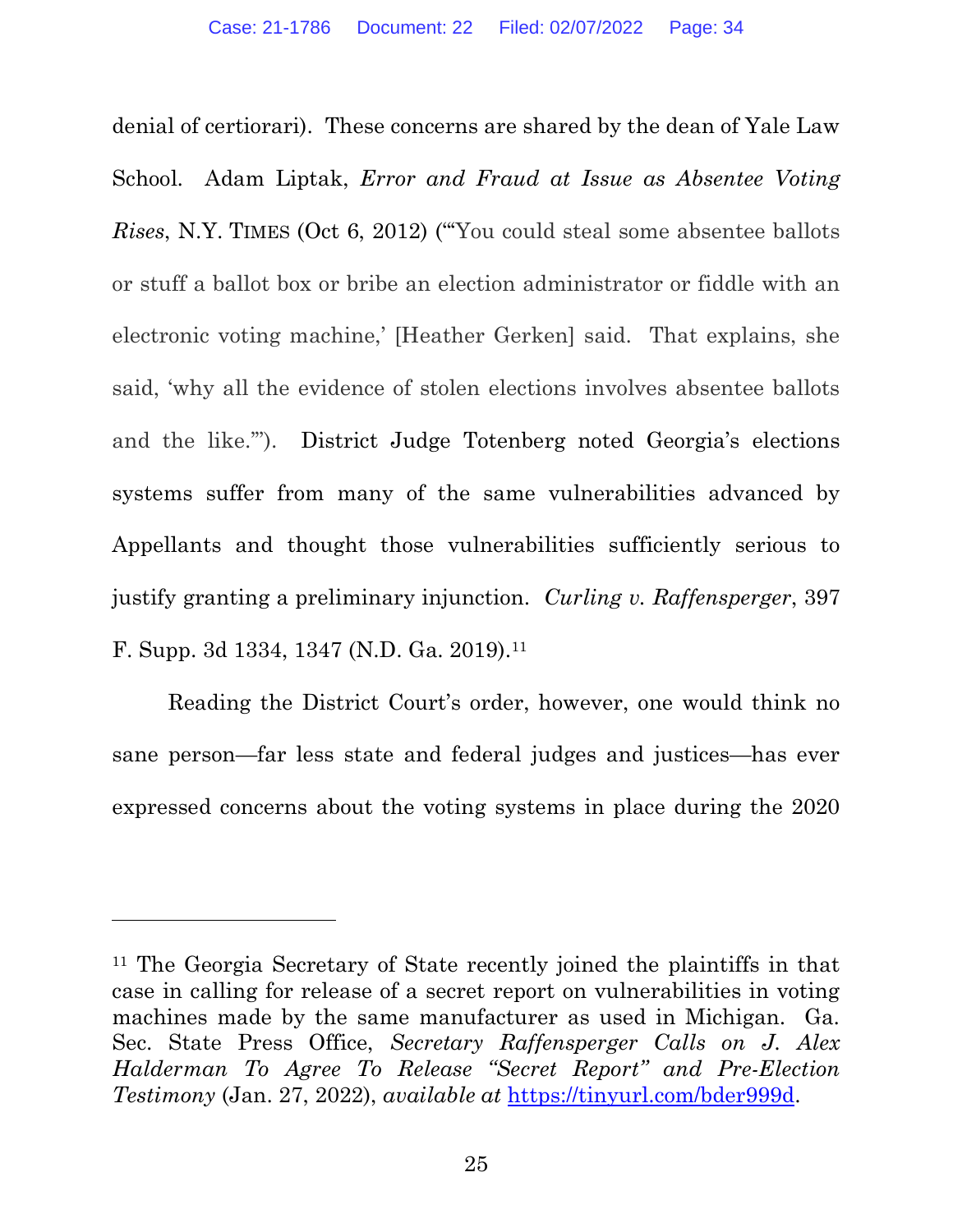Presidential Election.12 Reading its order one would also think that there were final judicial findings from other courts to which Plaintiffs owed absolute deference.

The District Court went on to scorn the serious chain-of-custody issues and other irregularities that Appellants pointed out, reasoning that, since none of the acts violated Michigan law, it was sanctionable to rely on them. RE 172, Page ID  $\#$  6947. But Plaintiffs' allegations concerning vote miscounting and manipulation unquestionably stated a claim for violation of Michigan and federal law, and the District Court did not consider whether, e.g., evidence of chain-of-custody issues, "has any tendency to make" vote miscounting or manipulation "more or less probable than it would be without the evidence." Fed. R. Evid. 401(a) (emphasis added); RE 172, Page ID # 6947-48. Even the District Court's preferred source, Costantino, contained testimony from an adverse witness that "[t]o an untrained observer[,] it may appear that

<sup>12</sup> Less than two weeks ago, the Pennsylvania Commonwealth Court struck down that state's legislatively adopted expansion of eligibility to vote by mail. McLinko v. Commw. of Penn., Dep't of State, No. 244 M.D. 2021, 2022 WL 257659 (Pa. Commw. Ct. Jan. 28, 2022). Abuses of the vote-by-mail process were among the many irregularities documented by Plaintiffs' evidence in this case. See infra pp. 34-36, 42-43.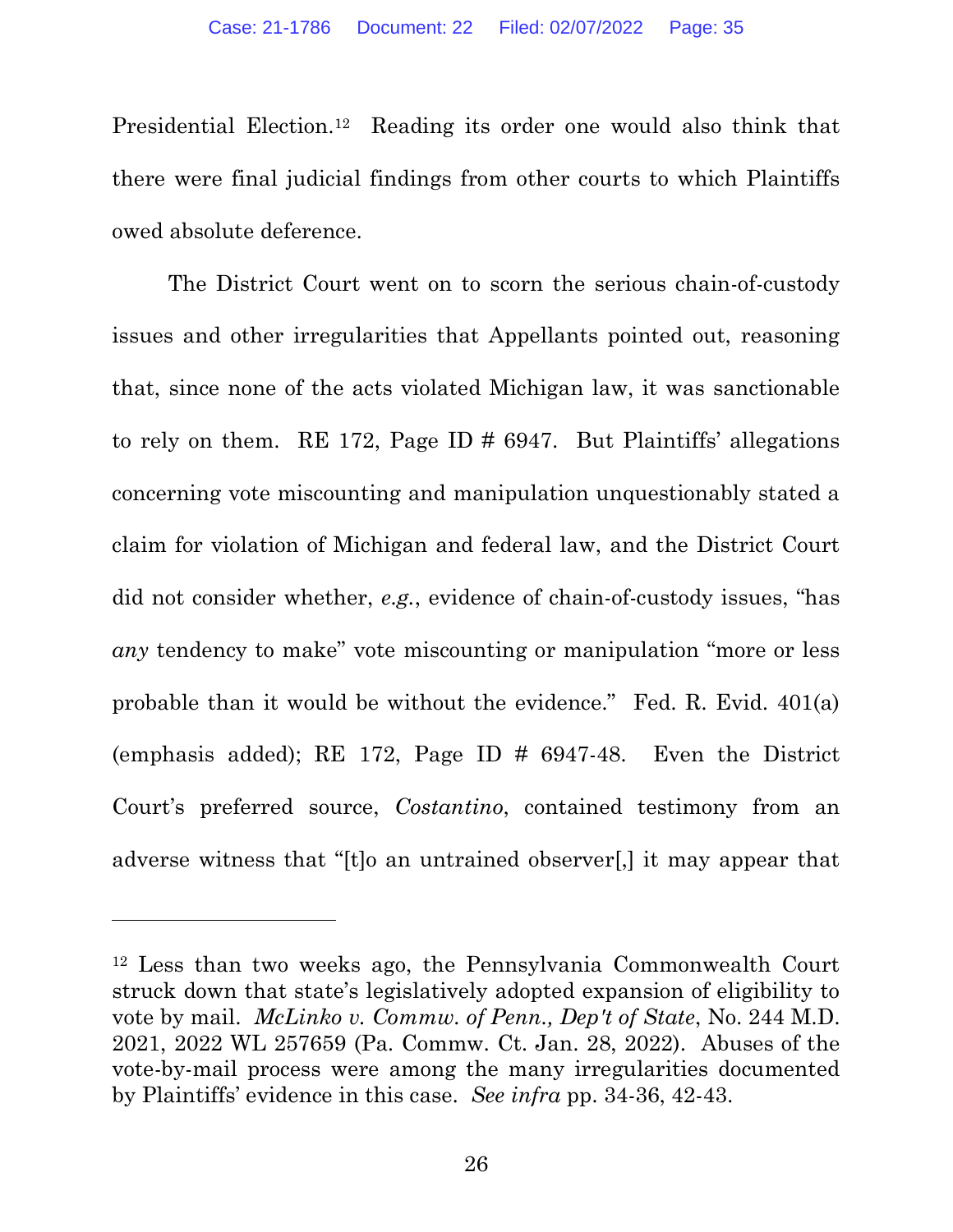the ballot is being counted twice." Id. at 6950 n.41. Yet Appellants get no leeway for complaining about something that even an adverse expert describes as a plausible view of events.

Bulldozing over these nuances, the District Court concluded: "What the City claims and the Court agrees is sanctionable as a violation of the rule is the filing of pleadings claiming violations of the Michigan Election Code, Equal Protection Clause, Due Process Clause, and Electors and Elections Clauses where the factual contentions asserted to support those claims lack evidentiary support." Id. at 6954. But that "claims lack evidentiary support" is not, without more, sanctionable under Rule 11 when they are alleged on information and belief. E.g., RE 6, Page ID  $\#$  933 ("Upon information and belief, receiving tens of thousands additional absentee ballots in the early morning hours after election day and after the counting of the absentee ballots had concluded, without proper oversight, with tens of thousands of ballots attributed to just one candidate, Joe Biden, indicates Defendants failed to follow proper election protocol."). The standard in that instance is "will likely have evidentiary support after a reasonable opportunity for further investigation or discovery." Fed. R. Civ. P.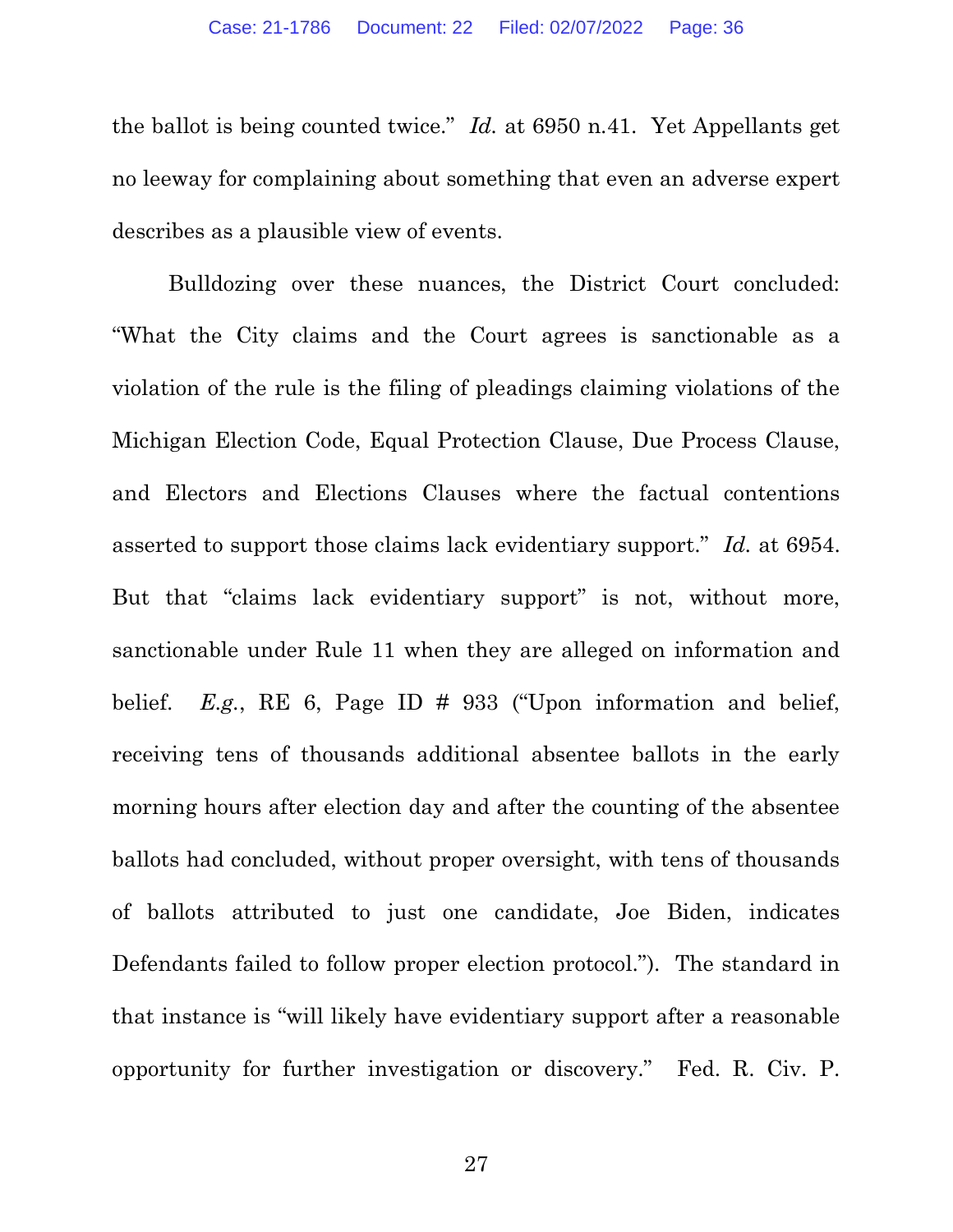11(b)(3). "Decisive facts may not emerge until discovery or trial. The law may change or clarify in the midst of litigation. Even when the law or the facts appear questionable or unfavorable at the outset, a party may have an entirely reasonable ground for bringing suit." Christiansburg Garment Co. v. Equal Emp't Opportunity Comm'n, 434 U.S. 412, 422 (1978).

The District Court knocks down a few of Plaintiffs' affidavits like so many bowling pins because it finds them unpersuasive, but that is not the standard applicable to the imposition of sanctions. For example, the court faulted Appellants for presenting the affidavit of Jessy Jacob, an employee of the City of Detroit who "was assigned to work in the Elections Department for the 2020 election." RE 6-4, Page ID # 1263. Jacob swore under oath that she "observed a large number of people who came to the satellite location to vote in-person, but they had already applied for an absentee ballot." RE 172, Page ID # 6957-58. And, as the District Court acknowledged, Jacob also attested that "those individuals voted without returning the mailed absentee ballot or signing an affidavit that the ballot had been lost," as required by Michigan law, which the District Court also cited. Id. at 6958 n.50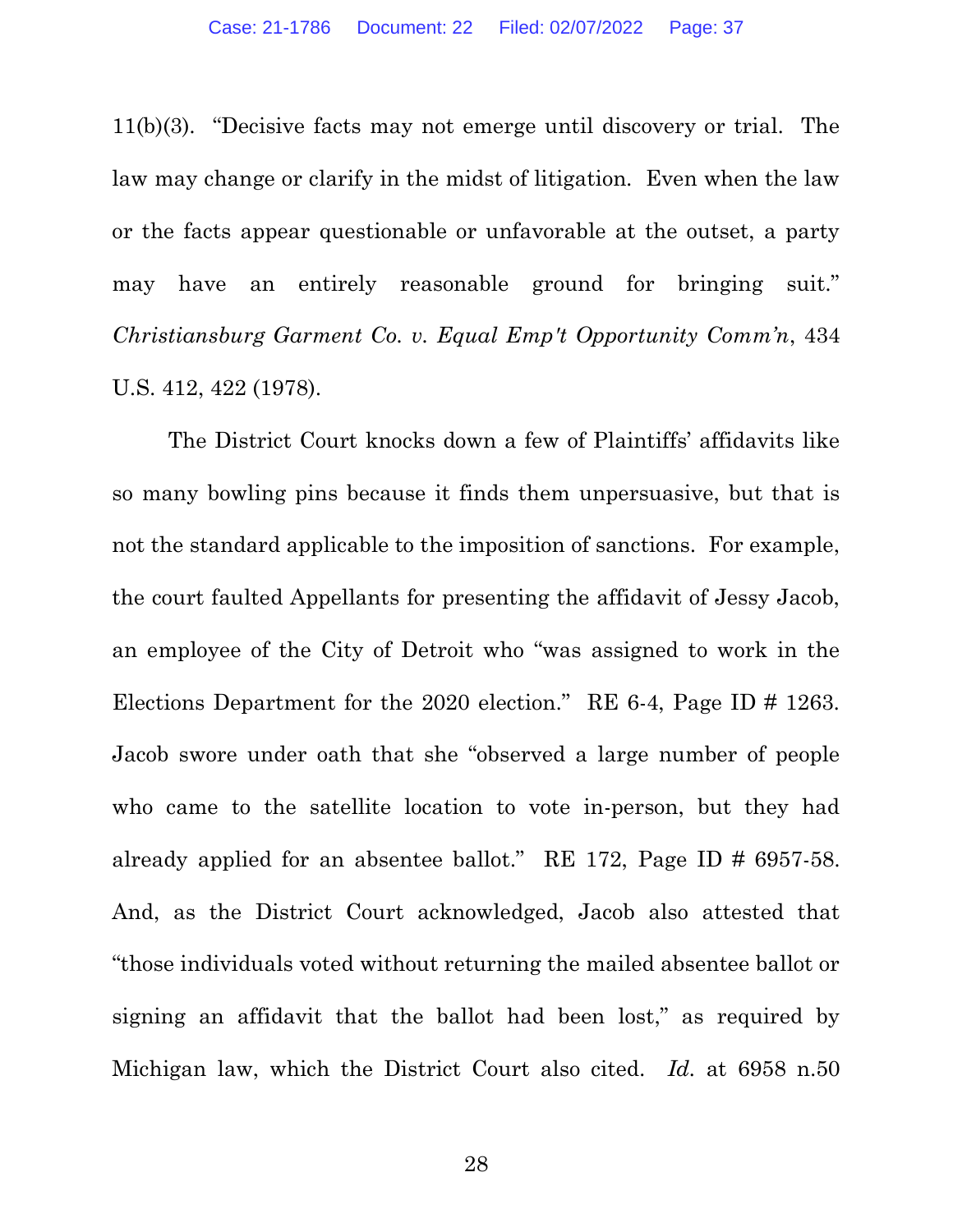(quoting Mich. Comp. Laws  $\S 168.769(1)$ ).<sup>13</sup> Jacob thus swore that she observed voters voting in violation of Michigan law. This, Plaintiffs suggested, was evidence of double voting. Plaintiffs did not claim that this was conclusive proof—nor need it have been at the pleading stage. It was enough that the affiant had observed violations of voting laws designed to avoid double voting.

The District Court would have none of it. According the court, any inference that these voters cast illegal double ballots was not "reasonable," but "speculation or conjecture." *Id.* at 6959. According to the District Court, "Jacob does not state that these individuals voted in person and absentee. As such, her affidavit in fact does not plausibly support 'illegal double voting.'" But Jacob clearly stated that the individuals in question did not comply with state law designed to prevent double voting. Surely, one plausible inference from this unlawful conduct is that they did not comply because they double

<sup>13</sup> "An absent voter may vote in person within his or her precinct at an election, notwithstanding that he or she applies for an absent voter ballot and the ballot is mailed or otherwise delivered to the absent voter by the clerk" if, "[b]efore voting in person," "the absent voter [] return[s] the absent voter ballot." RE 172, Page ID  $\#$  6958-59.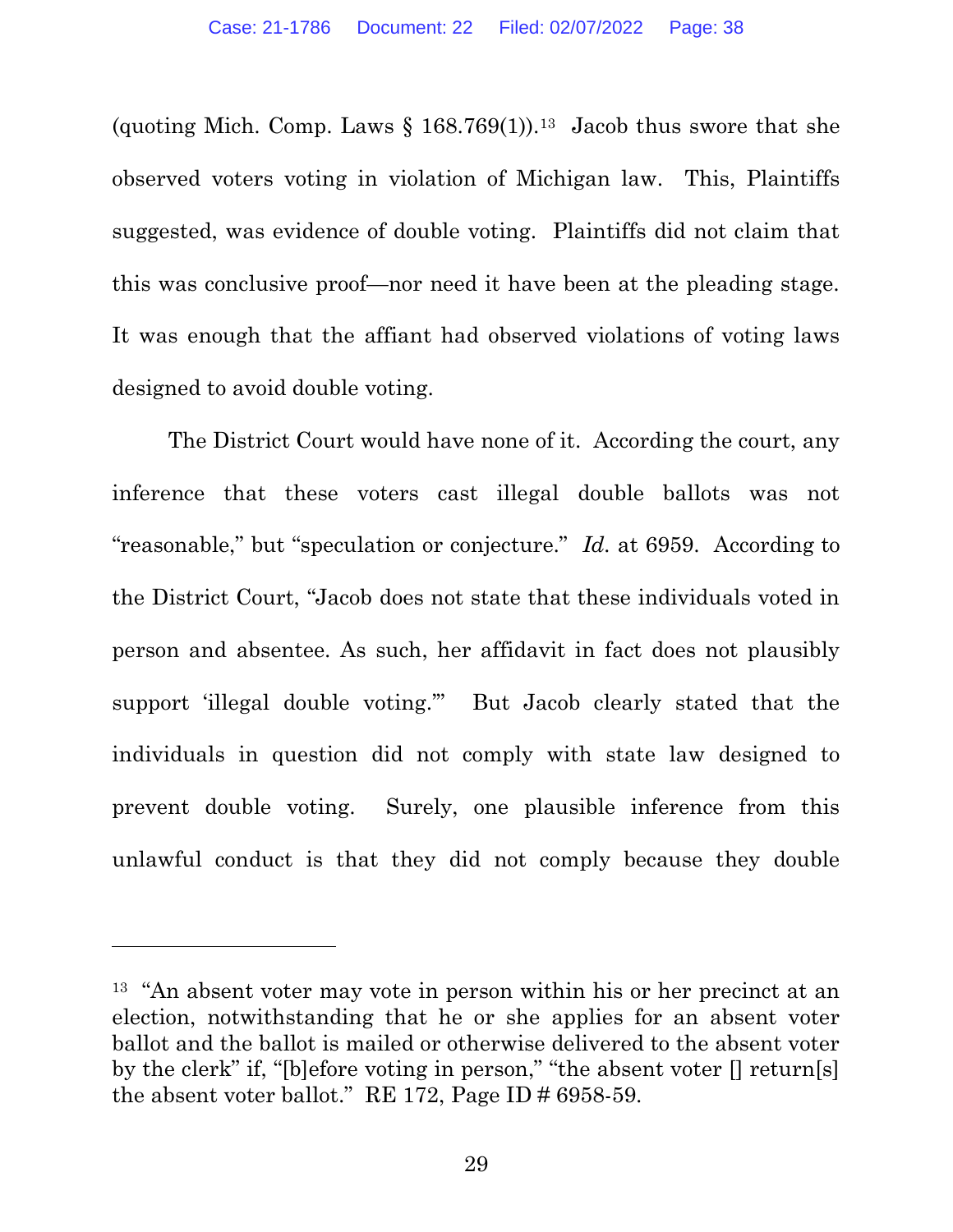voted.14 This may not be enough to persuade the court to issue a preliminary injunction. Perhaps it would not be enough to survive summary judgment if, after discovery, no further evidence is produced.15 But the District Court's categorical claim that double voting cannot possibly be inferred from observed conduct that violates laws designed to prevent double voting, and that offering an affidavit disclosing these facts is frivolous, is wishful thinking, not fact.

While the District Court focuses on a single paragraph of the Jacob affidavit (¶10), it ignores other parts, where this election worker states under oath that she observed multiple irregularities and illegal

<sup>&</sup>lt;sup>14</sup> See also RE 6-3, Page ID # 1058 (Zaplinty  $\P$  11).

<sup>&</sup>lt;sup>15</sup> The District Court cites *Twombly's* plausibility standard, RE 172, Page ID # 6965 n.60, but Bell Atlantic Corp. v. Twombly, 549 U.S. 1018 (2006), concerned sufficiency of pleadings, not sanctions. That a case is dismissed under Twombly does not mean it was sanctionable to bring it in the first place, else every Twombly dismissal would be followed by sanctions—recall that Rule 11 *requires* sanctions whenever its standards are violated. INVST Fin. Grp., Inc. v. Chem-Nuclear Sys., Inc., 815 F.2d 391 (6th Cir. 1987). The Delaware Supreme Court made exactly this point when reversing the vacatur of Wood's pro hac vice admission. Page v. Oath Inc., No. 69,2021, 2022 WL 162965, at \*3 (Del. Jan. 19, 2022) ("To the contrary, our own ethical rules, by prohibiting a lawyer from asserting claims 'unless there is a basis in law for doing so that is not frivolous,' implicitly recognize that a claim ultimately found to lack a basis in law and fact can nonetheless be non-frivolous." (quoting Del. R. Prof. C. 3.1)).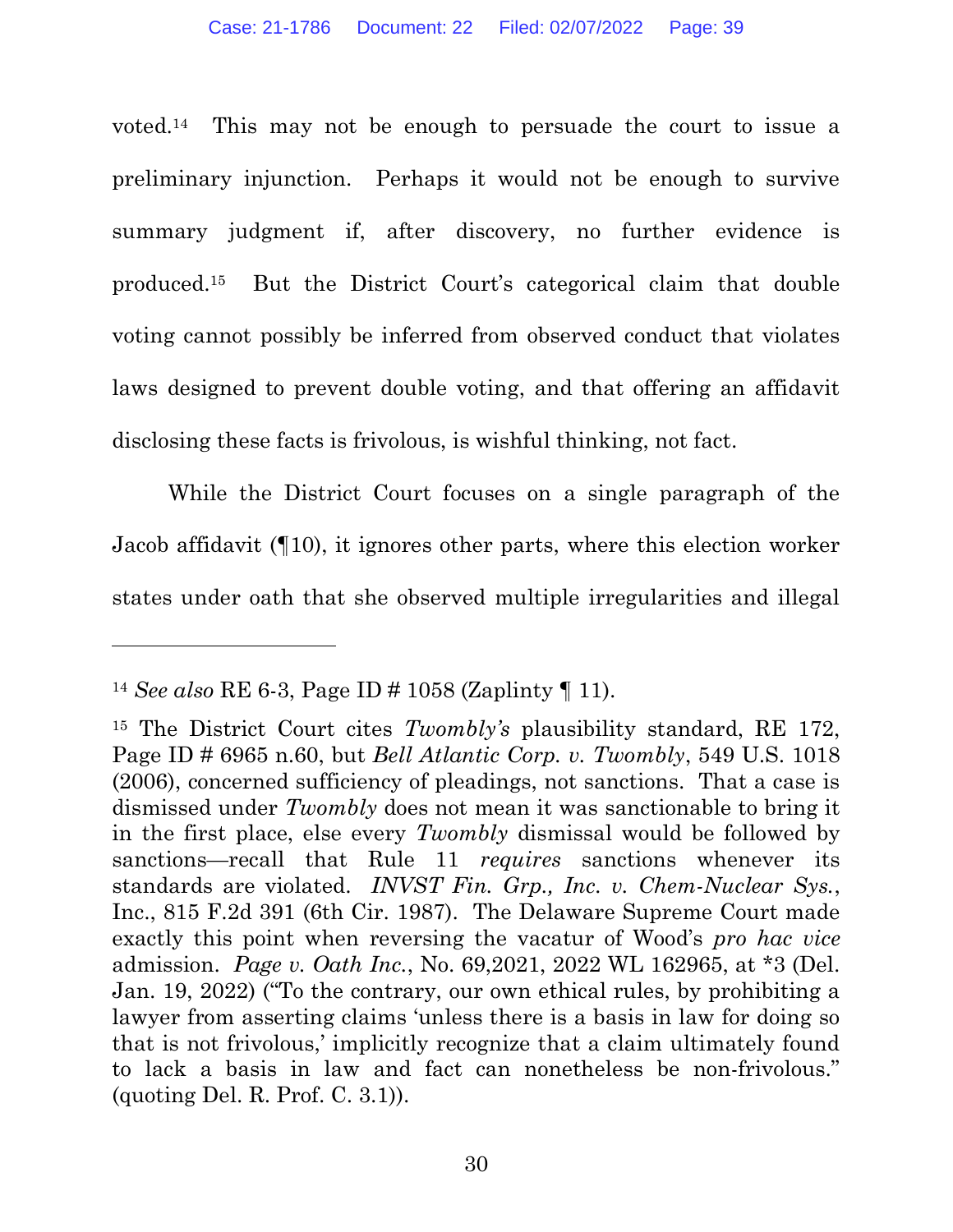practices, e.g., RE 6-4, Page ID  $\#$  1264, ¶6 ("I was instructed by my supervisor to adjust the mailing date of these absentee ballot packages to be dated earlier than they were actually sent."); id. ¶8 ("I directly observed, on a daily basis, City of Detroit election workers and employees coaching and trying to coach voters to vote for Joe Biden and the Democrat party.... I witnessed these election workers and employees going over to the voting booths with voters in order to watch them vote and coach them for whom to vote.");<sup>16</sup> id.  $\P9$  ("I was specifically instructed by my supervisor not to ask for a driver's license or any photo I.D. when a person was trying to vote."); id. at 1265,  $\P$ 14 ("I was instructed not to validate any ballots and not to look for any deficiencies in the ballots."); id. ¶15 ("While I was at the TCF center, I was instructed not to look at any of the signatures on the absentee ballots, and I was instructed not to compare the signature on the absentee ballot with the signature on file."); *id.*  $\P$ 17 ("On November 5, 2020, I was instructed to improperly pre-date the absentee ballots receive date that were not in the QVF as if they had been received on or before November 3, 2020. I was told to alter the information in the QVF to

<sup>&</sup>lt;sup>16</sup> See also RE 6-3, Page ID # 1057 (Zaplinty  $\P$  5).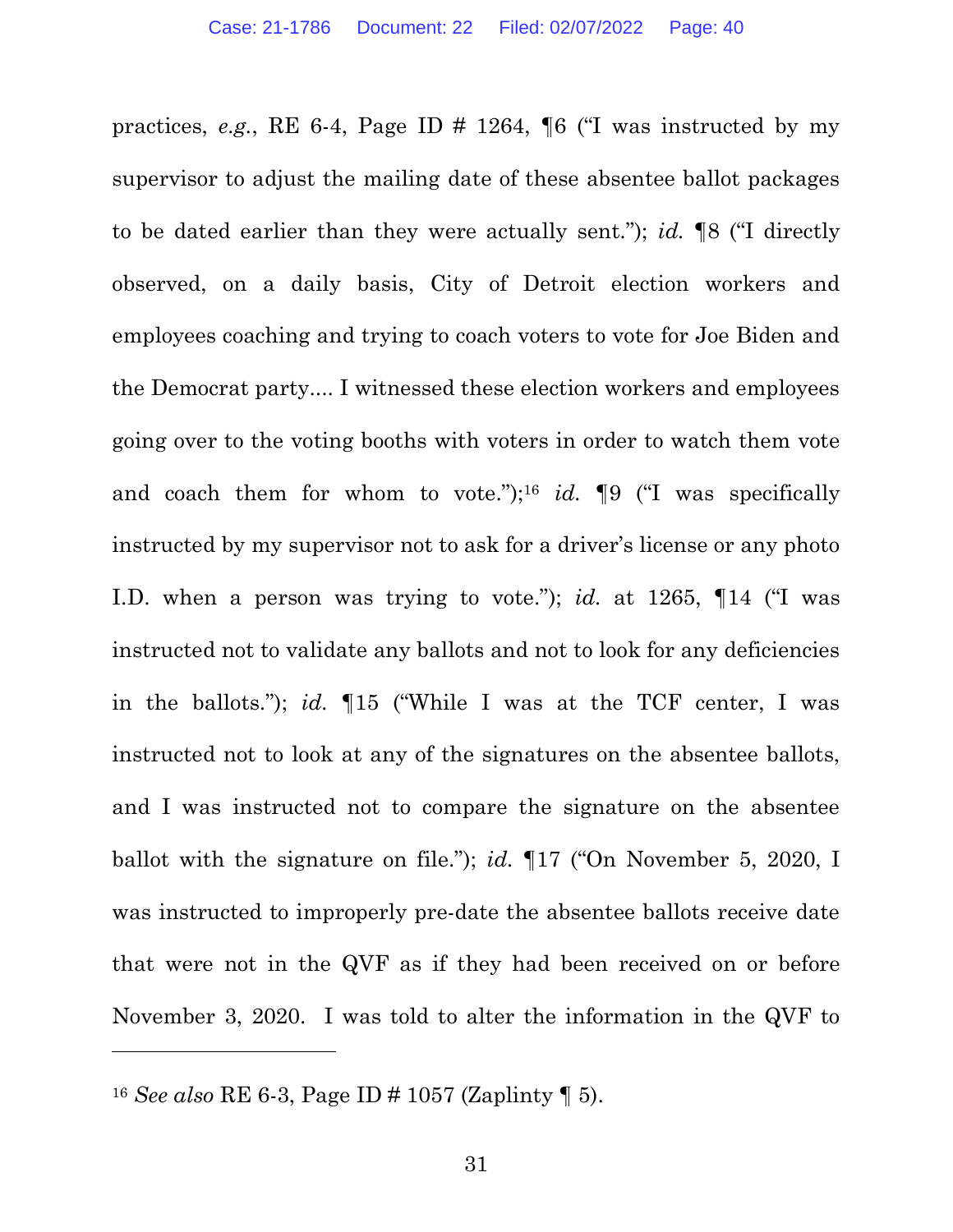falsely show that the absentee ballots had been received in time to be valid. I estimate that this was done to thousands of ballots.").17

 Even if Paragraph 10 of Jacob's affidavit, standing alone, does not support the double-voting claim—a proposition Appellants vehemently dispute, as explained above—Jacob's observations of widespread irregularities and illegalities at the voting center where she worked support the inference that allowing voters to vote in person without returning their absentee ballots, or swearing that the ballot had been lost, as required by Michigan law, was part-and-parcel of a statesponsored scheme to facilitate illegal voting and tabulation.

The District Court takes the same antagonistic approach to Plaintiffs' other affidavits. For example, it faults Appellants for the affidavit of Articia Bomer, a Republican poll-watcher, who attested to repeated acts of partisanship by election workers and widespread

<sup>&</sup>lt;sup>17</sup> The allegation that poll workers were ordered to illegally backdate absentee ballots is confirmed by the affidavit of another eyewitness, Jessica Connarn, who observed an election worker in tears because she was coerced to illegally back-date a ballot as having been received on time. RE 6-6, Page ID # 2699. Connarn provided a note, surreptitiously received from the election worker, stating "entered receive date as 11/2/20 on 11/4/20."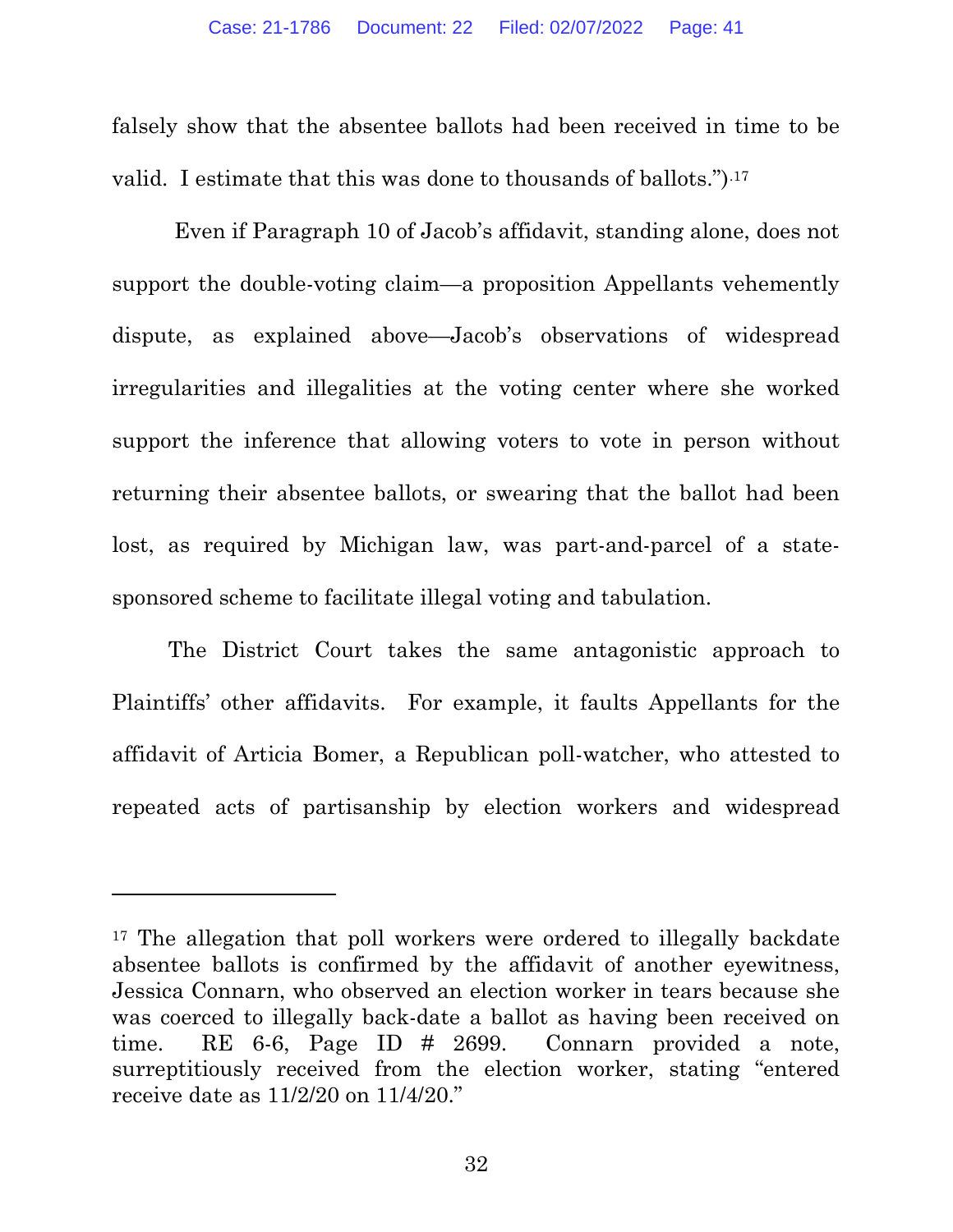disdain of Republicans,18 particularly Black Republicans, like herself. RE 6-3, Page ID # 1009. She also reported on what she believed were suspicious activities by these partisan election workers. Among them is the following allegation, on which the District Court focused:

I observed a station where election workers were working on scanned ballots that had issues that needed to be manually corrected. I *believe* some of these workers were changing votes that had been cast for Donald Trump and other Republican candidates.

RE 172, Page ID # 6966 (quoting and adding emphasis to RE 6-3, Page ID # 1009). The District Court sanctions Appellants for having failed to cross-examine Ms. Bomer as to the grounds for her belief and whether she had actually observed any ballots being changed. Id. at 6966-67.

 This is unheard-of. Lawyers often file complaints based on perceptions of witnesses—victims of discrimination, for example where that which is perceived by the senses hints at a more sinister reality that can only be exposed by discovery.<sup>19</sup> Fairly and fully read,

<sup>&</sup>lt;sup>18</sup> See also RE 6-3, Page ID # 1058 (Zaplinty  $\P$  20).

<sup>&</sup>lt;sup>19</sup> Courts in this Circuit routinely refuse sanctions on such facts.  $E.g.,$ Cicero v. Borg-Warner Automotive, Inc., 163 F. Supp. 2d 743, 746 (E.D. Mich. 2001) ("Attorneys are often presented with clients who possess a view of the situation that is (understandably) biased, and little else. Not until a complaint is filed will an attorney have the mechanisms of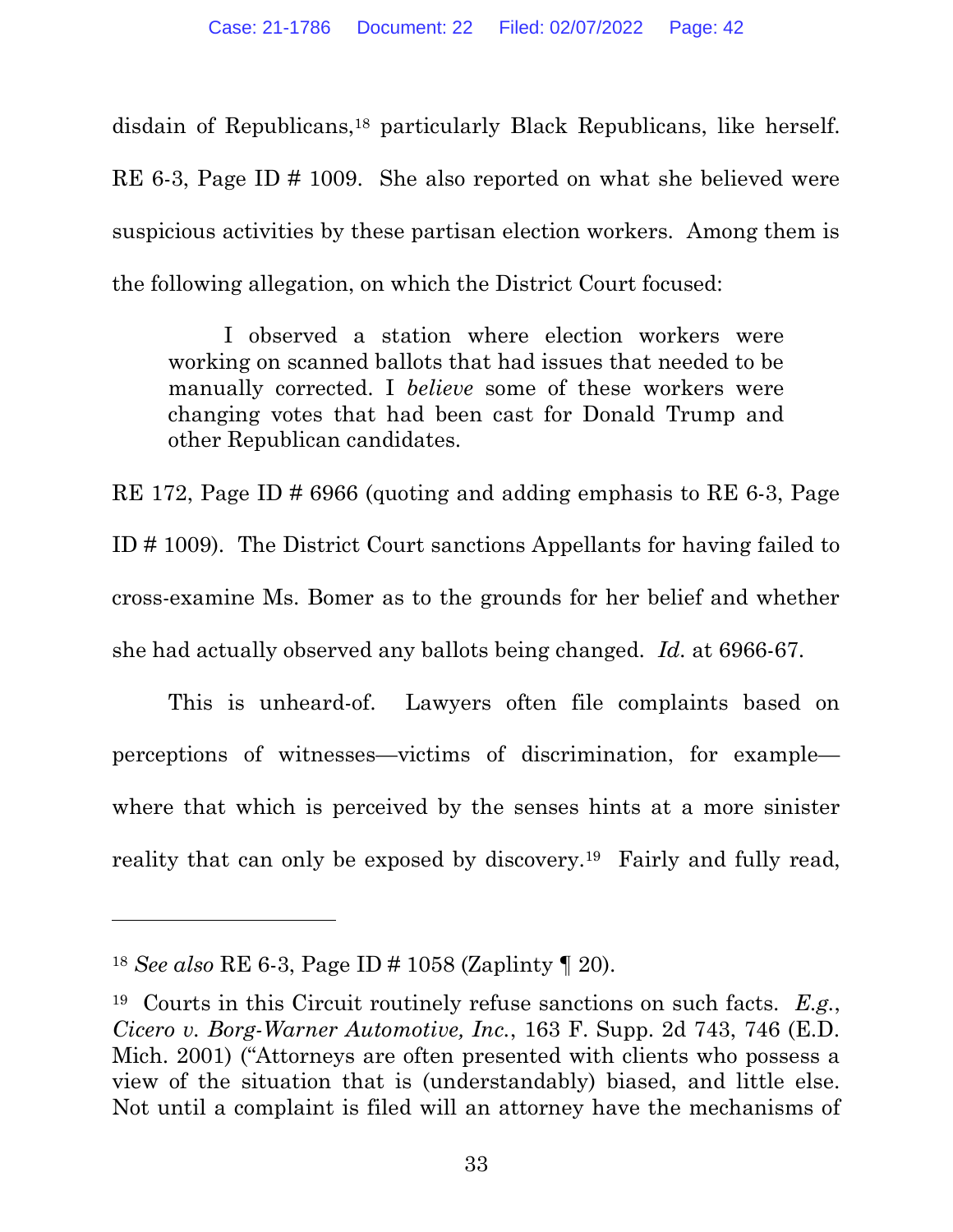Mr. Bomer's affidavit discloses a vote-counting environment where staff workers wore clothing with partisan messages, cheered Democratic successes and jeered Republicans in general and herself as a Black Republican. In the midst of this hostile environment, the witness observed two poll workers manually correcting ballots and believed they were doctoring the ballots to change Trump votes to Biden.

In any other context, this kind of an allegation from a victim would be enough to survive a motion to dismiss, perhaps even summary judgment, but for this judge in this case it is sanctionable. By that

compulsory discovery available to him that might permit more complete view of the case and an informed evaluation of his client's claims. Moreover, a statute of limitations may create urgency to file a complaint so that an attorney may protect the viability of his client's claims before he has had a full opportunity to evaluate their merits."); Kleinmark v. St. Catherine's Care Ctr., 585 F. Supp. 2d 961, 965 (N.D. Ohio 2008) ("Kleinmark's [erroneous] belief that St. Catherine singled her out for termination when it normally allowed employees to continue their employment after exhausting FMLA leave did not enable her to prevail against defendant's motion for summary judgment. It did, however, provide a non-frivolous basis on which to proceed with the lawsuit."); see also McNeill v. Wayne Cty., No. 05-72885, 2005 WL 1981292, at \*1 (E.D. Mich. Aug. 10, 2005) ("[T]he courts are understandably reluctant to undertake the fact-intensive assessment that would be necessary to make a threshold determination of the likelihood of success on the merits of a Title VII or ADA claim of discrimination or retaliation, based only upon a plaintiff's allegations and largely speculative beliefs advanced before the parties have engaged in any sort of discovery.").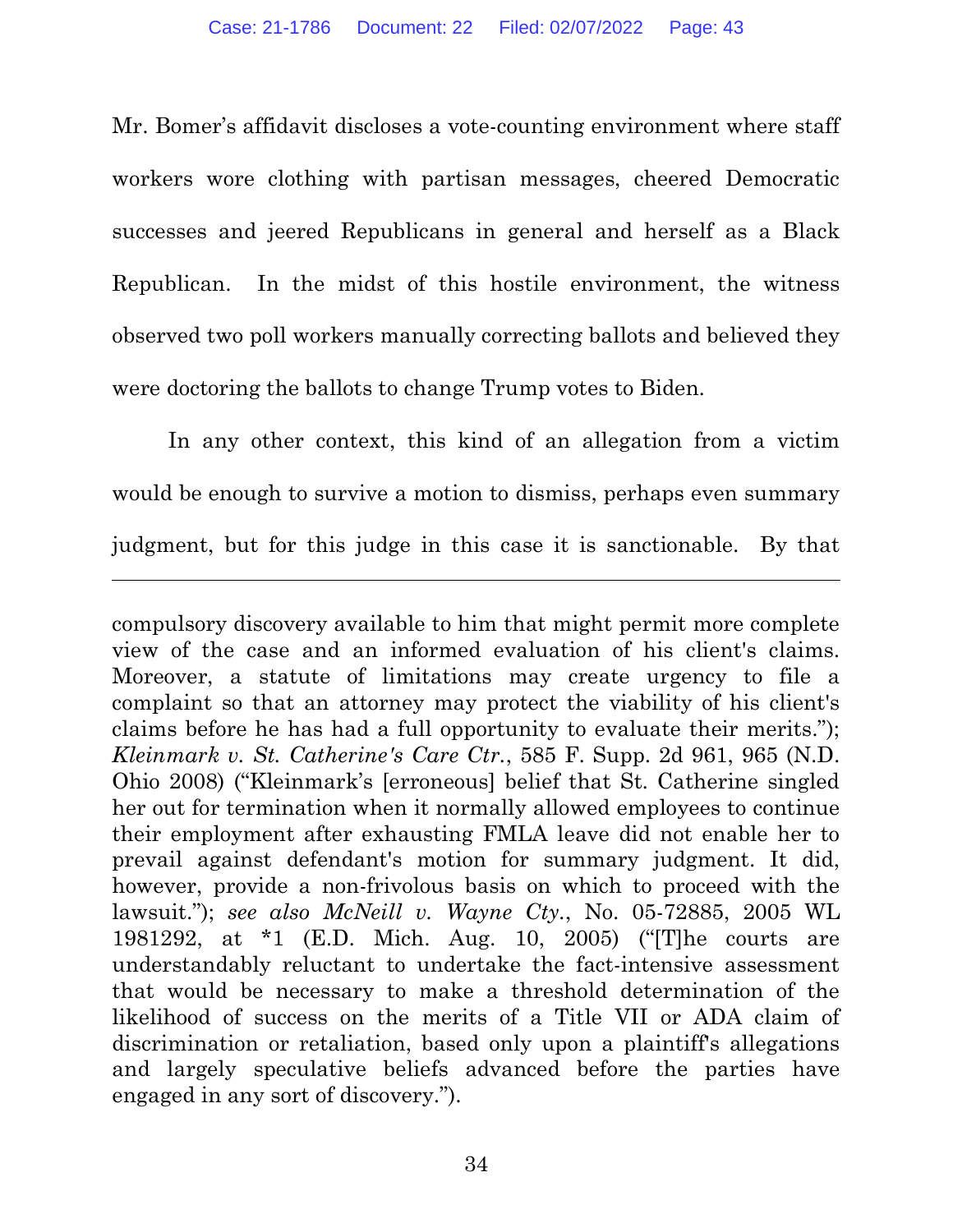standard, any complaint that does not contain the kind of smoking-gun evidence normally unearthed only through discovery would be sanctionable. This is not and never has been the law.

Space does not permit a full deconstruction of all the District Court's disdainful and one-sided criticisms of Plaintiffs' other affidavits. What the District Court wrote at RE 172, Page ID # 6959-6967 speaks for itself; what the District Court did not write—a discussion of the literally dozens of additional affidavits supporting those cited above speaks even louder. See infra nn.20-53.

When Appellants pointed out that they expected to find additional facts through discovery, the District Court demurred: "Plaintiffs are not entitled to rely on the discovery process to mine for evidence that never existed in the first instance." Id. at 6965. This is circular reasoning. No one knows whether the evidence exists until discovery is conducted. If Plaintiffs offer proof plausibly suggesting such evidence might exist, they can bring suit and try to discover it. The key is plausibility judged by an objective observer, not by someone who is independently convinced that the case is frivolous.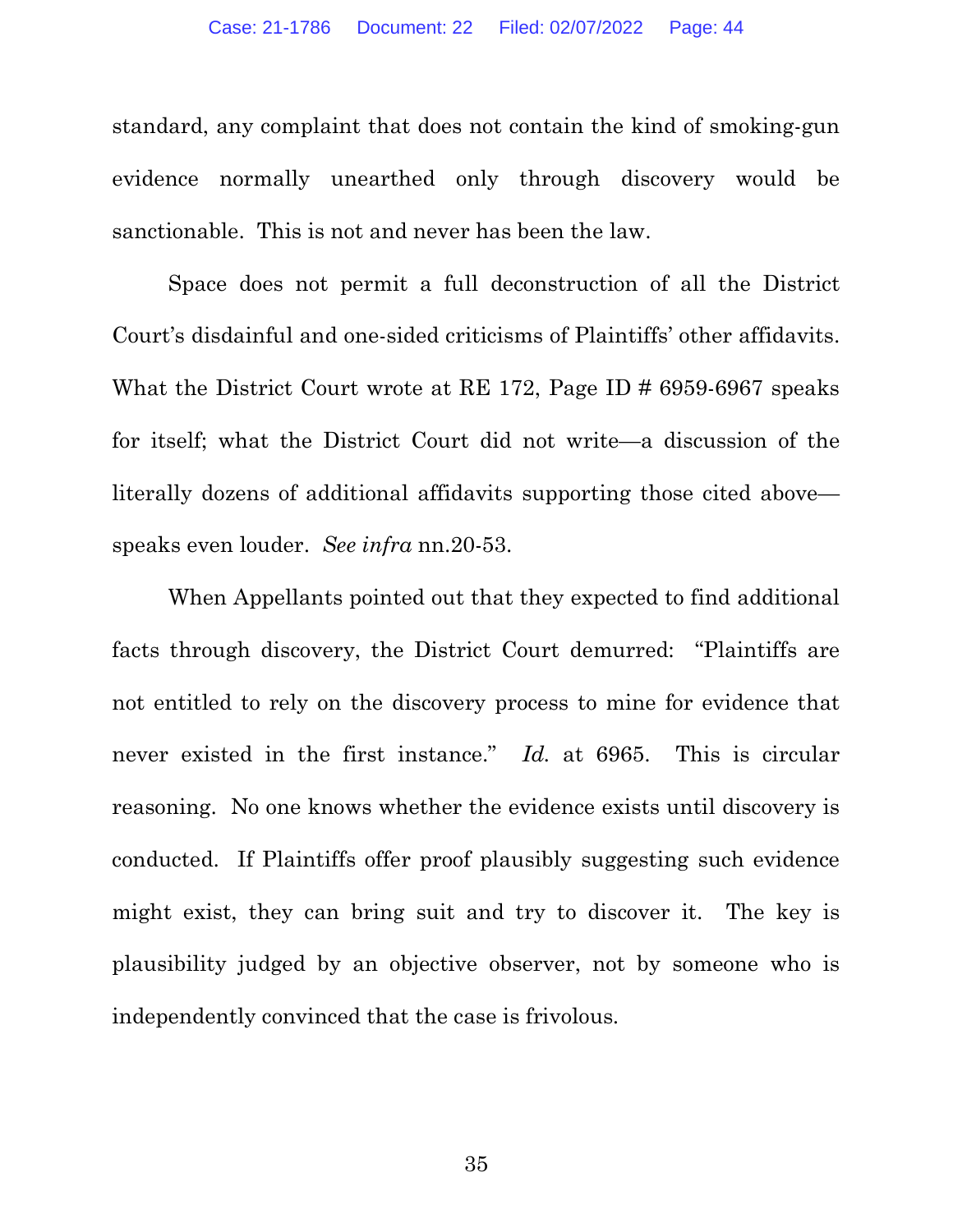The District Court piles on by faulting Appellants for using affidavits "recycled" from other election cases raising similar issues in other jurisdictions. But there is no ethical standard that precludes counsel from using affidavits that have also been used in other cases the practice is not uncommon. See, e.g., Eclipse Res.-Ohio, LLC v. Madzia, No. 2:15-CV-00177, 2017 WL 274732, at \*7 (S.D. Ohio Jan. 20, 2017), aff'd, 717 F. App'x 586 (6th Cir. 2017) (finding agency's practice of accepting "recycled affidavits" so well-established as to require court to refuse deference to new agency position rejecting recycled affidavits).

The District Court did cite two cases standing for the proposition that lawyers may not rely on the legal analysis of lawyers in another case. Id. at 6970 (citing Schottenstein v. Schottenstein, 230 F.R.D. 355, 361-62 (S.D.N.Y. 2005); Pravic v. U.S. Indus.-Clearing, 109 F.R.D. 620, 622 (E.D. Mich. 1986)). Those cases do indeed stand for that proposition: Lawyers must confirm that the legal arguments they present are supported by existing law or a good faith extension—and must research whether the arguments are supported by authority. The same is not true of sworn declarations, which can't be confirmed on Lexis-Nexis. Indeed, the Advisory Notes to Rule 11 contemplate that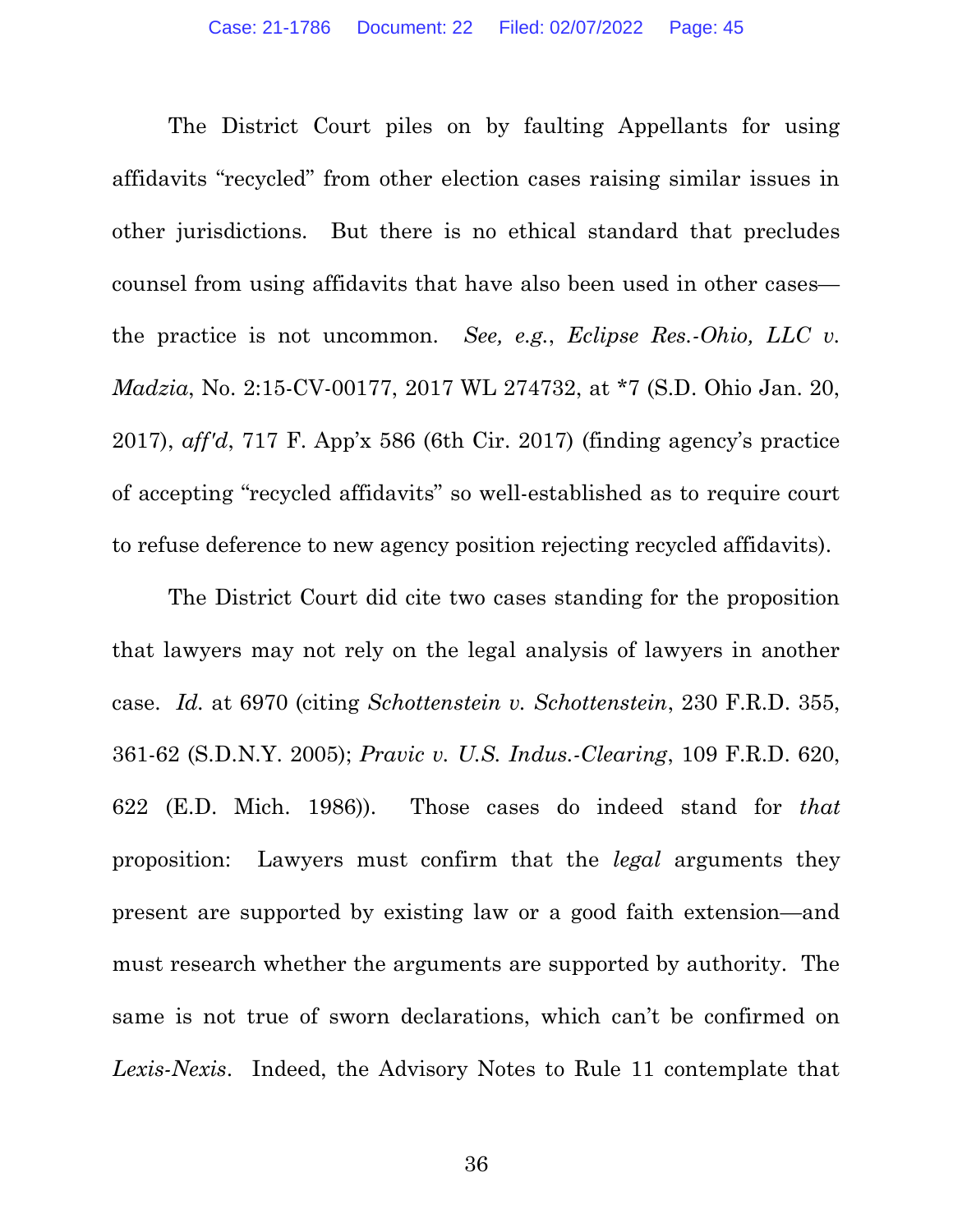reliance on the work of other counsel should be considered in determining whether, and to what extent, conduct is sanctionable. See supra p. 25. If the declarant states facts under oath, and the declaration is otherwise sufficient to support the claim—as Appellants believed and still believe they are—they have no obligation to crossexamine the witnesses. The standard is not ultimate truth—or even plausibility. Were it otherwise, every plaintiff who loses a motion to dismiss, motion for summary judgment, or even at trial would be sanctioned for having brought the case to begin with.

## 3. The District Court reached a contrary conclusion only through an invidious rewriting of the record.

But the district court's sanctions order suffers from a more fundamental flaw, namely nit-picking specific allegations, and pieces of allegations, Plaintiffs made in support of their claims. This doesn't fly under a directed-verdict standard, far less when assessing sanctions at the complaint stage. Cont'l Ore Co. v. Union Carbide & Carbon Corp., 370 U.S. 690, 699 (1962) ("[P]laintiffs should be given the full benefit of their proof without tightly compartmentalizing the various factual components ....").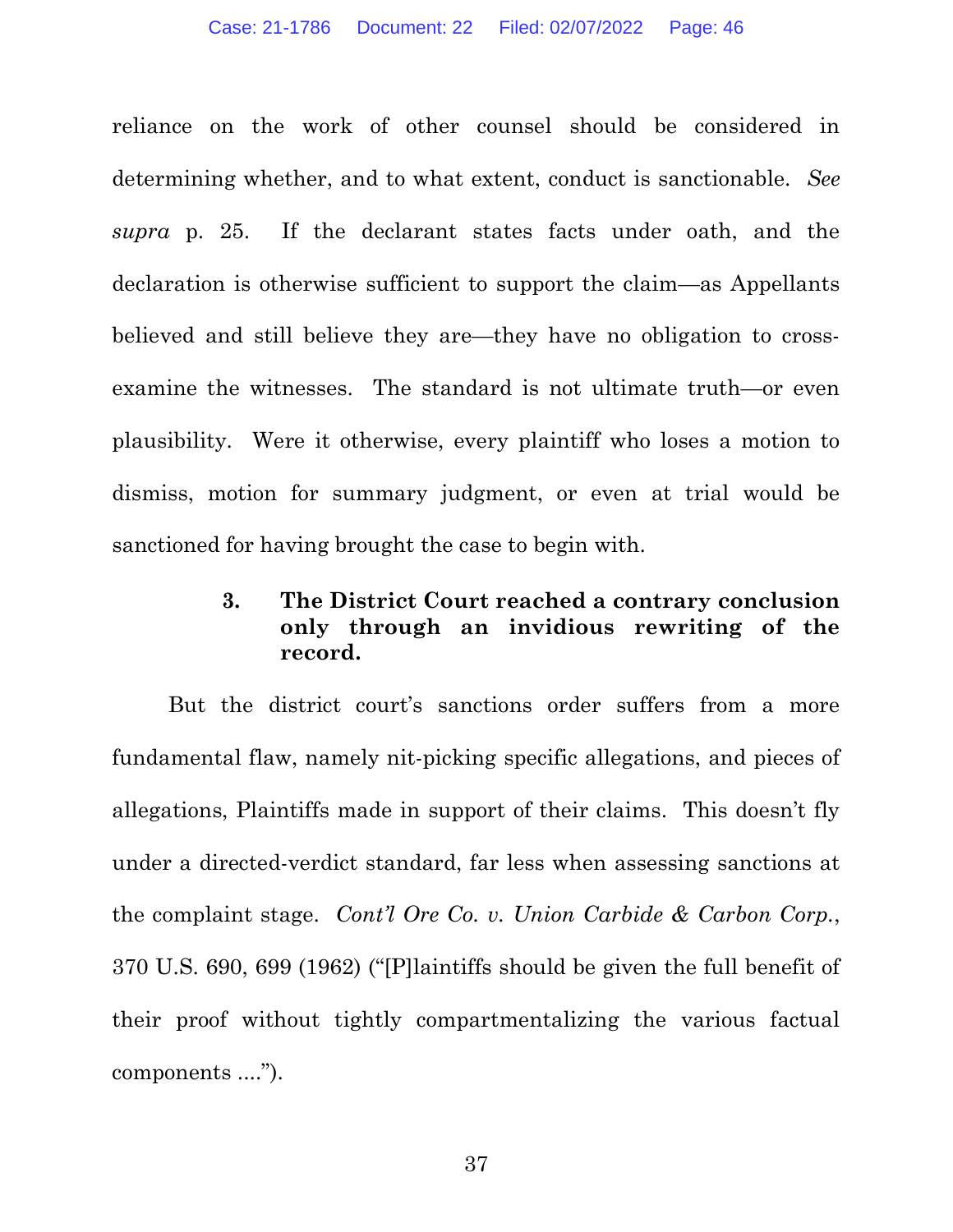As will be recalled, Plaintiffs claim that Michigan and its officials and employees violated state law and the federal constitution by manipulating the collection and tabulation of votes. They did this, Plaintiffs claim, to throw the election to candidate Biden as opposed to candidate Trump by misapplying, disregarding, or violating state law in a variety of ways, thereby denying Plaintiffs (and millions of others) equal protection and due process. We know that such a claim is viable because the Supreme Court held in *Bush v. Gore* that state authorities' violation of state law can amount to a federal constitutional violation.

Plaintiffs suggested numerous ways in which this may have occurred in Michigan during the 2020 Presidential Election, among them widespread illegal double voting and massive dumps of illegal ballots. But these were not the only objectionable procedures that Plaintiffs documented. Plaintiffs also alleged, and presented substantial proof of, other systemic irregularities: election officials instructing poll workers to violate the law by back-dating the receipt date on absentee ballots;<sup>20</sup> a concerted and seemingly coordinated effort

<sup>20</sup> RE 6-4, Page ID # 1265 (Jacob ¶ 10); RE 6-6, Page ID # 2699-2700 (Connarn ¶¶ 1-4).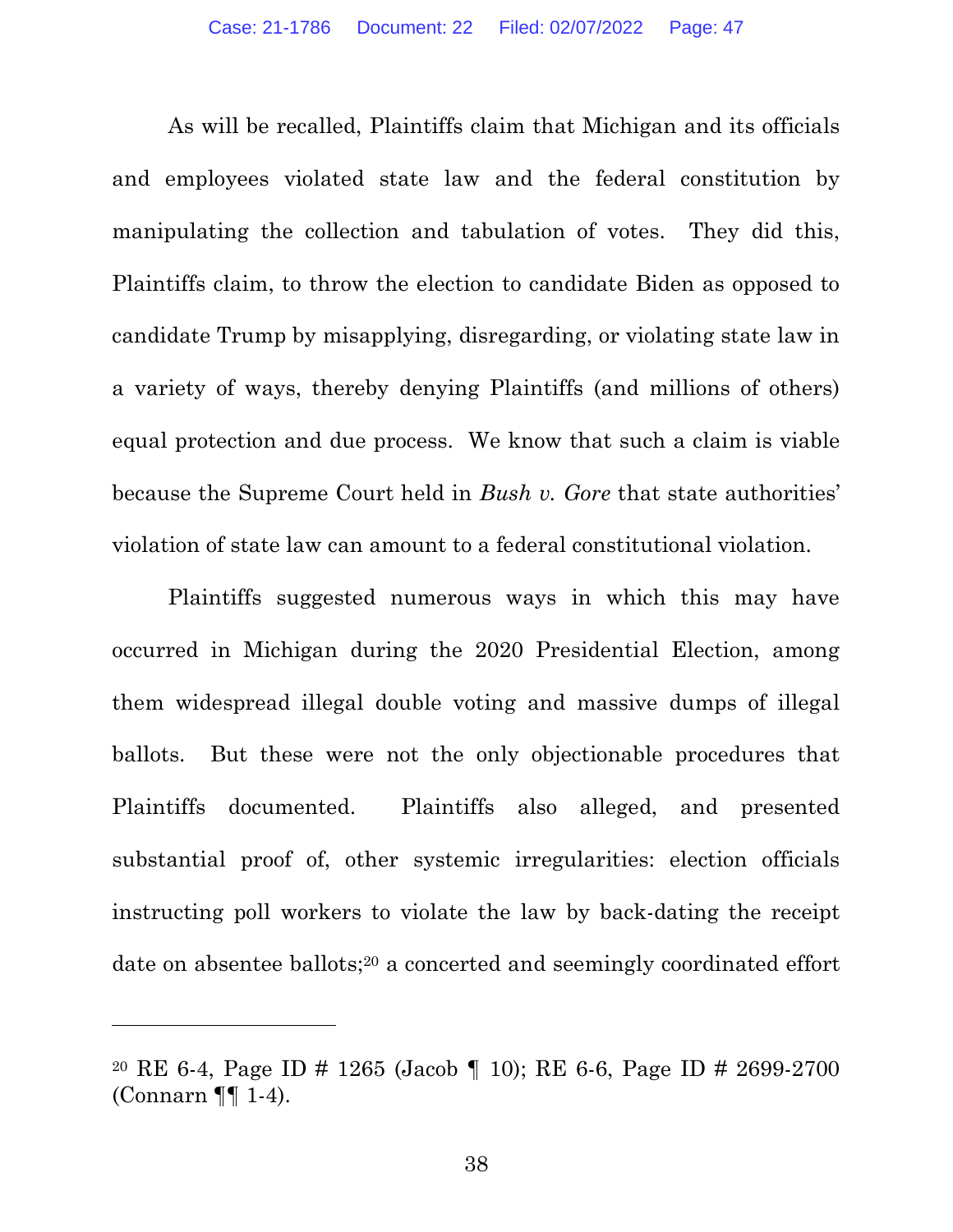to prevent Republican poll-watchers from observing the vote counting and otherwise interfere with their ability to perform their functions;<sup>21</sup> overt partisanship by election workers favoring Democratic pollwatchers, including apparent "collaboration between the democratic poll challengers and the City of Detroit poll workers";22 intimidation and threats of assault against Republican poll-watchers;<sup>23</sup> treating Democratic poll-watchers far more permissively than their Republican counterparts;24 failure of election workers to wear identification tags, as

<sup>&</sup>lt;sup>21</sup> RE 6-3, Page ID # 1028 (Brunell  $\P\P$  10-12, 14, 18); RE 6-3, Page ID # 1007 (Pennala ¶ 4); RE 6-3, Page ID # 1016-19 (Giacobazzi ¶¶ 3, 8, 11- 12); RE 6-3, Page ID # 1023 (Schornak ¶4); RE 6-3, Page ID # 1058 (Zaplinty ¶¶ 15, 18); RE 6-3, Page ID # 1013 (Ballew ¶ 8); RE 6-3, Page ID # 1005 (Miller ¶¶ 4-9); RE 6-3, Page ID # 1011-12 (Tyson ¶¶ 11-13, 16); RE 6-3, Page ID # 999-1001 (Helminen ¶¶ 4, 5).

<sup>22</sup> RE 6-3, Page ID # 1007 (Pennala ¶ 5); RE 6-3, Page ID # 1016-17 (Giacobazzi ¶¶ 5, 7); RE 1-5, Page ID # 425 (Carone ¶ 12); RE 6-3, Page ID # 1028 (Schornak ¶4); RE 6-3, Page ID # 1034 (Piontek ¶ 11); RE 6-3, Page ID # 1058 (Zaplinty ¶ 20); RE 6-3, Page ID # 1013 (Ballew ¶ 9); RE 6-3, Page ID # 995 (Seely ¶ 6); RE 6-3, Page ID # 1009 (Bomer ¶¶ 6, 8).

<sup>23</sup> RE 6-3, Page ID # 1016, 1019 (Giacobazzi ¶¶ 3, 13, 14); RE 6-6, Page ID # 2389 (Connarn ¶ 2); RE 6-3, Page ID # 1034 (Piontek ¶ 11); RE 6-3, Page ID # 1013 (Ballew ¶ 7); RE 6-3, Page ID # 996 (Seely ¶ 12).

<sup>24</sup> RE 6-3, Page ID # 1018-19 (Giacobazzi ¶ 12); RE 6-3, Page ID # 1028 (Schornak ¶4); RE 6-3, Page ID # 1058 (Zaplinty ¶ 14); RE 6-3, Page ID # 1006 (Miller  $\P\P$  14 (incorrectly numbered 2)); RE 6-3, Page ID # 995 (Seely  $\P$  6).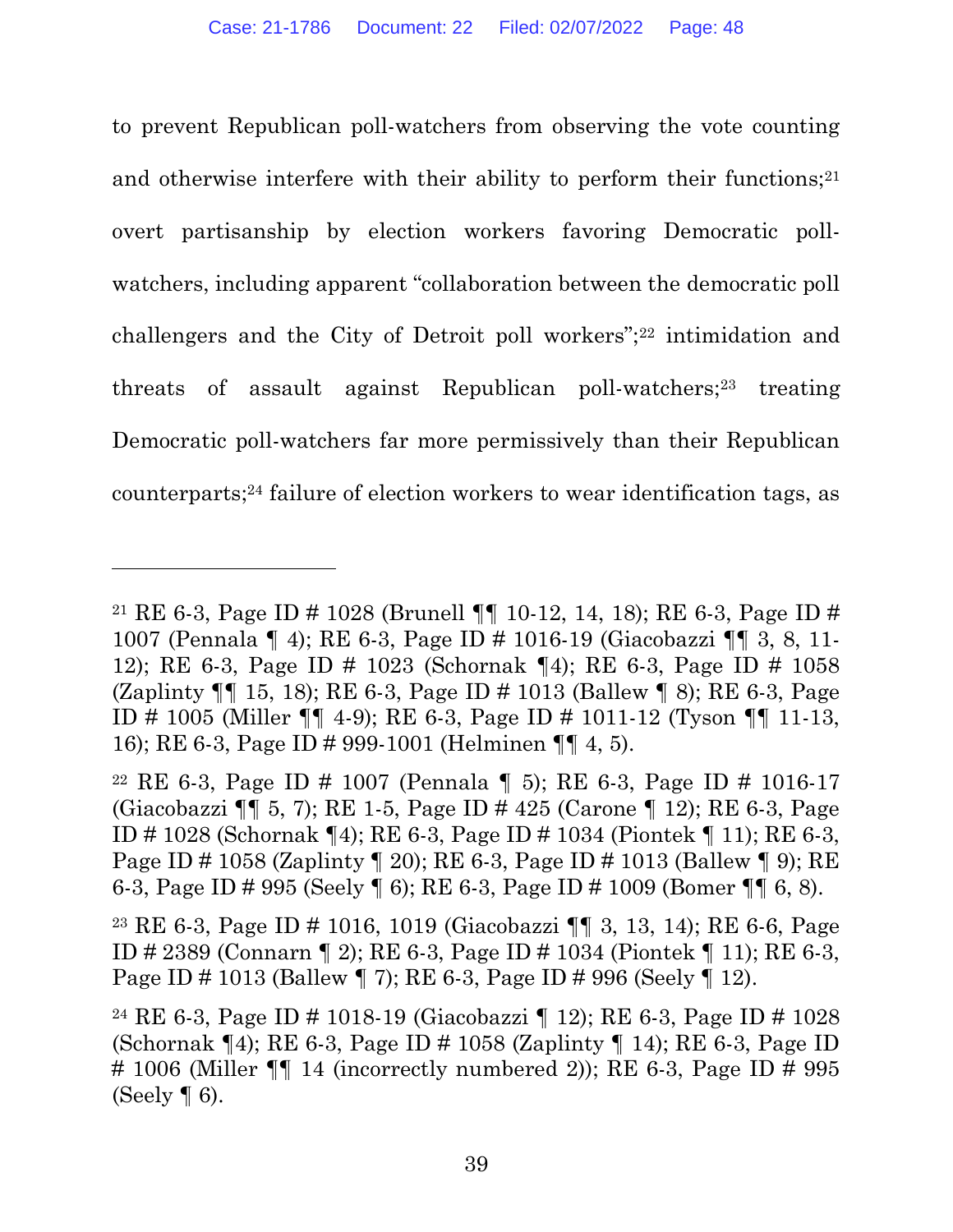required by Michigan law, and refusal to identify themselves to enable reporting of misconduct;25 exclusion of all poll-watchers for certain periods;26 unjustified forcible removal and exclusion of Republican pollwatchers;<sup>27</sup> scanning of ballots that appeared to be lacking proper signatures or where information was covered up by tape;28 failure to verify ballot numbers;29 ballots bearing numbers that did not match the number on the envelope, and election workers manually changing the number on the envelope to match that on the ballot; $30$  counting ballots with "ballot numbers not matching, lack of signatures, unregistered voters";31 re-scanning of previously scanned ballots without first

<sup>25</sup> RE 6-3, Page ID # 1028 (Schornak ¶ 9); RE 6-3, Page ID # 1019 (Giacobazzi ¶ 13).

<sup>26</sup> RE 6-3, Page ID # 995 (Seely ¶ 7).

<sup>27</sup> RE 6-3, Page ID # 1016 (Giacobazzi ¶ 6).

<sup>28</sup> RE 6-3, Page ID # 1030 (Brunell ¶ 19); RE 6-3, Page ID # 1028 (Schornak ¶4).

<sup>&</sup>lt;sup>29</sup> RE 6-3, Page ID # 1053-54 (Spalding  $\P\P$  8, 13); RE 6-3, Page ID # 1058 (Zaplinty ¶ 19).

<sup>30</sup> RE 6-3, Page ID # 1053-54 (Spalding ¶ 11); RE 6-3, Page ID # 1024 (Schornak ¶¶ 16, 17); RE 6-3, Page ID # 1034 (Piontek ¶ 10); RE 6-3, Page ID # 1058 (Ballew ¶ 5); RE 6-3, Page ID # 996-97 (Seely ¶15).

<sup>&</sup>lt;sup>31</sup> RE 6-3, Page ID # 1029-30 (Brunell  $\P\P$  15, 17); RE 6-3, Page ID # 1018 (Giacobazzi ¶10); RE 6-3, Page ID # 1000-01 (Helminen ¶ 5).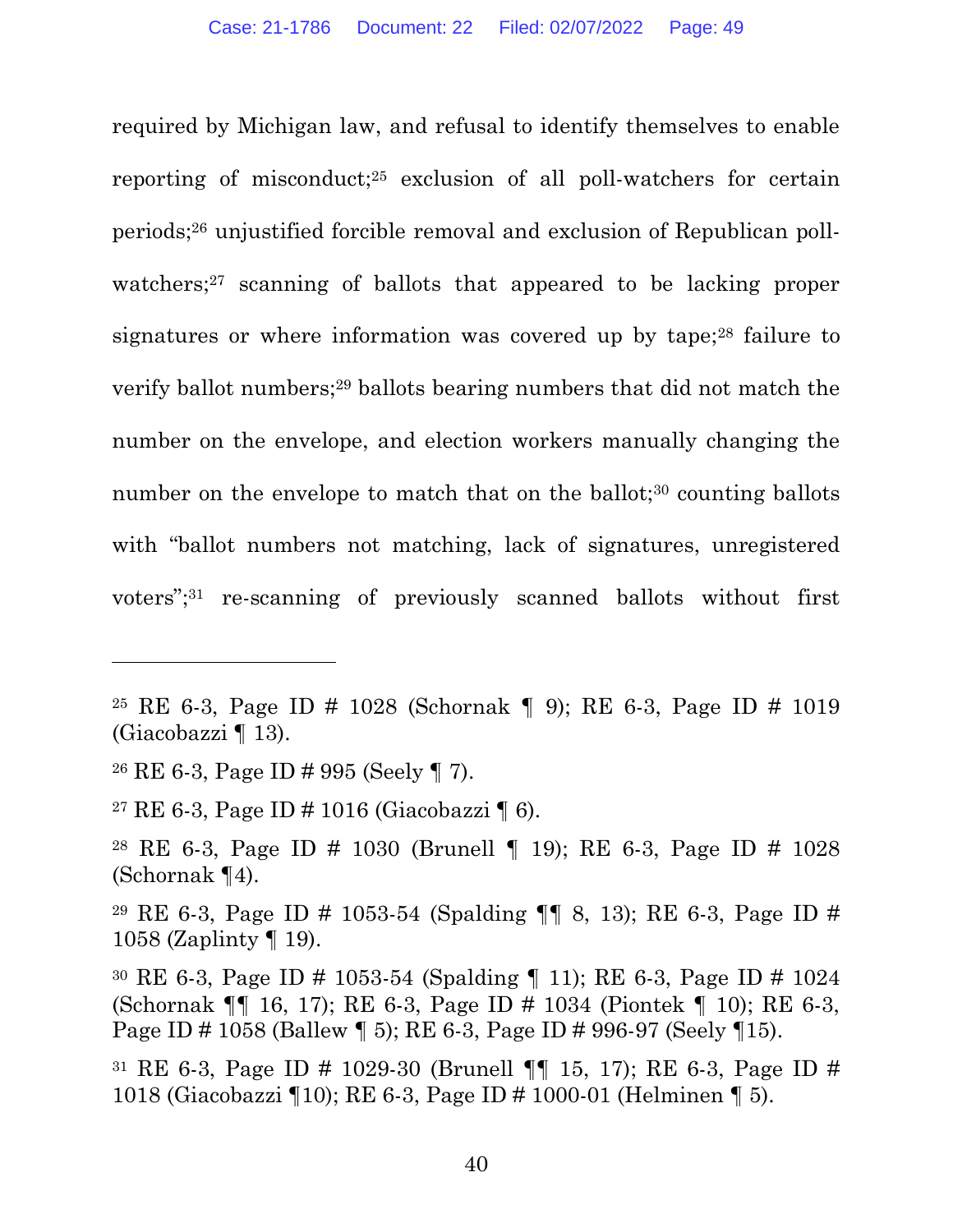discarding the original scan;<sup>32</sup> manually filling out or correcting ballots by election workers and illegally signing the voters' names to the ballots;<sup>33</sup> failure to match signature on ballots to those on ballot applications;34 ballot adjudication or duplication of questionable ballots with Democrats but no Republicans present;<sup>35</sup> "[A] pattern of intimidation, secrecy and hostility by the poll workers. Poll workers would cheer, jeer and clap when poll challengers were escorted out of the TCF Center …. ";36 refusing to accept challenges from Republican poll-watchers;37 failure to segregate challenged ballots so the challenges

<sup>32</sup> RE 1-5, Page ID #424 (Carone ¶¶ 3-4).

<sup>33</sup> RE 1-5, Page ID #424 (Carone ¶ 9); RE 6-3, Page ID # 1058 (Zaplinty ¶ 13); RE 6-3, Page ID # 1012 (Tyson ¶ 17); RE 6-3, Page ID # 996-97 (Seely ¶ 15).

<sup>34</sup> RE 6-3, Page ID # 1001 (Helminen ¶ 6).

<sup>35</sup> RE 1-5, Page ID #424 (Carone ¶ 5); RE 6-3, Page ID # 1024 (Schornak  $\P$  18).

<sup>36</sup> RE 6-3, Page ID # 1058 (Ballew ¶ 9); RE 6-3, Page ID # 1002 (Helminen ¶ 9).

<sup>37</sup> RE 6-3, Page ID # 1018 (Giacobazzi ¶ 10); RE 6-3, Page ID # 1023 (Schornak ¶¶ 6-9); RE 6-3, Page ID # 1034 (Piontek ¶ 5); RE 6-3, Page ID # 1005 (Miller ¶¶ 11); RE 6-3, Page ID # 995-97 (Seely ¶¶ 4-5, 15- 16).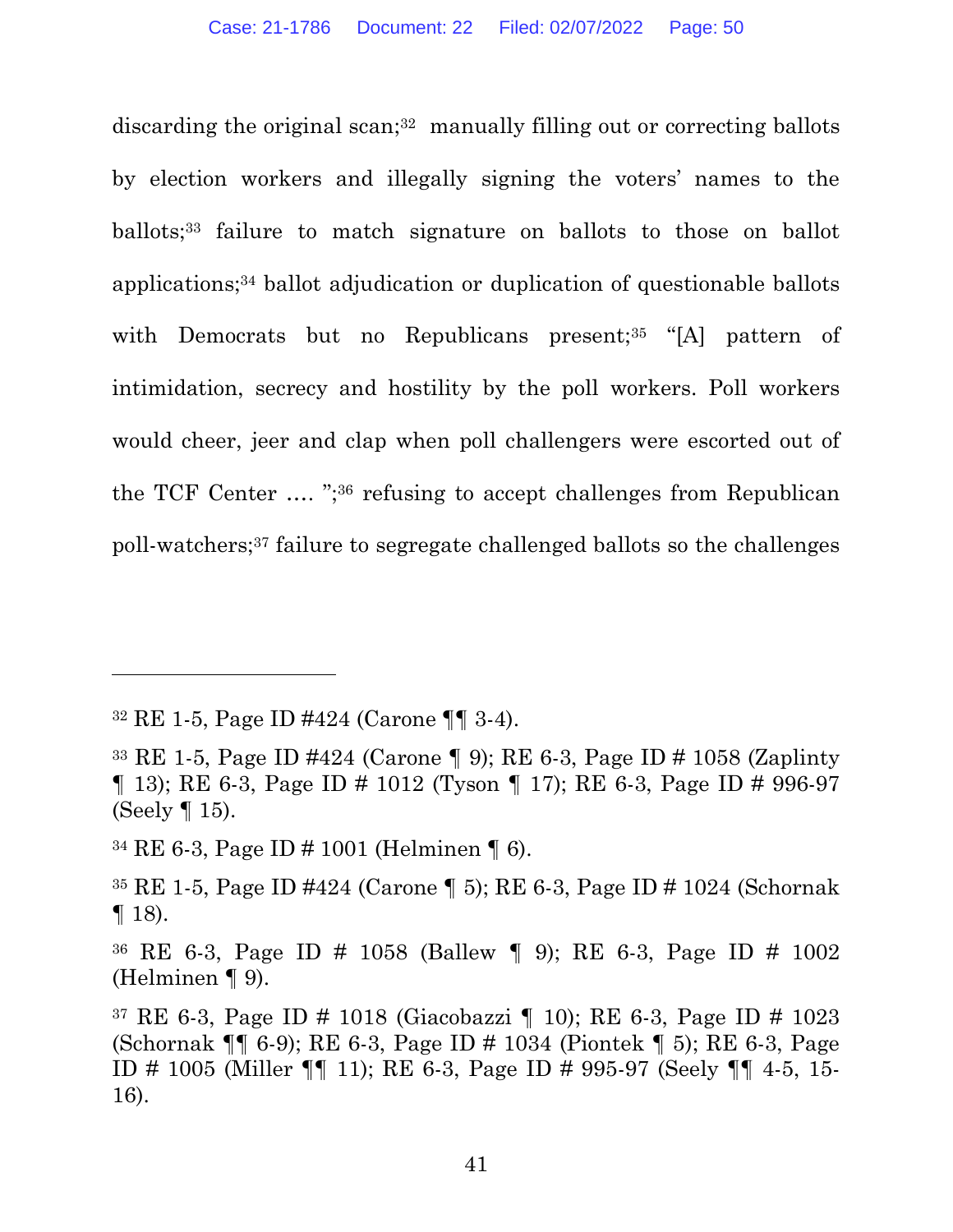could be adjudicated;<sup>38</sup> the failure to reject *any* ballots;<sup>39</sup> duplication of ballots;40 election workers correcting ballots that did not match information on the computer database by entering names, addresses, and false birthdates into the database; $41$  accepting unverified ballots and failure to verify certain ballots before scanning;<sup>42</sup> failure to reject ballots with identified irregularities;<sup>43</sup> counting two ballots for the same voter;44 refusing Republican challengers access to the names and ballot numbers of ballots they wished to challenge;<sup>45</sup> open ballots stored in an insecure location;46 failure to record ballots that could not be matched

 $42$  RE 6-3, Page ID # 1030 (Brunell | 21).

<sup>38</sup> RE 6-3, Page ID # 1030 (Brunell ¶ 19); RE 6-3, Page ID # 1034 (Piontek  $\P$  5).

<sup>39</sup> RE 6-3, Page ID # 1030 (Brunell ¶ 20).

<sup>40</sup> RE 6-3, Page ID # 1005 (Miller ¶¶ 4-9); RE 6-3, Page ID # 999-1000 (Helminen ¶ 4).

<sup>41</sup> RE 6-3, Page ID # 1018 (Giacobazzi ¶ 10); RE 6-3, Page ID # 1024 (Schornak ¶¶ 11, 13).

<sup>43</sup> RE 6-3, Page ID # 1030-31 (Brunell ¶22); RE 6-3, Page ID # 1023 (Schornak ¶¶ 6-8).

<sup>44</sup> RE 6-3, Page ID # 998 (Seely ¶ 21).

<sup>45</sup> RE 6-3, Page ID # 1024 (Schornak ¶ 15); RE 6-3, Page ID # 1033 (Piontek ¶¶ 5-6); RE 6-3, Page ID # 1005 (Miller ¶ 8).

 $46$  RE 6-3, Page ID # 1054 (Spalding 15).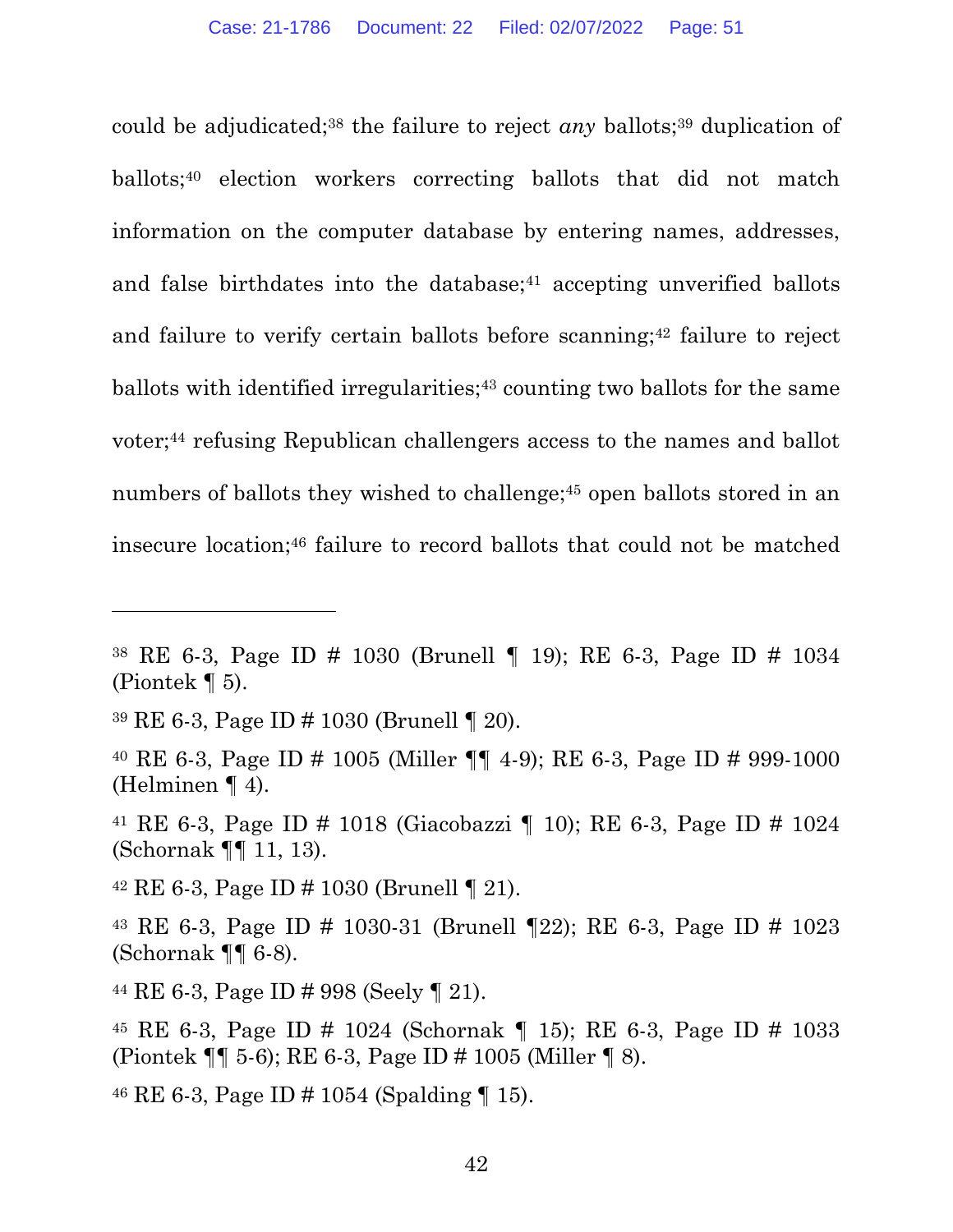on E-poll;47 failure to follow established staffing procedures for ballot tabulation;48 ballots with hand-written cursive notations but no ballot codes;49 manual adjustment of ballots at locations and under circumstances where poll-watchers were unable to observe or verify the legitimacy of the adjustment;<sup>50</sup> admission of Democratic poll challengers without credentials;<sup>51</sup> several computers all synchronized to the same incorrect time.<sup>52</sup>

While these eyewitness accounts are typical, they represent fewer than a quarter of the sworn affidavits Appellants filed with their complaint. Yet the District Court's sanctions order mentions only the Jacob and Bomer affidavits when discussing allegations of misconduct by officials within the election center. With or without Jacob and Bomer, these additional affidavits paint an alarming picture of

 $52$  RE 6-3, Page ID # 1006 (Miller  $\P$  15 (incorrectly numbered 3)).

<sup>&</sup>lt;sup>47</sup> RE 6-3, Page ID # 1054 (Spalding  $\P$  14).

<sup>48</sup> RE 6-3, Page ID # 1054-55 (Spalding ¶¶ 17-18).

<sup>49</sup> RE 6-3, Page ID # 1009 (Bomer ¶ 10).

<sup>50</sup> RE 6-3, Page ID # 1054 (Bomer ¶ 9).

 $51$  RE 6-3, Page ID # 1054 (Spalding | 12).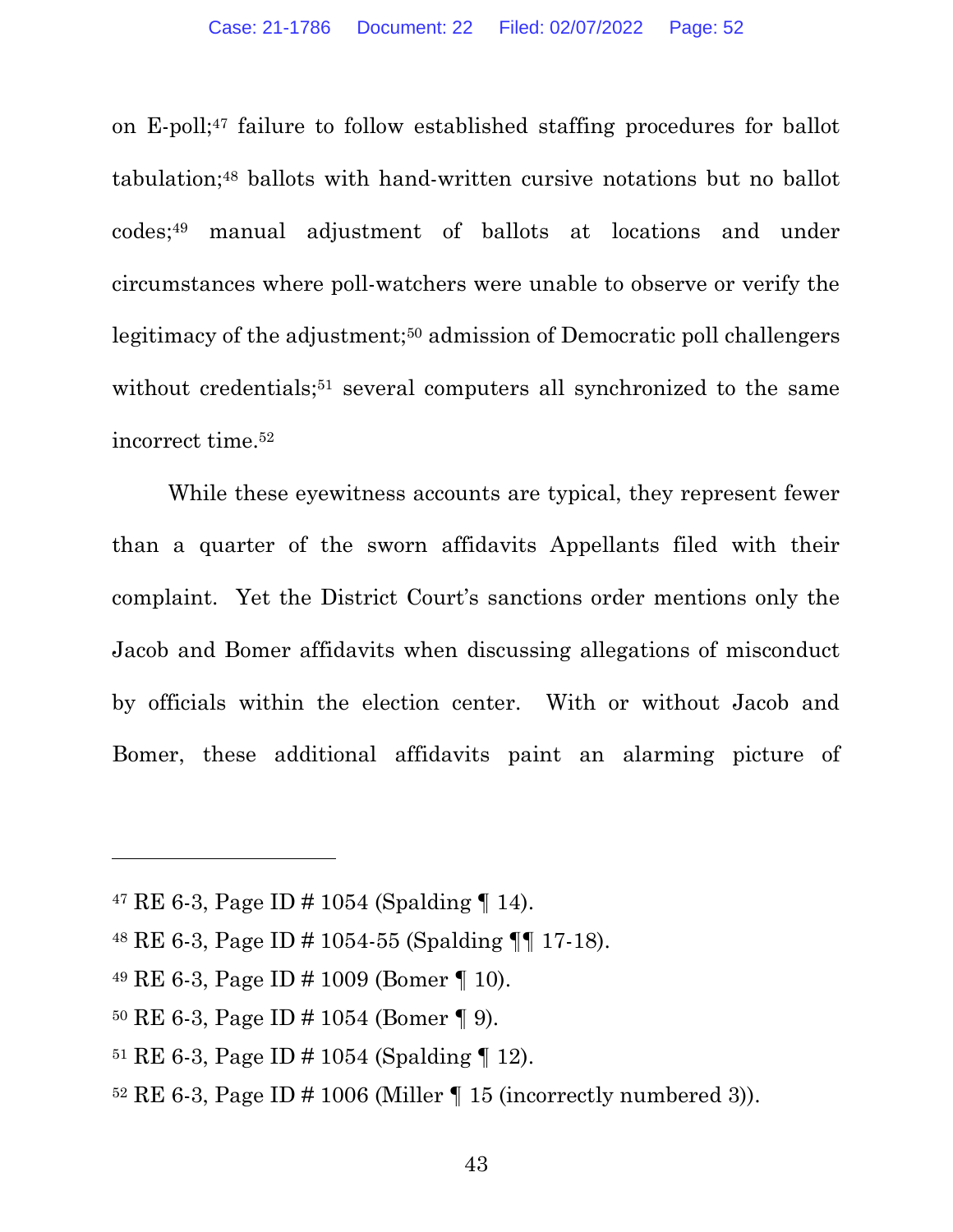organized illegality by Michigan election officials charged with tabulating votes in the 2020 Presidential Election.

Plaintiffs also presented numerous expert reports suggesting statistical anomalies in the 2020 presidential vote<sup>53</sup> and vulnerabilities in the Dominion voting system used to collect and tabulate the vote in Michigan.54 The District Court discussed exactly two of these reports, the first being by Russel Ramsland. His report concluded "to a reasonable degree of professional certainty" that "the vote count in Michigan, and in Wayne County, in particular for candidates for President contain at least 289,866 illegal votes." RE 6-24, Page ID # 1577. The District Court pointed out (correctly) that some of the figures

<sup>53</sup> Dr. Quinnell concluded there were tens of thousands of suspicious votes in Wayne and Oakland counties, a conclusion to which he adhered in a rebuttal report. RE 6-29, Page ID # 1778; RE 49-2, Page ID # 3106. Dr. Briggs concluded there were suspicious anomalies in absentee voting in Michigan, which he also confirmed in a rebuttal report. RE 6- 21, Page # ID 1543-44; RE 49-1, Page ID # 3101. Dr. Bouchard, in both his original and rebuttal reports, concluded there were anomalies substantially similar to those identified by Ramsland. RE 6-29, Page ID # 1796.

<sup>54</sup> RE 49-3, Page ID # 3112, 3117 (Ramsland); RE 6-30, Page ID # 1828 (Merritt); RE 49-3, Page ID # 3125 (same); RE 49-4, Page ID # 3143 (same); see also Curling v. Raffensperger, 397 F. Supp. 3d 1334, 1385-86 (N.D. Ga. 2019) (citing affidavits detailing numerous problems with Dominion machines).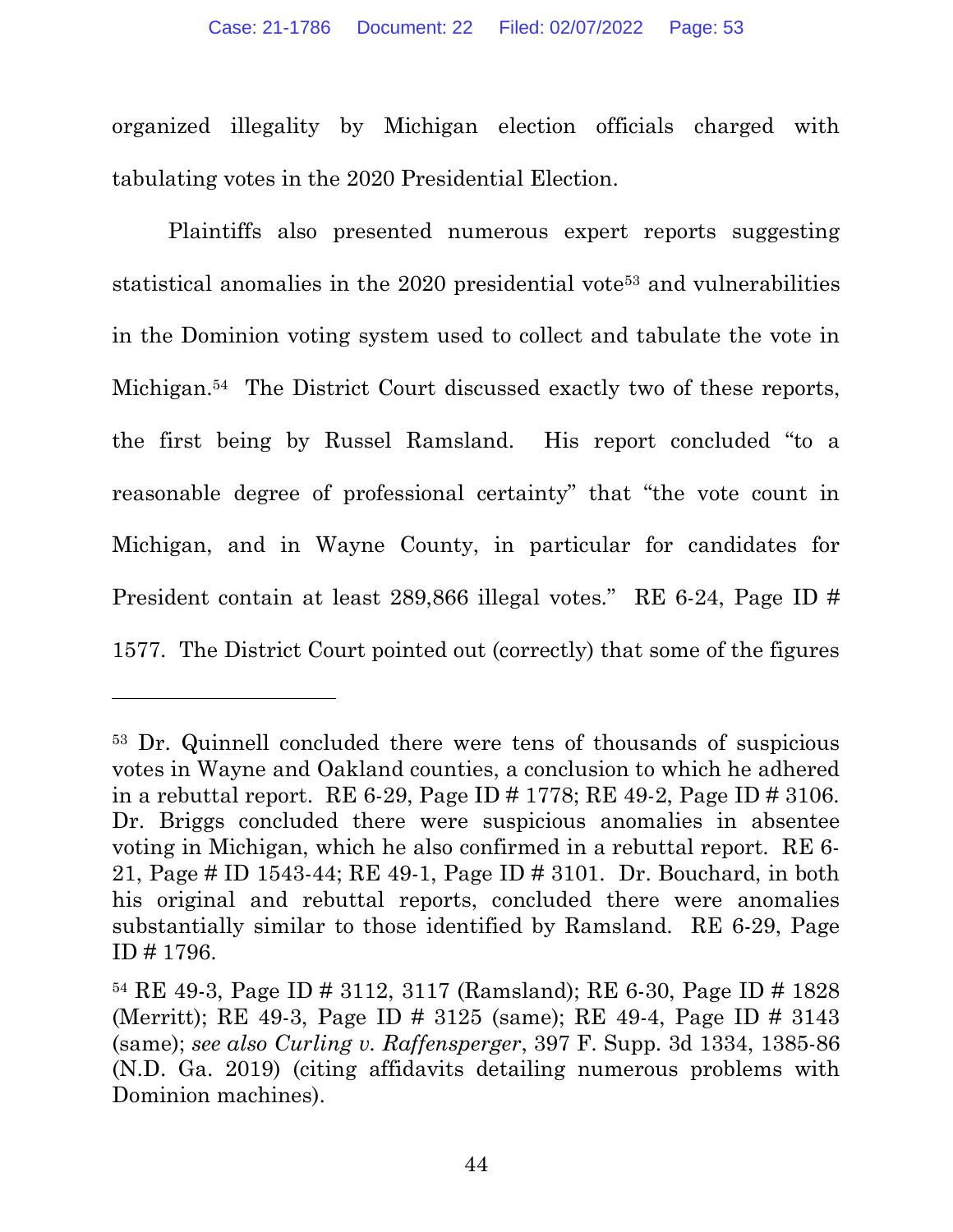Ramsland relied on were wrong but, as the District Court also recognized, Plaintiffs submitted an amended report on December 3, when they filed their reply in support of a temporary restraining order. The rebuttal report specifically engaged with criticisms of the original and adhered to its basic conclusion: Michigan probably counted tens of thousands of illegal ballots. RE 49-3, Page ID # 3122-24.

This was insufficient for the District Court, which faulted Appellants for "never drawing attention to this modification in the reply brief to which Ramsland's updated report was attached." Opinion, RE 172, Page ID # 6975. According to the District Court, Appellants engaged in sanctionable conduct for failing to highlight the corrections to an expert report that they filed with the court and served on opposing counsel. Counsel is unaware of any authority—and the District Court cites none—for the proposition that failing to highlight amendments to an expert report violates professional standards. In any event, the District Court is mistaken. Plaintiffs' reply did mention Ramsland's rebuttal report in their reply. Twice. RE 49, Page ID # 3074, 3092.

The District Court also levelled three substantive criticisms regarding the original Ramsland affidavit (but not the rebuttal). First,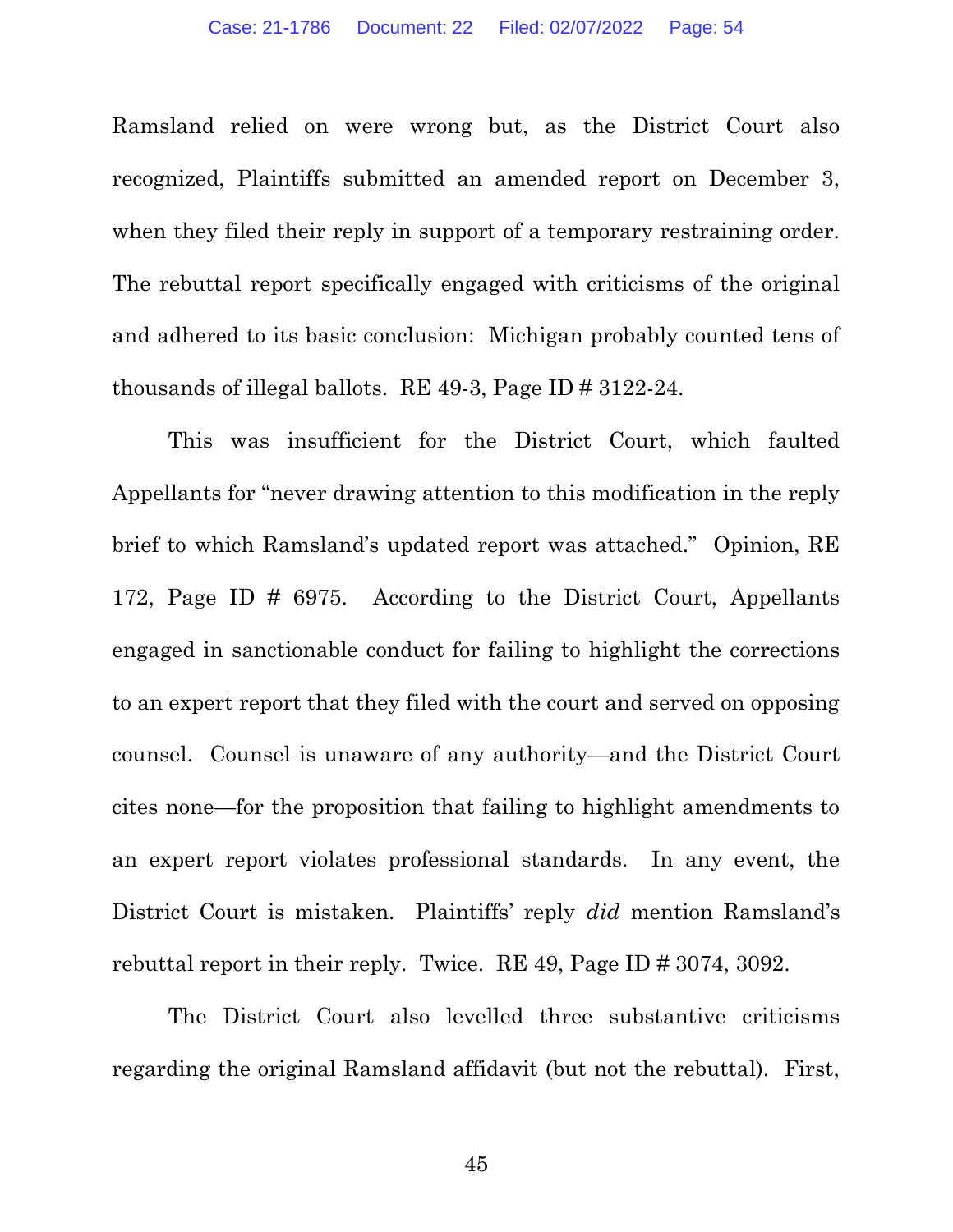the court deemed the vote figures on which Ramsland based his conclusion to be so out-of-kilter that counsel should have questioned the report before filing it in the first place. But Ramsland is an expert and counsel is unaware of a rule of professional conduct that calls for lawyers to cite-check expert reports. This is particularly true in a case involving dozens of affidavits and hundreds of pages of pleadings, operating on a highly compressed schedule where events could soon preclude effective relief. Errors in expert reports are normally winnowed out through the adversary process—as happened in this case.

The District Court also criticized Ramsland's figures for not lining up with those officially released by Michigan. RE 172, Page ID # 6973. But that, once again, is a bootstrap. Plaintiffs' very point was that the official Michigan figures were wrong, or at least unreliable. A discrimination plaintiff need not accept as true the employer's official figures showing non-discrimination. Similarly, Plaintiffs here were not bound by the state's figures, which they claimed were generated by a corrupt process.

Finally, the District Court found Ramsland's report objectionable because he relied on information from the Carone Affidavit, which was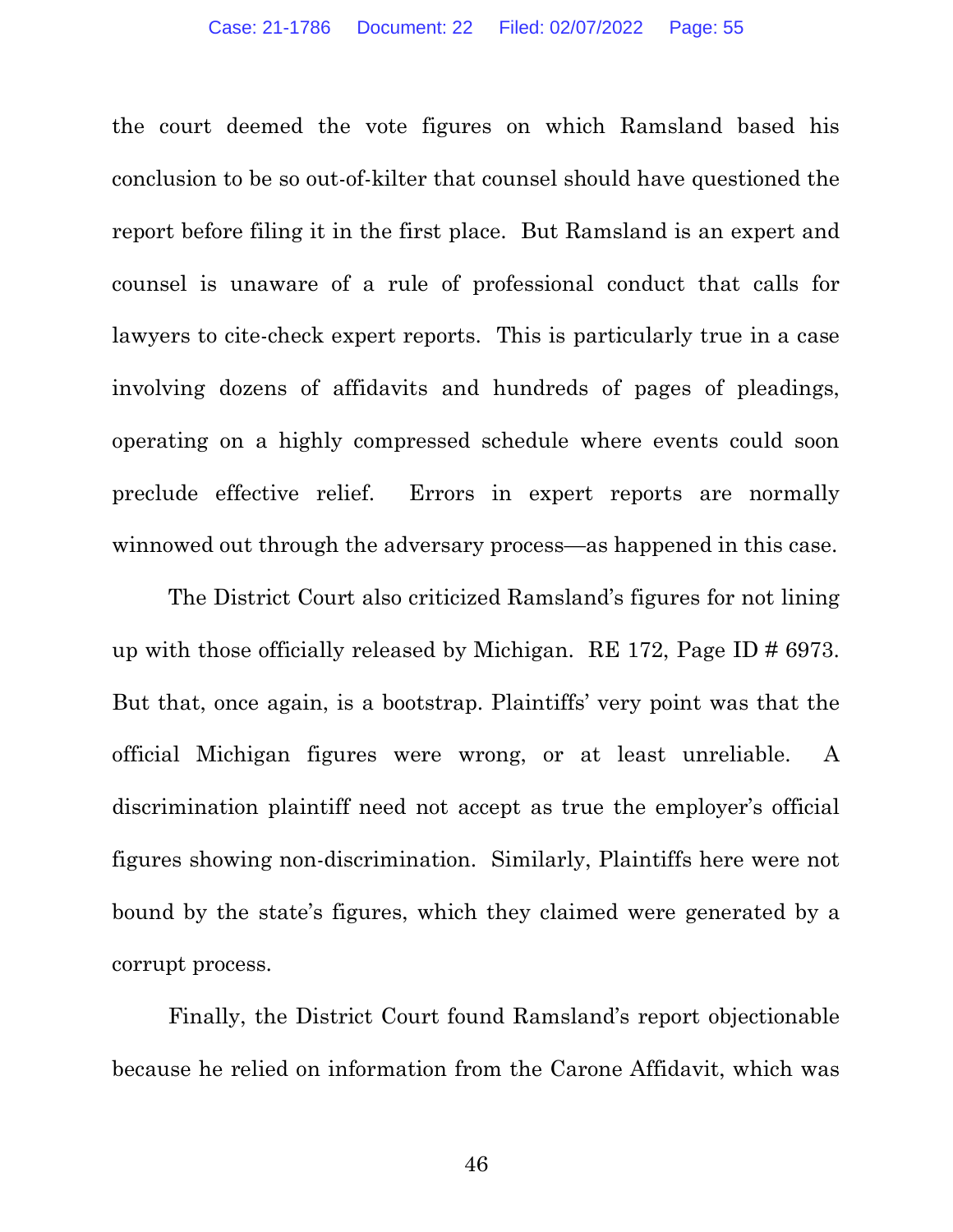among the handful of factual affidavits the District Court found sanctionable as based on "conjecture." RE 172, Page ID # 6964. But the Carone affidavit was no more conjectural than the Bomer affidavit discussed above. Carone was a Dominion employee who was present at the TCF Center, Detroit's ballot-counting center, the day of the election and witnessed a number of suspicious practices. See supra nn.32-33, 35. Among them were two vans pulling up to the center, purportedly to deliver food, but she "never saw any food coming out of these vans" and the center did not have enough food for "even 1/3 of the workers." Then, "not even two hours after the vans left," "it was announced on the news that Michigan had discovered over 100,000 more ballots ...." RE 1-5, Page ID # 424.

This was not particularly strong evidence, and even combined with other evidence it might not be sufficient to support a preliminary injunction or survive a motion for summary judgment, but holding that it is sanctionable to include conjectural allegations—or expert reports based on conjectural allegations—would significantly narrow the kind of cases that can be brought in federal court. Price-fixers do not upload their illegal agreements to the internet; discriminatory employers no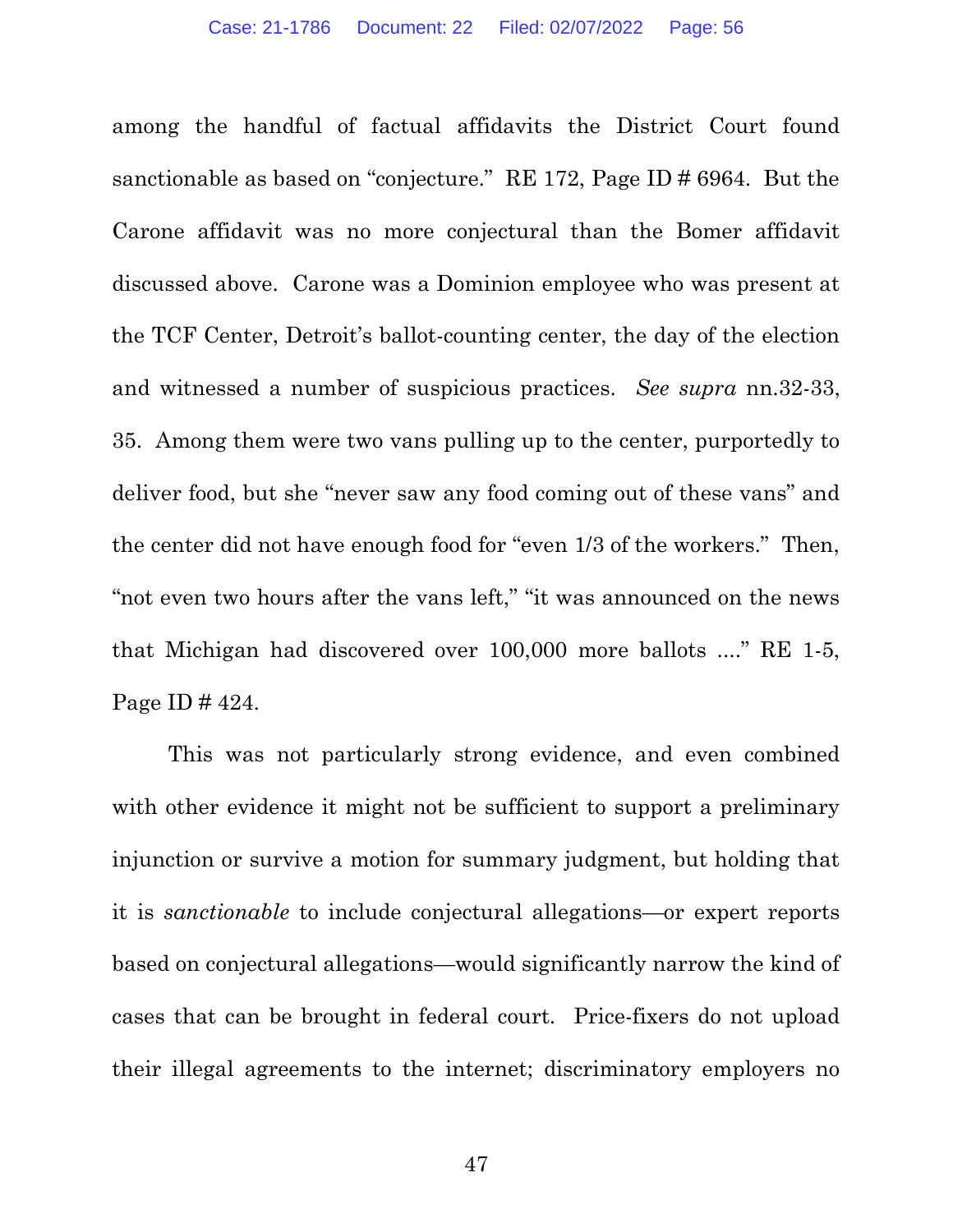longer post "Irish need not apply" signs in their store windows; car manufacturers do not put notices in the glove compartment advising buyers that they disabled their emissions control systems. Lawsuits challenging such practices, and countless others, must rely to some extent on conjecture—to be confirmed or refuted by discovery. The District Court's blunderbuss opinion, sanctioning lawyers for building a case on scant evidence augmented by intuition, will be a stern warning to lawyers that the federal courthouse door cannot be unlocked unless their opponents hand them the key.<sup>55</sup>

The only other expert report the District Court mentioned—and then only to sternly criticize it—is that of Joshua Merritt, whom counsel identified as "a former electronic intelligence analyst with 305th Military Intelligence" and a "US Military Intelligence expert." RE 172, Page ID 6986. This turns out to have been untrue, as disclosed in a January 5, 2021, exposé in the Washington Post. The District Court did not find that Appellants were aware of the deceit, nor could it as there was no such evidence. Rather, the court faulted counsel for failing to

<sup>55</sup> The same analysis applies to the District Court's treatment of the Ciantar Affidavit. RE 172, Page ID # 6959-61.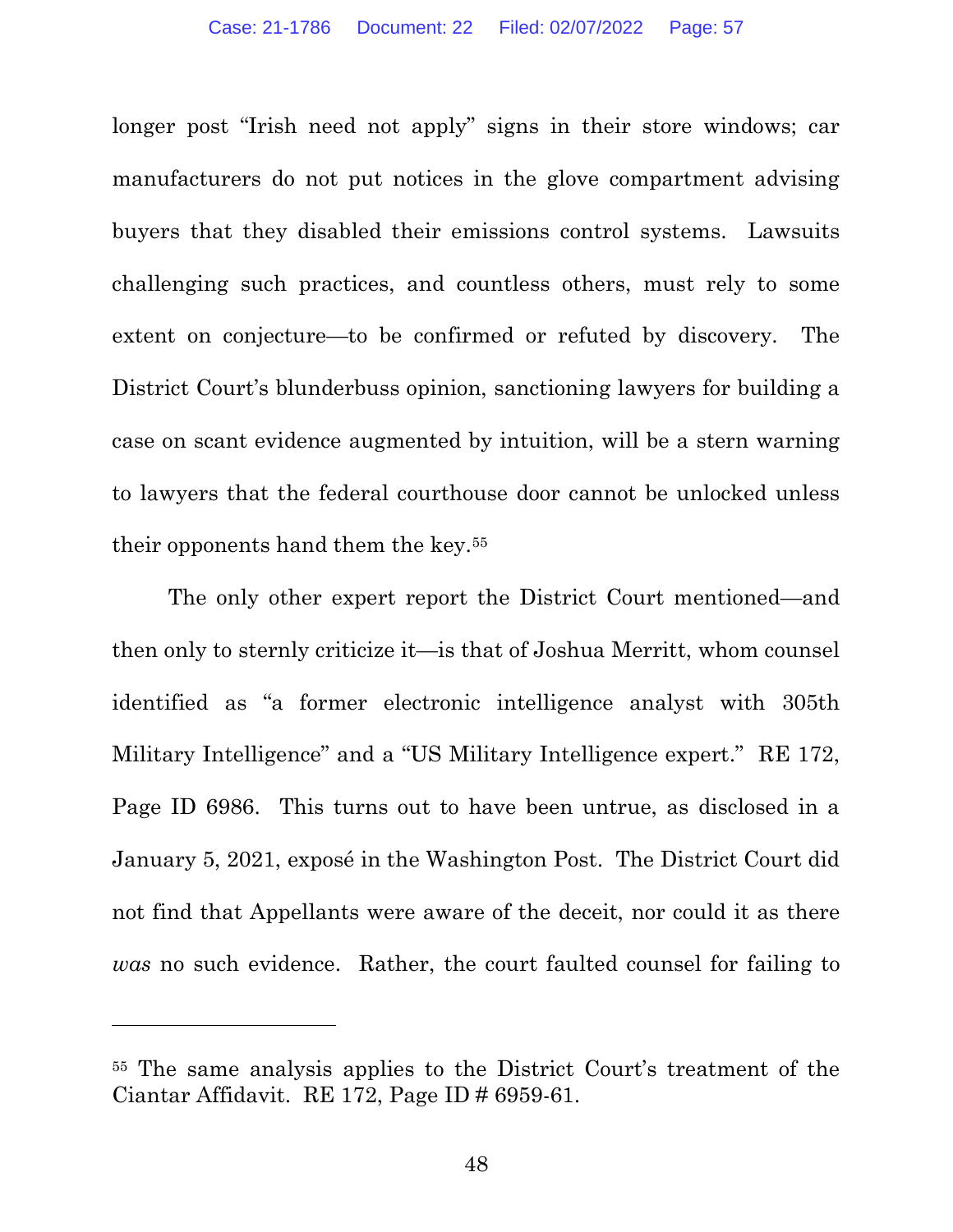disclose the discrepancy in the seven business days between the Post's publication of the story and Plaintiffs' voluntary dismissal on January 14. Id. at 6986-87. But there was no pleading due during that period; counsel would have had to file a special notice advising the District Court of information that was already national news. Why counsel were under a professional obligation to do so, when the possibility of getting effective relief was rendered essentially null the following day after Congress affirmed the Electoral College count and counsel was contemplating dismissing the case altogether, the District Court does not explain. This is another one-sided effort to paint Appellants as scoundrels bent on deceiving the court.<sup>56</sup>

ECF 172, Page ID  $\#$  6989 (emphasis added).

<sup>56</sup> The District Court tries to bolster its finding by misconstruing counsel's statements at the sanctions hearing:

Kleinhendler appears to concede that this argument is a poor one because he nonetheless admits that "[h]ad [he] known in advance [of the January 14 dismissal] that [Merritt] had transferred out, [he] would have made [it] clear." (Id. at Pg ID 5375, 5384-85, 5387.) But this is yet another misrepresentation. As detailed above, by January 5, Kleinhendler knew Merritt never completed the training that formed the basis of his purported expertise. Yet, Kleinhendler did not "make it clear."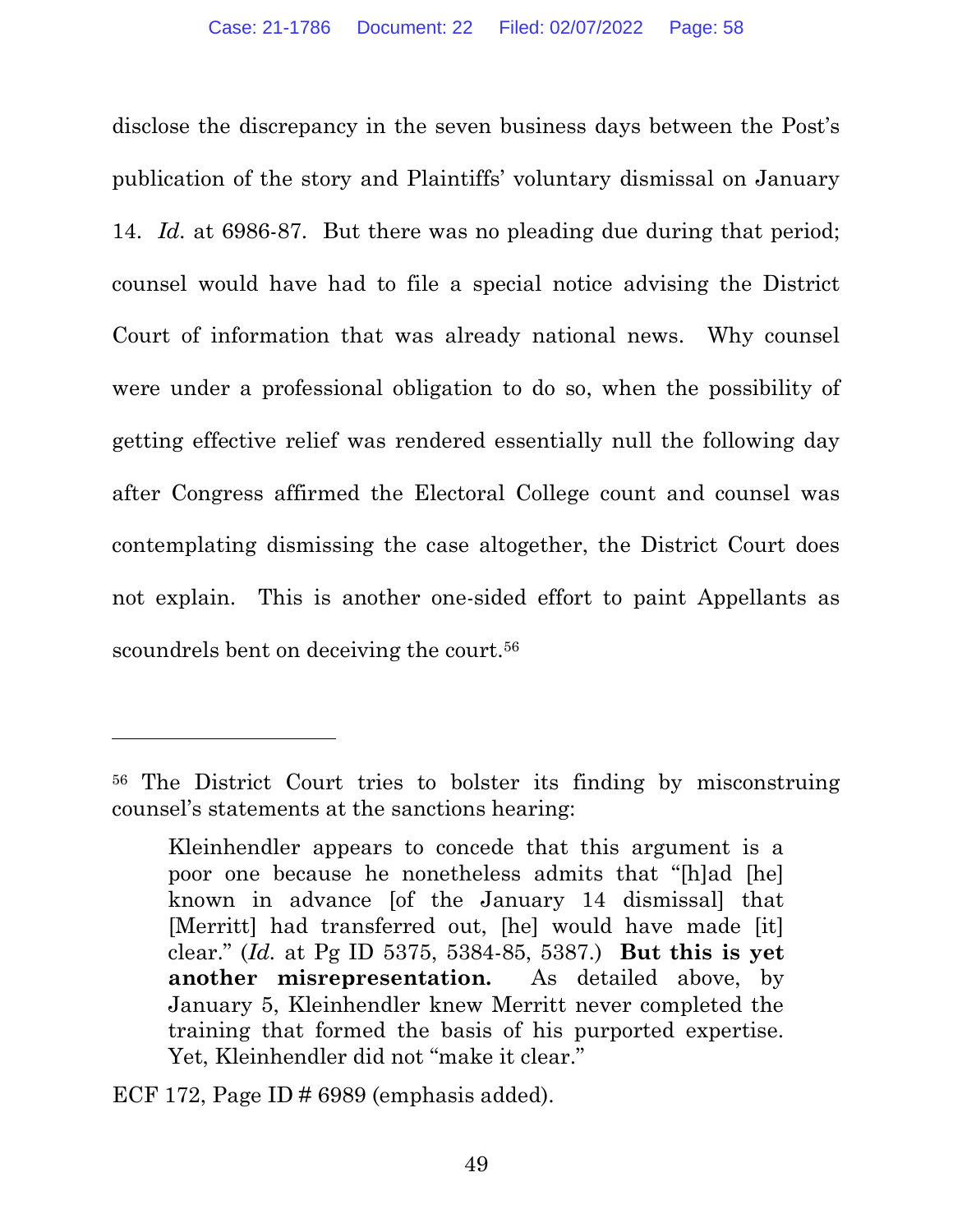Using a magnifier to find what it believes are the weakest points of a massive submission, the court zeros in on particular affidavits even just isolated paragraphs within affidavits—and accuses counsel of not doing enough to confirm that the affiants really saw and believed what they swore they saw and believed. This divide-and-conquer strategy is entirely novel in the federal courts. Cont'l Ore Co. v. Union Carbide & Carbon Corp., 370 U.S. 690, 699 (1962).

Even ignoring the specific evidence the District Court believed (wrongly, in Appellants' view) to be unsupported, there was copious eyewitness and expert evidence that state officials misapplied or violated state law, giving rise to a claim under Bush v. Gore. In

It is the District Court here that engages in misrepresentation by putting words in counsel's mouth. Kleinhendler said that "had he known in advance" of Meritt's status, he would have made it clear. The District Court inserted "[of the January 14 dismissal]" into the quote to make it seem like counsel is lying. And the court also omitted counsel's sentence following the quoted language: "I had no reason to doubt." Fairly reading the two sentences together, it is perfectly clear that counsel is referring to the time he submitted the Merritt affidavit, not the time he dismissed the case. His final (omitted) sentence would make no sense if counsel were referring to the dismissal date. Distorting counsel's words in order to call him and his co-counsel liars ("Co-counsel for Plaintiffs also had reason to question Merritt's expertise by no later than January 5. Yet, they remained silent too.") is incompatible with the fairness expected of a federal judge.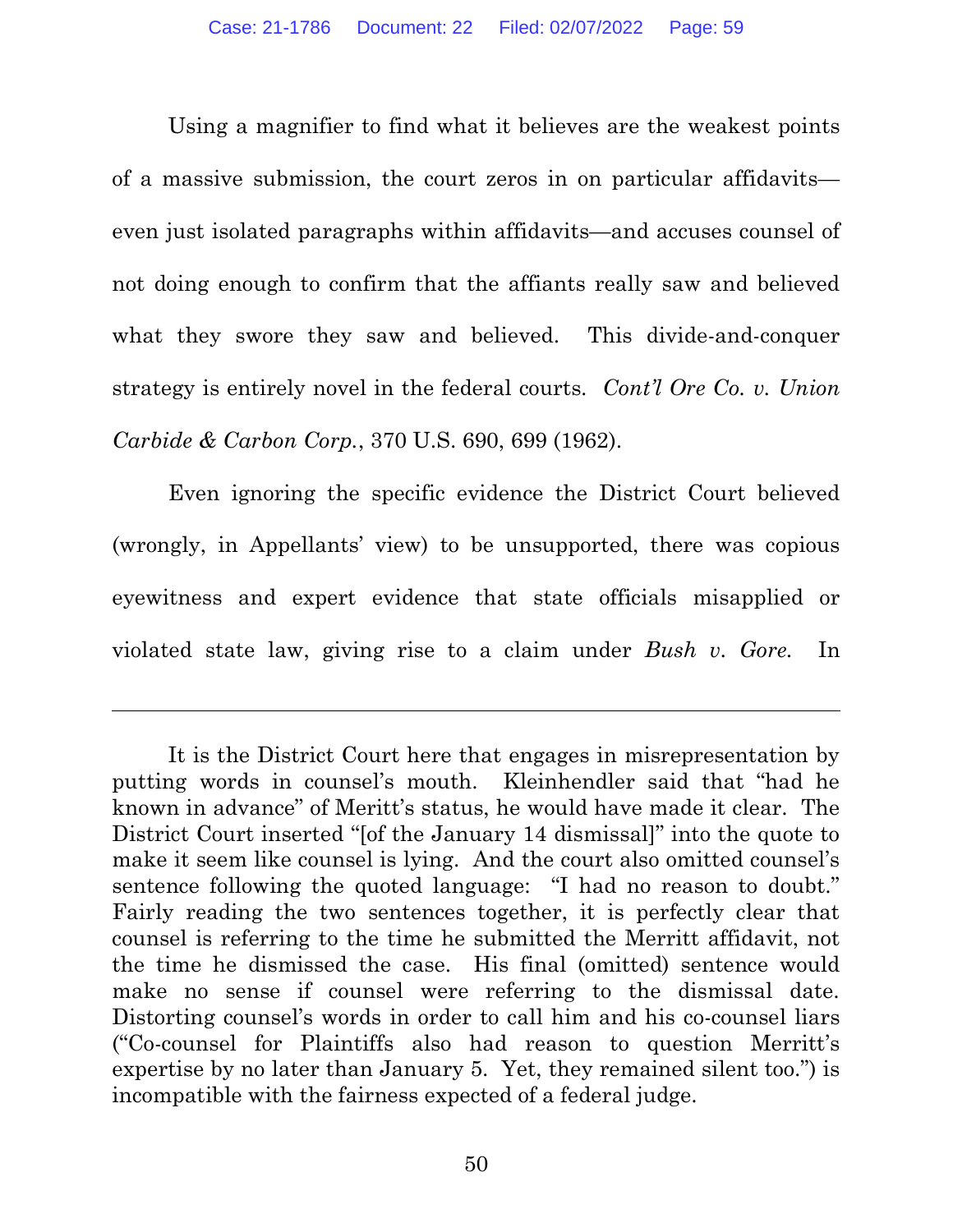adjudicating the adequacy of pleadings, and certainly in imposing sanctions, a court must look at the pleading as a whole to determine whether, based on everything the party submitted, the pleading states a claim. Finding what it perceives to be individual weaknesses in a few sentences—weaknesses that one could expect to shore up through discovery—and imposing catastrophic sanctions on the lawyers for bringing the case is wholly unprecedented.

The Fourth Circuit made precisely this point in reversing sanctions for what the district court there believed to be unsubstantiated allegations:

We conclude that plaintiffs did have a sufficient factual basis under Rule 11 for implicating Smith in the scheme. Many of the facts do not support the allegation that Smith was involved in the scheme. A factual basis for the allegation does exist, however.... For Rule 11 purposes, the allegation merely must be supported by some evidence. Because we are unable to say that plaintiffs had no factual basis for their allegation, we cannot conclude that plaintiffs violated Rule 11's factual inquiry requirement. The district court abused its discretion by awarding sanctions to Smith as a result of the RICO count.

Brubaker v. City of Richmond, 943 F.2d 1363, 1377-78 (4th Cir. 1991) (emphases in original). Counsel has found no case where a federal court has imposed sanctions for failing to vet individual pieces of evidence in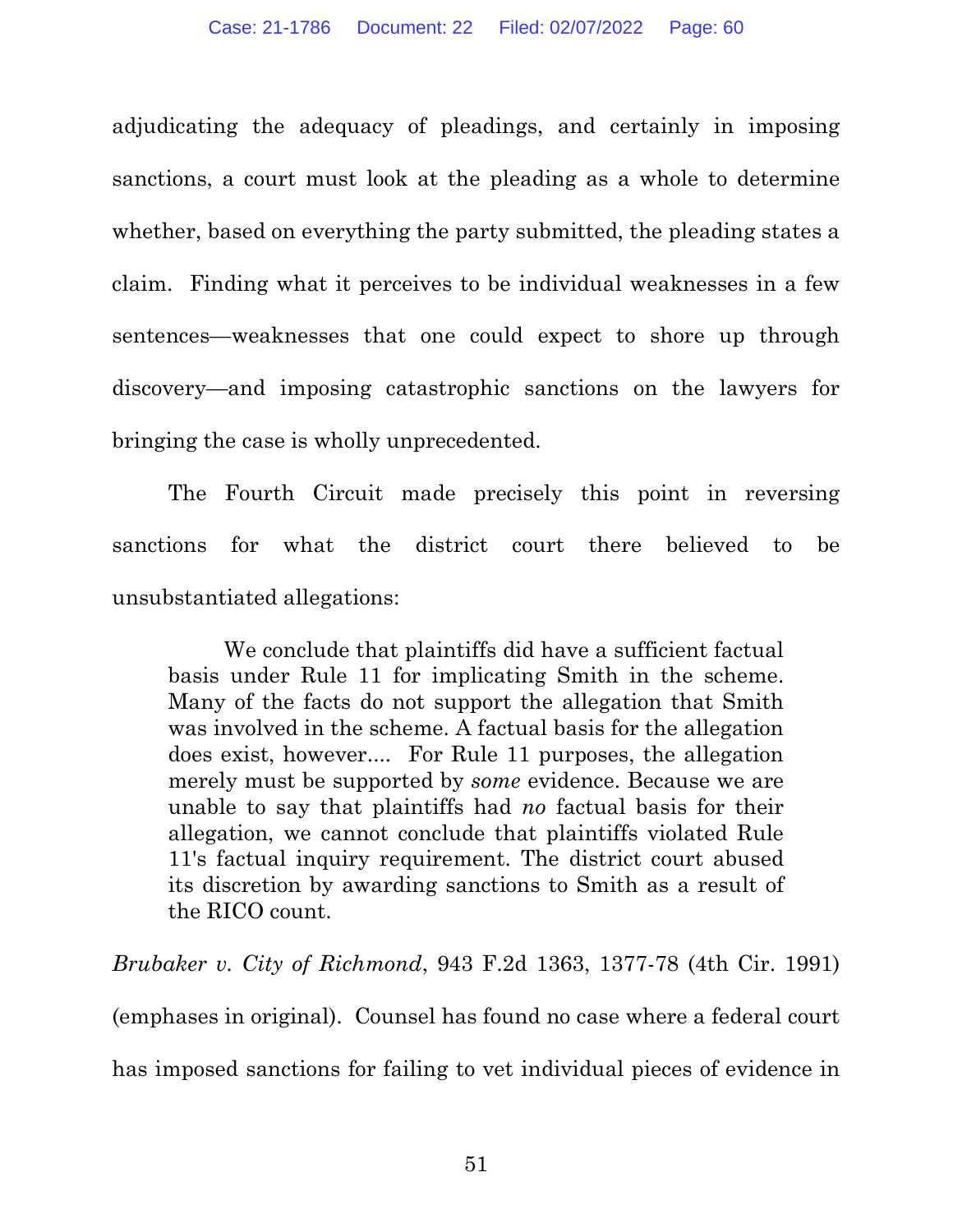support of a claim that is otherwise plausibly supported. This is consistent with the purpose of Rule 11, which is to prevent the filing of frivolous claims, not the presentation of a few pieces of evidence that turn out to be unsubstantiated, among other evidence. If the pleading as a whole is supported by non-frivolous evidence, then filing the pleading is not frivolous and therefore not sanctionable.

Even if the portions of the affidavits the District Court found objectionable were removed, there is copious evidence of election misconduct well supported by the sworn affidavits of eyewitnesses and experts. Whether Plaintiffs could have succeeded, had time not run out, we will never know. But the complaint as a whole—and each of its claims for relief—was supported by eyewitness and expert evidence, and arguments based on existing law or a plausible extension of existing law. The District Court's myopic focus on particular allegations is a gross misapplication of its sanctions authority. It is a vengeful effort to find fault with lawyers who presented a case the judge finds abhorrent.

## B. Appellants brought non-frivolous claims based on a reasonable interpretation of the law and plausible arguments to extend the law.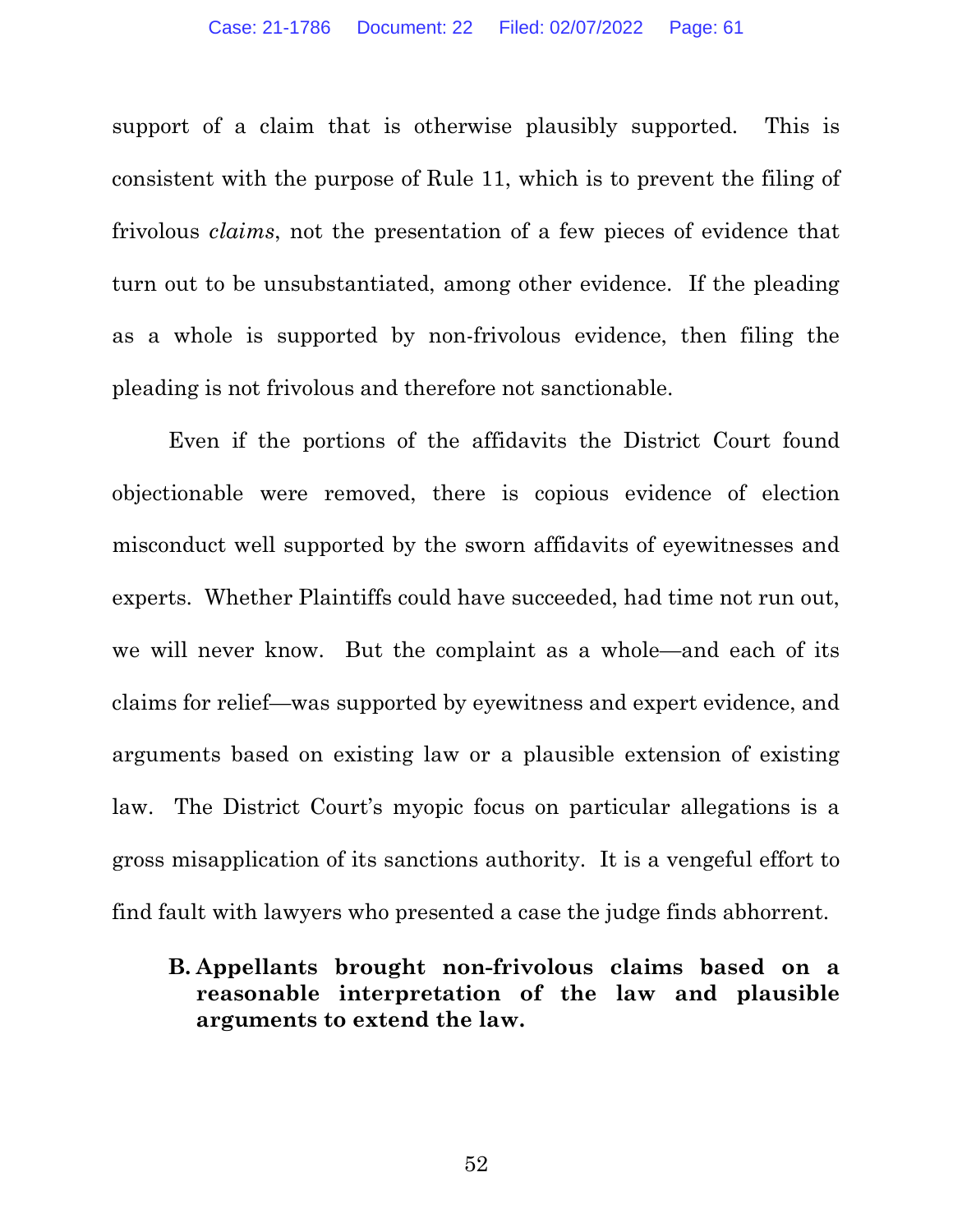The District Court elected not to revisit or even restate its analysis of the legal merits of the complaint, even though merely dismissing a complaint (or, more precisely, denying a preliminary injunction based on the court's view that a complaint suffers from flaws likely to preclude success) does not mean the complaint was frivolous. RE 172, Page ID # 6942 n.28. That self-evident rule applies all the more so here, where (as explained in the footnote below) every federal ground invoked by the District Court—the Eleventh Amendment, standing, laches, and abstention—could have been invoked in dismissing *Bush v. Gore*, 531 U.S. 98 (2000).<sup>57</sup> Given the track forged

<sup>57</sup> Indeed, when it comes to standing, persons charged with performing one-half of the constitutionally-required process to select the President and Vice-President—casting votes in the Electoral College, which Congress then counts—are in a stronger position than a candidate, who has an interest only in the outcome rather than an interest plus a duty to act. The District Court's Eleventh Amendment analysis, which amounted to the tautology "that Ex parte Young does not apply" because the Plaintiffs' claims failed on the merits, would earn a poor grade on a federal courts exam. King v. Whitmer, 505 F. Supp. 3d 720, 729 (E.D. Mich. 2020). Its laches analysis opens with a 1941 circuit case applying Michigan state law and a Supreme Court case that was about exhaustion, not laches, neither of which have anything to do with elections. Id. at 731. The idea that Colorado River abstention would apply here when it did not in Bush v. Gore is risible, particularly given that every Supreme Court citation to Colorado River since Bush v. Gore has stood for the proposition that federal courts should *not* abstain,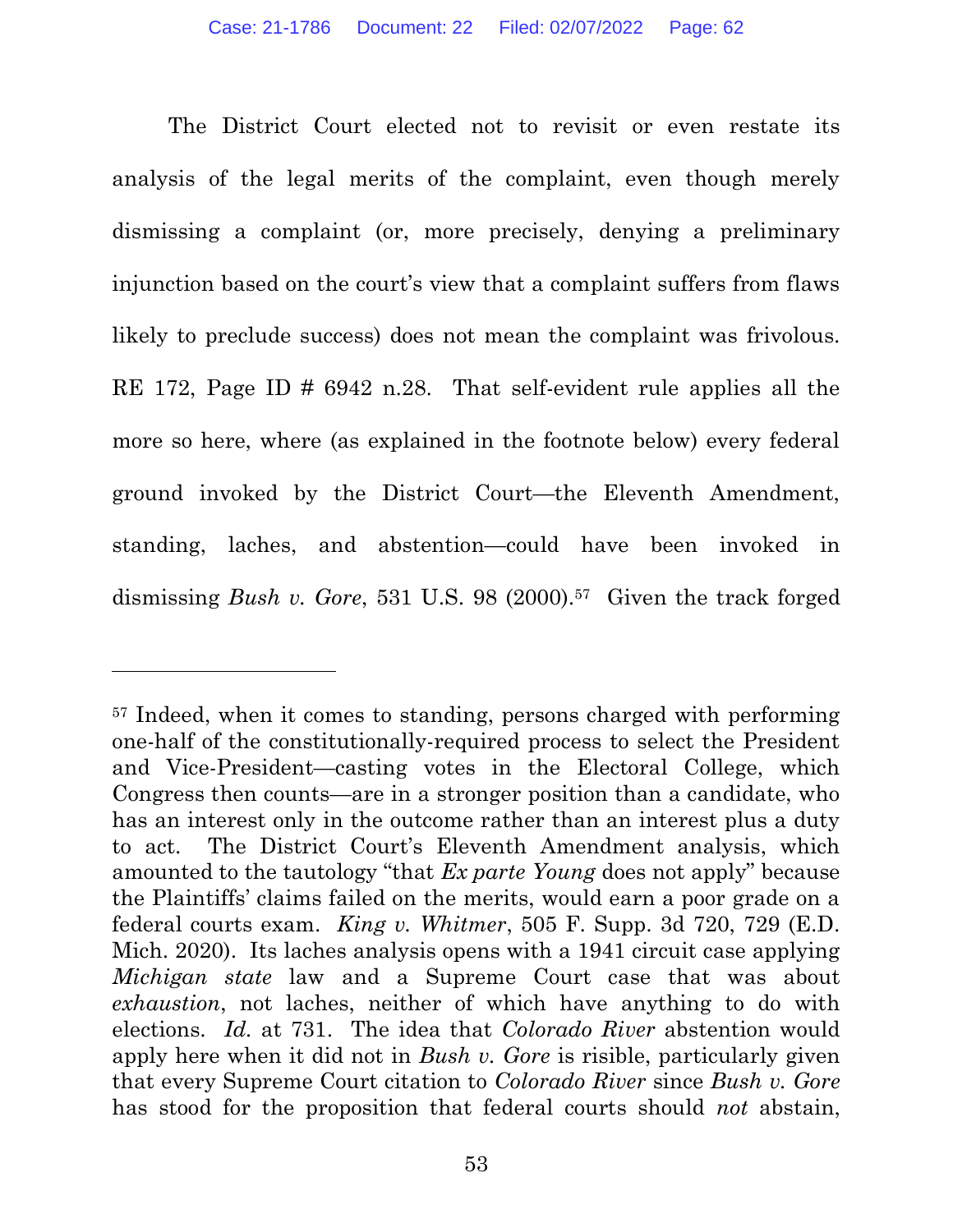by Bush v. Gore, counsel would have been derelict in their duty of zealous advocacy to allow the impediments that did not prove fatal—or even relevant—there to block the path here.

At best, the District Court attempts to distinguish the two cases by noting that in Bush v. Gore the Supreme Court stopped a recount, whereas here Appellants represented parties asking for a recount. This amounts to saying Bush v. Gore arose in Florida whereas this case arose in Michigan. The constitutional violation found in Bush v. Gore was a state supreme court ordering recounts in violation of state law. The constitutional violation alleged here was state elections officials failing to do a proper count in the first place, also in violation of state law. So, of course, Appellants requested a different remedy; they were alleging a different harm. But the harm was of the same constitutional kind misapplication of state election laws to deprive Plaintiffs of their due process and equal protection rights.

whether by the majority, e.g., Lexmark Int'l, Inc. v. Static Control Components, Inc., 572 U.S. 118, 126 (2014) (internal quotation marks omitted), or in dissent, TransUnion LLC v. Ramirez, 141 S. Ct. 2190, 2216 (2021) (Thomas, J., dissenting).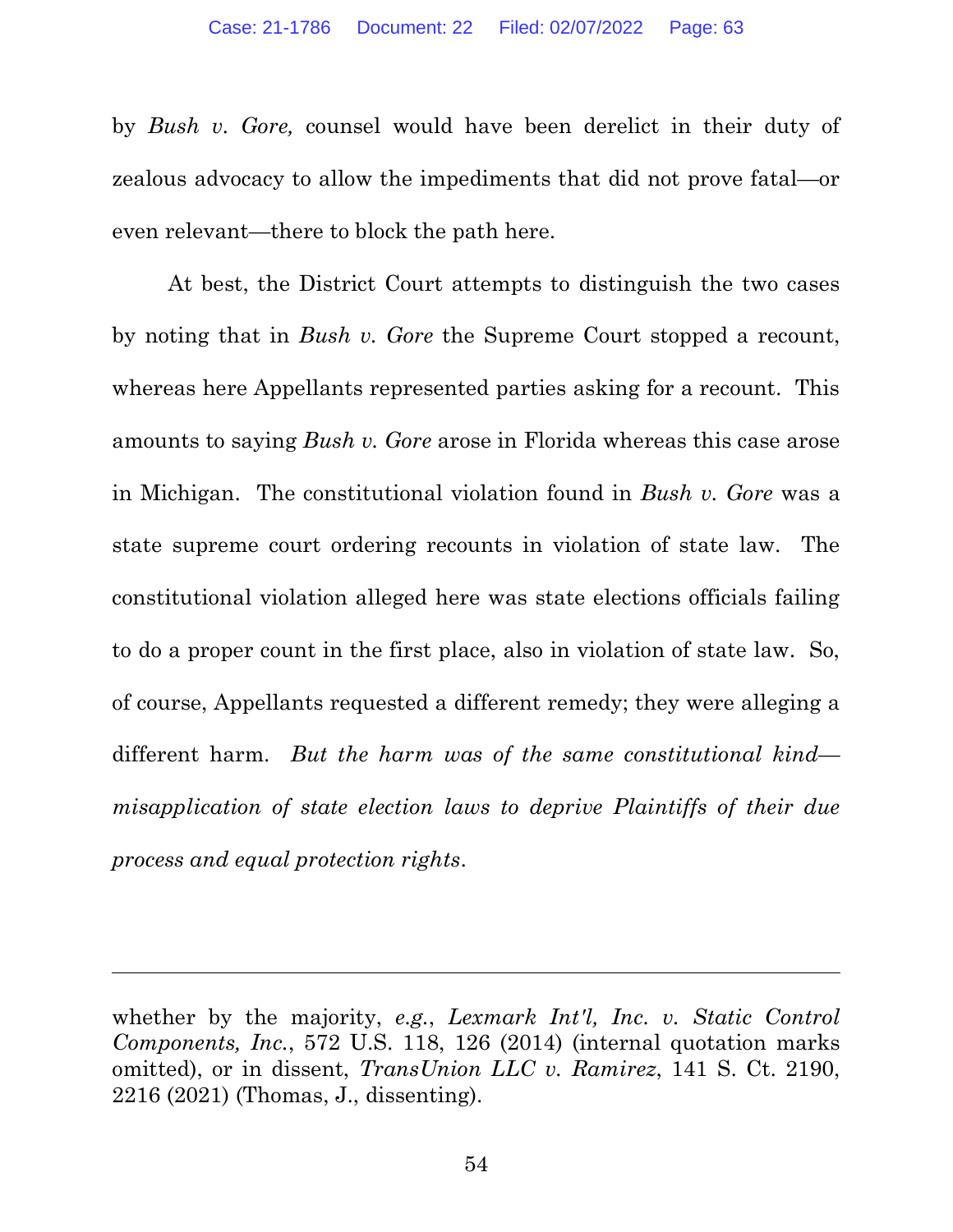Rejecting Plaintiffs' claims as frivolous cannot be reconciled with Bush v. Gore or the surprise that accompanied that ruling. See, e.g., Lawrence Tribe, eroG .v hsuB and its Disguises: Freeing Bush v. Gore from its Hall of Mirrors, 115 HARV. L. REV. 170 (2001). The District Court's frivolousness holding is itself frivolous.

The only even arguably relevant difference between the two cases, though hardly significant enough to support sanctions, is mootness. The case was not moot when Plaintiffs filed the complaint which, of course, is the operative date under Rule 11. Jackson v. Law Firm of O'Hara, Ruberg, Osborne and Taylor, 875 F.2d 1224, 1229 (6th Cir. 1989) ("Rule 11 does not create a continuing obligation ….") At that time Appellants did believe the case would become moot by December 8, 2020. RE 172, Page ID # 6937. Then, as explained at the sanctions hearing, the judge assigned to the Wisconsin case brought by Appellants expressed the view that the case would not become moot until December 14. Id. The District Court then faults Appellants for not dismissing before the Defendants and Detroit chose to file lengthy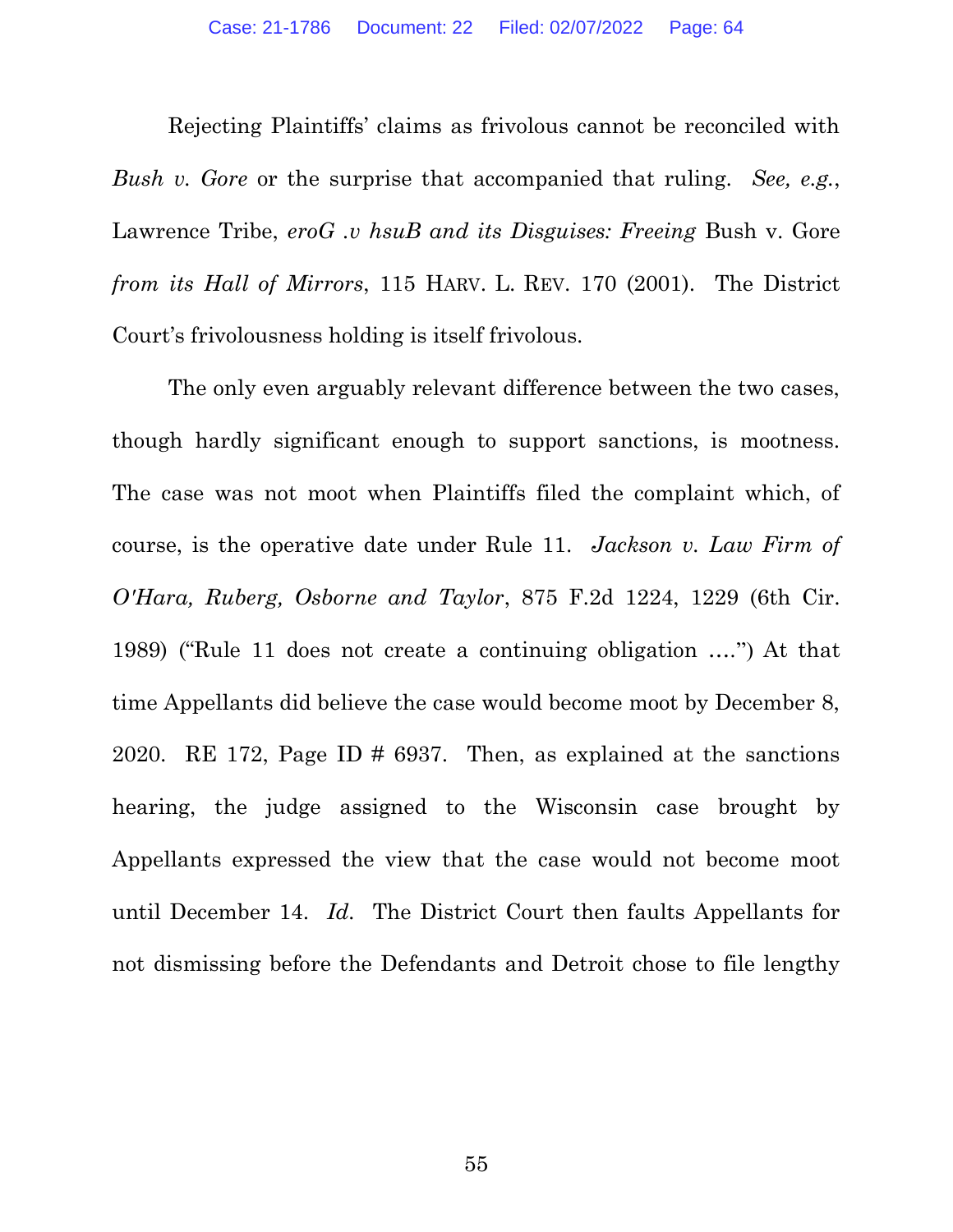motions to dismiss on December 22. *Id.*<sup>58</sup> But, as explained below, under settled law, the case did not become moot even on December 14. When an alternative slate of electors for Michigan was advanced in early January, new life came into the case, id. 6937-38, and Appellants had a duty to their clients to keep fighting so long as there was a plausible argument that the case was not moot.

Justice Stevens illustrated why when he recounted a similar anecdote from our country's history. Bush v. Gore. 531 U.S. at 123, 127 n.5 (Stevens, J. dissenting). Explaining that the deadlines set forth in Title 3 of the U.S. Code regarding presidential electors do not bar individual states from taking extra time to resolve election disputes, Justice Stevens noted that, in 1960, Hawaii appointed both a Republican and a Democratic slate of electors, and the governor did not certify a slate until January 4, 1961. Id. Congress did not receive the certified slate until January 6, 1961, the very day the electoral votes

<sup>58</sup> That such motions were necessary is doubtful. Plaintiffs' only chance to get relief hinged on a favorable ruling on appeal from denial of the preliminary injunction. Any defendant spending its own money rather than sending taxpayer dollars to a law firm of prominent local Democrats, as Detroit was doing—would never have wasted the billables when it could have simply run out the clock.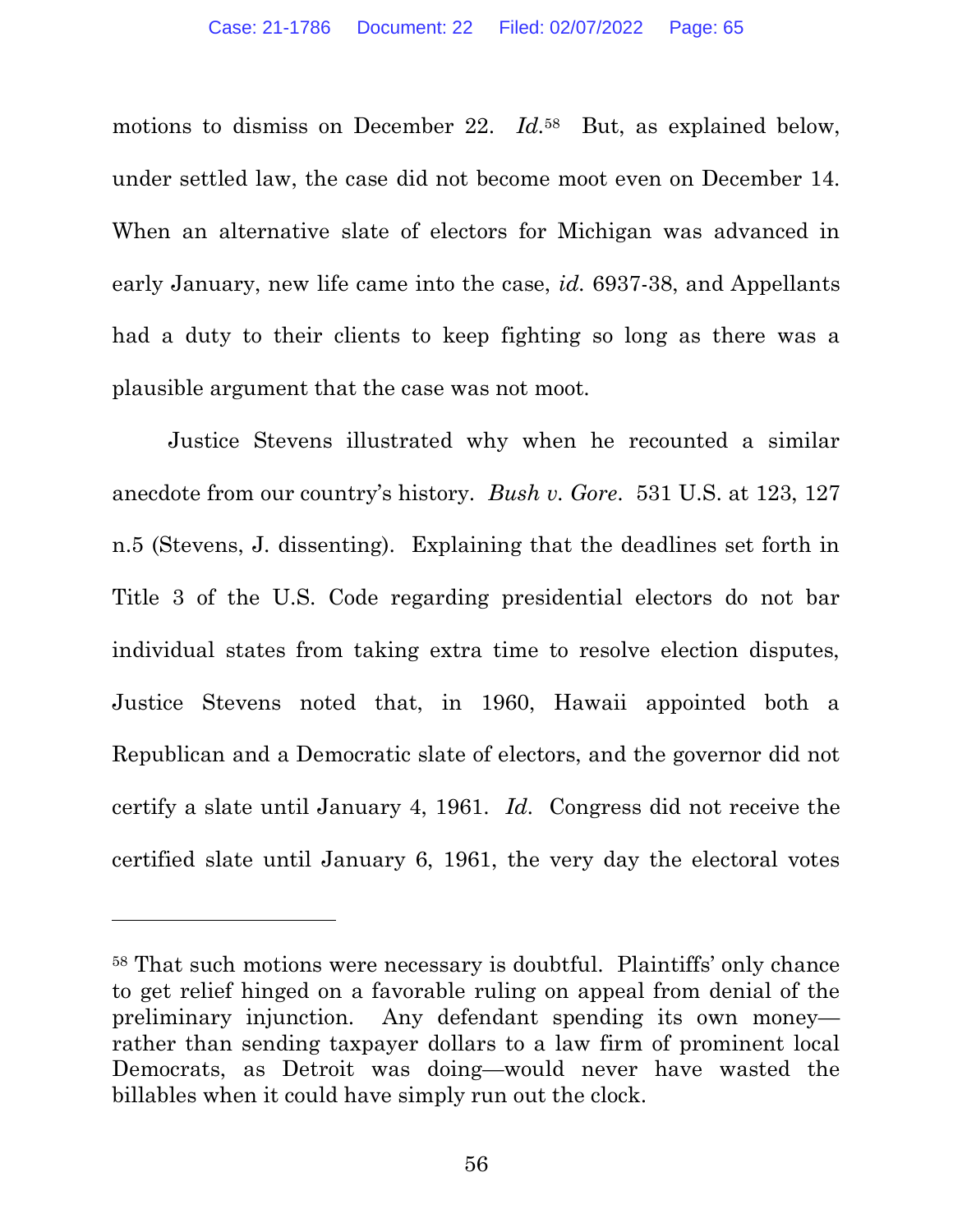were counted. Yet "Congress chose to count the [electors] appointed on January 4, 1961, well after the Title 3 deadlines."<sup>59</sup> Id.

Thus, this case was not moot until Congress resolved any dispute between the rival slates of electors. Id. Under even *settled* mootness law, therefore, the case was not moot until January 6, 2021, six business days before Plaintiff dismissed the case on January 14. Such a short delay, one that imposed no additional filing requirements on Defendants or Detroit, and no burden on the District Court, hardly supports sanctions.

Nor is it entirely clear that even January 6 was the drop-dead date. Had Michigan been ordered to withdraw its certification after that date, Congress could have reconsidered its vote. These are uncharted waters. As Bush v. Gore proves, much election law is made on the spot, with flexible remedies adapted to the exigencies of the moment. See, e.g., 3 U.S.C. § 1 (no cases annotations between 1944 and 2020); id.  $\S 2$  (no cases before 2021); id.  $\S 5$  (no cases till Bush v. Gore

<sup>59</sup> The ambiguities under present law, combined with the recognition that postelection litigation is often necessary and requires adequate time, have led to proposed amendments to the Electoral Count Act. Larry Diamond, Democrats, Want to Defend Democracy? Embrace What Is Possible, N.Y. Times (Jan. 25, 2022).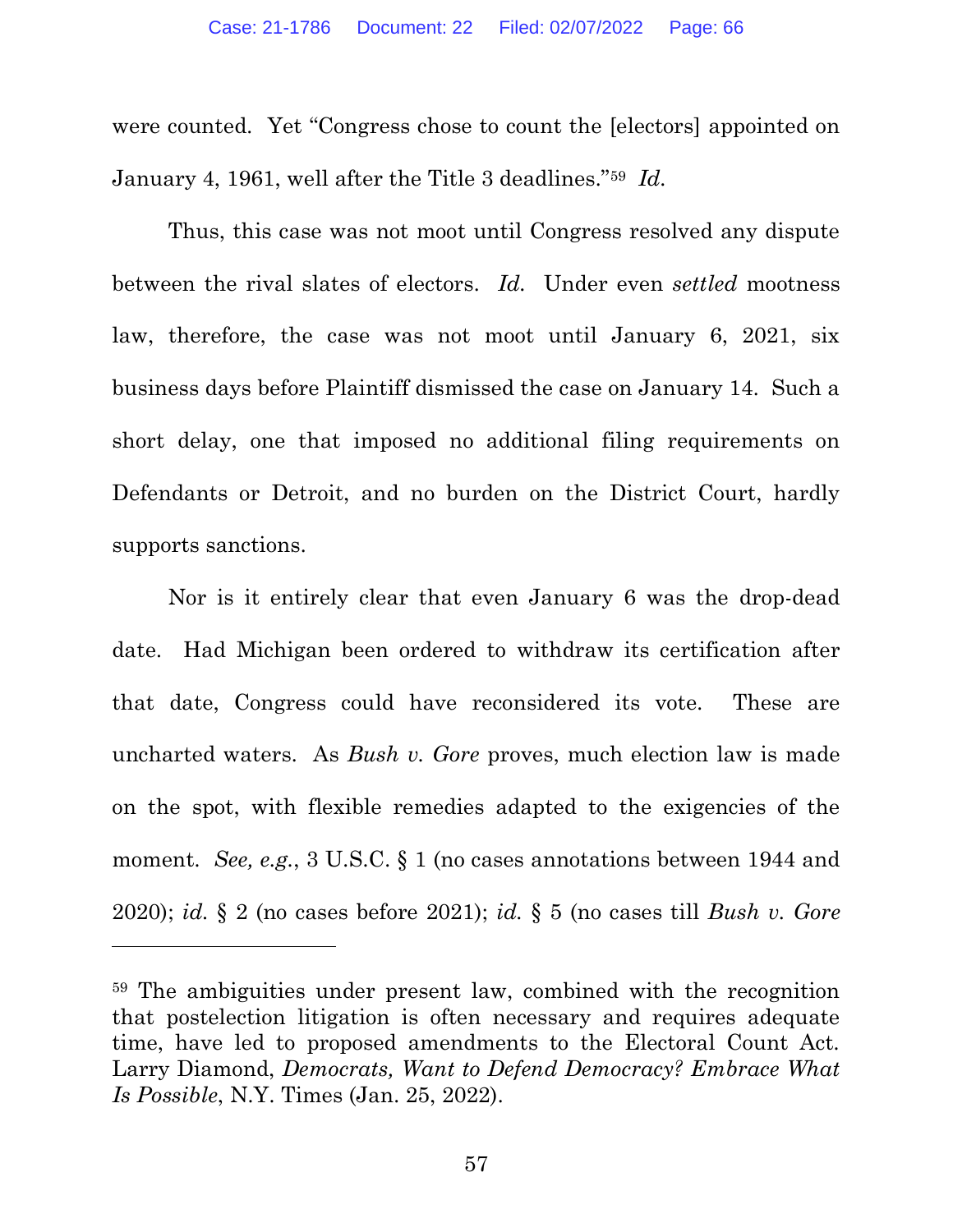litigation). There are special procedures for deciding election cases precisely because they often present novel claims on an expedited schedule. See generally Joshua A. Douglas, The Procedure of Election Law in Federal Courts, 2011 UTAH L. REV. 443. While the District Court makes much of supposed mootness at various points, the reality is that nobody knows—and it would appear had scarcely thought about the question prior to  $2021$ —when a dispute over the selection of electors or counting of electoral college votes becomes moot. Even if this case did become moot, however, a difference of six business days is hardly vexatious or otherwise sanctionable. In fact, under Rule 11—the only potential source of authority for the non-monetary sanctions, see infra pp. 70-72—it cannot be sanctionable as a matter of law. Jackson, 875 F.2d at 1229.

## C. The District Court abused its discretion in awarding Detroit, a permissive intervenor, nearly 700% of the fees awarded to the actual Defendants.

Because the District Court did not expressly grant Detroit leave to intervene as of right, it was a party to the litigation permissively and though this Court does not appear to have resolved the issue— Appellants will assume Detroit has technical standing to request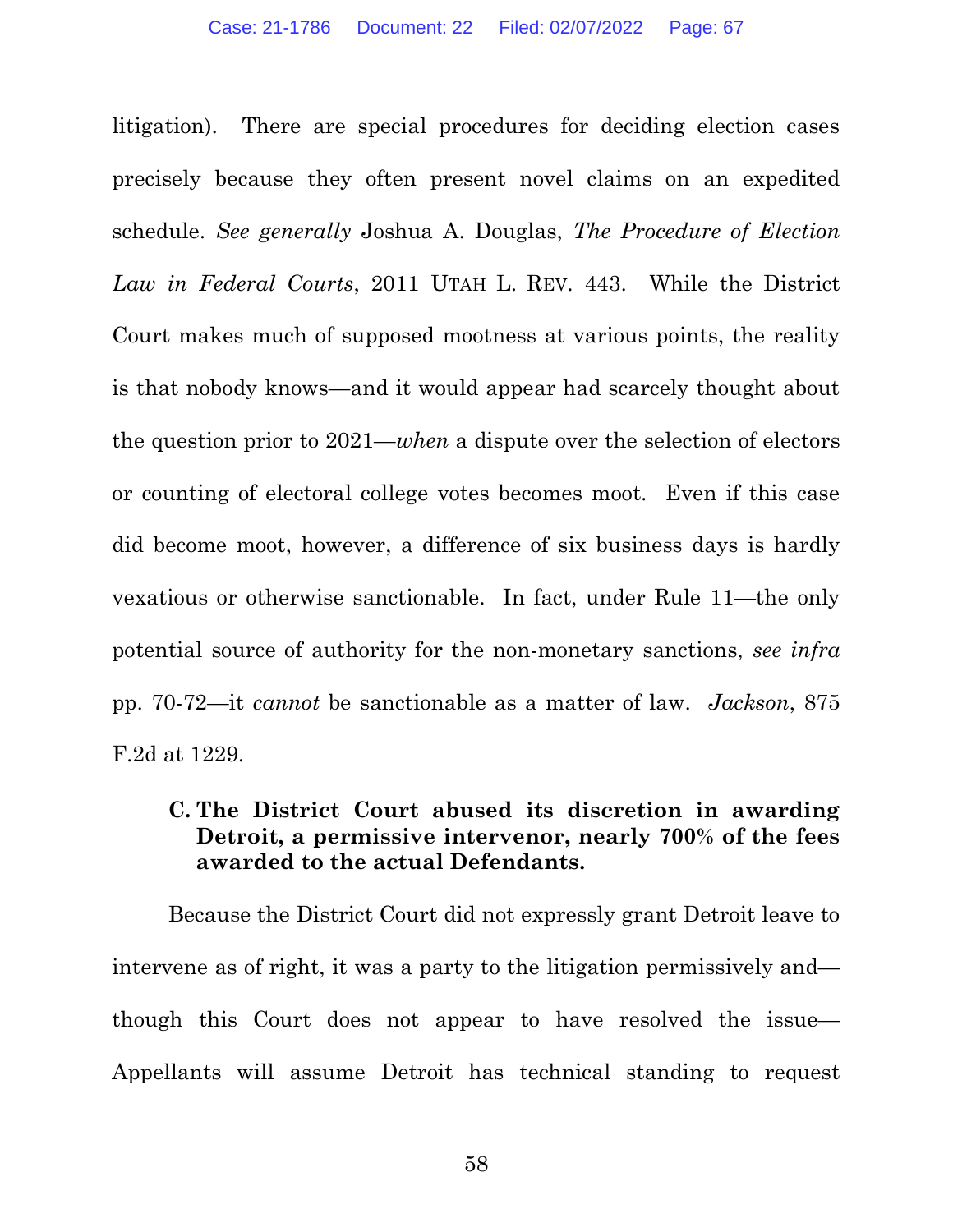sanctions in some amount. Cf. New York News, Inc. v. Kheel, 972 F.2d 482 (2d Cir. 1992). Technical standing to request some sanctions does not, however, give a district court carte blanche to reward a permissive intervenor with largess nearly 700% of that available to the persons actually sued.

The District Court's dramatically disproportionate award creates perverse incentives. If this litigation was the nuisance Detroit apparently thinks it was, Detroit came to the nuisance. It volunteered to incur the fees it now requests from Appellants; it filed a humongous, unnecessary motion to dismiss. Today it is a city in an election case being showered in fees, but tomorrow—after seeing the potential to submit huge bills, with collection backed by the plenary powers of a federal court—it will be bounty hunting lawyers in all manner of litigation. If actual defendants can defend a supposedly frivolous case for x dollars, interlopers simply cannot reasonably assert that the loss they suffered "solely because of the misconduct" is 700% of x. Cf. Goodyear Tire & Rubber Co. v. Haeger, 137 S. Ct. 1178, 1184 (2017). Mercenaries should be limited to, at most, the recovery available to the truly "innocent party." Id.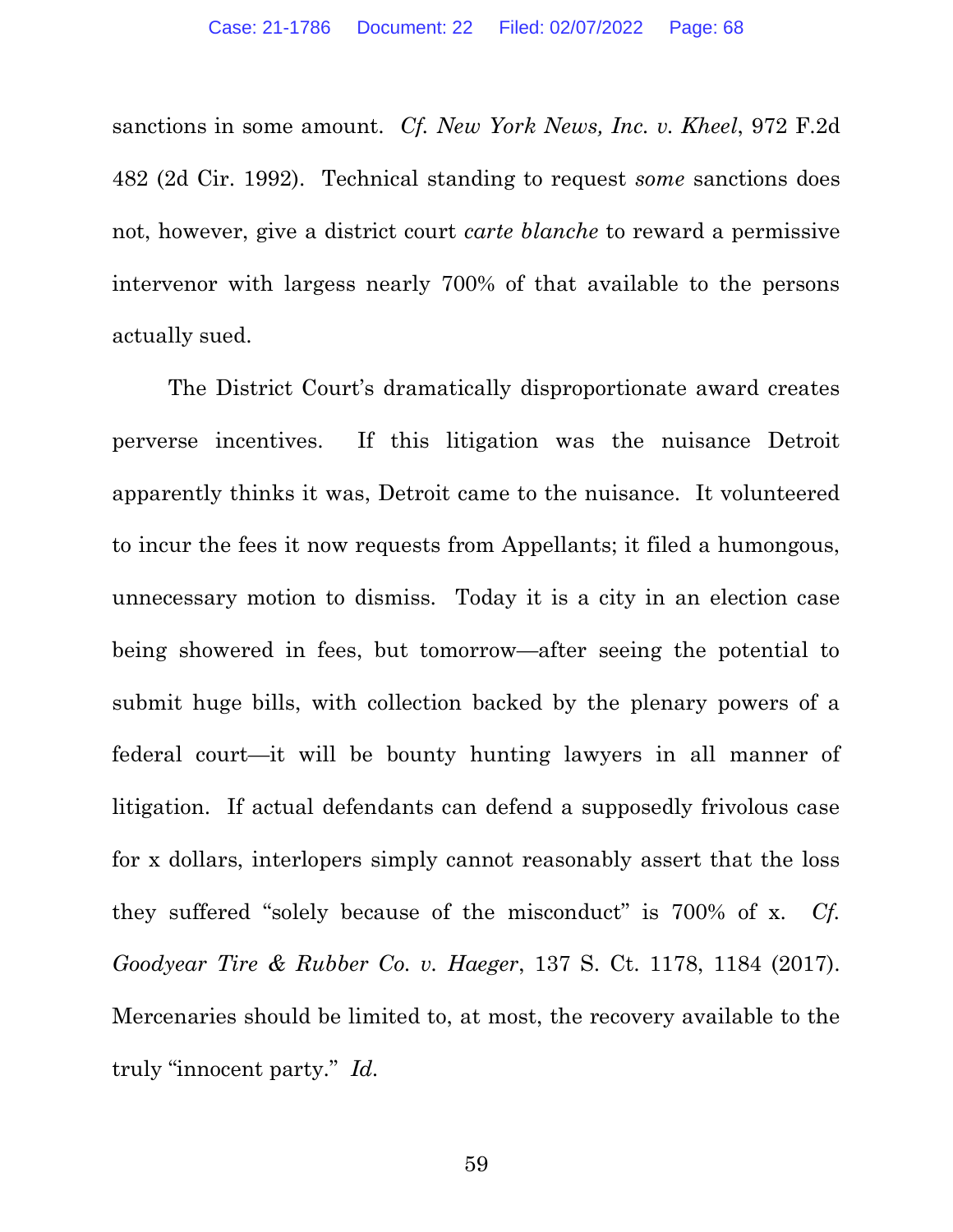## II. The District Court erred as a matter of law by violating the First Amendment rights of Appellants and their clients.<sup>60</sup>

In Gentile v. State Bar of Nevada, the Supreme Court wrote: "It is unquestionable that in the courtroom itself, during a judicial proceeding, whatever right to 'free speech' an attorney has is extremely circumscribed." 501 U.S. 1030, 1071 (1991). It is thus understandable for this Court to have written "that courts have thus far been reluctant to allow the First Amendment to intrude into the courtroom," where it described "the First Amendment rights of everyone (attorneys

<sup>60</sup> The requirement that Appellants participate in "non-partisan" continuing legal education is at least a content-based restriction imposed with no discussion, see, e.g., Eagon ex rel. Eagon v. City of Elk City, Okl., 72 F.3d 1480, 1487 (10th Cir. 1996), and probably viewpoint discrimination, Air Line Pilots Ass'n, Int'l v. Dep't of Aviation of City of Chi., 45 F.3d 1144, 1462 (7th Cir. 1995) (Flaum, J., concurring) ("[T]he very terms 'political' or 'nonpartisan' are themselves insusceptible of principled application. Far too frequently the mantle of nonpartisanship is thrown over the shoulders of those who have been successful in obtaining political and economic power in our society, while the pejorative of 'political' is reserved for those who have been less successful in those same endeavors. More obliquely (although no less perniciously), the appellation of nonpartisan is often affixed to ideas and values whose very emptiness of political content may itself be considered an expression of political position." (quoting Lawrence Univ. Bicentennial Comm'n v. City of Appleton, Wisc., 409 F. Supp. 1319, 1325 (E.D. Wis. 1976))). Could Appellants comply by taking CLE courses from the Federalist Society? Would they dare?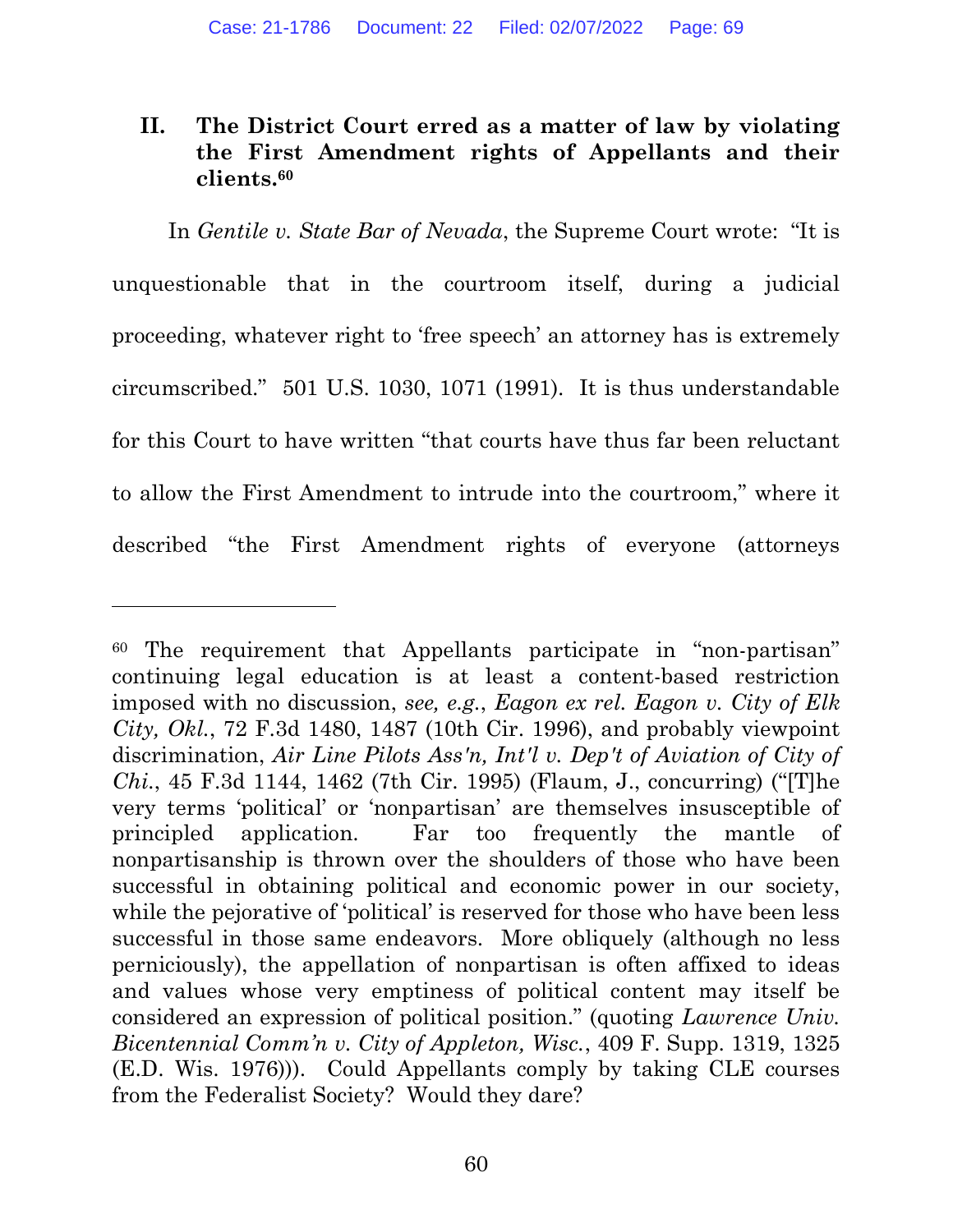included)" as "at their constitutional nadir." Mezibov v. Allen, 411 F.3d 712, 717, 720-21 (6th Cir. 2005).

But the law has changed since Mezibov. See National Institute of Family and Life Advocates v. Becerra, 138 S. Ct. 2361, 2370 (2018). Defendants in *Becerra* argued that regulations on "professional speech" should be subject to lower scrutiny than under normal First Amendment doctrines. 138 S. Ct. 2361, 2370 (2018). The Court disagreed, explaining that its precedents had "not recognized 'professional speech' as a separate category of speech" subject to lower scrutiny. *Id.* at 2371. As such, the Court employed the "ordinary First" Amendment principles" that govern content-based regulations. Id. at 2375. Becerra dealt with speech in the medical profession, but it relied on cases dealing with attorneys' First Amendment rights. Id. at 2372- 74; see In re Primus, 436 U.S. 412, 428 (1978); see also Legal Servs. Corp. v. Velazquez, 531 U.S. 533, 544 (2001); NAACP v. Button, 371 U.S. 415, 438 (1963).

Even before Becerra, this Court cautioned that imposing sanctions for political speech "would create a disincentive to the enforcement of civil rights laws and would have a chilling effect on a plaintiff who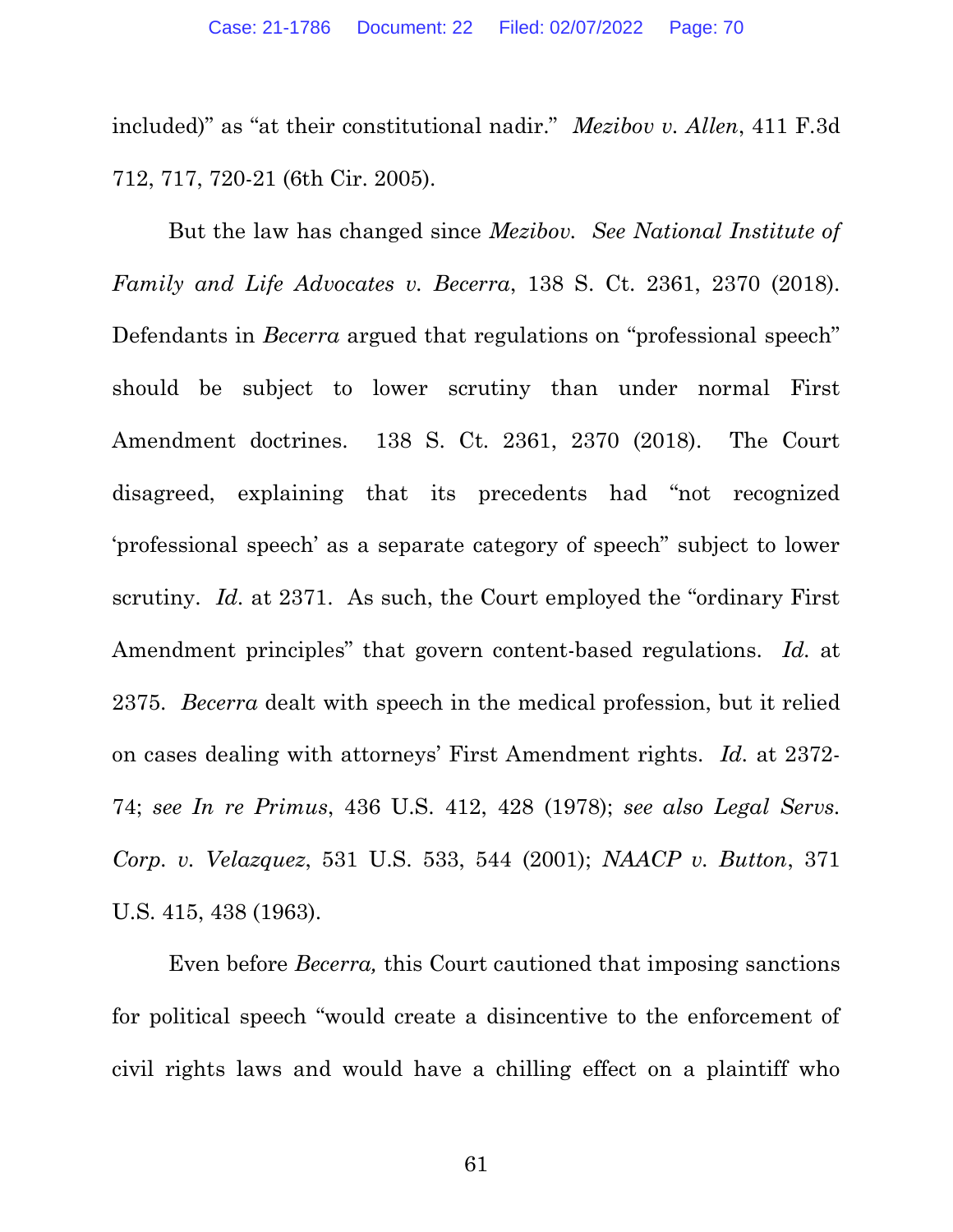seeks to enforce his/her civil rights, especially against a government official." Riddle v. Egensperger, 266 F.3d 542, 551 (6th Cir. 2001). This is especially true where, as in Riddle and here, the dispute concerns core political speech. Election challenges are an important component of the democratic process; in 2000 such a challenge determined who became President. Of necessity, such challenges must be brought in haste, often based on fragmentary and developing information, and subject to substantial uncertainty. Sanctioning lawyers for bringing such cases because they have not crossed every "t" and dotted every "i", at the time they file the complaint will deter future lawyers from bringing such cases, casting a chilling pall over such advocacy. No compelling, or even substantial, state interest is served by discouraging lawsuits that seek to ensure that our electoral process is conducted fairly and lawfully.

The First Amendment implications here are particularly weighty because the District Court's order is designed to prevent Appellants and their clients from speaking expressly because the District Court disapproves of their message:

Sanctions are required to deter the filing of future frivolous lawsuits designed primarily to spread the narrative that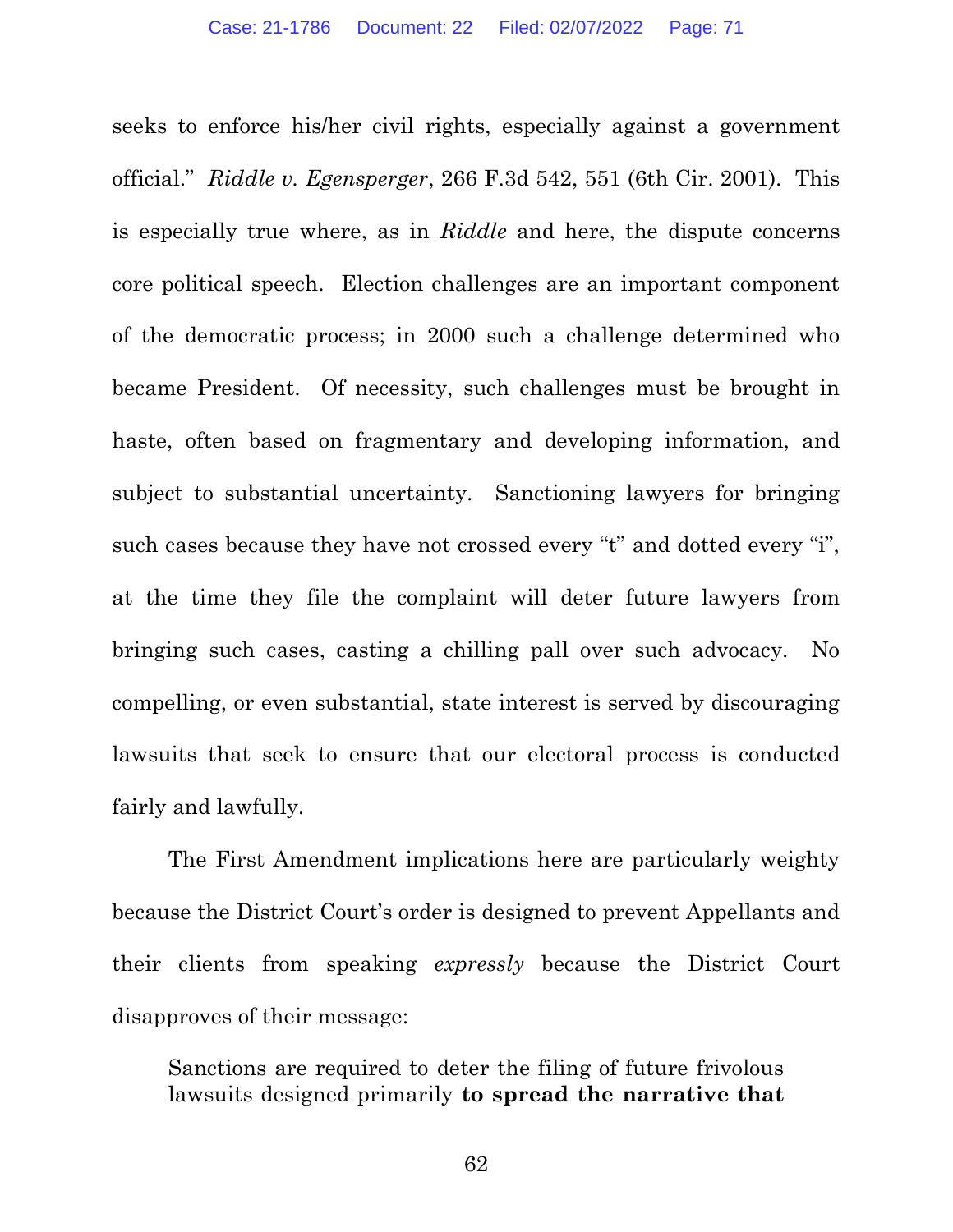our election processes are rigged and our democratic institutions cannot be trusted. Notably, many people have latched on to this narrative, citing as proof counsel's submissions in this case. The narrative may have originated or been repeated by Former President Trump and it may be one that "many Americans" share (see ECF No. 161 at Pg ID 5817); however, that neither renders it true nor justifies counsel's exploitation of the courts to further spread it.

RE 172, Page ID # 6992-93 (emphasis added).

 While this is the most explicit statement of the District Court's disagreement with the views of Appellants and their clients, it is not the only one. See, e.g., RE 172, Page ID  $\#$  6978 ("What is most important, however, and what very clearly reflects bad faith is that Plaintiffs' attorneys are trying to use the judicial process to frame a public 'narrative.'"). The opinion, in fact, bristles with disdainful and often partisan comments about Appellants' view that the 2020 Presidential Election was rigged.

 Public interest litigation generally involves both a case and a cause. Entities bringing such cases routinely use litigation as a way of publicizing their message. There is nothing improper or unethical about this. What the District Court found objectionable is that the litigation was used to advance this message—with which the District Court fervently disagrees. The District Court used its punitive power to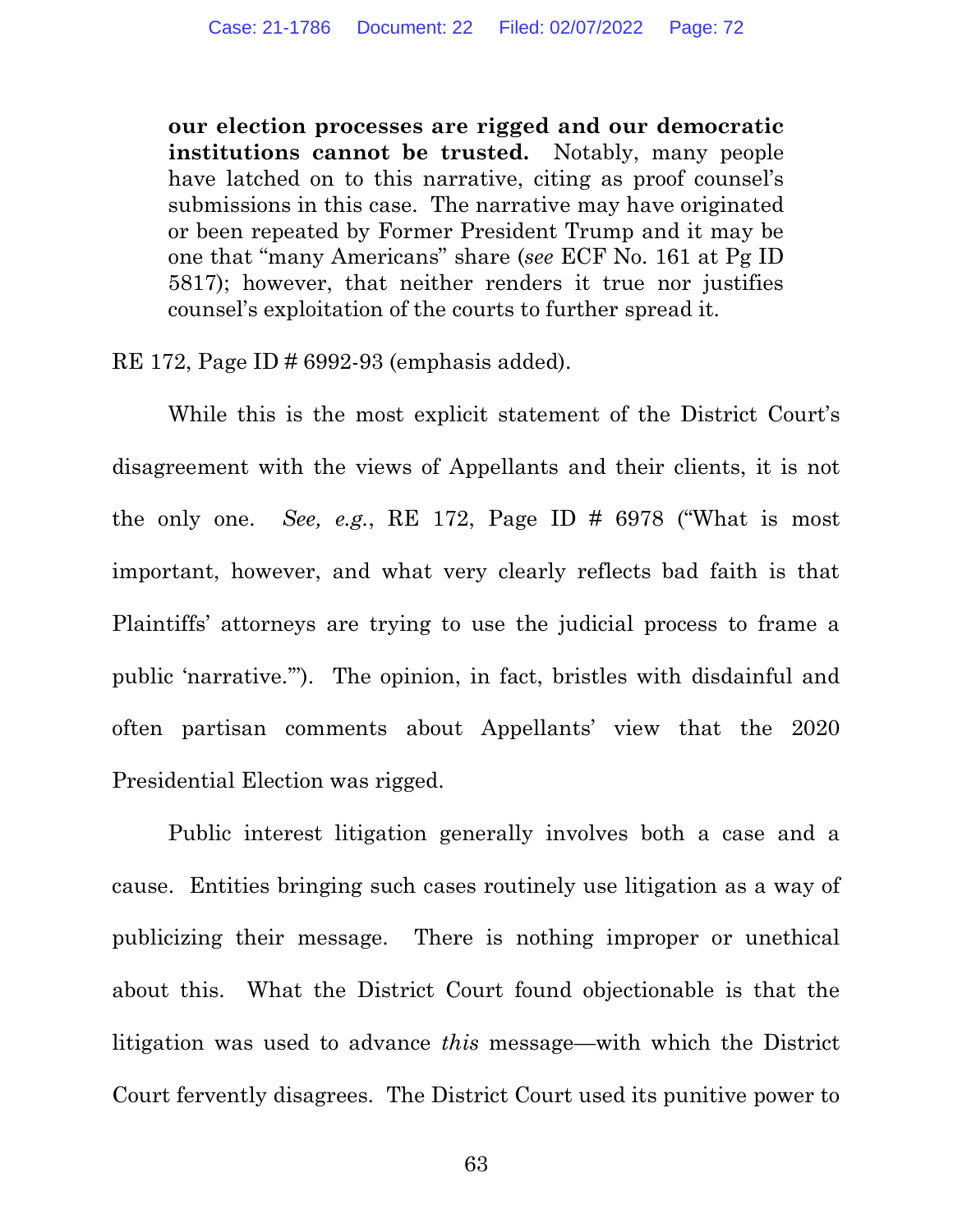suppress a point of view it disagrees with. This is viewpoint discrimination, pure and simple. But judges, like other government actors, are bound by the First Amendment; they may not punish speech simply because they believe it's untrue. See United States v. Alvarez, 567 U.S. 709, 729 (2012). Even under the old Gentile/Mezibov standard, and especially after Bercerra, punishing lawyers because the District Judge detests their message is impermissible.<sup>61</sup>

### III. The District Court erred as a matter of law by issuing a sanctions order with no effort to tie specific findings of sanctionable conduct to a specific standard and specific remedy.

<sup>61</sup> The ethics complaints seeking disbarment and filed by the Governor, Secretary of State, and Attorney General against Plaintiffs' Michiganadmitted lawyers only heighten the speech stakes in this case. E.g., Ethics Complaint Against Junttila available at https://tinyl.io/5e8k (last accessed Feb. 1, 2022). A Democrat Governor, a Democrat Secretary of State, and a Democrat Attorney General have joined a Democrat-appointed, Democrats-confirmed judge to ask a disciplinary body appointed and superintended by a Democrat-controlled state entity to kill the careers of Republican lawyers for advancing what is a mainstream Republican position on the 2020 Presidential Election. Lane Cuthbert, Do Republicans really believe Trump won the 2020 election? Our research suggests that they do, WASH. POST (Jan. 7, 2022). At a bare minimum, the optics here are terrible. "[J]ustice must satisfy the appearance of justice." In re Murchison, 349 U.S. 133, 136 (1955) (internal quotation marks omitted).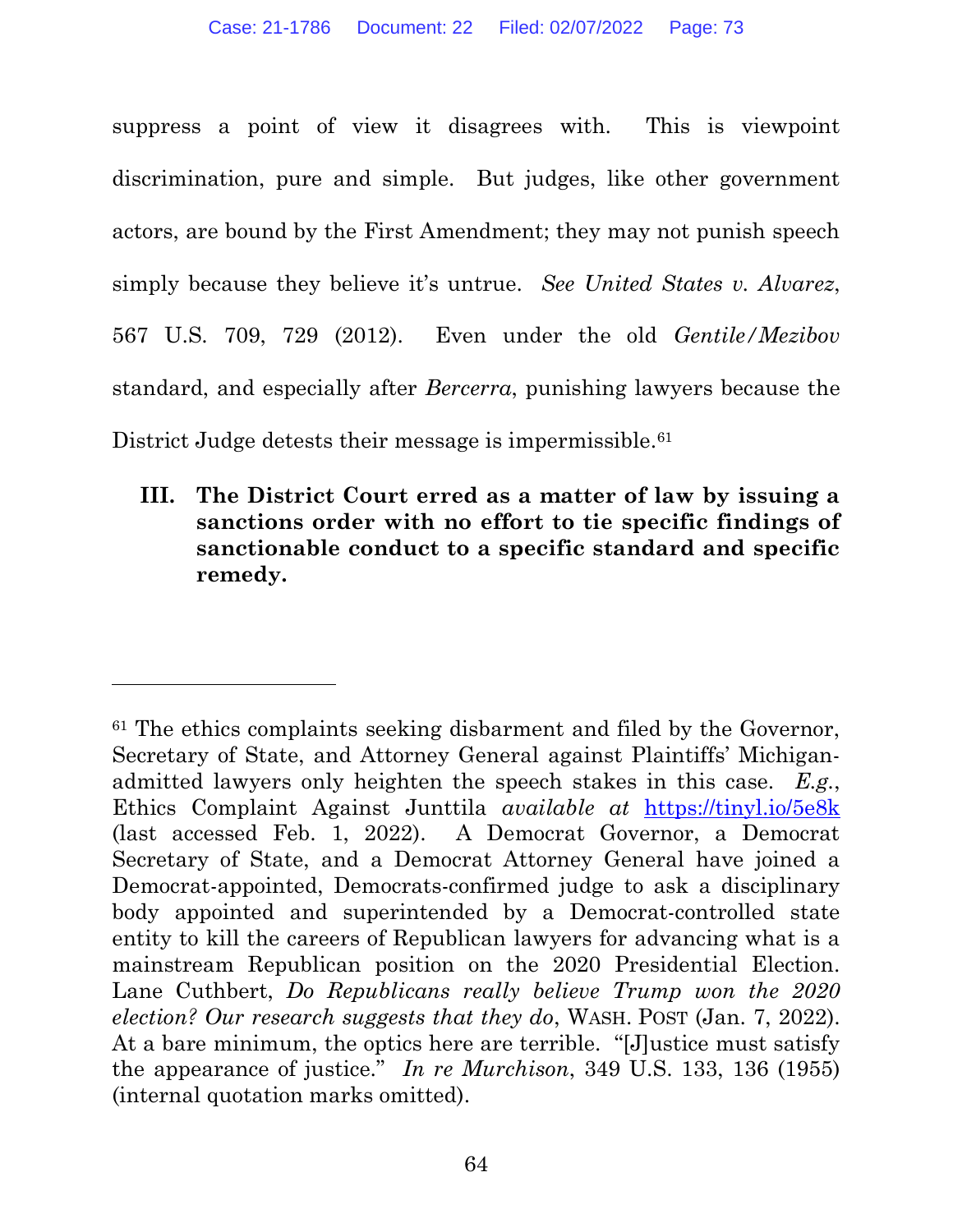"Careful analysis and discrete findings are required" before imposing sanctions, "no matter how exasperating the case." In re Ruben, 825 F.2d 977, 991 (6th Cir. 1987). Thus, district court orders that fail to make appropriately individualized findings under a specific standard, applied to a discrete act, must be vacated and remanded. E.g., id. at 990 ("Discrete acts of vexatious conduct should be identified and a determination made whether" they meet a specific standard); id. ("Because the district judge did not analyze the impact upon defendants of discrete acts of claimed misconduct, remand is necessary to allow the district judge to make such a determination."); see Garner v. Cuyahoga Cty. Juv. Ct., 554 F.3d 624, 646 (6th Cir. 2009) ("We therefore remand with instructions to consider ... the appropriate amount of sanctions against [counsel] vis-a-vis her clients."); Jones v. Cont'l Corp., 789 F.2d 1225, 1232 (6th Cir. 1986) (remanding for examination of specific act failure to sign pretrial order—in isolation).

The order appealed from fails to specify which sanctions authority it uses to impose which sanctions against which Appellant. The District Court's "all of them, under each of them, against everybody, for everything" approach flies squarely in the teeth of controlling authority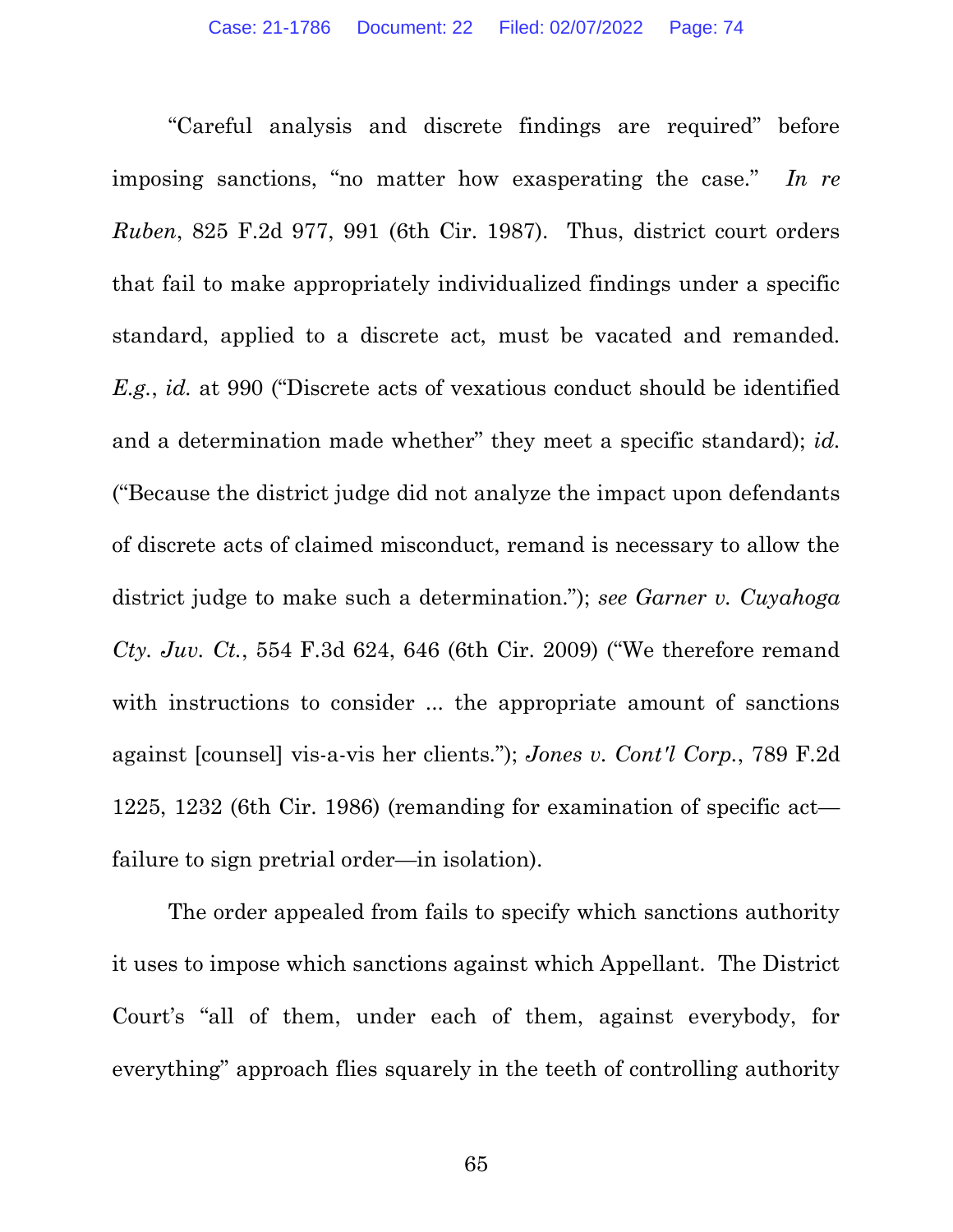and, because of the materially different outcomes under the different sources of authority, deprives Appellants of their right to meaningful review by this Court.

#### A. The various, and varied, sources of sanctions authority.

Not all sanctions and sources of sanction authority are the same. After the 1983 amendments, Rule 11 has no willfulness or bad faith requirement, but its remedial scope—broad though it is to include both monetary and non-monetary sanctions—is limited to that necessary to deter future misconduct. Fed. R. Civ. P. 11(c)(4); *id.* (advisory committee notes); Jackson, 875 F.2d at 1229-30 ("There is agreement among the circuits ... that because deterrence, not compensation, is the principal goal of Rule 11, courts should impose the least severe sanction that is likely to deter ...."); see Danvers v. Danvers, 959 F.2d 601, 605 (6th Cir. 1992) ("The idea is not to bankrupt an attorney ... but to deter him from repeating the conduct prohibited by Rule 11."). "The rule relates to papers filed in court by an attorney, not to questionable attorney conduct in general." Jackson, 875 F.2d at 1229. "The focus of Rule 11, then, is narrow; it relates to a specific act—the signing, and to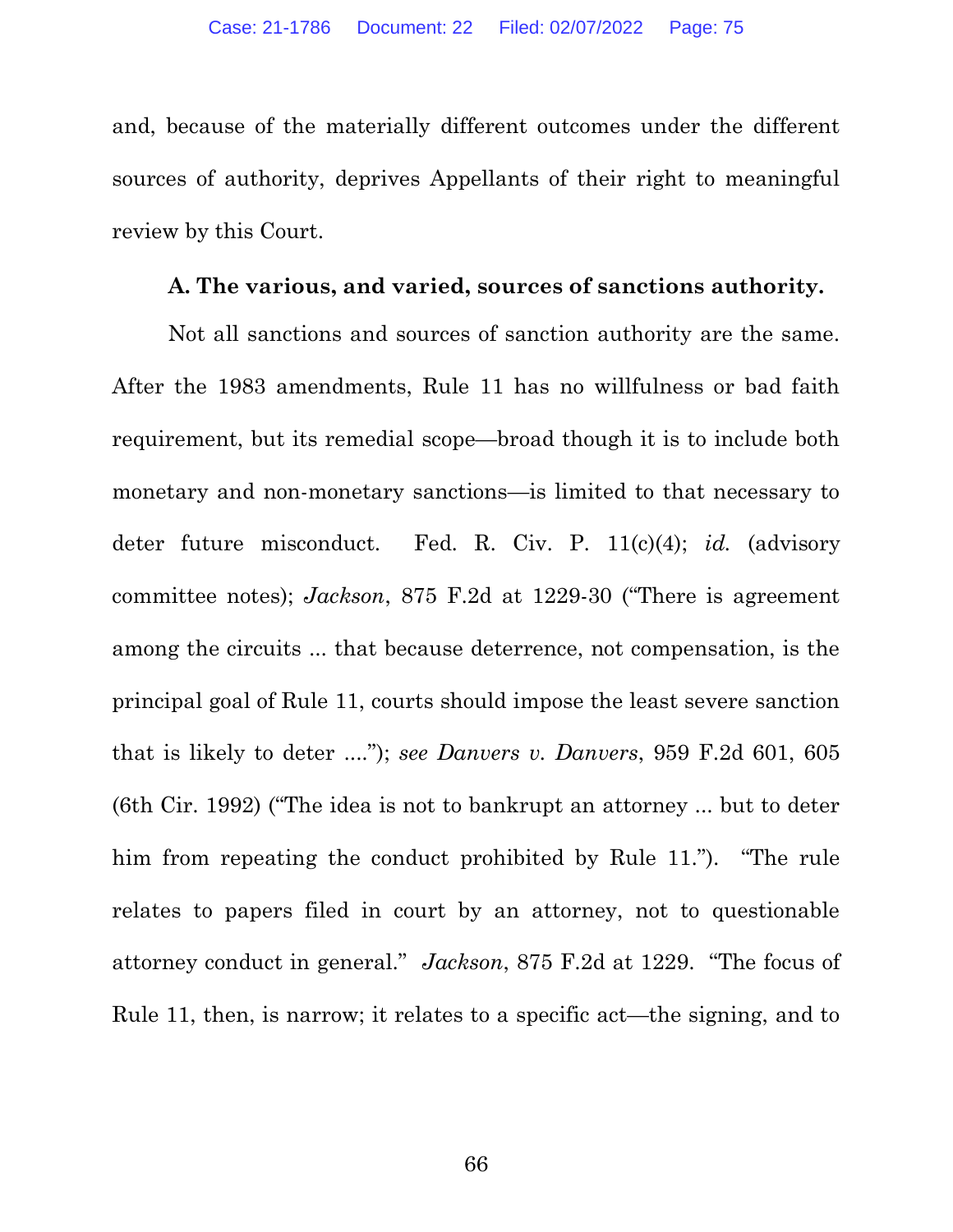a specific time—the time of signing" and "does not create a continuing obligation like that imposed by § 1927." Id.

Inherent-authority sanctions are narrower in the sense that they require a showing of bad faith, Red Carpet Studios Div. of Source Advantage, Ltd. v. Sater, 465 F.3d 642, 647 (6th Cir. 2006), but wider in that they need not be tethered to a specific pleading at a specific time, as under Rule 11, see Roadway Exp., Inc. v. Piper, 447 U.S. 752, 766-67 (1980). Although the law used to be the contrary, see Sater, 465 F.3d at 647 (describing purpose as "punitive"), the Supreme Court has now made clear that inherent-authority sanctions must be "compensatory rather than punitive in nature" and so are "limited to the fees the innocent party incurred solely because of the misconduct." Goodyear Tire & Rubber Co. v. Haeger, 137 S. Ct. 1178, 1182, 1186 (2017).

In contrast to those two sources of authority, Section 1927 sanctions are available against only an "attorney or other person admitted to conduct cases," and only for the "excess costs, expenses, and attorneys' fees reasonably incurred" because the proceedings were "multipli[ed]" in an "unreasonabl[e] and vexatious[]" manner. 28 U.S.C. § 1927. Falling somewhere between the mens rea standard under Rule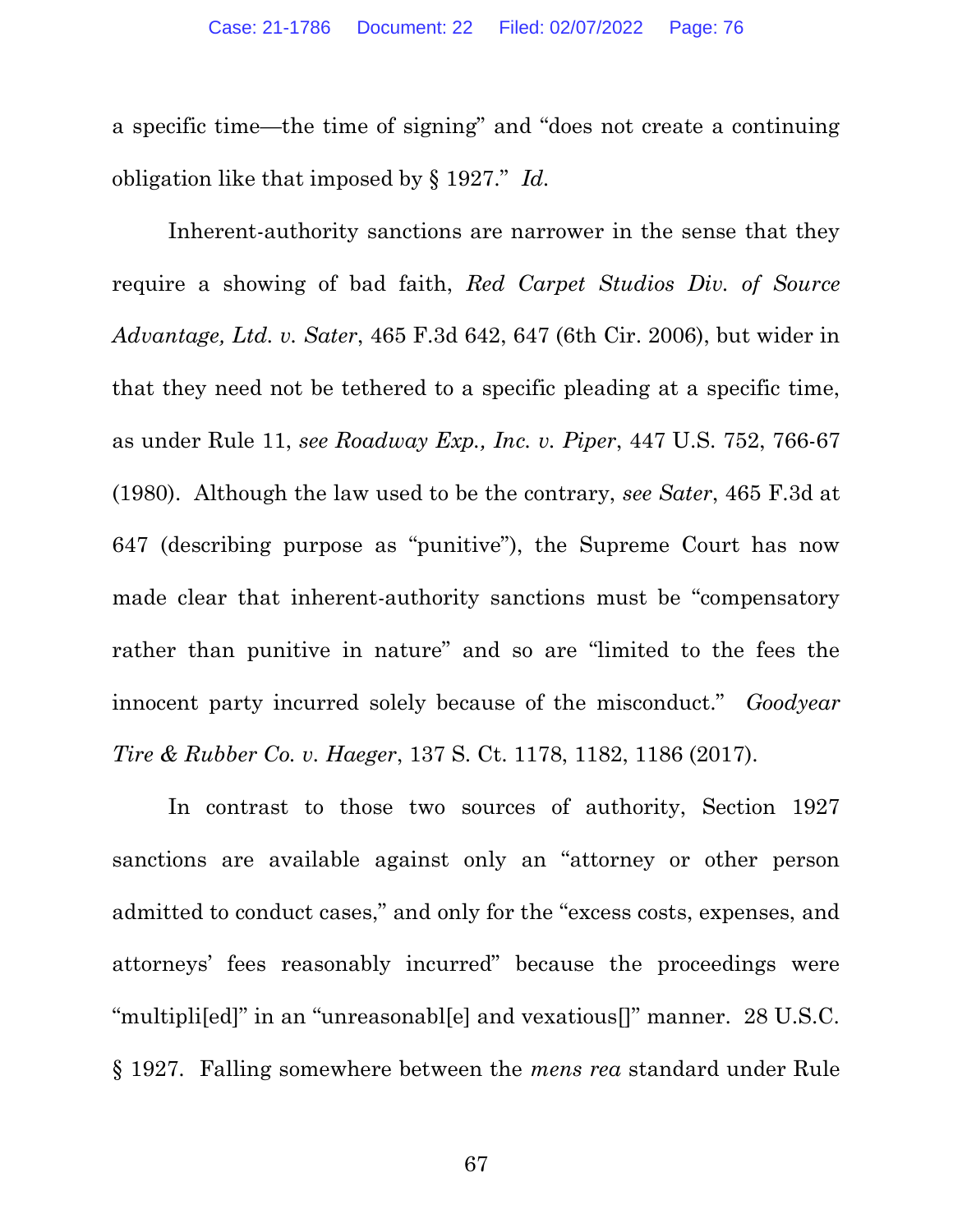11 and that for inherent-authority sanctions, Section 1927 requires a showing of "something less than subjective bad faith, but something more than negligence or incompetence." In re Ruben, 825 F.2d at 987.

There are thus three very different sanctions standards in play.

## B. The hash made of the standards.

The District Court failed to perceive those important distinctions among sanctions standards. Consider, for example, what the District Court wrote under "Sanctions Imposed":

If Plaintiffs' attorneys are not ordered to reimburse the State Defendants and the City for the reasonable costs incurred to defend this action, counsel will not be deterred from continuing to abuse the judicial system to publicize their narrative. Moreover, this Court has found that Plaintiffs' counsel initiated this litigation for an improper purpose, rendering this the "unusual circumstance" in which awarding attorneys' fees is warranted.

RE 172, Page ID # 6996-97.

This, as the District Court appears to have recognized in its abstract discussion of the law, looks like the standard applied for forcing one party to pay the legal expenses of another party, rather than a fine to the court's general fund, under Rule 11. Id. 6912 (citing Rule 11 and quoting Rentz v. Dynasty Apparel Indus., Inc., 556 F.3d 389, 395 (6th Cir. 2009)). So too is the primary focus on deterrence from Rule 11.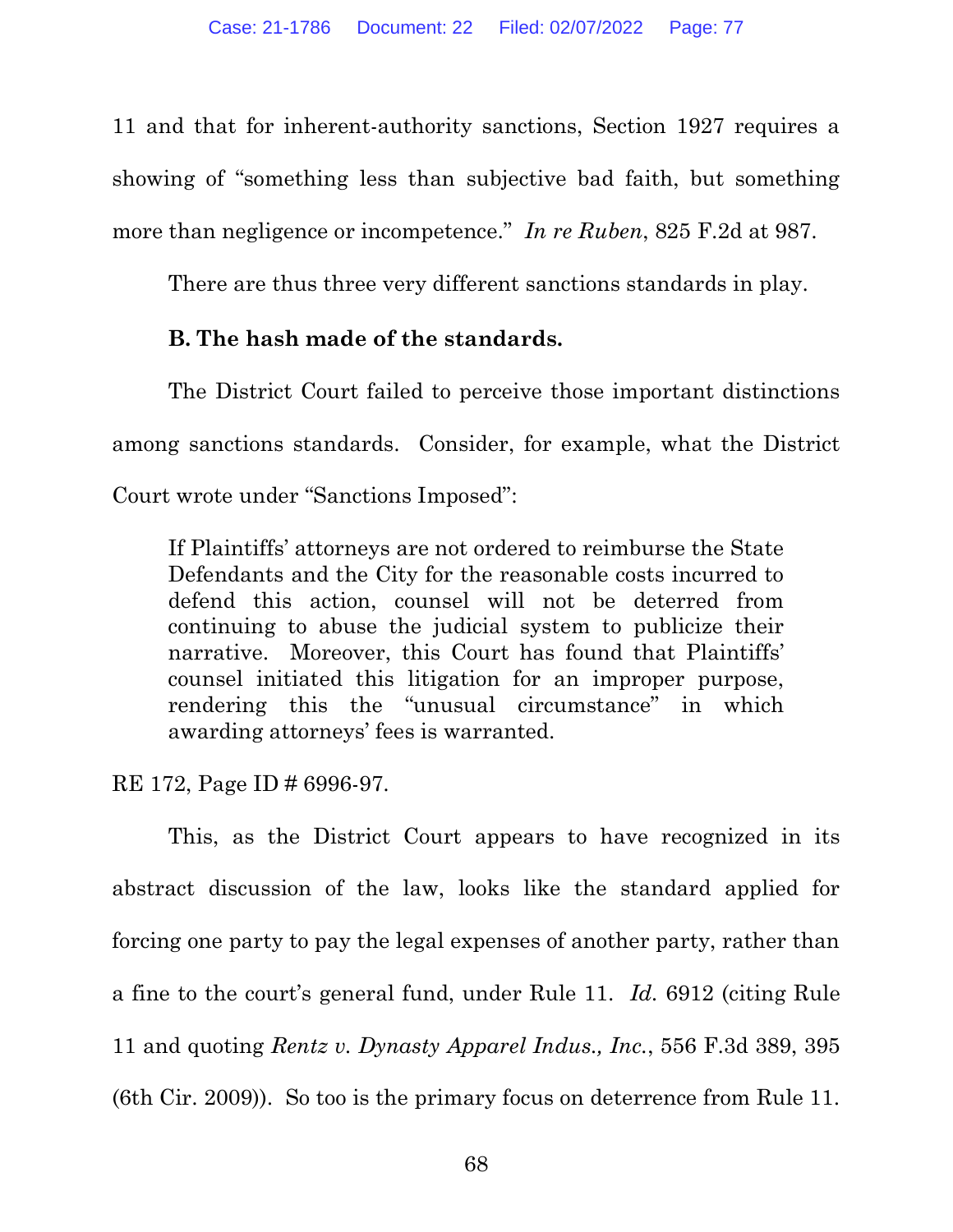Yet the Governor and Secretary of State never moved for sanctions under Rule 11.

As an initial matter, therefore, the District Court awarded sanctions to Defendants (as opposed to intervenor Detroit) under the more lenient standard of a rule they never invoked. Application of the standard under Section 1927 cannot save the award either. The District Court faults Appellants for "initiat[ing]" this litigation, which is conduct that Section 1927 does not cover. Then, looking backwards to its Section 1927 discussion, the District Court faults Appellants for failing to dismiss after the case became moot, which could not justify fees from the beginning (when the case clearly was not moot) even if they were theoretically available under Section 1927.

"Rule 11 and § 1927, while probably duplicative to some extent, cover different actions in a lawsuit and require the application of disparate standards of proof." Jones v. Pittsburgh Nat'l Corp., 899 F.2d 1350, 1358 (3d Cir. 1990); see Garner v. Cuyahoga Cty. Juv. Ct., 554 F.3d 624, 645 (6th Cir. 2009) (pointing out inadequacy of invoking one to justify the other). Obviously one cannot "multipl[y]" proceedings in a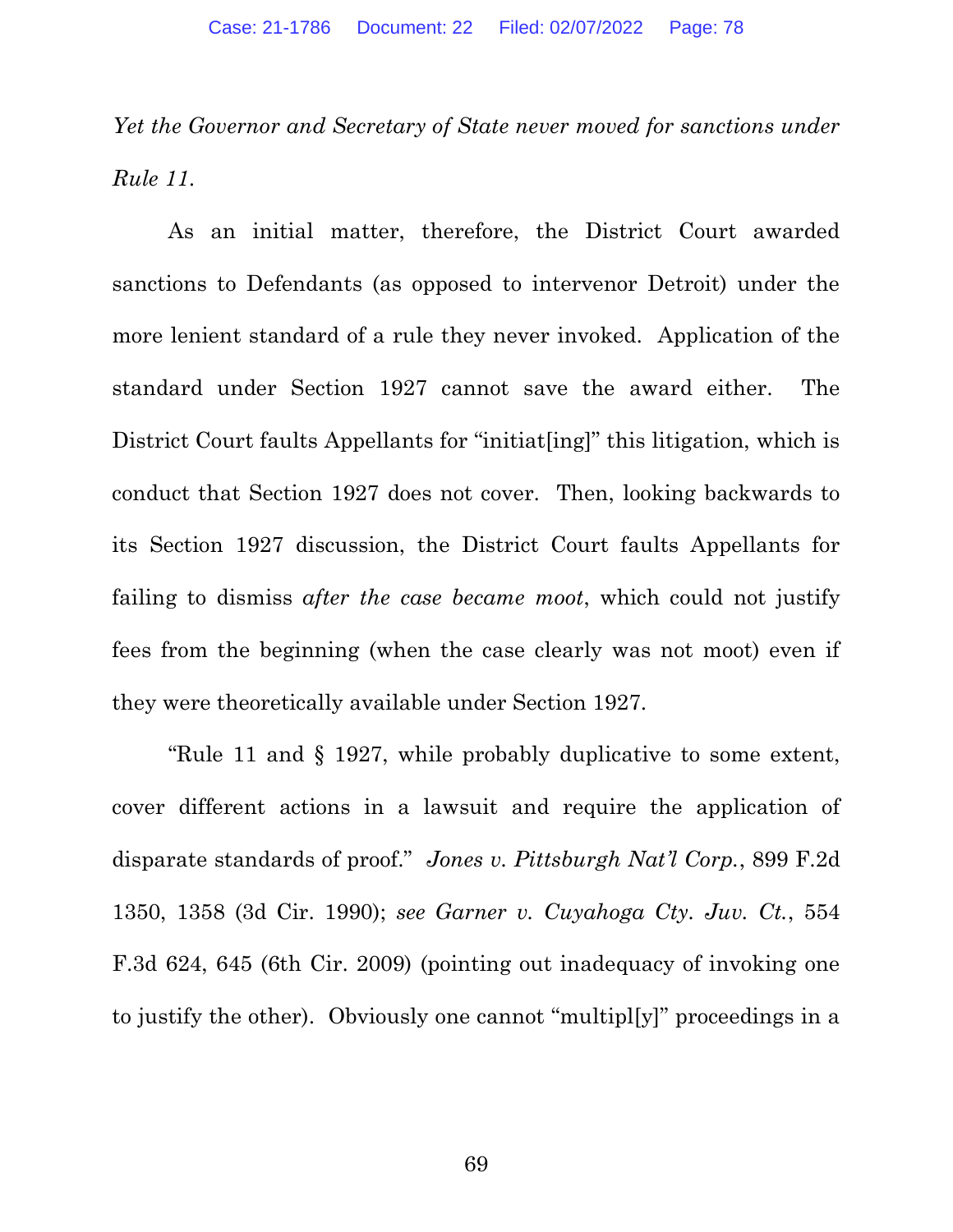"case" until after that case is filed.<sup>62</sup> This is why other forms of litigation misconduct such as "failure to make a reasonably adequate inquiry into the facts and law before filing the lawsuit," i.e., fault in initiating a suit, are excluded from Section 1927's reach. Zuk v. Eastern Pa. Psychiatric Inst. of the Med. Coll., 103 F.3d 294, 297-99 (3d Cir. 1996). Cf. In re Blasingame, 709 F. App'x 363, 371 (6th Cir. 2018) (sanctions under Section 1927 inappropriate where offending motions are traceable to defective initiation of proceedings).

Even the District Court seemed to recognize this, framing the opening question of its Section 1927 discussion as "whether Plaintiffs' counsel unreasonably and vexatiously multiplied proceedings by failing to dismiss this case when even they acknowledged it became moot." RE 172, Page ID # 6936 (emphasis added). Putting aside substantive

<sup>62</sup> See also In re Schaefer Salt Recovery, Inc., 542 F.3d 90, 101 (3d Cir. 2008) ("[T]he proceedings in a case cannot be multiplied until there is a case."); Matter of Yagman, 796 F.2d 1165, 1187 (9th Cir. 1986) ("Section 1927 does not apply to initial pleadings, since it addresses only the multiplication of proceedings. It is only possible to multiply or prolong proceedings after the complaint is filed."); Smith v. Psychiatric Sols., Inc., 864 F. Supp. 2d 1241, 1269 (N.D. Fla. 2012), aff'd, 750 F.3d 1253 (11th Cir. 2014) ("[B]ased on its plain language, § 1927 applies only to filings after the lawsuit has begun." (citing Macort v. Prem, Inc., 208 F. App'x 781, 786 (11th Cir. 2006))).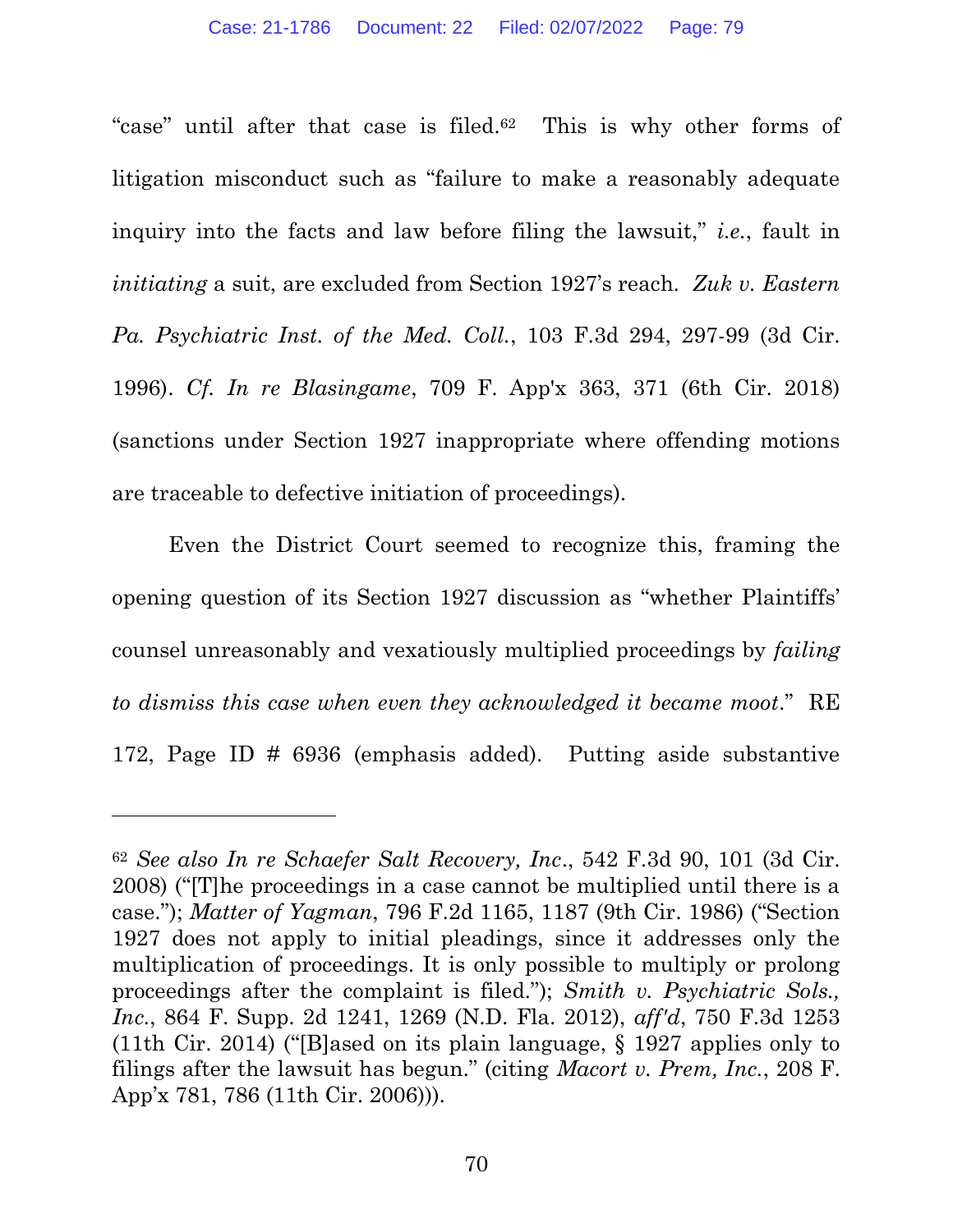problems with the resulting holding till later, see infra pp. 85-88, at face value these sanctions must be limited to legal expenses Defendants incurred after December 14. Id. # 6936-37. Yet then, when fashioning the remedy, the District Court held Appellants liable for all of the Governor and Secretary of State's (and Detroit's) legal expenses. RE 179, Page ID # 7168.

But assume, contrary to all the above, that Section 1927 applies and the District Court made the appropriate findings. Neither Section 1927 nor the Court's inherent authority could support the sanctions of requiring continuing legal education or referral for bar discipline.<sup>63</sup>

<sup>63</sup> Neither are there individualized findings of bad faith as to any Appellant. The majority of Appellants' names are not even mentioned again after the District Court opines they are subject to its jurisdiction. Indeed, this is the entirety of the District Court's bad faith ruling:

And, for the reasons discussed above, Plaintiffs' counsel knew or should have known that these claims and legal contentions were not well-grounded in law or fact. Moreover, for the reasons also discussed above, the Court finds that Plaintiffs and their counsel filed this lawsuit for improper purposes.

RE 172, Page ID # 8991. But what is discussed above that paragraph is simply a recitation of the acts, unaccompanied by any discussion of an individual's action, failure to act, or even duty to act, that the District Court found improper. Id. Moreover, "knew or should have known" is an almost ostentatiously wrong recitation of the standard for a bad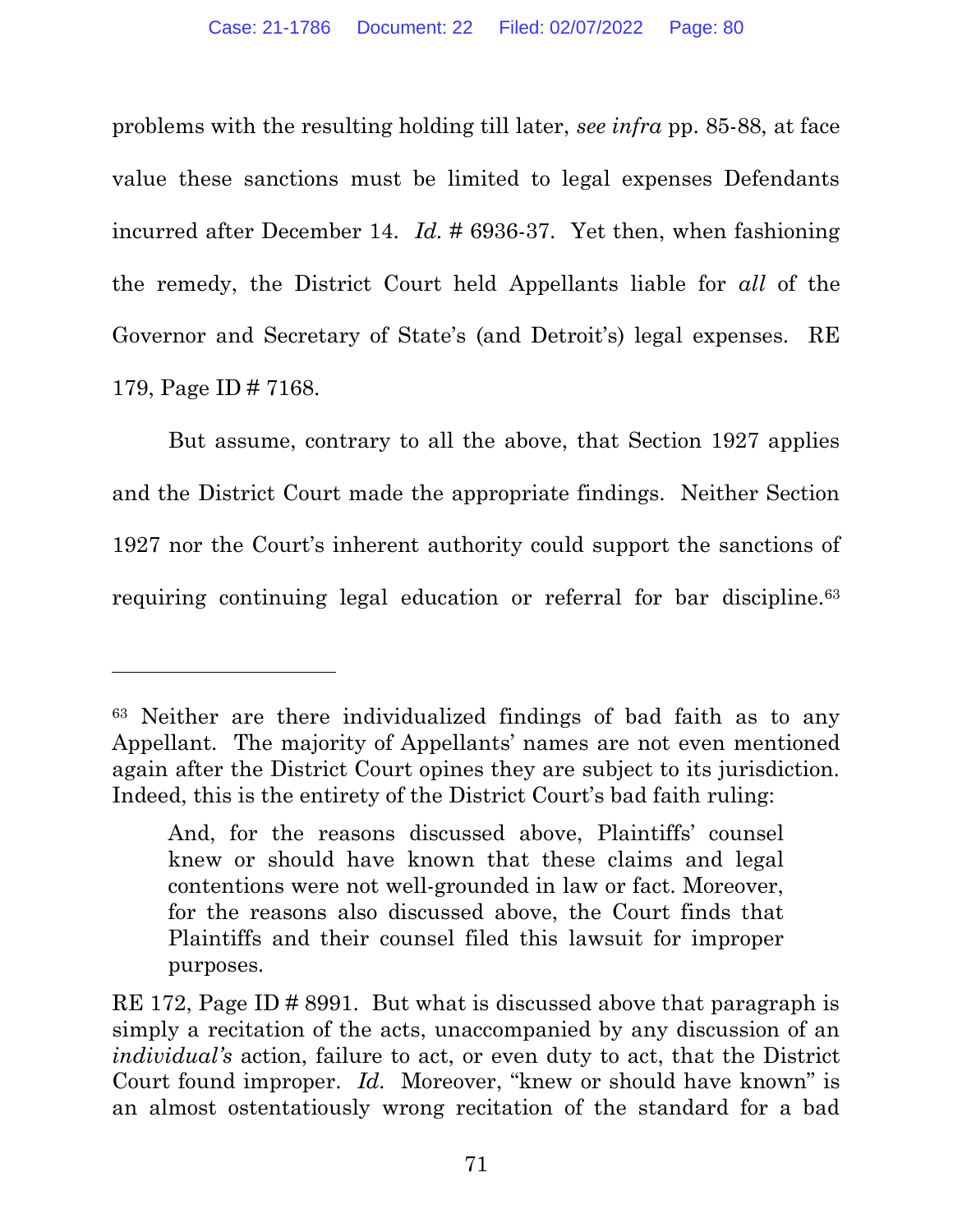Section 1927's terms are limited to a monetary award, capped at the expense caused by the vexatious multiplication of proceedings and, after Haeger, inherent-authority sanctions are also limited to legal expenses caused by the misconduct. 137 S. Ct. at 1186.

Was Appellants' conduct as to the Intervenors, the only party to move for Rule 11 sanctions, as opposed to the Defendants, sufficient standing alone—to justify those non-monetary sanctions? One cannot tell. Can the District Court's conclusion that Appellants "initiated" suit for an improper purpose be supported when the Intervenors had nothing "initiated" against them by Appellants? The opinion is too opaque to see. Do the non-monetary sanctions survive excision of the District Court's consideration of "the number of failed election-challenge lawsuits that Plaintiffs' attorneys have filed," which could be relevant under inherent authority's plenary scope, except that such sanctions are now limited to monetary compensation, but cannot be relevant under Rule 11's "specific pleading, specific time" limitation from this Court's

faith finding, which is subjective ("knew") rather than objective ("should have known"). In re Ruben, 825 F.2d 977, 984 (6th Cir. 1987) (noting that "knows or reasonably should know" standard is "entirely different from determinations under the bad faith rule" (emphasis in original)).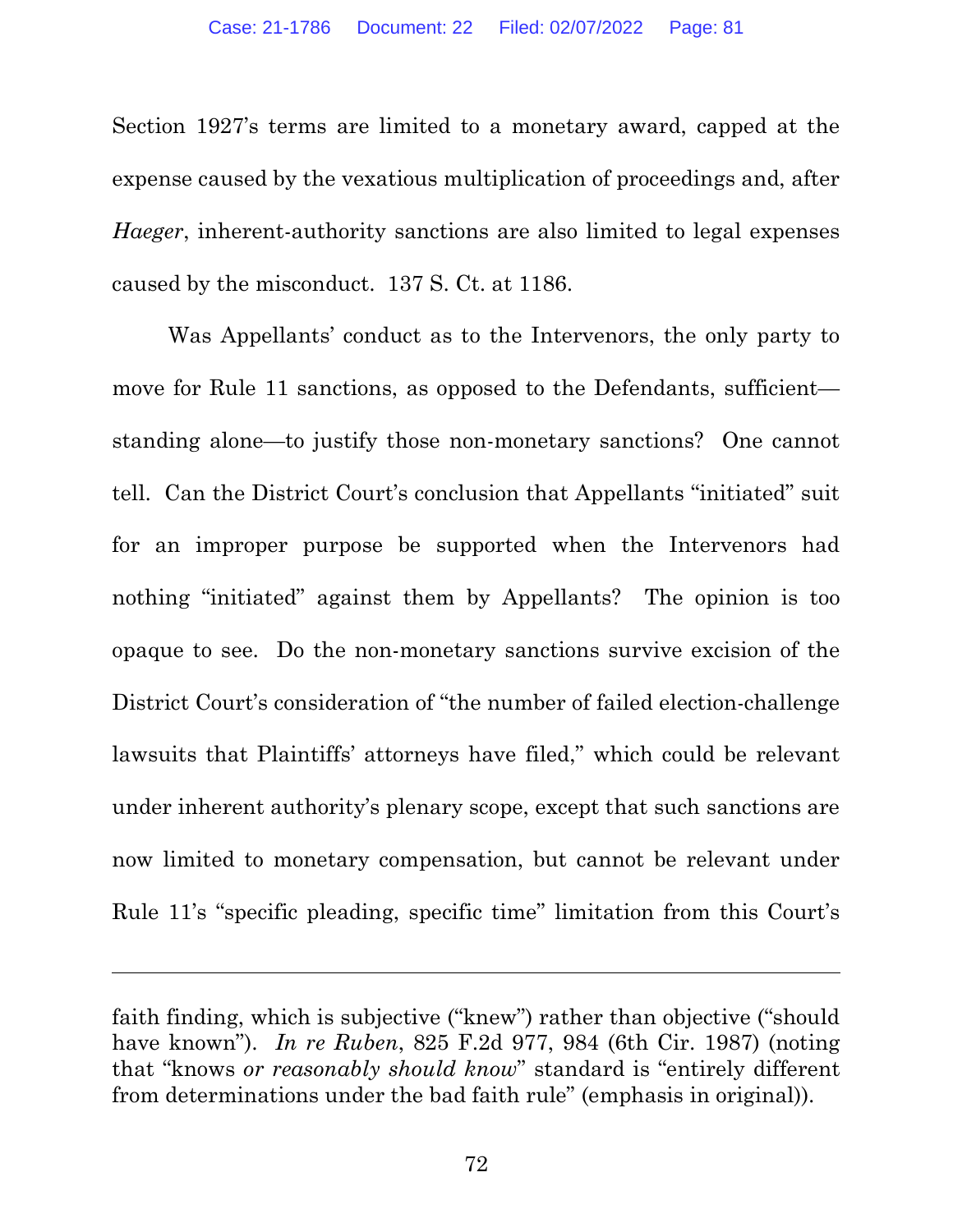Jackson opinion? 875 F.2d at 1229. Maybe not. Is the District Court not-so-veiled reference to Appellants having caused the events of January 6th, RE 172, Page ID # 6989-90—the very kind of reference the Delaware Supreme Court found execrable—part of its calculus? No doubt.

"Lastly," as the District Court put it, where on Earth did its disciplinary findings come from? In an appositional phrase, the District Court purported to make a finding that "the conduct of Plaintiffs' counsel, which also constituted violations of the Michigan Rules of Professional Conduct, see, e.g., MRPC 3.1 and 3.3, calls into question their fitness to practice law." RE 172, Page ID # 6997. The District Court has an entire procedure for making such findings. See E.D. Mich. L. R. 83.22.64 This kind of unnoticed, armchair afterthought is

<sup>64</sup> Detroit asked the District Court to invoke this rule. The District Court chose not to do so. Instead it made its own finding of misconduct, and imposed its own punishment, bypassing the procedural protections of Local Rule 83.22. This itself is reversible error. In re Corrinet, 645 F.3d 1141, 1146 (9th Cir. 2011) ("[T]he district judge failed to adhere to the District of Oregon's rules regarding the discipline of attorneys. District judges must adhere to their court's local rules, which have the force of federal law.... 'Courts enforce the requirement of procedural regularity on others, and must follow those requirements themselves.'" (quoting Hollingsworth v. Perry, 558 U.S. 183, 184 (2010) (per curiam))).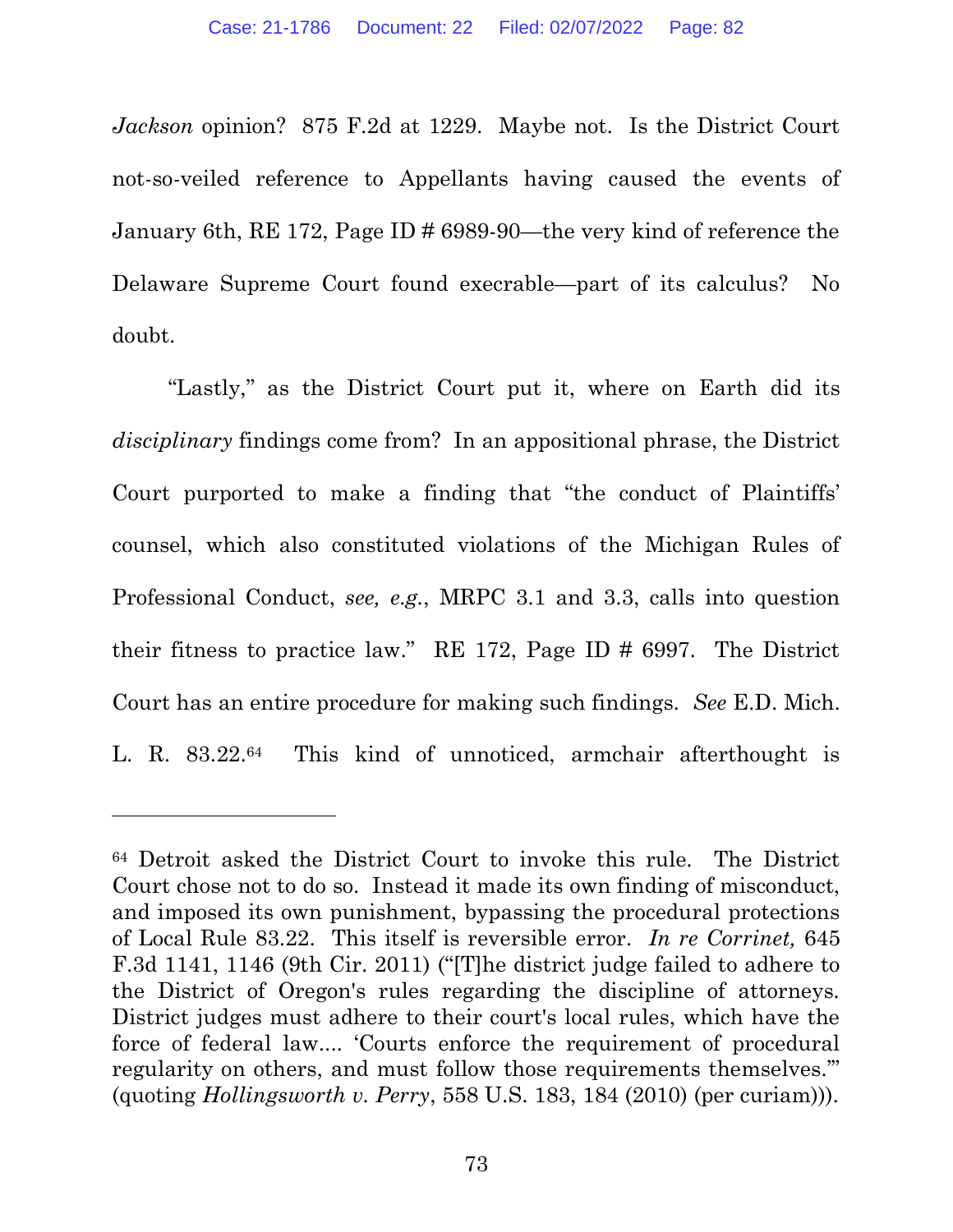inappropriate in a disciplinary proceeding—or a sanctions one. Coffey v. Healthtrust, Inc., 955 F.2d 1388, 1394 (10th Cir. 1992) (vacating and remanding where "[t]he Rule 11 proceeding was in effect transformed into a disciplinary action" because court was "unable to determine whether the sanction issued was the result of a violation of Rule 11 or the court's finding on [the attorney's] truthfulness").

Section 1927 and Rule 11 have each been construed as penal in nature and this Court "believes that [they] should be strictly construed." United States v. Ross, 535 F.2d 346, 350 (6th Cir. 1976). Any other attitude "stifle[s] the enthusiasm or chill[s] the creativity that is the very lifeblood of the law." LaSalle Nat'l Bank v. First. Conn. Holding Grp., 287 F.3d 279, 289 (3d Cir. 2002); see Fed. R. Civ. P. 11 (advisory committee notes) ("The rule is not intended to chill an attorney's enthusiasm or creativity in pursuing factual or legal theories.").

Strict construction requires strict analysis and strict findings. The District Court's order falls far short in both respects, even though the District Court took more than four-and-a-half times the period the underlying lawsuit was pending, and nearly half again as many pages as the complaint, to decide it. Indeed, one wonders how the District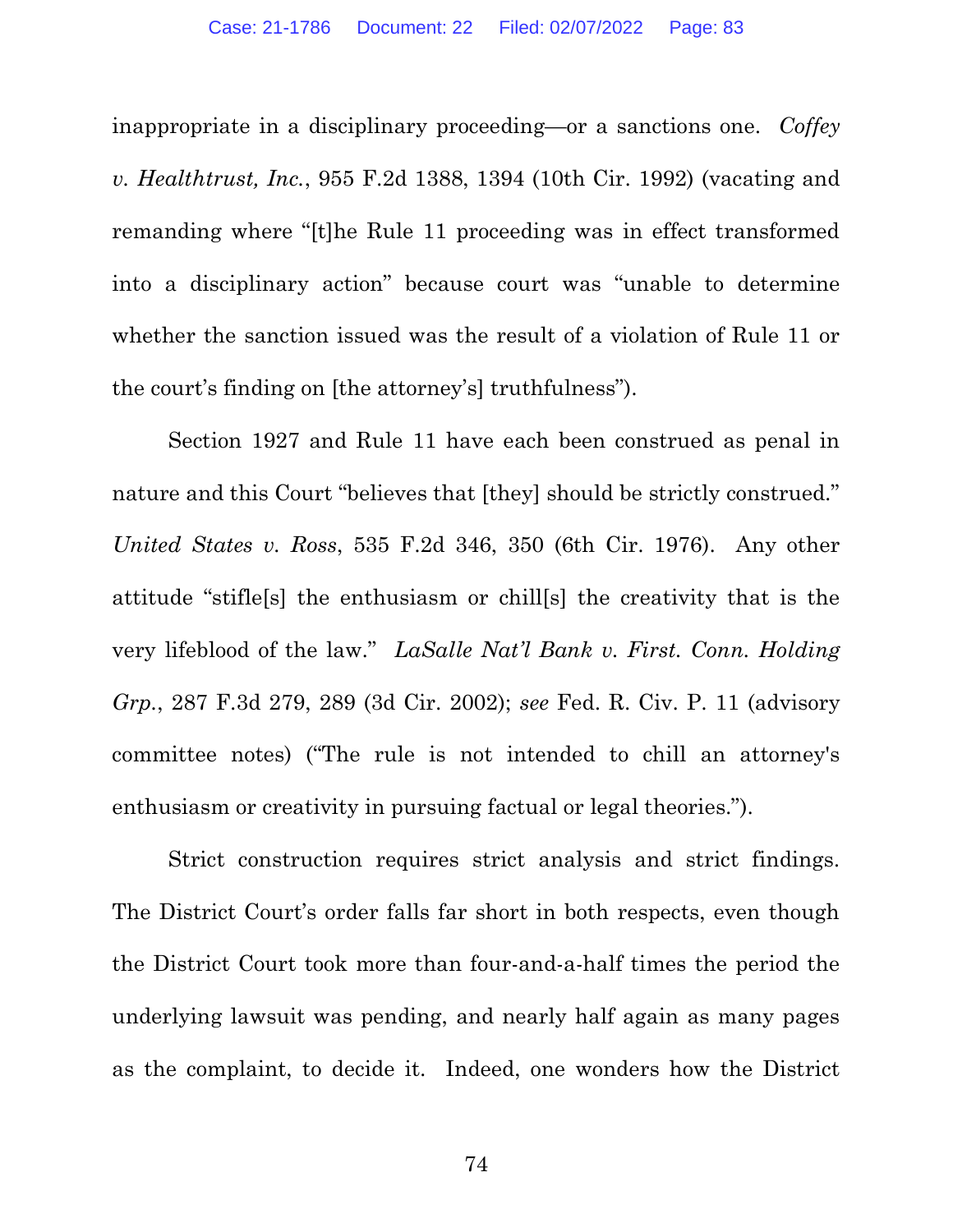Court's written work product would fare under its own unblinking glare. See, e,g, supra n.56.

#### C. At least remand for clarification is necessary.

Appellants are not nit-picking. Do they have discretion to pass along the monetary sanctions to their clients? Is there even a plausible legal basis for the non-monetary sanctions? Under what standards were ethics violations found? How is "non-partisan" defined? RE 172, Page ID # 6999. Confusion like that resulting from the District Court's opinion requires remand. Jones, 899 F.2d at 1358 ("Because the district court did not differentiate between Rule 11 and [Section 1927] in imposing sanctions, we are not in a position even to know whether the district court applied the correct standard insofar as Rule 11 is concerned. In consequence, the entire order imposing sanctions on appellant must be vacated."); United States v. Int'l Broth. of Teamsters, Chauffeurs, Warehousemen & Helpers of Am., 948 F.2d 1338, 1347 (2d Cir. 1991) (requiring separate analyses of Rule 11, Section 1927, and inherent-authority sanctions).

 "Careful analysis and discrete findings are required" before imposing sanctions, "no matter how exasperating the case." In re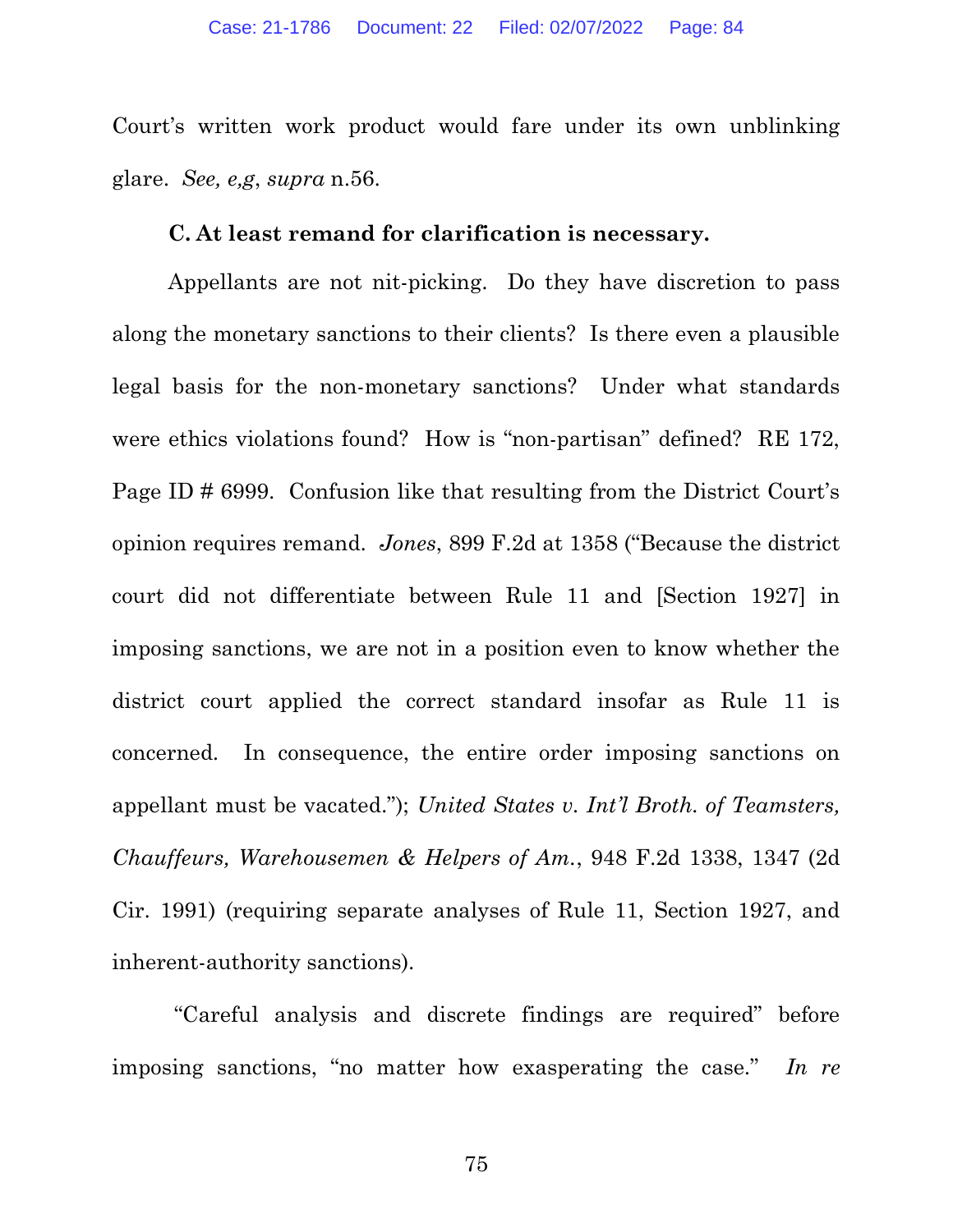Ruben, 825 F.2d at 991. In a Second Circuit case cited thirteen times by this Court, Oliveri v. Thompson, the panel concluded "the findings of the district court speak in terms too general to meet the 'high degree of specificity' that we have required to support an award made pursuant to § 1927." 803 F.2d 1265, 1277 (2d Cir. 1986). The findings in Oliveri look like the movement of a Swiss chronograph compared to those here.

#### IV. The District Court erred as a matter of law by imposing sanctions collectively against all attorneys without explaining its individualized consideration of their relative responsibility for any misconduct.

"A sanction imposed under this rule must be limited to what suffices to deter repetition of the conduct or comparable conduct by others similarly situated." Fed. R. Civ. P. 11(c)(4). Further, "[a]n order imposing a sanction must describe the sanctioned conduct and explain the basis for the sanction." Id. R.  $11(c)(6)$ . Both Section 1927, which is limited to expenses attributable to conduct after a complaint is filed, and inherent-authority sanctions have their own tailoring requirements. Yet the District Court treats every single Appellant exactly the same, despite widely varying levels of involvement. No consideration is given to the role played by Appellants' clients and any affiants who may have lied. See, e.g. supra pp. 42-51.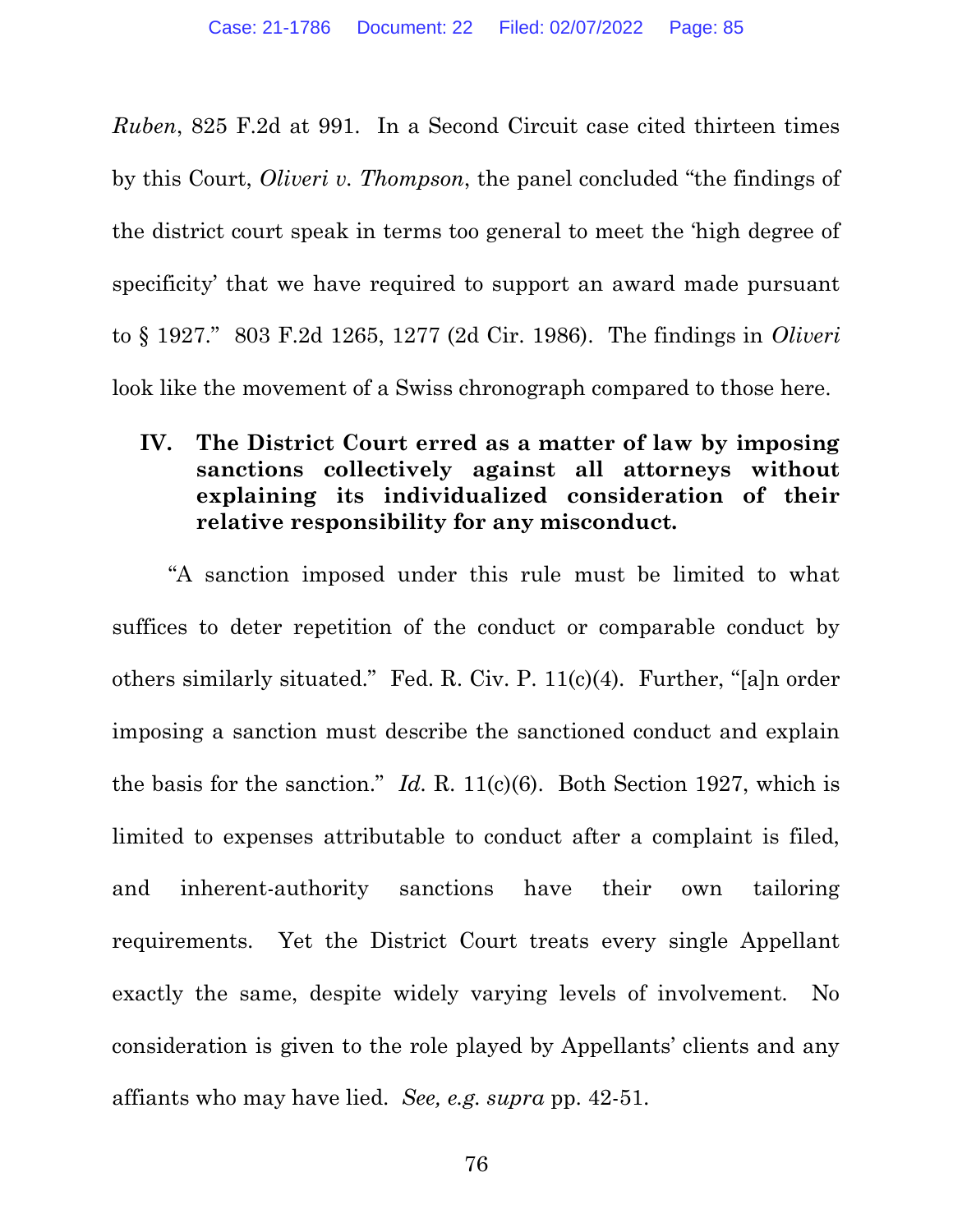Kleinhendler, Haller, and Johnson did not sign the complaint. RE 172, Page ID # 6915. They were merely listed as "Of Counsel"—and Junttila was not even listed as that on the complaint.<sup>65</sup> Id.; In re Ruben, 825 F.2d 977, 987 (6th Cir. 1987) ("Since Rathbun's case was instituted and prosecuted by several attorneys before Ruben entered an appearance, he cannot be sanctioned for 'bad faith in bringing an action or causing an action to be brought.'"). Johnson's name is not mentioned, except to identify him as joining filings in connection with the sanctions motions rather than some act in the underlying litigation, after the Court notes without further elaboration he was listed as "Of Counsel." Id. at 6895. The only mention of Hagerstrom, other than for identification purposes, is to say he signed the complaint. Haller is mentioned substantively but twice, once for an anodyne statement (id. at 6968) and once for answering "no" to a question at the sanctions hearing *(id.* at 6987). Newman had "a limited role," and Rohl was just a filing vehicle. Id. at 6924-25.

<sup>65</sup> The paper identified by the District Court as the basis for concluding Junttila nevertheless "advocated for" the complaint was Appellants' response to the motion for sanctions where they also advised they were dismissing the case! RE 172, Page ID  $\#$  6915 n.13 (citing RE 85). More egregious bootstrapping is hard to imagine.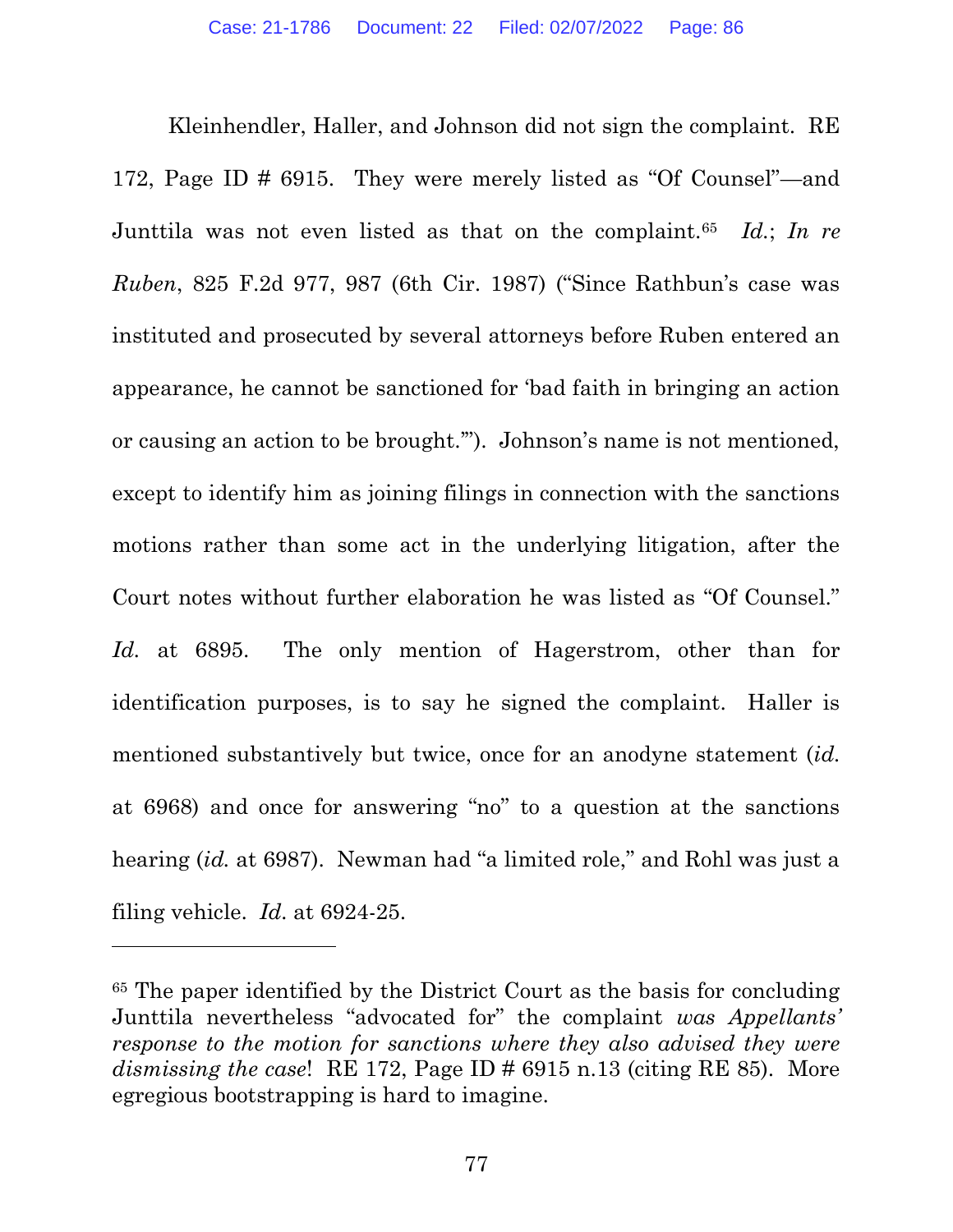Yet each of the above is treated exactly the same as Wood, the man the District Court spent page after page excoriating and calling a liar. Id. at 6914-23. And, at least on the District Court's account of his extrajudicial statements, an unrepentant one. Id. at 6922, 6977.

Accepting for the purposes of argument the District Court's conclusion that, for example, the very limited involvement of Junttila, Newman, Rohl, Johnson, Hagerstrom, and Haller may be sufficient to justify some award of sanctions—which, inasmuch as it imposes liability for any document one of them did not sign, runs directly contrary to Pavelic & LeFlore v. Marvel Entertainment Group, 493 U.S. 120, 124 (1989), and inasmuch as it imposes liability for out-of-court acts (like failing to consent to a motion), cannot support non-monetary sanctions—that in no way justifies why those actions are equivalent to those of someone the District Court clearly believed to be the proud, unbowed architect. Neither does the opinion explain how Powell and Kleinhendler are Wood's equal in culpability. No individualized consideration of the varying financial conditions of Appellants appears either. Orlett v. Cincinnati Microwave, Inc., 954 F.2d 414, 420 (6th Cir. 1992).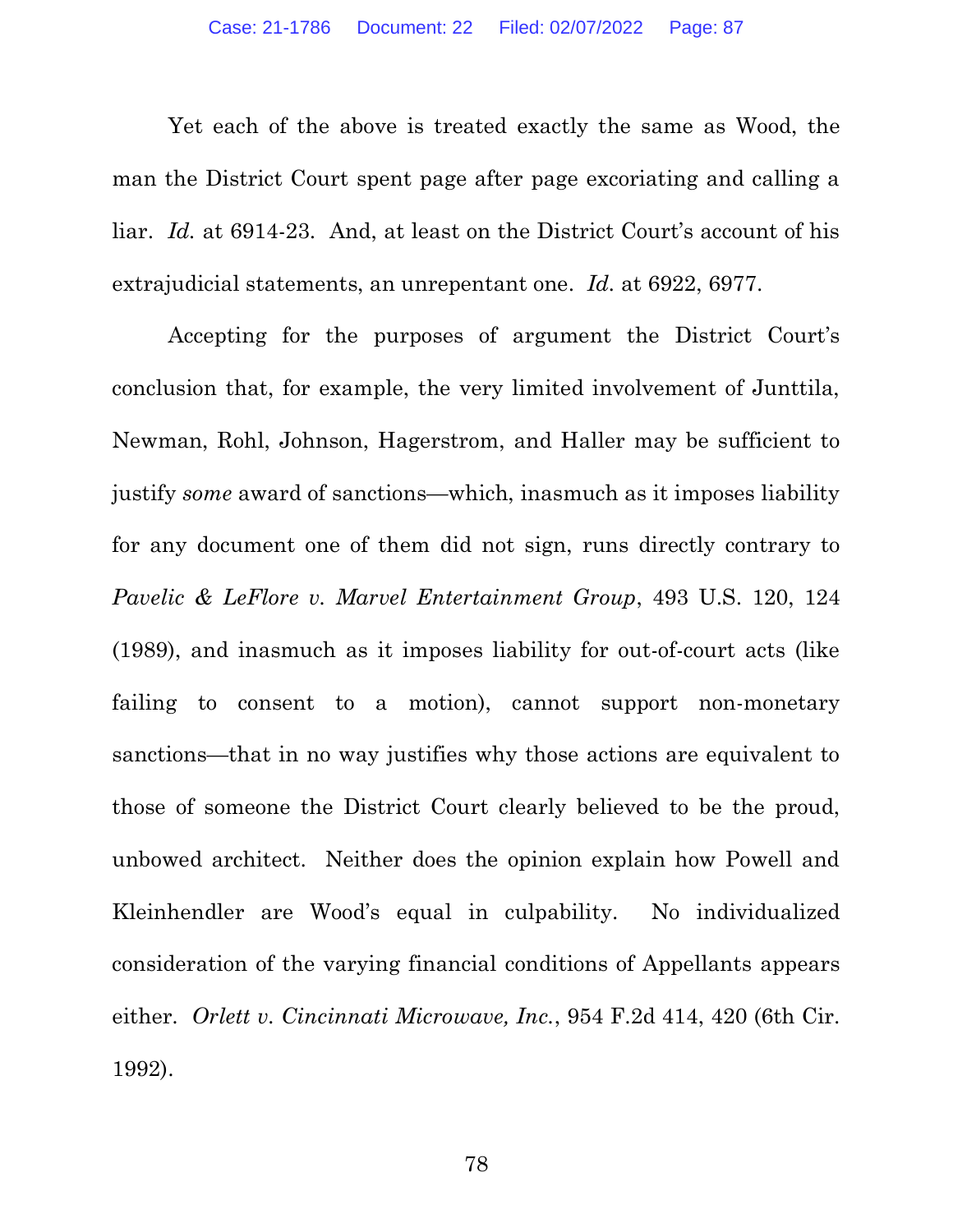Even if somehow this "one size fits all" Procrustean approach to sanctions could—under some reasoning mysterious to Appellants—be justified, the District Court's order certainly does not explain that reasoning. The District Court's circumvention of the requirements to tailor and explain not only prejudices Appellants perhaps entitled to a different allocation, but it precludes this Court's meaningful review. Katz v. Household Int'l, Inc., 36 F.3d 670, 676 (7th Cir. 1994) ("Because the district court did not clearly explain its award of sanctions, adequate review of its decision has proven impossible.").

This Court has vacated and remanded for precisely this kind of judicial lassitude. Bodenhamer Bldg. Corp. v. Architectural Rsch. Corp., 989 F.2d 213, 218 (6th Cir. 1993) (faulting district court for failure to "analyze the impact upon [the moving party] of discrete acts of claimed misconduct" (alteration in original)). The Supreme Court has made clear that Rule 11 liability must be personal only to a signer. Pavelic & LeFlore, 493 U.S. at 124; see United States v. Int'l Broth. of Teamsters, Chauffeurs, Warehousemen & Helpers of Am., 948 F.2d 1338, 1347 (2d Cir. 1991) ("As we view the record of the time period in issue, the only signed paper was Delia Guazzo's letter. Rule 11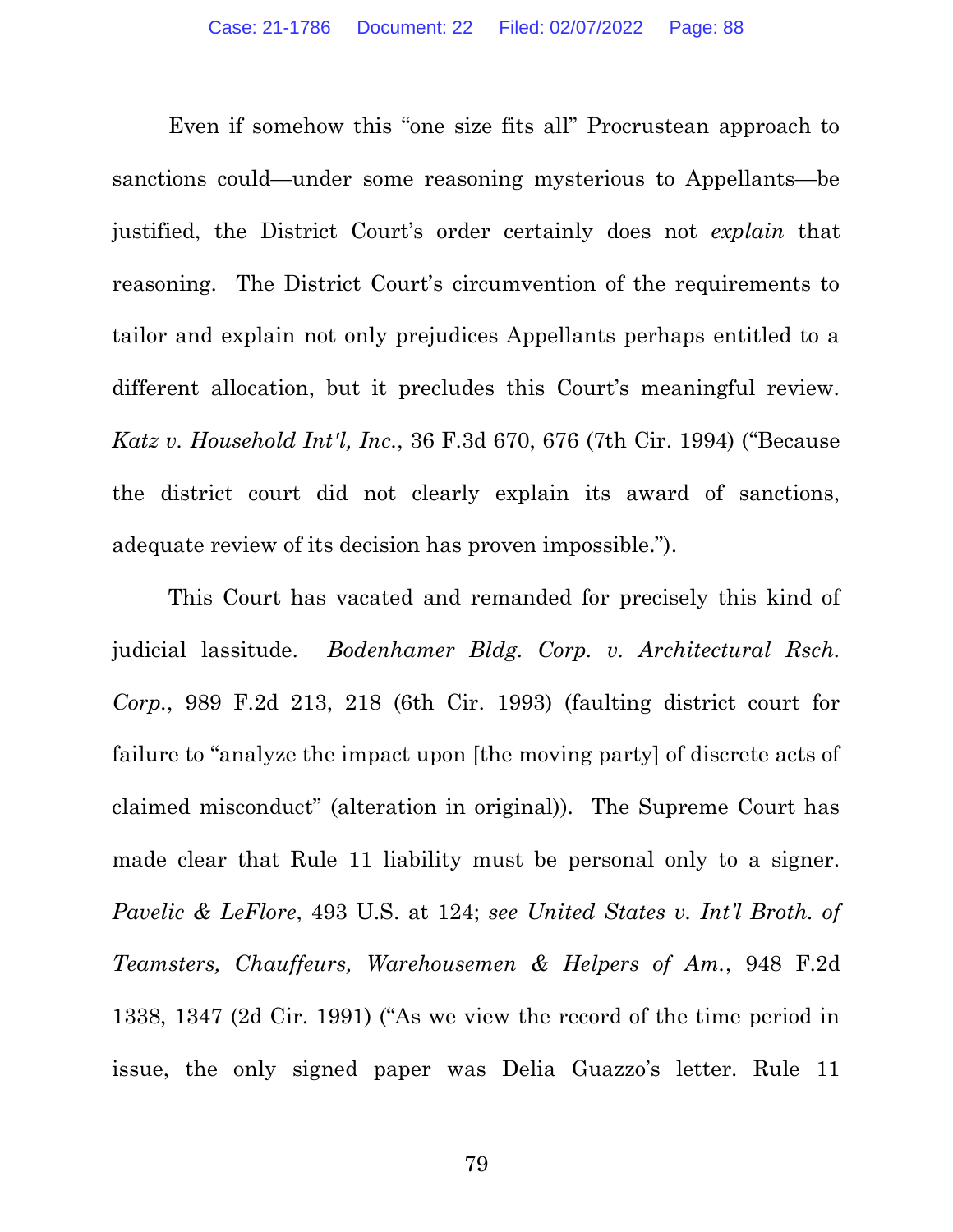sanctions against the other attorneys of record were, therefore, improper."). Further, Rule 11, the sole possible basis for the nonmonetary sanctions, imposes no continuing obligation, Jackson, 875 F.2d at 1229, and the District Court undertook no individualized consideration of when each Appellant entered and exited involvement in substance of the case, far less a comparison of each timeline against supposed developments casting doubt on the factual or legal basis for the suit.

Individualized assessment and apportionment of liability, and the explanation of that assessment and apportionment, are critically important features of any sanctions order. Nieves v. City of Cleveland, 52 F. App'x 635, 637 (6th Cir. 2002) ("The district court's failure to 'indicate how any particular pleading, motion, or paper relates to any particular expense or attorney fee' merits remand." (citing Bodenhamer Bldg. Corp. v. Architectural Research Corp., 873 F.2d 109, 114 (6th Cir. 1989); Vild v. Visconsi, 956 F.2d 560, 571 (6th Cir. 1992))). Their absence in this one is fatal—and, given that the order suffers no want of words, telling.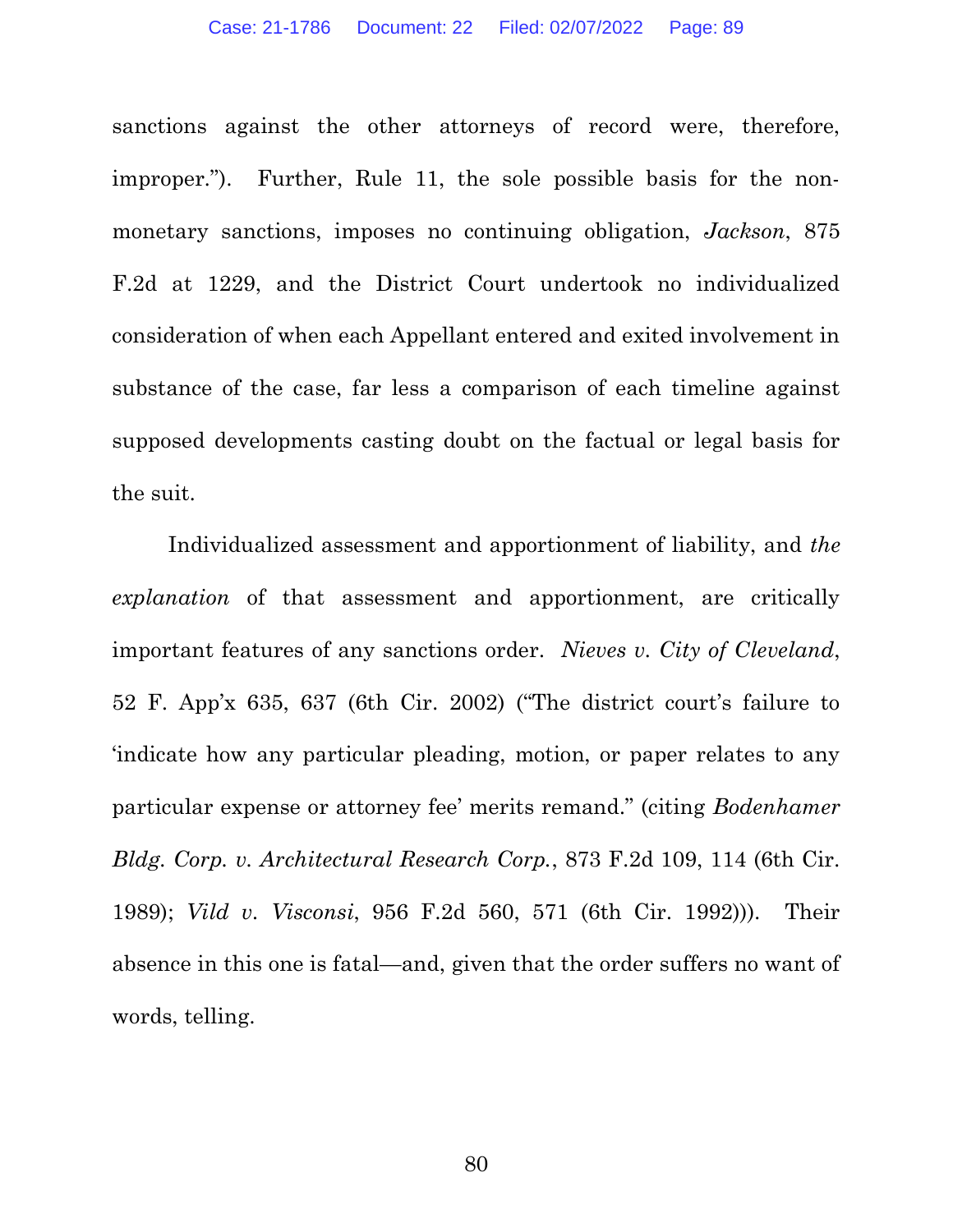## V. The District Court erred as a matter of law by flouting Rule 11's substantive protections and using inapplicable supplemental sources of sanctions authority to fill the gap.

The District Court gave Appellants until January 19 within which to respond to the only stand-alone motion for sanctions then pending, as well as to respond to the motions to dismiss, where the motion of Detroit—the only party that would end up also moving for Rule 11 sanctions—included its request for sanctions under Section 1927 and inherent authority. RE 172, Page ID # 6900-01. Appellants dismissed the complaint on January 14. Id. Where is the vexatiousness, bad faith, or other sanctionable conduct in dismissing five days early, even though this Court and the Supreme Court were still considering—and would continue to consider—appeals challenging the District Court's preliminary injunction ruling?

If the Court's head spun when reading the dizzying date details in the procedural history, it is not alone. This was fast-paced litigation, as is all election litigation. Rule 11 allows a court to extend the safeharbor period beyond twenty-one days. Fed. R. Civ. P. 11(c)(2). Before the safe-harbor deadline passed, Appellants moved for more time to respond to the only then-pending sanctions matters. RE 172, Page ID #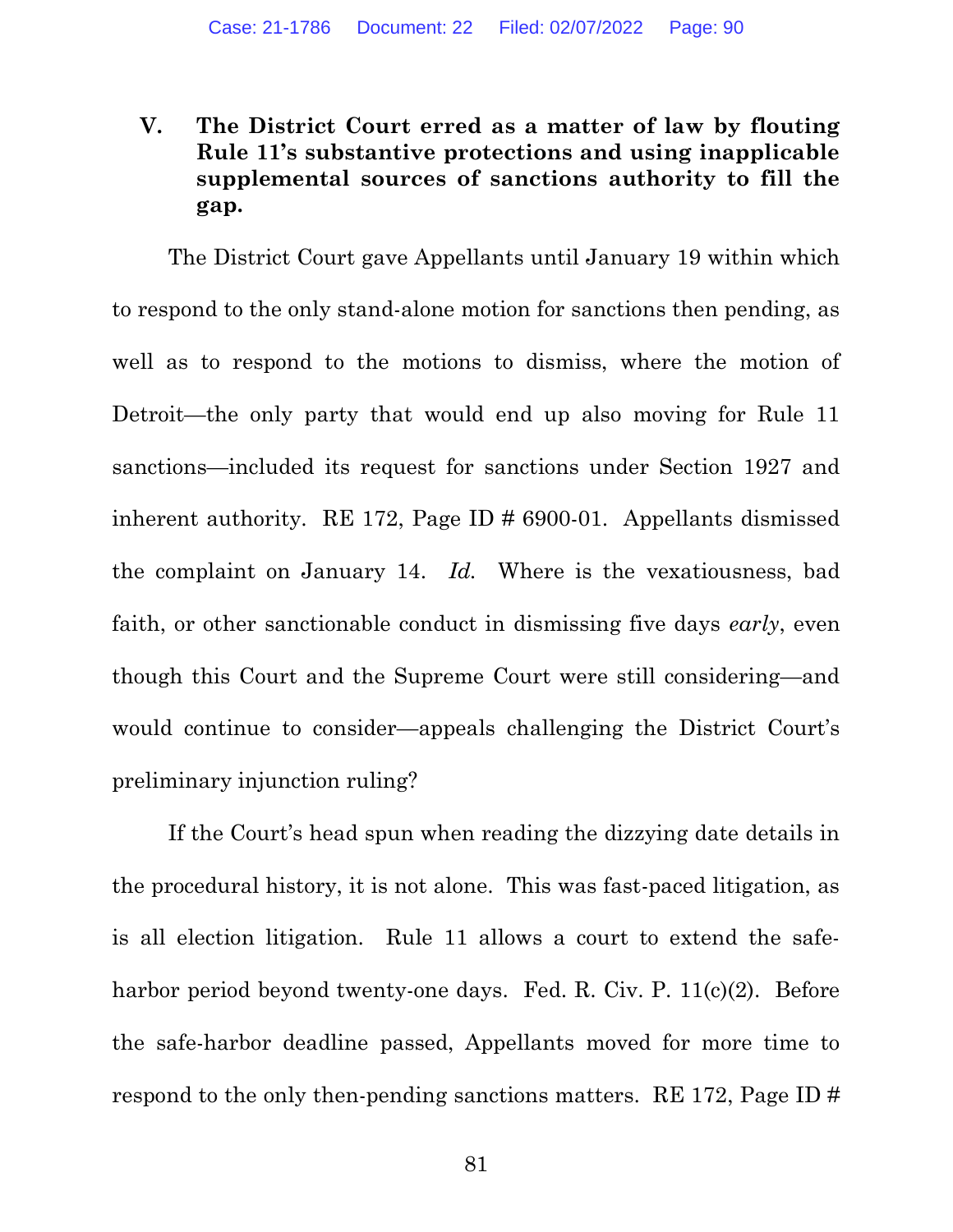6900. It is true their motion for more time, directed as it was to the pending sanctions motion filed by the gadfly, did not mention Rule 11. But the safe-harbor deadline had not passed and no one had yet sought Rule 11 sanctions. Appellants, by voluntarily dismissing within the time allotted to respond to the motions to dismiss and the motion for Section 1927 and inherent-authority sanctions, substantially and in good faith complied with Rule 11's safe-harbor provision. Any other result would be the kind of hypertechnical gotcha that has no place in sanctions proceedings.

Having substantially complied with Rule 11's safe harbor by terminating the case within the time the District Court granted for responding to the original sanctions motion and motions to dismiss, sanctions should have been unavailable as a matter of law under the more demanding standards applied to Section 1927 and inherentauthority motions. The mere enactment of Rule 11 itself did not extinguish these other sanctions authorities. Fed. R. Civ. P. 11 (1983 advisory committee notes). But there is a difference between conduct not covered by Rule 11 (because, for example, it does not relate to the signing of a pleading or paper) and conduct specifically excluded from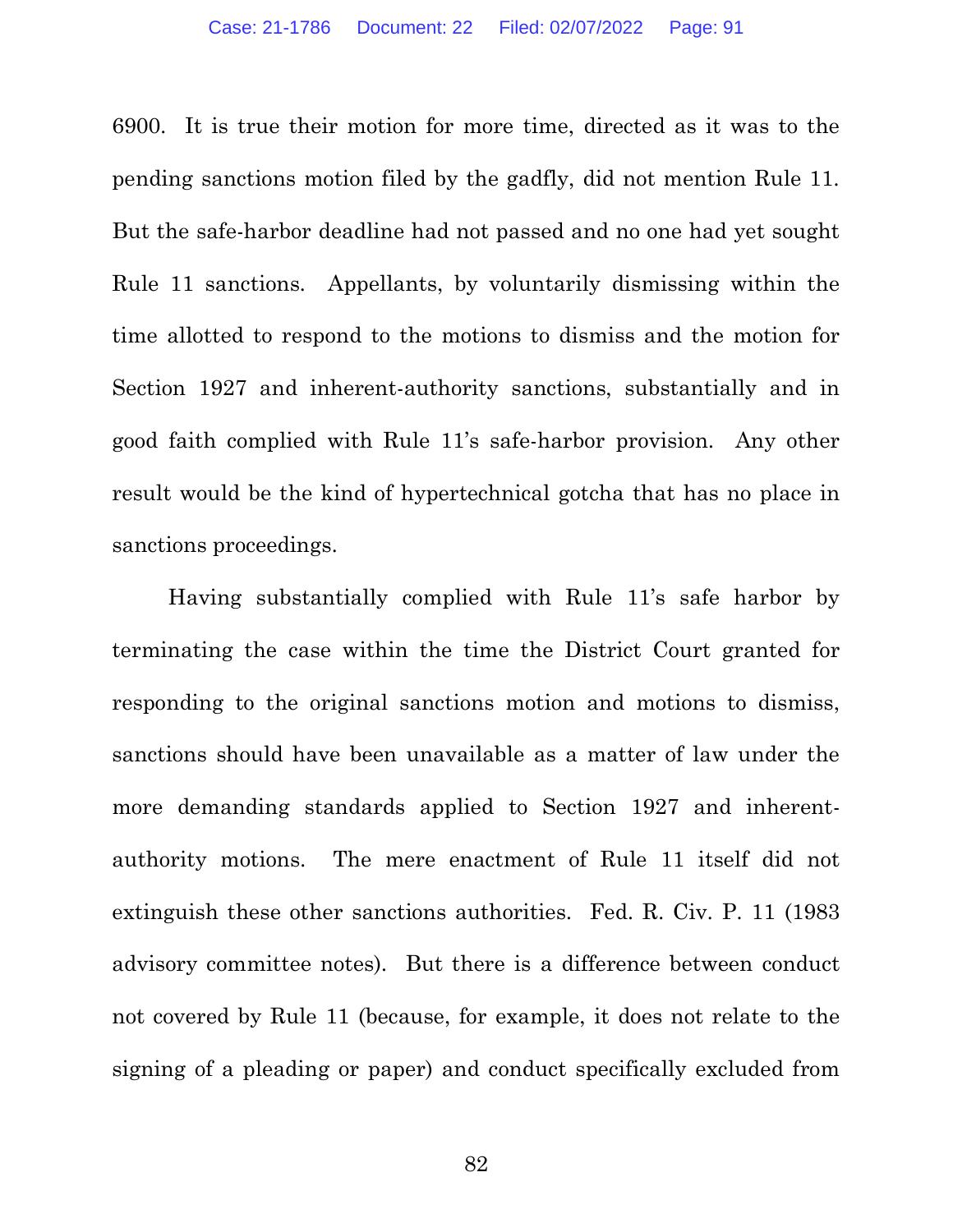sanction by Rule 11's safe-harbor provision. Rule 11's grace period represents a clear determination that matters withdrawn within that period are not vexatious and the conduct cannot be in bad faith. A safe harbor cannot work otherwise. If an attorney must still fear sanctions under Section 1927 or a court's inherent authority despite ameliorating the harm within Rule  $11(c)(2)$ 's time limit, what incentive is there to do what Rule 11 is plainly designed to incentivize: spare a court the necessity to decide?

"Because inherent powers are shielded from direct democratic controls, they must be exercised with restraint and discretion." Roadway Exp., Inc. v. Piper, 447 U.S. 752, 764 (1980). This Court has similarly cabined Section 1927 discretion by noting that "[a] sanction is generally improper where a successful motion could have avoided any additional legal expenses by defendants." In re Ruben, 825 F.2d 977, 988 (6th Cir. 1987). What Rule 11 expressly encourages should not become by some other theory sanctionable.

#### **CONCLUSION**

The District Court has improved upon Voltaire's observation that "[t]yrants have always some slight shade of virtue; they support the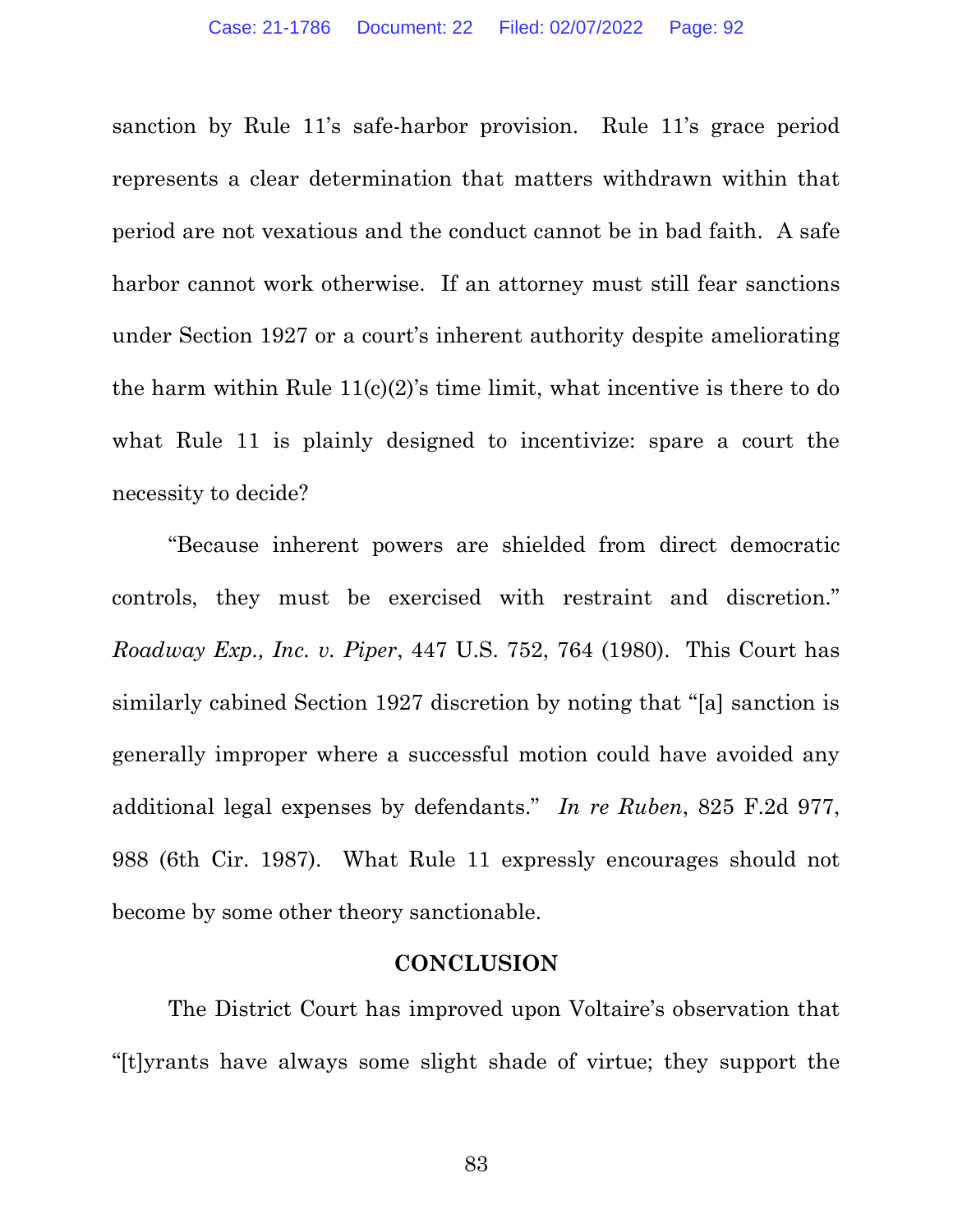laws before destroying them": It managed to shred the Constitution at the very same time it wrapped itself in the flag. In the canonical account of treachery towards a sovereign, it is one of the supporters of the pretender to the throne who proposes, "The first thing we do, let's kill all the lawyers." Shakespeare, Henry VI, Part II, Act IV, Scene 2. That is because "Shakespeare knew that lawyers were the primary guardians of individual liberty in democratic England." J.B. Hopkins, The First Thing We Do, Let's Get Shakespeare Right!, 72 Fla. B.J. 9, 9 (Apr. 1998). Americans know this too. Sanctions are not a saber but the resulting damage to civil society is the same. Shutting down speech is not our way.

Appellants respectfully request that the District Court's intemperate order be reversed or, in the alternative, vacated and remanded for consideration by another district judge in order to preserve "the fragile appearance of justice." Air-Sea Forwarders, Inc. v. Air Asia Co., 880 F.2d 176, 191 (9th Cir. 1989) (internal quotation marks omitted).

Respectfully submitted this 7th day of February 2022.

 /s/ Sidney Powell\_\_\_\_\_\_\_\_\_\_\_\_\_ Sidney Powell, Esq.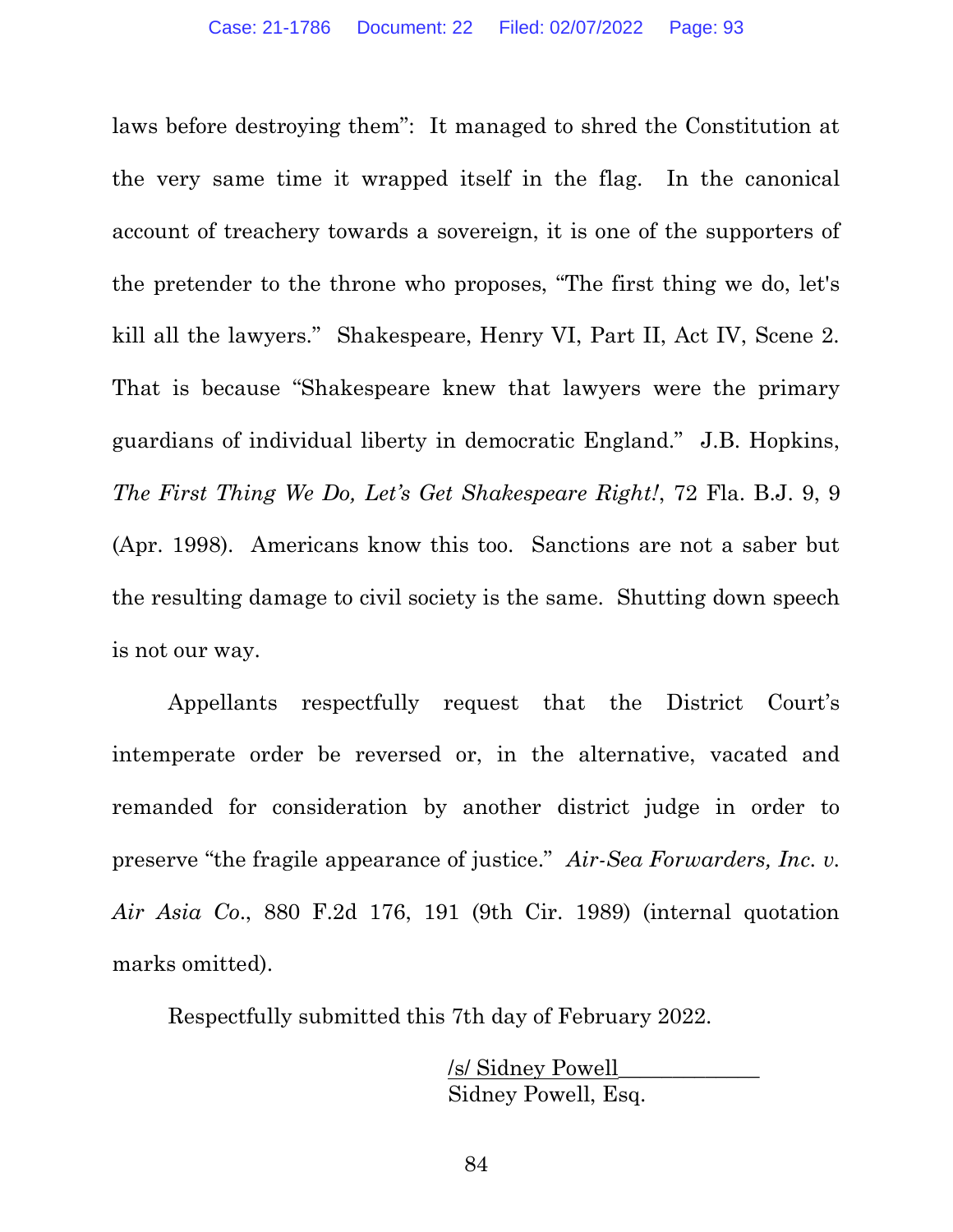2911 Turtle Creek Blvd, Ste 300 Dallas, TX 75219 Ph: 214-707-1775 Email: sidney@federalappeals.com

/s/ Howard Kleinhendler\_\_\_\_\_\_\_\_ Howard Kleinhendler, Esq. 369 Lexington Avenue, 12th Floor New York, NY 10017 Ph: 917-793-1188 E-Mail: howard@kleinhendler.com

Counsel for Appellants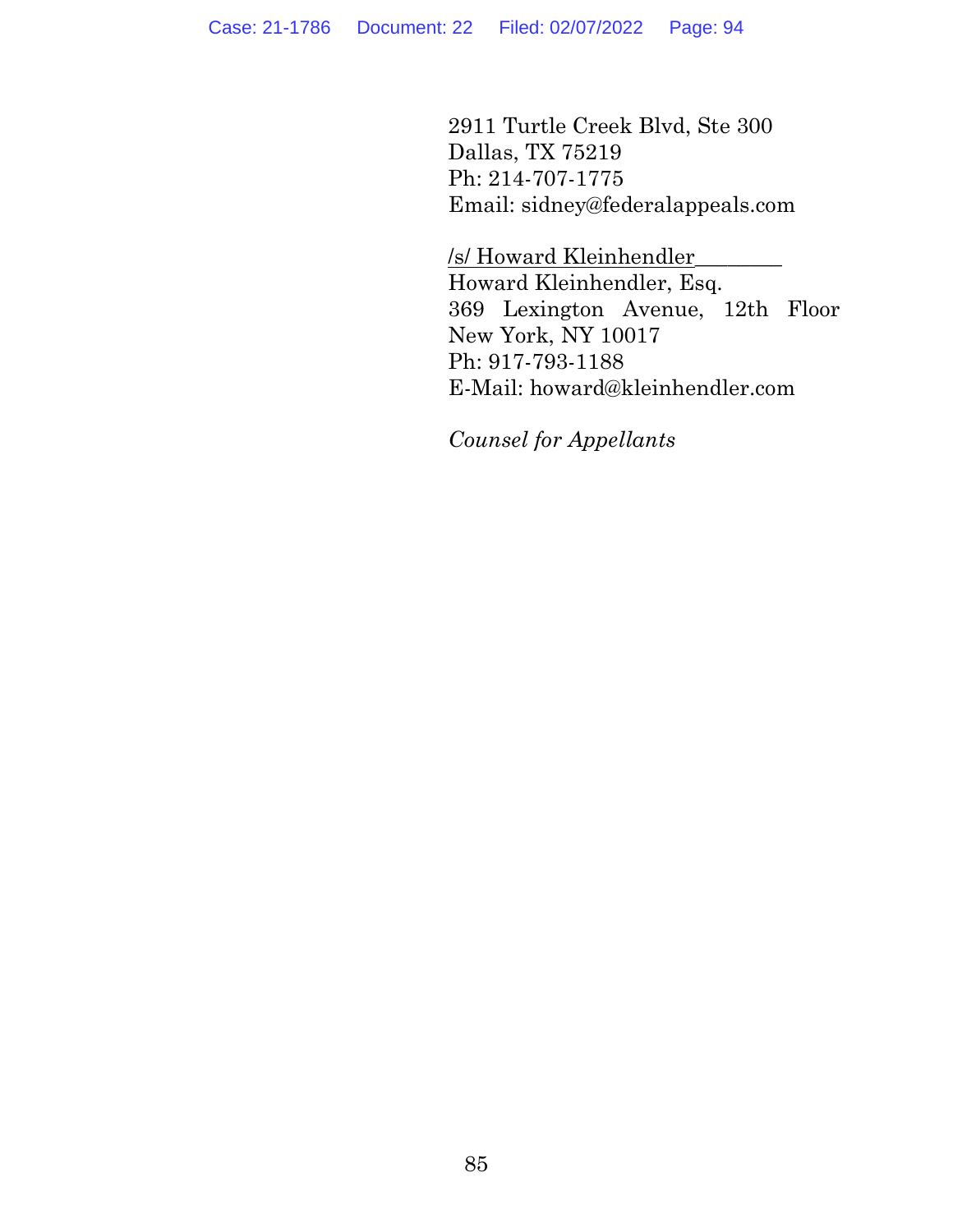## CERTIFICATE OF COMPLIANCE

Pursuant to Fed. R. App. P. 32(a)(7)(C), I certify that the attached opening brief is proportionately spaced, has a typeface of at least 14 points, including headings and footnotes, and contains 17,681 words.

DATED this 7th day of February 2022.

 /s/ Sidney Powell\_\_\_\_\_\_\_\_\_\_\_\_\_ Sidney Powell, Esq. 2911 Turtle Creek Blvd, Ste 300 Dallas, TX 75219 Ph: 214-707-1775 Email: sidney@federalappeals.com Counsel for Appellants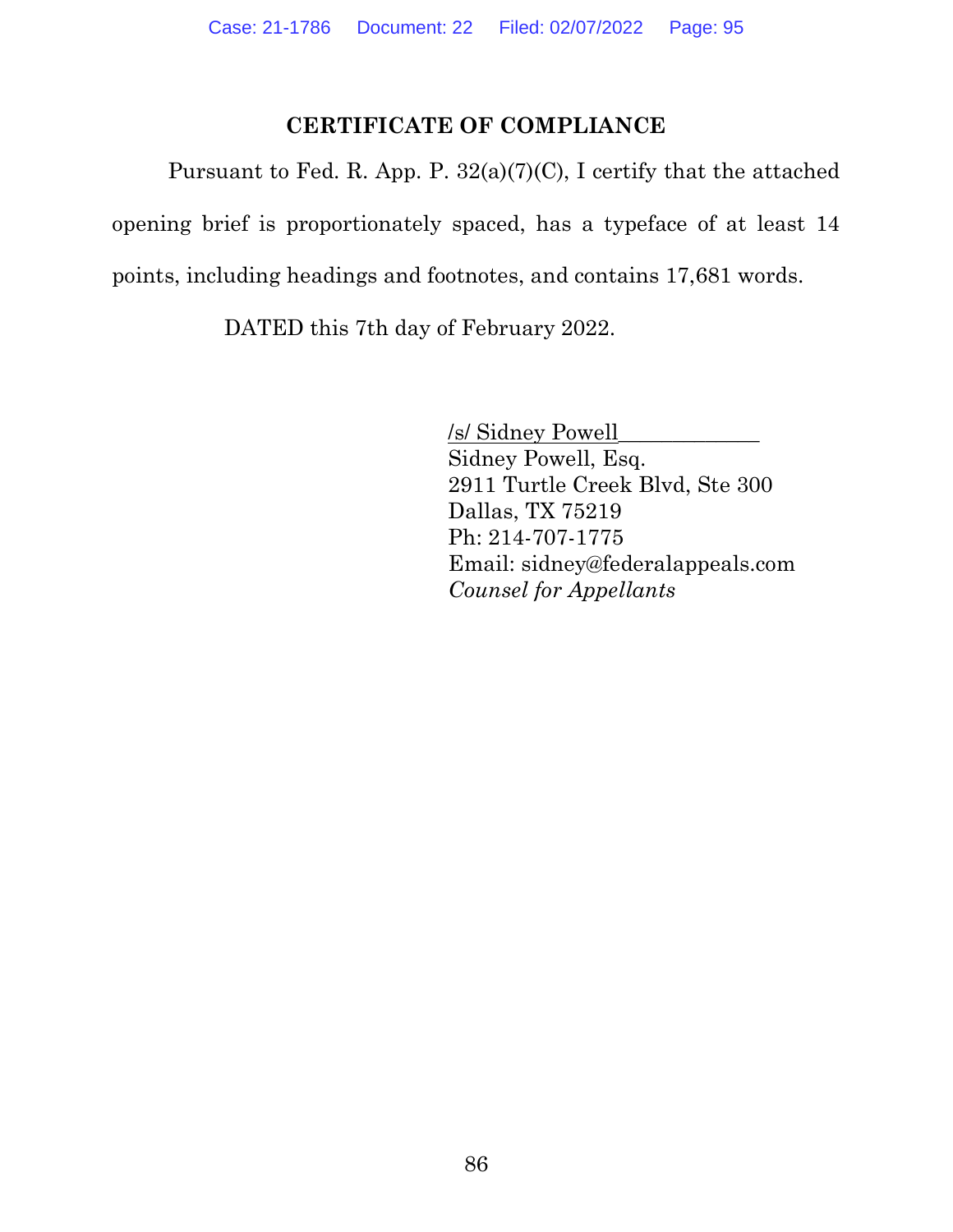#### CERTIFICATE OF SERVICE

The undersigned hereby certifies that he is a member of the bar of

this Court in good standing, and that the foregoing Appellant's Opening

Brief was delivered via electronic service on this date to:

| Heather S. Meingast                | David H. Fink                  |
|------------------------------------|--------------------------------|
| Erik A. Grill                      | Nathan J. Fink                 |
| <b>Assistant Attorneys General</b> | Fink Bressack                  |
| Office of the Attorney General     | 38500 Woodward Avenue          |
| of Michigan                        | Suite 350                      |
| P.O. Box 30217                     | Bloomfield Hills, MI 48304     |
| Lansing, MI 48909                  |                                |
| Counsel for Defendants             | Counsel for Intervenor Detroit |

I declare under the penalties of perjury that the foregoing is true

and correct, and that this certificate was executed in Dallas, Texas, this

7th day of February 2021.

 /s/ Sidney Powell\_\_\_\_\_\_\_\_\_\_\_\_\_ Sidney Powell, Esq. 2911 Turtle Creek Blvd, Ste 300 Dallas, TX 75219 Ph: 214-707-1775 Email: sidney@federalappeals.com Counsel for Appellants